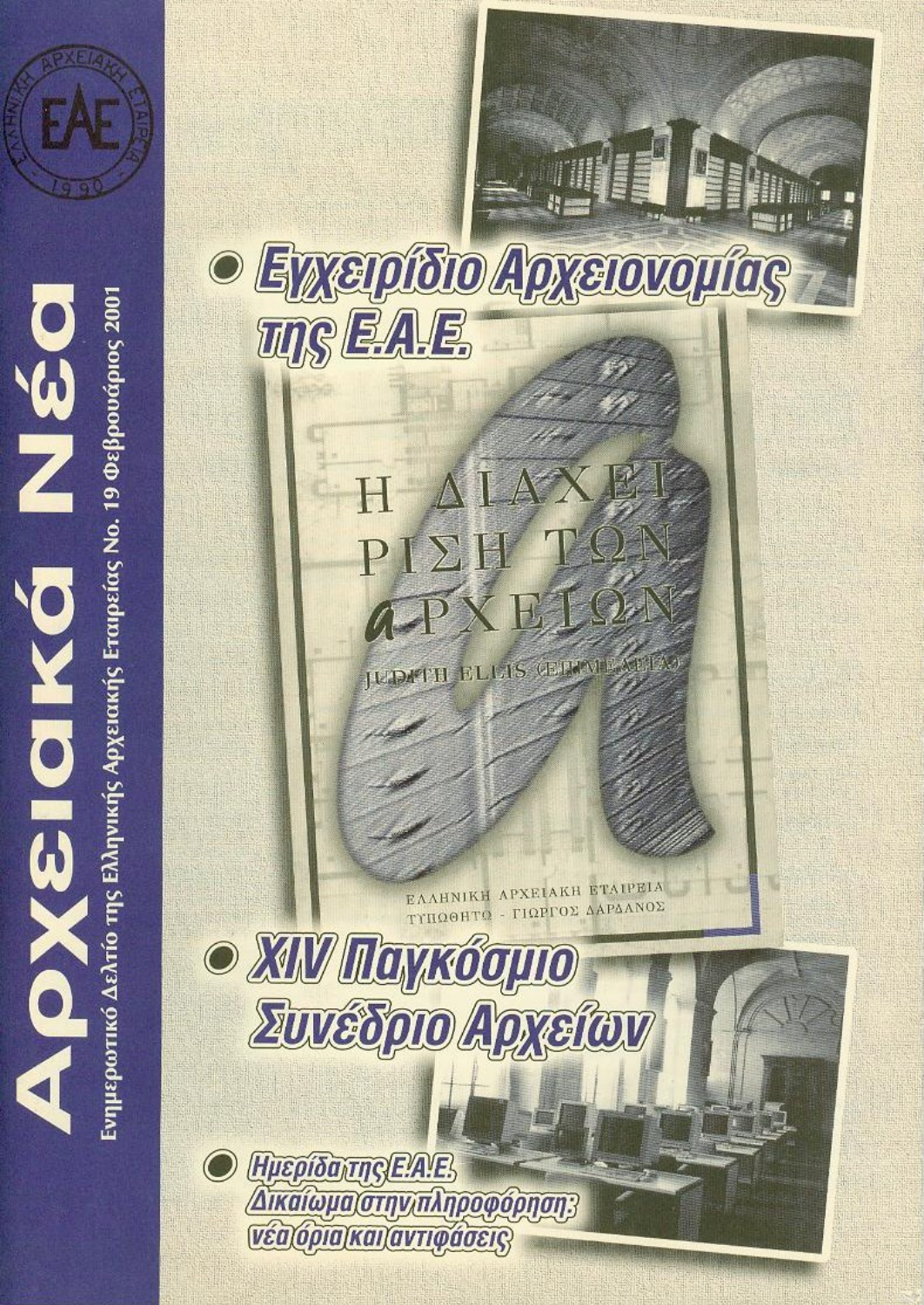| <b><i><u>TEPIEXOMENA</u></i></b>                                |                                                                                                     | σελ./page |                                 | <b>CONTENTS</b>                                                                                     |
|-----------------------------------------------------------------|-----------------------------------------------------------------------------------------------------|-----------|---------------------------------|-----------------------------------------------------------------------------------------------------|
| ΔΙΟΙΚΗΤΙΚΟ ΣΥΜΒΟΥΛΙΟ                                            |                                                                                                     | 3         |                                 | <b>NOTE OF THE BOARD</b>                                                                            |
|                                                                 | ΔΡΑΣΤΗΡΙΟΤΗΤΕΣ ΤΗΣ Ε.Α.Ε.                                                                           | 4         |                                 | <b>ACTIVITIES OF THE S.H.A.</b>                                                                     |
|                                                                 |                                                                                                     | 4         | • The S.H.A.General Assembly    |                                                                                                     |
| • Η Γενική Συνέλευση της Ε.Α.Ε.<br>• Απολογισμός Δ.Σ.           |                                                                                                     | 5         | • The S.H.A.Report of the Board |                                                                                                     |
| · Οικονομικός απολογισμός                                       |                                                                                                     | 7         | • Financial Report              |                                                                                                     |
| • Καταστατική Συνέλευση                                         |                                                                                                     | 8         | • Statutary General Assembly    |                                                                                                     |
| • Επιστολή προς την <i>Αρχή Προστασίας Προσωπικών Δεδομένων</i> |                                                                                                     | 8         |                                 | • Letter to the Authority for the Protection of Personal Information                                |
| • Κάλλια Χατζηγιάννη                                            | Ημερίδα Σχέδιο Καποδίστριας και διαχείριση δημοτικών                                                | 9         | • Kalia Hatziyanni              | Meeting The Kapodistrias project and the management of                                              |
|                                                                 | αρχείων                                                                                             |           |                                 | municipal archives                                                                                  |
|                                                                 | <b>APXEIAKA</b>                                                                                     |           |                                 | <b>ABOUT ARCHIVES</b>                                                                               |
| • Ζήσιμος Χ. Συνοδινός                                          | Και πάλι για την αρχειακή εκπαίδευση                                                                | 11        | · Zissimos C. Synodinos         | About archival education again                                                                      |
| • Νίκος Παντελάκης                                              | Εκκαθάριση και ταξινόμηση των αρχείων των Τεχνικών Υπη-                                             | 14        | • Nikos Pantelakis              | Appraisal and arrangement of the Technical Service's                                                |
|                                                                 | ρεσιών τραπεζών και επιχειρήσεων                                                                    |           |                                 | archives of banks and enterprises                                                                   |
|                                                                 | ΑΡΧΕΙΑΚΕΣ ΕΙΔΗΣΕΙΣ                                                                                  |           |                                 | <b>ARCHIVE NEWS</b>                                                                                 |
| • Αμαλία Παππά-                                                 | Τα αρχεία του κόμματος του Συνασπισμού της                                                          | 18        | • Amalia Pappa-                 | The achives of the greek political party                                                            |
| Χριστίνα Μερκούρη                                               | Αριστεράς και της Προόδου                                                                           | 19        | <b>Christine Merkouri</b>       | Synaspismos, Coalition of the Left and Progress                                                     |
| • Μαρία Πολίτη                                                  | Σεμινάριο Παλαιογραφίας στη Δημητσάνα                                                               | 20        | • Maria Politi                  | Seminar of Paleography at Dimitsana<br>An archive from Dimitsana; the Filosophopoulou family        |
| • Μαρία Πολίτη                                                  | Ένα αρχείο από τη Δημητσάνα: το αρχείο της οικογένειας<br>Φιλοσοφοπούλου                            |           | • Maria Politi                  | archives                                                                                            |
| · Ζήσιμος Χ. Συνοδινός                                          | Σεμινάριο για την οργάνωση και λειτουργία αρχείων των Πα-                                           | 21        | • Zissimos C. Synodinos         | Seminar for the organization and function of University                                             |
|                                                                 | νεπιστημιακών ιδρυμάτων                                                                             |           |                                 | archives                                                                                            |
|                                                                 | • Χαιρετισμός του Πρύτανη του Πανεπιστημίου Πειραιώς Β.                                             | 22        |                                 | • Greeting from the Rector of Piraeus University Mr V.K.                                            |
|                                                                 | Κ. Μπένου                                                                                           |           |                                 | <b>Benos</b>                                                                                        |
|                                                                 | · Χαιρετισμός του Γ.Γ. του ΚΙΕΤΑΠΠ Θ. Καλαφάτη                                                      | 23        |                                 | • Greeting from the Secr. General of KIETAPP Mr. Th. Kalafatis                                      |
| • Αμαλία Παππά                                                  | Η σημασία των πανεπιστημιακών αρχείων                                                               | 23        | • Amalia Pappa                  | The importance of University archives                                                               |
| • Ελένη Γαρδίκα-Κατσιαδάκη                                      | Συνέδριο για τον Ιωάννη Α. Βαλαωρίτη                                                                | 25        | • Eleni Gardika-Katsiadaki      | A conference about Ioannis A. Valaoritis                                                            |
| • Αικ. Μπεκιάρογλου- Εξαδακτύλου                                | Έκθεση Μαθητικού Τύπου της Κορινθίας                                                                | 25        | • Ek. Bekiaroglou- Exadaktylou  | Exposition of the Scholar Press at Korinthia                                                        |
|                                                                 | <b><i>AIEONH NEA</i></b>                                                                            |           |                                 | <b>INTERNATIONAL NEWS</b>                                                                           |
| • Αμαλία Παππά                                                  | XIV Congreso International de Archivos                                                              | 26        | • Amalia Pappa                  | XIV Congreso International de Archivos:                                                             |
|                                                                 | Τα Αρχεία της Νέας Χιλιετίας στην Κοινωνία της Πληροφορίας                                          | 28        |                                 | Archives of the New Millenium in the Information Society                                            |
|                                                                 | • Συστάσεις του Δ.Σ.Α.                                                                              | 29        | • Alexis Krauss                 | • ICA Recommendations                                                                               |
| • Αλέξης Κράους<br>• Γιώργος Πολυδωράκης                        | Ολυμπιακά και Αθλητικά Αρχεία-Σεβίλλη<br>Διεθνές Συνέδριο Αρχείων: συνομιλία με την παγκόσμια αρ-   | 31        | • George Polydorakis            | Olympic and sports archives - Seville<br>International Congress of Archives: a discussion with the  |
|                                                                 | χειακή κοινότητα                                                                                    |           |                                 | international archival community                                                                    |
| • Αικ. Μπεκιάρογλου-Εξαδακτύλου                                 | Συνάντηση των χωρών-μελών του Συμφώνου Σταθερότητας                                                 | 34        | • Ek. Bekiaroglou-Exadaktylou   | Meeting of the Member States of the Pact of Stability for                                           |
|                                                                 | N.A. Ευρώπης                                                                                        |           |                                 | South-East Europe                                                                                   |
| • Νέστωρ Μπαμίδης                                               | Διεθνές Συμπόσιο αρχειακών                                                                          | 35        | • Nestor Bamidis                | International Symposium of archivists:                                                              |
|                                                                 | «Αρχεία και προοπτικές στη νέα χιλιετία»                                                            |           |                                 | «Archival Prospectives in the New Millennium»                                                       |
| • Κώστας Κατσάπης                                               | Istituto Luigi Sturzo                                                                               | 35        | • Kostas Katsiapis              | Istituto Luigi Sturzo                                                                               |
| • Νέστωρ Μπαμίδης                                               | Αρχεία κομμάτων μετά την πτώση του κομμουνισμού                                                     | 36        | • Nestor Bamidis                | Archives of Political Parties after the Collapse of Communism                                       |
| • Νέστωρ Μπαμίδης                                               | (ανακοίνωση σεμιναρίου)<br>Τα αρχεία ανάμεσα στο παρελθόν και το μέλλον (ανακοίνω-                  | 37        | • Nestor Bamidis                | (announcement of seminar)<br>Archives between past and future (announcement for the VI              |
|                                                                 | ση της 6ης Ευρωπαϊκής Διάσκεψης για τα αρχεία)                                                      |           |                                 | European Conference on Archives)                                                                    |
|                                                                 | ΑΡΧΕΙΑΚΟ ΤΟΠΙΟ                                                                                      |           |                                 |                                                                                                     |
| • Ντίνα Αδαμοπούλου                                             | ΙΑΜΥ: ο εκπαιδευτικός ρόλος μιας κρατικής αρχειακής-μου-                                            | 38        | · Dina Adamopoulou              | <b>ARCHIVAL LANDSCAPE</b><br>IAMY: the educational role of a state archival-museum                  |
|                                                                 | σειακής υπηρεσίας στο κατώφλι της νέας χιλιετίας                                                    |           |                                 | institution in front of the new millennium                                                          |
| • Πέπη Γαβαλά                                                   | Γ.Α.Κ.-Αρχεία Ν. Λακωνίας                                                                           | 39        | • Pepi Gavala                   | G.S.A- District Archives of Laconia                                                                 |
| • Χρήστος Λάνδρος                                               | Ιστορικό Αρχείο Σάμου (Γ.Α.Κ.-Αρχεία Ν. Σάμου)                                                      | 41        | • Christos Landros              | <b>Historical Archives of Samos</b>                                                                 |
| • Μαρία Βακαλοπούλου                                            | Αρχείο Νικηφόρου Βρεττάκου                                                                          | 44        | · Maria Vacalopoulou            | The archives of Nikiforos Vrettakos                                                                 |
| • Τοπικό Αρχείο Λέρου                                           |                                                                                                     | 44        | • Local Archives of Leros       |                                                                                                     |
|                                                                 | <b>ΣΥΝΤΗΡΗΣΗ</b>                                                                                    |           |                                 | CONSERVATION                                                                                        |
| • Βασίλειος Πελτίκογλου                                         | Διεθνής συνάντηση στο Παρίσι με θέμα Managing the                                                   | 45        | • Vassilios Pelticoglou         | International meeting in Paris on <i>Managing the preservation</i>                                  |
|                                                                 | preservation of periodicals and newspapers                                                          |           |                                 | of periodicals and newspapers                                                                       |
|                                                                 | ΠΑΡΟΥΣΙΑΣΗ ΕΚΔΟΣΕΩΝ                                                                                 |           |                                 | <b>BOOK REVIEW</b>                                                                                  |
| · Ζήσιμος Χ. Συνοδινός                                          | Randall C. Jimerson (επιμ.): American Archival Studies:                                             | 50        | • Zissimos C. Synodinos         | Randall C. Jimerson (edit.): American Archival Studies:                                             |
|                                                                 | Readings in Theory and Practice                                                                     |           |                                 | Readings in Theory and Practice                                                                     |
| • Ζήσιμος Χ. Συνοδινός                                          | Teresa Tortella: A Guide to Sources of Information on Foreign                                       | 51        | • Zissimos C. Synodinos         | Teresa Tortella: A Guide to Sources of Information on Foreign                                       |
| • Νίκος Καραπιδάκης                                             | Investment in Spain 1780-1914<br>Harry Bresslau, Manuale di diplomatica per la Germania e l' Italia | 52        | • Nikos Karapidakis             | Investment in Spain 1780-1914<br>Harry Bresslau, Manuale di diplomatica per la Germania e l' Italia |
| • Νίκος Καραπιδάκης                                             | Revue «Histoire et Archives»                                                                        | 54        | • Nikos Karapidakis             | Revue «Histoire et Archives»                                                                        |
| • Αμαλία Παππά                                                  | Κτήρια Αρχείων: βασικές αρχές σχεδιασμού                                                            | 54        | • Amalia Pappa                  | Archive Buildings: basic project guidelines                                                         |
| • Χριστίνα Βάρδα                                                | Christine Nougaret et Bruno Galland,                                                                | 55        | • Christine Varda               | Christine Nougaret et Bruno Galland, Les instruments de                                             |
|                                                                 | Les instruments de recherche dans les Archives                                                      |           |                                 | recherche dans les Archives                                                                         |
| • Αικατερίνη Μπρέγιαννη                                         | Αρχειονομική έρευνα· νέα ερωτήματα και προοπτικές                                                   | 57        | • Ekaterini Breyanni            | Archival research; new queries and perspectives                                                     |
|                                                                 | <b>BIBAIA NOY AABAME</b>                                                                            | 58        |                                 | <b>NEW PUBLICATIONS RECEIVED</b>                                                                    |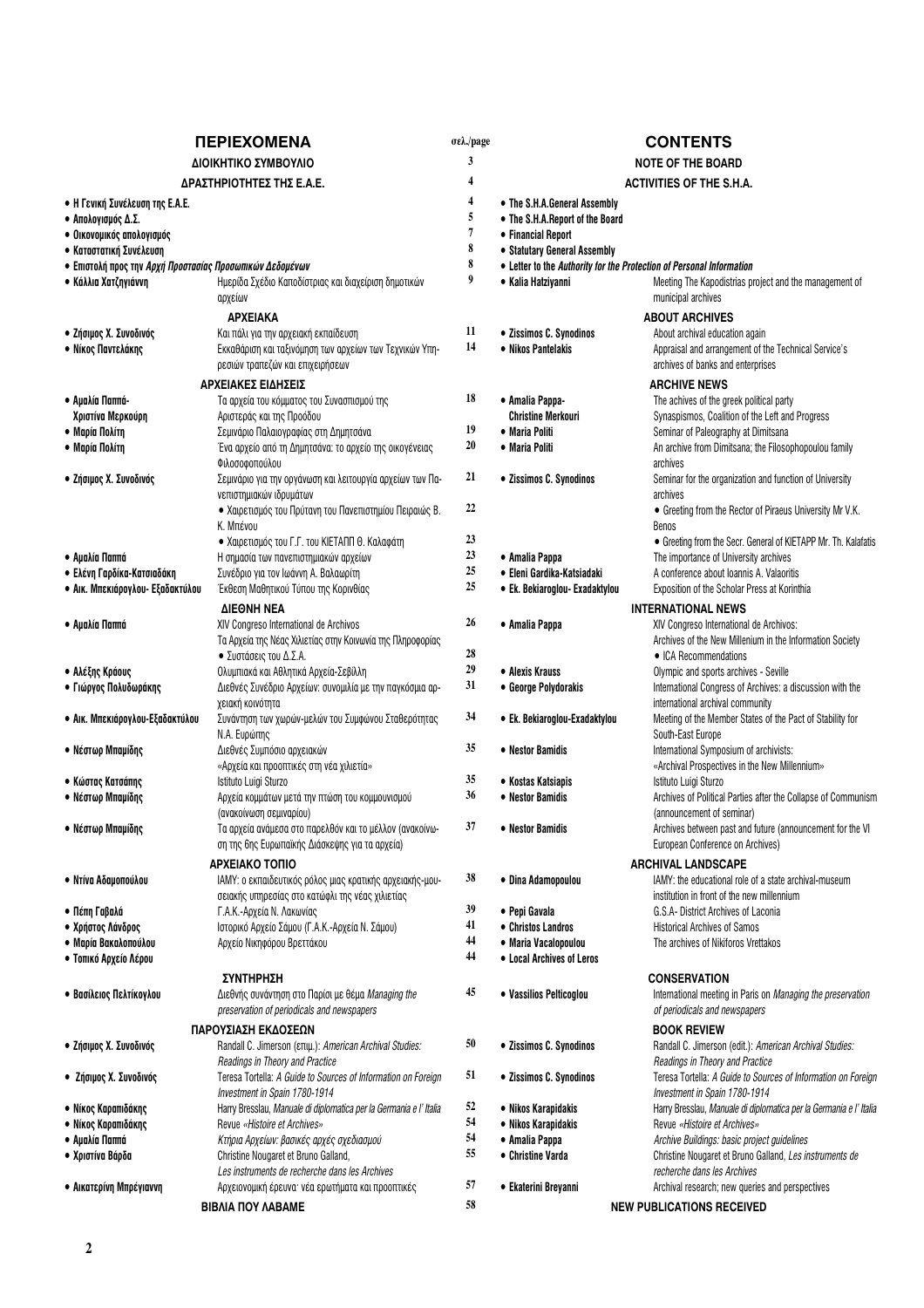# ΣΗΜΕΙΩΜΑ ΤΟΥ ΔΙΟΙΚΗΤΙΚΟΥ ΣΥΜΒΟΥΛΙΟΥ

πήκαμε πλέον στην τρίτη χιλιετία και η Ε.Α.Ε. στη δεύτερη δεκαετία της ζωής της. Το τοπίο δεν φαίνεται να άλλαξε δραματικά, ούτε στην υφήλιο ούτε στον μικρόκοσμο των αρχείων. Και όμως, κάτι κινείται!

Όχι πάντα προς στην κατεύθυνση που θέλουμε, όχι πάντα... ευθυγράμμως και ισοταχώς, τουλάχιστον όμως δεν λιμνάζουμε! Παραδείγματα;

Ύστερα από μακρά κυοφορία, κυκλοφόρησε επιτέλους στα τέλη Δεκεμβρίου το εγχειρίδιο αρχειονομίας της Ε.Α.Ε., «Η διαχείριση των αρχείων». Πρόκειται για την πιο σημαντική εκδοτική προσπάθεια στην ιστορία της Ε.Α.Ε., η οποία καλύπτει ένα πολύ σημαντικό κενό στην ελληνική αργειακή βιβλιογραφία. Τα μέχρι στιγμής σχόλια είναι ιδιαίτερα θετικά και ευελπιστούμε να υιοθετηθεί ως βασικό εγχειρίδιο αρχειονομίας τόσο από τον εκπαιδευτικό όσο και τον επαγγελματικό χώρο. Η επίσημη παρουσίαση θα πραγματοποιηθεί στις αργές Μαρτίου.

Οι παρεμβάσεις της Αργής Προστασίας Προσωπικών Δεδομένων είναι πλέον αυξημένες και στον τομέα των αρχείων, τόσο στο επίπεδο της διαχείρισης όσο και της έρευνας. Ποιος μπορεί να έχει πρόσβαση σε τι; Ποιος καθορίζει τους κανόνες; Ποια δικαιώματα κατανέμονται σε ποιους και ποιες υπογρεώσεις απορρέουν; Η Ε.Α.Ε. αξιοποίησε την ευκαιρία να κάνει σχετική παρέμβαση και να διακηρύξει τις θέσεις των διαχειριστών και χρηστών των αρχείων (βλέπε επιστολή σελ. 8). Αμεση απάντηση δεν υπήρξε από τους παραλήπτες της επιστολής, το μήνυμα όμως είχε και άλλους αποδέκτες, πιο πρόθυμους και άμεσα ενδιαφερόμενους. Η ανταπόκρισή τους είχε ως αποτέλεσμα τη διοργάνωση από την Ε.Α.Ε. μιας ημερίδας για το θέμα τόσο της προστασίας των προσωπικών δεδομένων όσο και της προστασίας του δικαιώματος στην έρευνα. Η ημερίδα θα πραγματοποιηθεί στις 2 Μαρτίου 2001 με ομιλητές τους: Ε. Αβδελά, Ν. Αλιβιζάτο, Σπ. Ασδραχά, Δ. Παπαδημητρόπουλο και Κ. Χατζηγιάννη.

Στον πανεπιστημιακό χώρο, φαίνεται να κερδίζει έδαφος η -εδραιωμένη για μας- αντίληψη ότι η οργάνωση των πρωτογενών αρχειακών πηγών είναι απαραίτητη για την έρευνα σε όλους τους τομείς. Μετά το Γεωπονικό Πανεπιστήμιο Αθηνών, η συνεργασία της Ε.Α.Ε. με το Κέντρο Ιστορικών Ερευνών Τεχμηρίωσης και Αρχείων στο Πανεπιστήμιο Πειραιώς, καρποφόρησε με τη συνδιοργάνωση σεμιναρίου αρχειονομίας, διάρκειας ενός μηνός, το οποίο παρακολούθησαν πενήντα ενδιαφερόμενοι, κυρίως από τον πανεπιστημιακό χώρο.

Αντικείμενο άλλης μιας ημερίδας της Ε.Α.Ε. αποτέλεσαν η αναδιοργάνωση της Τοπικής Αυτοδιοίκησης με το σχέδιο Καποδίστριας και οι συνέπειες της εφαρμογής του στα αργεία Δήμων και Κοινοτήτων. Αναλυτική παρουσίαση ακολουθεί στις επόμενες σελίδες.

Με την ευκαιρία ανάληψης των καθηκόντων της, το Δ.Σ. επισκέφθηκε τη νέα Ειδική Γραμματέα Βιβλιοθηκών και Αργείων, κα Δάφνη Κυριάκη-Μάνεση (η οποία προέργεται από το γώρο των Βιβλιοθηκών) και της εξέθεσε τα προβλήματα του χώρου και τις θέσεις και προτάσεις της Ε.Α.Ε. Η αντιμετώπιση εκ μέρους της κας Μάνεση ήταν πολύ θετική κι αυτό μας δίνει το δικαίωμα να ελπίζουμε σε βελτίωση της κατάστασης, ειδικά όσον αφορά την κρατική αρχειακή υπηρεσία.

Σε διεθνές επίπεδο, το μεγάλο γεγονός της χρονιάς ήταν το Παγκόσμιο Συνέδριο Αρχειονομίας το Σεπτέμβριο του 2000 στη Σεβίλλη. Η Ε.Α.Ε. εκπροσωπήθηκε επίσημα από την Πρόεδρο κα Α. Παππά (που έκανε παρέμβαση για τα Ολυμπιακά και Αθλητικά αρχεία σε συνεργασία με τον αντιπρόεδρο κ. Αλέξη Κράους). Η ελληνική συμμετοχή ήταν γενικά εντυπωσιακή, αφού έφτασε τα δεκαοκτώ άτομα που εκπροσωπούσαν διάφορους φορείς. Περισσότερες λεπτομέρειες στα άρθρα που ακολουθούν.

Η κυκλοφορία του τεύχους αυτού των Α.Ν. συμπίπτει με την ολοκλήρωση της θητείας του παρόντος Δ.Σ. Μια διετία κατά την οποία άλλα προβλήματα λύθηκαν, άλλα προέκυψαν κι άλλα περιμένουν τη λύση τους. Ελπίζουμε το επόμενο Δ.Σ. να συνεχίσει την προσπάθεια.



Société Hellenique d'Archives Adresse: B.P. 76072, 171 01 Nea Smyrni, Grèce · fax: 30-1-7781515, 6450062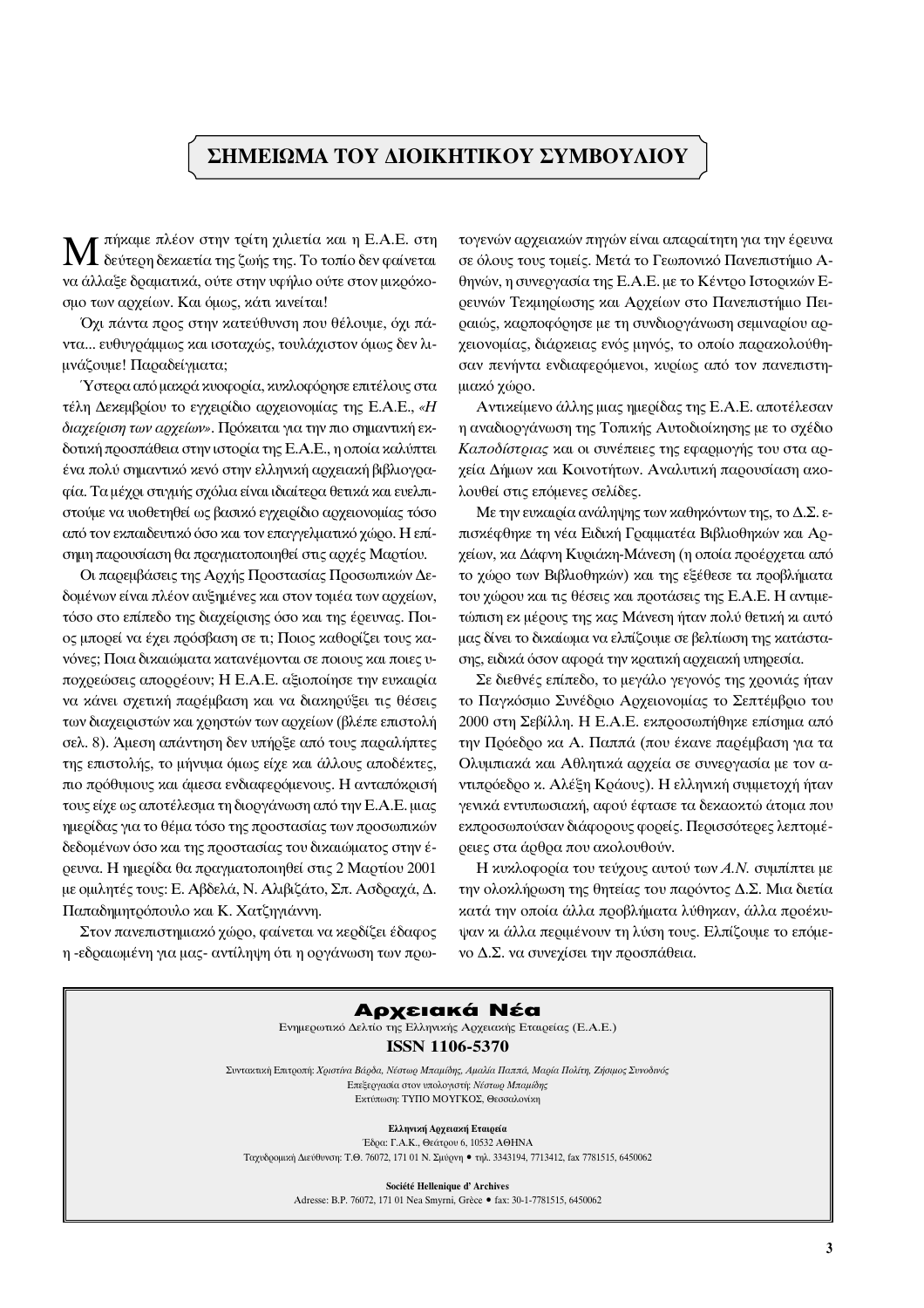# **¢PA™THPIOTHTE™ E.A.E. ¢PA™THPIOTHTE™ E.A.E.**

## **Η ΓΕΝΙΚΗ ΣΥΝΕΛΕΥΣΗ ΤΗΣ Ε.Α.Ε. (18 Μαρτίου 2000, αίθουσα διαλέξεων της Γ.Σ.Ε.Ε.)**

Στον φιλόξενο χώρο της αίθουσα διαλέξεων της Ο.Τ.Ο.Ε. πραγματοποιήθηκε η ετήσια απολογιστική Γενική Συνέλευση της Ελληνικής Αρχειακής Εταιρείας, η οποία συνδυάστηκε με την ημερίδα που οργάνωσε η Ε.Α.Ε. για το σχέδιο Καποδίστριας (βλέπε σχετική παρουσίαση στη σελ. 9).

Στην ημερήσια διάταξη είχαν περιληφθεί προς συζήτηση τα παρακάτω θέματα:

- 1. Απολογισμός δράσης του Διοικητικού Συμβουλίου για το έτος 1999.
- 2. Οικονομικός απολογισμός
- 3. Απολογισμός Ελεγκτικής Επιτροπής
- 4. Επικύρωση εγγραφής νέων μελών
- 5. Προγραμματισμός δραστηριοτήτων για το 2000.

Πρόεδρος της Γ.Σ. εκλέχτηκε ο Ζήσιμος Συνοδινός και Γραμματέας η Άννα Τανούλη.

Στη συνέχεια η πρόεδρος της Ε.Α.Ε. Αμαλία Παππά διάβασε τον απολογισμό δράσης του Δ.Σ. για το έτος 1999 και ακολούθως η Ταμίας Μαρία Πολίτη παρουσίασε τον οικονομικό απολογισμό του έτους. Ακολούθησε η πρόταση της Ελεγκτικής Επιτροπής για την υπερψήφιση της οικονομικής διαχείρισης. Τόσο ο απολογισμός δράσης όσο και ο οικονομικός απολογισμός εγκρίθηκαν παμψηφεί από τους παρόντες.

Ακολούθησε η επικύρωση της απόφασης του Δ.Σ. για την εγγραφή νέων μελών της Ε.Α.Ε.

Στη συνέχεια συζητήθηκαν τα χρόνια προβλήματα που

αντιμετωπίζει ο χώρος: η κατάσταση των Αρχείων και της επιεικώς αποσπασματικής- αρχειακής πολιτικής, η μικρή συμμετοχή των μελών στις δραστηριότητες της Ε.Α.Ε., η ενεργοποίηση των φοιτητών και αποφοίτων της σχολής Αρχειονομίας, η βελτίωση της επικοινωνίας. Η παρουσία μόνο είκοσι δύο (22) μελών στη Γ.Σ., από τα περισσότερα από τριακόσια εγγεγραμμένα, δείχνει ανάγλυφα τη ραθυμία με την οποία αντιμετωπίζεται η συμμετοχή στα αρχειακά δρώμενα, από τον μόνο μαζικό φορέα του χώρου.

Συζητήθηκε επίσης η πιθανότητα της πιο συχνής έκδοσης των Αρχειακών Νέων, έστω και με μορφή ολιγοσέλιδου ενημερωτικού δελτίου, με στόχο την επικαιροποίηση των δραστηριοτήτων στο χώρο των αρχείων. Προς την ίδια κατεύθυνση ήταν και η ιδέα της δημιουργίας ηλεκτρονικής διεύθυνσης της Ε.Α.Ε. και η χρήση του ηλεκτρονικού ταχυδρομείου για την άμεση ενημέρωση των μελών.

Η συζήτηση κατέληξε στις ακόλουθες θέσεις, που εγκρίθηκαν από την Γ.Σ.:

- αξιοποίηση, στο μέτρο του δυνατού, του ηλεκτρονικού ταχυδρομείου για την ενημέρωση των μελών
- διοργάνωση περιοδικών διαλέξεων για την επικαιροποίηση της αρχειακής πολιτικής
- θέσπιση ετήσιου βραβείου καλύτερης αρχειονομικής πτυχιακής εργασίας
- σύσταση τριμελούς επιτροπής για τη διοργάνωση της μετάβασης στη Σεβίλλη για το 14ο Παγκόσμιο Συνέδριο Αρχειονομίας.

## $N$ έστωρ *Κ. Μπαμίδης*

**ΣΥΝΔΡΟΜΕΣ:** Παρακαλούμε τα μέλη που στέλνουν τη συνδρομή τους με ταχυδρομικές επιταγές να γράφουν στη θέση του παραλήπτη το όνομα και τη διεύθυνση του Tαμία της Ε.Α.Ε. **[Μαρία Πολίτη, Χατζηκώστα 8α, Πλ. Μαβίλη 115 21 ΑΘΗΝΑ]** και να διευκρινίζουν στο πίσω μέρος της επιταγής, στο χώρο για τα μηνύματα, ότι πρόκειται για τη συνδρομή τους στην Ε.Α.Ε.

**APOPA:** Η Συντακτική επιτροπή παρακαλεί τους συνεργάτες και αρθρογράφους των «Αρχειακών Νέων» να δίνουν τα κείμενά τους δακτυλογραφημένα ή, ακόμη καλύτερα, σε δισκέτα για τη διευκόλυνση της έκδοσης (με μια πολύ μικρή περίληψη στα αγγλικά ή γαλλικά). Aνταποκρίσεις και συνεργασίες για τις δραστηριότητες και τα νέα των περιφερειακών αρχείων είναι απαραίτητες και ευπρόσδεκτες. Οι συνεργασίες να αποστέλλονται, αν είναι δυνατόν σε δισκέτα, στη διεύθυνση:

**39 Θεσ/νίκη,** ή με E-mail στην ηλεκτρονική διεύθυνση: **iam@magnet.gr**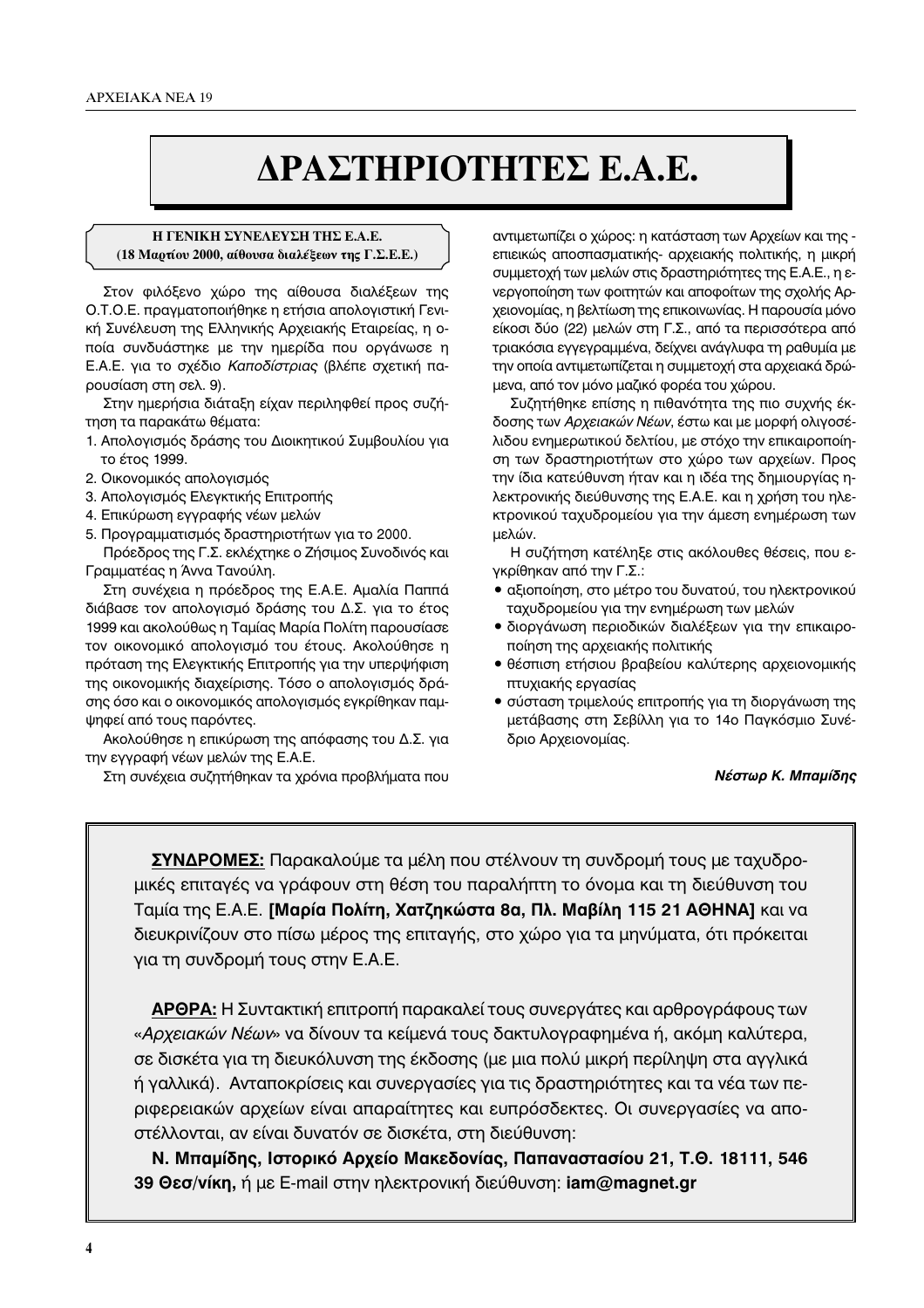## **«ΜΟΛΟΓΙΣΜΟΣ ΛΙΟΙΚΗΤΙΚΟΥ ΣΥΜΒΟΥΛΙΟΥ ΤΗΣ ΕΛΛΗΝΙΚΗΣ ΑΡΧΕΙΑΚΗΣ ΕΤΑΙΡΕΙΑΣ** ΓΙΑ ΤΟ ΕΤΟΣ 1999

Το νέο Διοικητικό Συμβούλιο, όπως αναδείχθηκε στη διάρκεια των εκλογών της 13ης Μαρτίου 1999, στην πρώτη του συνάντηση και μετά τη συγκρότησή του σε σώμα, καθόρισε τους βασικούς άξονες της δράσης του για τα επόμενα δύο χρόνια. Προσπαθήσαμε να θέσουμε περιορισμένους μεν αλλά εφικτούς στόχους.

Με αφορμή τη συμπλήρωση δέκα χρόνων, το έτος 2000, από την ημερομηνία ίδρυσης της Ε.Α.Ε., θεωρήσαμε ότι το γεγονός θα πρέπει να συνδυαστεί με μια σειρά εκδηλώσεων.

# **Επιμόρφωση**

- 1. Το Δ.Σ. επανέφερε το θέμα της διοργάνωσης ημερίδας με θέμα την εφαρμογή του σχεδίου «Καποδίστριας» και των αποτελεσμάτων της εφαρμογής του νόμου στην τήρηση των αρχείων των Οργανισμών Τοπικής Αυτοδιοίκησης. Στις εργασίες της ημερίδας, την οποία παρακολουθήσαμε σήμερα το πρωί, έγινε μια προσπάθεια χαρτογράφησης της σημερινής πραγματικότητας.
- 2. Έχει ήδη ξεκινήσει η προετοιμασία της έκδοσης εκπαιδευτικού προγράμματος σε CD-ROM, το οποίο θα απευθύνεται σε μαθητές, με σκοπό την εξοικείωσή τους με τον κόσμο των αρχείων και πώς απλές και καθημερινές γνώσεις που αποκτούν στο χώρο του σχολείου μπορούν να τις ανακαλύψουν και στο χώρο ενός Αρχείου. Η ιδέα της δημιουργίας ενός εκπαιδευτικού προγράμματος προτάθηκε από τη Μαρία Πολίτη και την Κάλλια Χατζηγιάννη. Ο σχεδιασμός και η υλοποίησή του έχει ήδη ξεκινήσει από την Κάλλια Χατζηγιάννη.
- 3. Το προηγούμενο Δ.Σ. της Ε.Α.Ε. είχε αποδεχθεί πρόταση του Πανεπιστημίου Πειραιώς για συμμετοχή στην οργάνωση εκπαιδευτικού σεμιναρίου. Το σεμινάριο αυτό πραγματοποιήθηκε φέτος και είχε ως θέμα την Εξειδίκευση φοιτητών πτυχιούχων ΑΕΙ και υπαλλήλων πανεπιστημιακών Βιβλιοθηκών στην οργάνωση και λειτουργία Ιστορικού Πανεπιστημιακού Αρχείου και τη χρήση νέων πακέτων Η/Υ. Ξεκίνησε στις 15 Φεβρουαρίου και ολοκληρώθηκε στις 16 Μαρτίου 2000 και περιελάμβανε εισηγήσεις σχετικά με τη διαχείριση αρχείων, τις εκκαθαρίσεις, την ταξινόμηση και την περιγραφή των αρχείων, το προφίλ του αρχειονόμου και τη συμμετοχή του στην εκπαιδευτική διαδικασία, τα αρχεία και τις δομές των πανεπιστημιακών ιδρυμάτων, εισαγωγή των εκπαιδευομένων στη χρήση συστημάτων ιστορικών αρχειακών πληροφοριών καθώς και θέματα πρόσβασης αρχείων και εξυπηρέτησης του ερευνητικού κοινού.

## **Εκδοτική δραστηριότητα**

1. Στον εκδοτικό τομέα, με κάποια καθυστέρηση πραγματοποιήθηκε η έκδοση του 18ου τεύχους των Αρχεια*κών Νέων*. Το τεύχος αριθμεί 64 σελίδες και περιέχει την ύλη ενός και πλέον έτους. Στόχος μας είναι το επόμενο τεύχος να εκδοθεί μέχρι το τέλος του 2000 ώστε να επιτευχθεί μία σχετική επικαιρότητα της ύλης και τα μέλη να ενημερωθούν άμεσα μετά το διεθνές συνέδριο της Σεβίλλης. Για μια ακόμη φορά απευθύνουμε έκκληση στα μέλη να στέλνουν κείμενά τους για δημοσίευση, ώστε να εμπλουτίζεται το τεύχος και ταυτόχρονα να ανανεώνονται οι συντάκτες των άρθρων.

- 2. Επίσης, ολοκληρώθηκε από τους Νέστορα Μπαμίδη, Ζήσιμο Συνοδινό και Αμαλία Παππά η δεύτερη διόρθωση της μετάφρασης του εγχειριδίου Αρχειονομίας. Η εργασία αυτή διήρκεσε ένα περίπου χρόνο. Έτσι ολοκληρώθηκε η προετοιμασία από την πλευρά της Εταιρείας και το σύνολο των τυπογραφικών δοκιμίων έχουν παραδοθεί από τον Ζ. Συνοδινό στον εκδοτικό οίκο «Δαρδανός». Η έκδοση της μετάφρασης του εγχειριδίου θα γίνει οριστικά, σύμφωνα με τον εκδοτικό οίκο, τον Ιούνιο του 2000.
- 3. Προτάθηκε ακόμη η έκδοση ενός ενημερωτικού φυλλαδίου σχετικά με τις δραστηριότητες της Ε.Α.Ε. την τελευταία δεκαετία, το οποίο θα μεταφραστεί σε μια τουλάχιστον ξένη γλώσσα και θα διανεμηθεί στο διεθνές συνέδριο της Σεβίλης το Σεπτέμβριο του 2000.

## Διεθνής εκπροσώπηση

- 1. Στις εργασίες της 34ης CITRA που έγινε από τις 6 έως τις 9 Οκτωβρίου 1999 στη Βουδαπέστη με αντικείμενο στουρετερατος ετης σταγ<sub>ί</sub>με για το ερατια εταιτηρογής<br>η Ε.Α.Ε. εκπροσωπήθηκε από την Πρόεδρο Αμαλία Παππά. Αναλυτικότερη ενημέρωση για το περιεχόμενο των εισηγήσεων και τα συμπεράσματα που ακολούθησαν μπορεί κανείς να διαβάσει στο τελευταίο τεύχος των Αρχειακών Νέων (στη διάθεση των μελών βρίσκονται επίσης τα κείμενα των εισηγήσεων που διανεμήθηκαν στη Βουδαπέστη).
- 2. Ο αντιπρόεδρος της Ε.Α.Ε. Αλέξης Κράους συμμετείχε στο 306 συνέδριο του ΙΑLΗΙ (Διεθνής Ένωση Αρχείων Εργατικής Ιστορίας). Για τις εργασίες του συνεδρίου ανατρέξτε στο σχετικό άρθρο του στα Αρχειακά Νέα.

## **Χρηματοδότηση**

- 1. Και για το 1999, οι δραστηριότητες της Ε.Α.Ε. έτυχαν μερικής επιχορήγησης από την Εθνική Τράπεζα της Ελλάδας με το ποσό των 300.000 δρχ. Το Δ.Σ. τους ευχαριστεί θερμά.
- 2. Επιχειρήσαμε να ανανεώσουμε τον τρόπο διάδοσης και διάθεσης των δημοσιευμάτων της Ε.Α.Ε. Αυτή τη στιγμή βρισκόμαστε σε επαφή με το βιβλιοπωλείο ΔΩ-ΔΩΝΗ και διερευνούμε τη δυνατότητα συνεργασίας προς όφελος της Εταιρείας.
- 3. Θα πρέπει, στο σημείο αυτό, να επαναλάβουμε ότι η Εταιρεία έχει απόλυτη ανάγκη από την συστηματική καταβολή της ετήσιας συνδρομής των μελών της. Γι' αυτό παρακαλούμε να μην την αμελείτε.

## Άλλες δραστηριότητες

1. Η Ε.Α.Ε. συμμετείχε στην οργανωτική επιτροπή του επιμορφωτικού σεμιναρίου Αρχειονομίας μαζί με τα Γ.Α.Κ., το Τμήμα Αρχειονομίας του Ιονίου Πανεπιστημίου και το ΥΠΕΠΘ που πραγματοποιήθηκε το Μάιο του 1999. Το σεμινάριο απευθυνόταν στους αρχειονόμους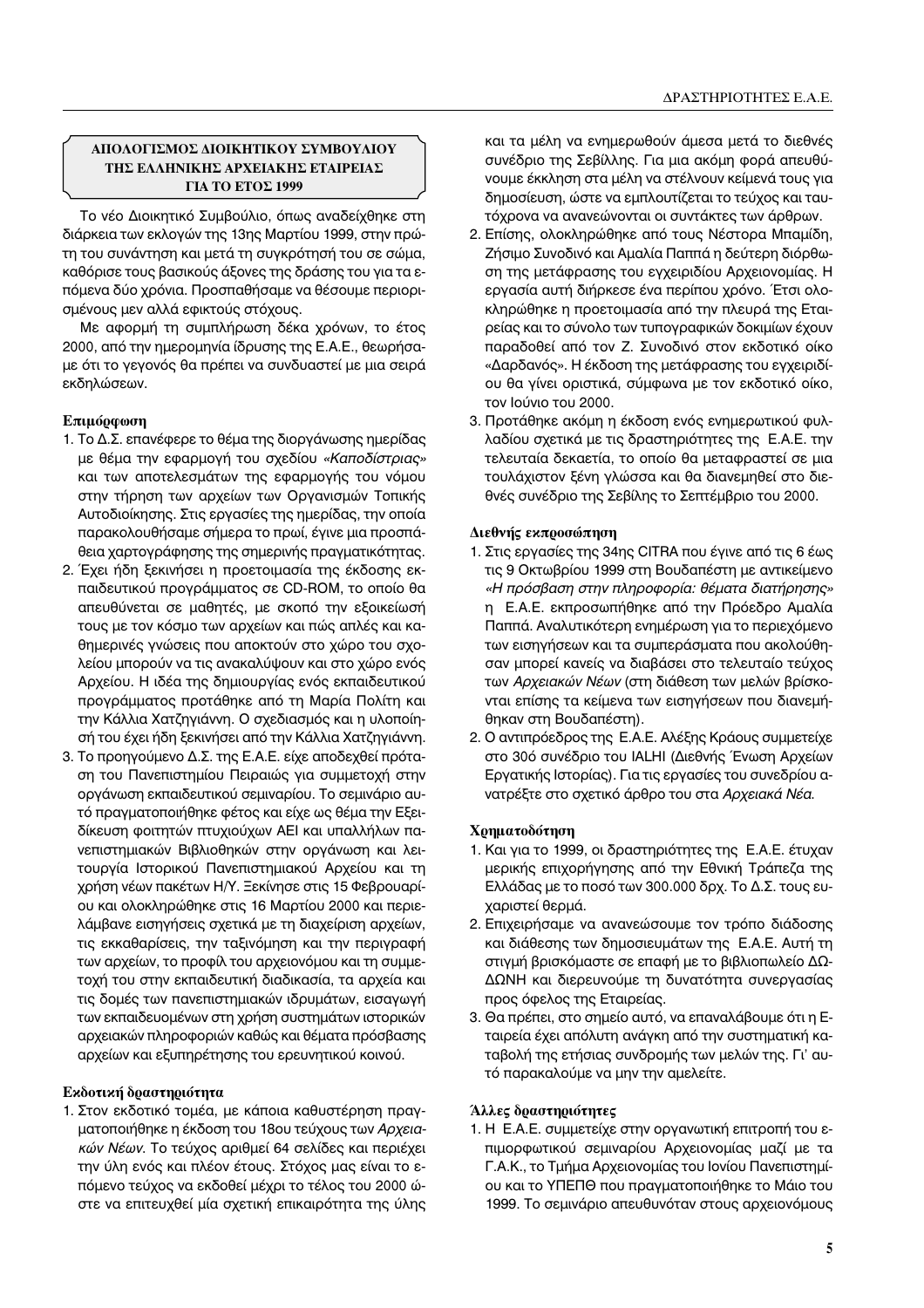των Γενικών Αρχείων του Κράτους και χρηματοδοτήθηκε από τη Διεύθυνση Εκπαίδευσης του ΥΠΕΠΘ (βλ. σχετικό ενημερωτικό σημείωμα).

- 2. Τον Αύγουστο η Ε.Α.Ε. προσκλήθηκε να συμμετάσχει σε συνάντηση η οποία οργανώθηκε με πρωτοβουλία του Υπουργείου Εξωτερικών. Αντικείμενο της συνάντησης ήταν η στάση της ελληνικής πλευράς στην περίπτωση που της ζητηθεί να μετέχει σε αποστολή καταγραφής των ζημιών που έχουν προκληθεί στην πολιτιστική κληρονομιά του Κοσόβου. Το συντονισμό ενός τέτοιου εγχειρήματος θα έχει η προσωρινή διοίκηση του Κοσόβου σε συνεργασία με τη διεθνή επιτροπή της Μπλέ Ασπίδας. Στη συνάντηση συμμετείχε εκπρόσωπος των Ελλήνων βιβλιοθηκονόμων, του ελληνικού τμήματος του ICOM, εκπρόσωποι του Υπουργείου Πολιτισμού και του Υπουργείου Εξωτερικών. Εκ μέρους της Ε.Α.Ε. συμμετείχε η Αμαλία Παππά. Η Ε.Α.Ε. δήλωσε τη διαθεσιμότητά της, αν οι περιστάσεις το απαιτήσουν.
- 3. Το Διεθνές Συμβούλιο Αρχείων επιχείρησε για πρώτη φορά να ανανεώσει τη σύνθεση των διαφόρων επιτροπών που έχουν συσταθεί και λειτουργούν ή πρόκειται να λειτουργήσουν για το χρονικό διάστημα 2000-2004, διευρύνοντας τη δυνατότητα συμμετοχής των μελών της κατηγορίας Β. Κάθε μέλος της κατηγορίας Β (όπως η Ε.Α.Ε.) μπορεί να συμμετάσχει με εκπρόσωπό του είτε ως πλήρες μέλος είτε ως ανταποκριτής με διαφορετικές υποχρεώσεις σε κάθε περίπτωση. Το Δ.Σ. της Ε.Α.Ε. όρισε ανταποκριτές της σε 11 επιτροπές, οι οποίοι με τη σειρά τους θα έχουν την υποχρέωση να εvημερώνουν τα υπόλοιπα μέλη για την πληροφόρηση που λαμβάνουν ο καθένας στον τομέα του. Ανταποκριτές ορίστηκαν για τις εξής επιτροπές:
- Κτήρια και εξοπλισμός αρχείων (Ν. Μπαμίδης)
- Κανόνες περιγραφής (Α. Μπάγιας)
- Ηλεκτρονικά αρχεία (Α, Μπάγιας)
- Τεχνολογία της πληροφόρησης (Κ. Χατζηγιάννη)
- Νομικά θέματα που αφορούν στα αρχεία (Αμ. Παππά)
- Θέματα διατήρησης ( Ν. Μπαμίδης)
- Λογοτεχνικά και καλλιτεχνικά αρχεία (Χρ. Βάρδα, Σ. Μπόρα)
- Προφορική παράδοση (Ντ. Αδαμοπούλου)
- Θέματα προστασίας των αρχείων σε περίπτωση ένοπλης σύγκρουσης ή άλλων καταστροφών (Αμ. Παππά)
- Επαγγελματική εκπαίδευση (Κ. Χατζηγιάννη).

Εκτός από τις παραπάνω επιτροπές, η Ε.Α.Ε. έχει καταθέσει στο Διεθνές Συμβούλιο Αρχείων πρόταση για μετατροπή της Επιτροπής Αθλητικών και Ολυμπιακών Αρχείων της Ε.Α.Ε. σε Επιτροπή του Δ.Σ.Α. Για το σκοπό αυτό η πρόταση συνοδεύθηκε από κείμενο του Αλέξη Κράους, που θα είναι και ο εκπρόσωπος της Ε.Α.Ε. στην Επιτροπή, στο οποίο καταγράφονταν τα μέχρι σήμερα βήματα στο χώρο των «Αθλητικών και Ολυμπιακών Αρχείων», το διεθνές δίκτυο που έχει αναπτυχθεί και οι προοπτικές που διαγράφονται.

### **Νέα μέλη**

Tο Δ.Σ. στη διάρκεια συνεδρίασής του συζήτησε τις αιτήσεις που υπέβαλαν οι:

- Ματζουράνη Μαρία (Δημοτικό Αρχείο Καβάλας)
- Δημοτικό Αρχείο Καβάλας
- Μουρελάτος Διονύσιος (ΥΠΠΟ, Δ/νση Αρχείου Μνημείων)
- Παναγιωτοπούλου Μαρία (Γ.Α.Κ.-Αρχεία Ν. Ευρυτανίας)

Οι αιτήσεις έγιναν αποδεκτές και η Γ.Σ. καλείται να τις επικυρώσει.

## **ΔΜΕΣΟΙ ΣΤΟΧΟΙ**

## **A. Προετοιμασία συνεδρίων**

- Στους άμεσους στόχους του Δ.Σ. είναι η προετοιμασία διεθνούς συνάντησης με αντικείμενο τα αθλητικά και ολυμπιακά αρχεία. Η συνάντηση αυτή θα επιχειρηθεί να συνδυαστεί με την Πολιτιστική Ολυμπιάδα. Όπως ήδη προαναφέρθηκε, η Εταιρεία έχει ήδη καταθέσει στο Διεθνές Συμβούλιο Αρχείων πρόταση για τη μετατροπή της Επιτροπής Αθλητικών και Ολυμπιακών Αρχείων της Ε.Α.Ε. σε Επιτροπή του Δ.Σ.Α.
- $\bullet$  Διερευνάται, επίσης, η χρηματοδότηση από το ΥΠΕΠΘ συνεδρίου το οποίο θα πραγματοποιηθεί, πιθανόν, σε συνεργασία με τα Γενικά Αρχεία του Κράτους το φθινόπωρο του 2000. Η οριστική απάντηση για τη δυνατότητα χρηματοδότησης θα δοθεί από το ΥΠΕΠΘ μετά το Πάσχα.

## **Β. Εκπαιδευτικό ταξίδι**

• Τέλος, με αφορμή το Διεθνές Συνέδριο που θα διεξαχθεί στη Σεβίλλη τον Σεπτέμβριο του 2000, η Ε.Α.Ε. θα οργανώσει εκπαιδευτικό ταξίδι στην Ισπανία με τελικό προορισμό τη Σεβίλλη. Ελπίζουμε ότι η επιτυχία ενός τέτοιου ταξιδιού θα είναι ανάλογη με εκείνη του ταξιδιού της Ιταλίας το 1996. Τα μέλη μας θα λάβουν τον επόμενο μήνα ενημερωτική επιστολή για το πρόγραμμα και το κόστος του ταξιδιού καθώς και την αίτηση συμμετοχής για την παρακολούθηση των εργασιών του συνεδρίου.

## Γ. Καταστατική Συνέλευση

• Το νέο Δ.Σ. θα πρέπει να υλοποιήσει τη δέσμευσή του για άμεση σύγκληση Καταστατικής Συνέλευσης των μελών της Ε.Α.Ε. ώστε να ενσωματωθούν στο καταστατικό οι τροποποιήσεις που είχαν προταθεί και είχαν υιοθετηθεί από τη Γενική Συνέλευση τον Μάρτιο του 1999.

Κλείνοντας, επιθυμούμε να επισημάνουμε ότι, όπως είναι γνωστό, η δυνατότητα εκτέλεσης των προγραμματισμένων δραστηριοτήτων των Ε.Α.Ε. βρίσκεται σε συνάρτηση αφενός με τις διαθεσιμότητες των μελών της Εταιρείας (και δυστυχώς τις περισσότερες φορές μόνο των μελών του Δ.Σ., που προσφέρουν εθελοντικά τη βοήθειά τους) και αφετέρου από την οικονομική της δυνατότητα η οποία βρίσκεται σε άμεση σχέση από το ύψος της οικονομικής ενίσχυσης που θα δεχθεί.

Ελπίζουμε στη στήριξη όλων.

Αθήνα, 18 Μαρτίου 2000 *Tο Διοικητικό Συμβούλιο*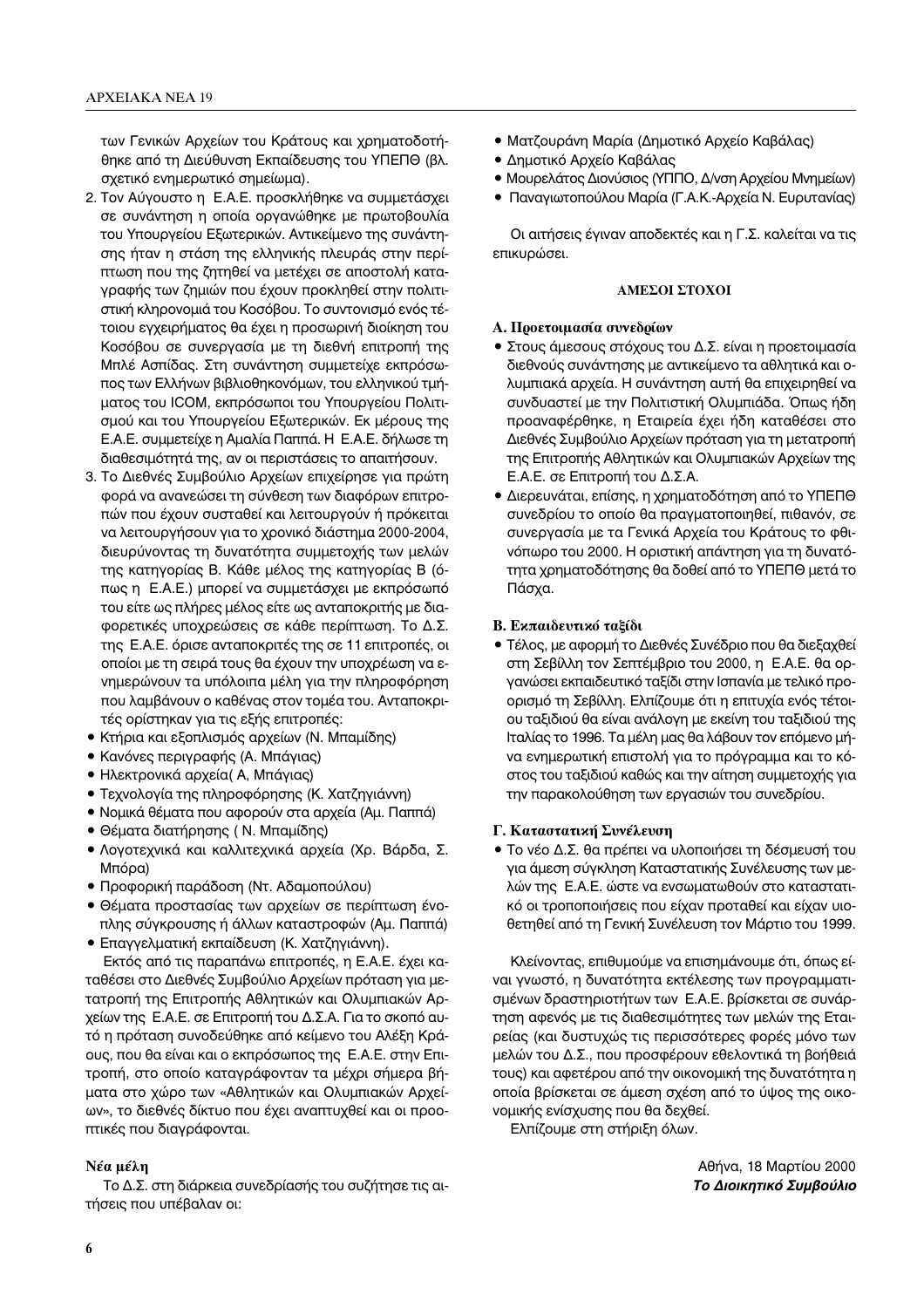## EAAHNIKH APXEIAKH ETAIPEIA Οικονομικός Απολογισμός περιόδου 14-3-1999 έως 18-3-2000

## Ενεργητικό

# Παθητικό

| Έξοδα κινήσεως μελών Διοικ. Συμβουλίου (εσωτερικού)  34.000 |  |
|-------------------------------------------------------------|--|
| Έξοδα κινήσεως Προέδρου (Συνέδριο στο εξωτερικό) 83.210     |  |
| Διαμονή Προέδρου και Συνδρομή Εταιρείας στο CITRA  157.085  |  |
|                                                             |  |
|                                                             |  |
| Ποικίλα λειτουργικά έξοδα (ΕΛΤΑ, χαρτικά κ.ά.)  115.04(     |  |
| Εξώφληση λογιστού προηγούμενης χρήσης  15.000               |  |
|                                                             |  |
|                                                             |  |
|                                                             |  |

Προς μεταφορά στη νέα χρήση,

Αθήνα 14 Μαρτίου 2000 Η Ταμίας Μαρία Λ. Πολίτη

# EAAHNIKH APXEIAKH ETAIPEIA Οικονομικός Απολογισμός από 1 Ιανουαρίου έως 31 Δεκεμβρίου 1999

## Ενεργητικό

# Παθητικό

| Συμμετοχή Προέδρου σε Συνέδριο CITRA                        |  |
|-------------------------------------------------------------|--|
|                                                             |  |
| Έξοδα κινήσεως Προέδρου                                     |  |
|                                                             |  |
| Έξοδα κινήσεως μελών Διοικ. Συμβουλίου                      |  |
|                                                             |  |
| Έξοδα ημερίδας (5-3-1999)                                   |  |
|                                                             |  |
| Δικαιώματα αμφιθεάτρου ΕΙΕ, για ημερίδα (5-3-1999)  177.000 |  |
| Έξοδα διαμονής (ξενοδοχείο)                                 |  |
|                                                             |  |
| Έκδοση βιβλίου Αρχεία Πολιτικών Κομμάτων  370.240           |  |
| Λειτουργικά έξοδα (ταχυδρομικά, χαρτικά κ.ά.)  74.200       |  |
|                                                             |  |
|                                                             |  |
|                                                             |  |
|                                                             |  |
|                                                             |  |

Αθήνα 14 Μαρτίου 2000 Η Ταμίας Μαρία Λ. Πολίτη

Η ετήσια συνδρομή σας είναι το μοναδικό σταθερό έσοδο

της Ελληνικής Αρχειακής Εταιρείας για την κάλυψη

των τρεχουσών και εκτάκτων δαπανών.

# Μην την αμελείτε!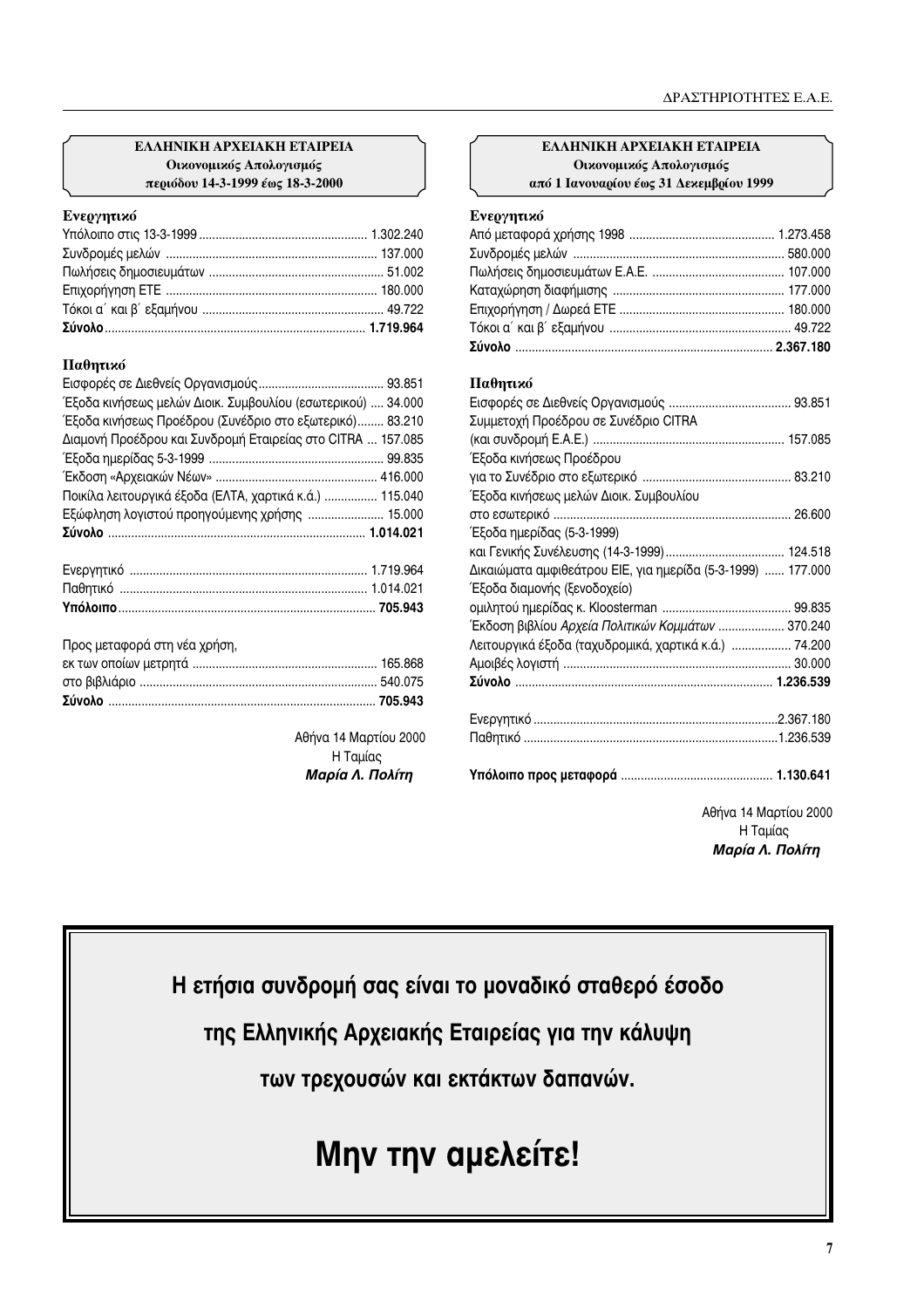# ΚΑΤΑΣΤΑΤΙΚΗ ΣΥΝΕΛΕΥΣΗ

Στα τέλη Ιανουαρίου είχε προσδιοριστεί η Καταστατική Γενική Συνέλευση, σύμφωνα με την απόφαση της προηγούμενης Γ.Σ. για την αλλαγή ορισμένων διατάξεων του Καταστατικού της Ε.Α.Ε. με στόχο την εναρμόνισή του με τα νέα δεδομένα του χώρου. Δυστυχώς δεν εξασφαλίστηκε η απαιτούμενη αυξημένη παρουσία μελών -όπως προβλέπεται από το καταστατικό- και η συνάντηση κατέληξε σε μια ανεπίσημη αλλά παραγωγική συζήτηση των είκοσι τριών (23) παρόντων για το καταστατικό αλλά και όλα τα άλλα θέματα που απασχολούν την Ε.Α.Ε.

Αποφασίστηκε να πραγματοποιηθεί η καταστατική συνέλευση την ίδια ημερομηνία με την εκλογοαπολογιστική συνέλευση της 3.3.2001.

ΕΛΛΗΝΙΚΗ ΑΡΧΕΙΑΚΗ ΕΤΑΙΡΕΙΑ Τ.Θ. 76072, 171 01 Ν. ΣΜΥΡΝΗ

Αθήνα, 2 Οκτωβρίου 2000

ΠΡΟΣ: Την ΑΡΧΗ ΠΡΟΣΤΑΣΙΑΣ ΠΡΟΣΩΠΙΚΩΝ ΔΕΔΟΜΕΝΩΝ Υπόψη κ. Δαφέρμου

## ΚΟΙΝΟΠΟΙΗΣΗ

- 1. ΕΘΝΙΚΗ ΥΠΗΡΕΣΙΑ ΠΛΗΡΟΦΟΡΙΩΝ Υπόψη κ. Αποστολάκη
- 2. ΥΠΟΥΡΓΟ ΕΣΔΑ κ. Βάσω Παπανδρέου
- 3. ΥΠΟΥΡΓΟ ΕΠΘ κ. Πέτρο Ευθυμίου

4. ΕΦΗΜΕΡΙΔΑ «ΤΑ ΝΕΑ», στήλη Ο Μικροπολιτικός

Σχετικά με την επιστολή την οποία σας απηύθυνε η Ε.Υ.Π., την ύπαρξη της οποίας πληροφορηθήκαμε από τον Τύπο (εφημερίδα «Τα Νέα», φύλλο της 30.9.2000), έχουμε να παρατηρήσουμε τα εξής:

- Η διαχείριση του αρχείου της Εθνικής Υπηρεσίας Πληροφοριών, η οποία ανήκει στο Υπουργείο Εσωτερικών, Διοίκησης και Αποκέντρωσης, διέπεται από τις διατάξεις περί δημόσιου αρχειακού υλικού του Ν. 1946/91 «Γενικά Αρχεία του Κράτους και άλλες διατάξεις».
- Ο Ν.1946/91 καθιστά σαφές ότι η διατήρηση ή καταστροφή δημόσιου αρχειακού υλικού, μετά το πέρας της υπηρεσιακής του χρησιμότητας, είναι αποκλειστική αρμοδιότητα των Γενικών Αρχείων του Κράτους, με τελικό κριτήριο και στόχο τη διάθεση στους μελετητές αρχειακού υλικού που αναφέρεται στην ιστορία και στην πολιτιστική κληρονομιά του ελληνικού έθνους και σε ό,τι έχει σχέση με τη διοικητική, οικονομική και κοινωνική ζωή του ελληνικού κράτους [Ν.1946/91, άρθρο 9 Σκοπός των Γ.Α.Κ., εδάφια α) και β)].
- Ο απόρρητος χαρακτήρας ορισμένων στοιχείων που περιέχονται στο παραπάνω αρχειακό υλικό, διέπεται και διασφαλίζεται από τις περιοριστικές διατάξεις της κείμενης νομοθεσίας (άρθρα 2, 42, 43 Ν.1946/91, Ν.1599/86, Ν.2472/97).

Μετά τα παραπάνω, η Ελληνική Αρχειακή Εταιρεία επισημαίνει σε όλους τους εμπλεκομένους ότι:

- η Αρχή Προστασίας Προσωπικών Δεδομένων είναι εκ του νόμου αναρμόδια να αποφασίσει για την καταστροφή ή διατήρηση του εν λόγω δημόσιου αρχείου, απόφαση η οποία υπάγεται στη δικαιοδοσία των Γενικών Αρχείων του Κράτους.
- · Είναι σαφές ότι το εν λόγω αρχειακό υλικό περιλαμβάνει πληθώρα πληροφοριών οι οποίες αναφέρονται σε γεγονότα της πρόσφατης ιστορίας του ελληνικού έθνους.
- · Είναι αδιανόητο να απαγορευθεί στην ουσία η δυνατότητα πρόσβασης στις παραπάνω πληροφορίες όλων των ενδιαφερομένων, ενέργεια η οποία ουσιαστικά καταργεί τόσο το σκοπό ύπαρξης των Γενικών Αρχείων του Κράτους όσο και το δικαίωμα του πολίτη να έχει πρόσβαση στο δημόσιο αρχειακό υλικό.
- Σε κανένα ευνομούμενο κράτος παγκοσμίως, ο χαρακτηρισμός εγγράφων ως απορρήτων ή ευαίσθητου προσωπικού χαρακτήρα δεν σημαίνει την απαγόρευση πρόσβασης για απροσδιόριστο χρόνο και πολύ περισσότερο την καταστροφή τους.
- Πρέπει άμεσα να διευθετηθεί νομοθετικά το θέμα της διάρκειας χαρακτηρισμού αρχειακού υλικού ως απορρήτου από όλες τις υπηρεσίες της δημόσιας διοίκησης. Το νομοθετικό κενό έχει οδηγήσει στην καταστροφή τεράστιου όγκου τεκμηρίων στην ιστορία του ελληνικού κράτους, με πιο πρόσφατο -γνωστό- παράδειγμα, την παράνομη καταστροφή ίδιας κατηγορίας υλικού το 1989.

Η Ελληνική Αρχειακή Εταιρεία, εκφράζοντας τις απόψεις τόσο των αρχειακών όσο και των ιστορικών-ερευνητών μελών της, καταθέτει την έντονη ανησυχία και αντίθεσή της για τις ακολουθούμενες διαδικασίες και καλεί όλους τους εμπλεκομένους να επανεξετάσουν το ζήτημα πριν προκληθούν για μία ακόμη φορά ανεπανόρθωτες καταστροφές στον αρχειακό πλούτο και τις ιστορικές πηγές της χώρας.

Για το Δ.Σ. της Ε.Α.Ε.

Η Πρόεδρος Αμαλία Παππά

Ο Γραμματέας Νέστωρ Μπαμίδης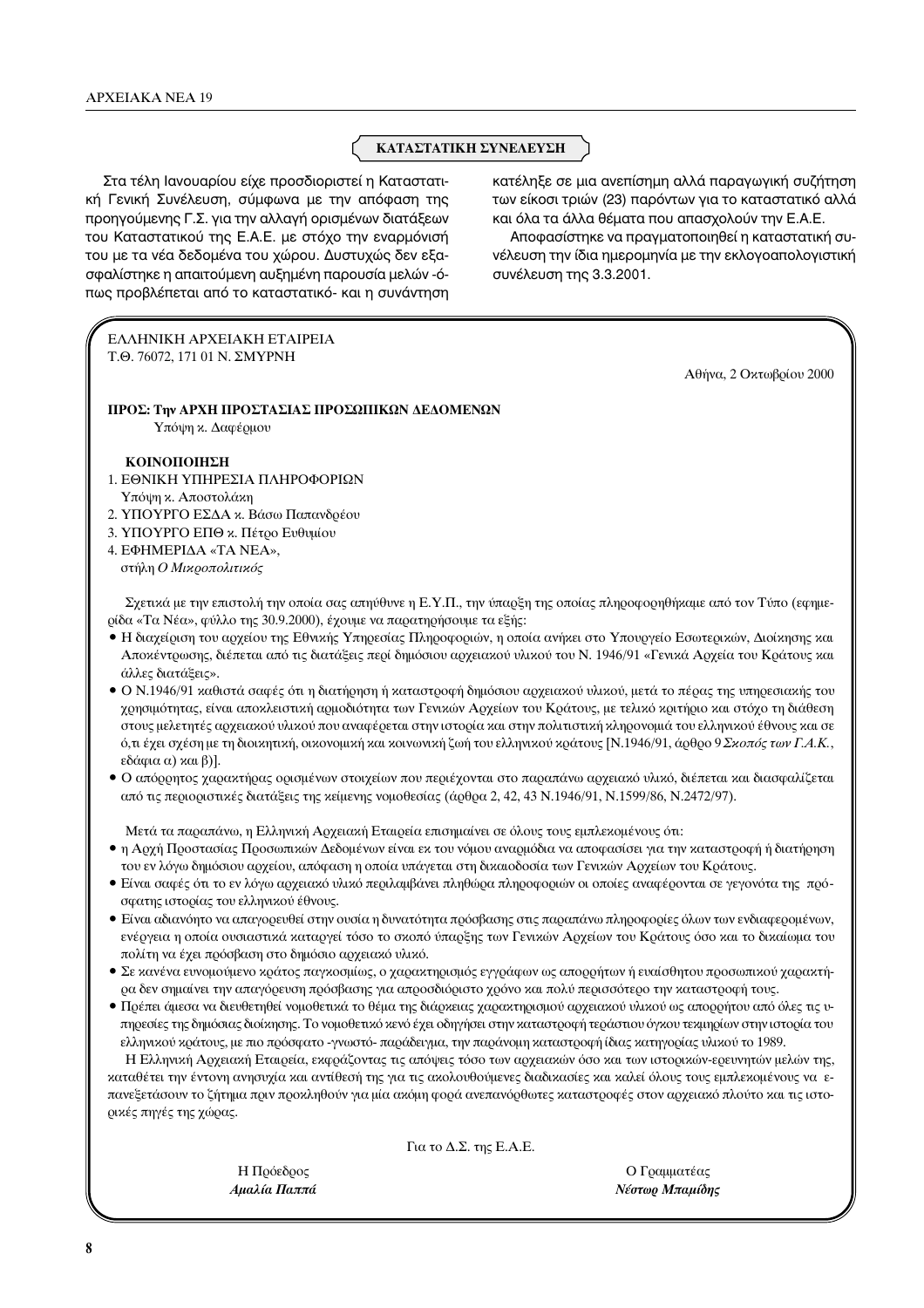## **ΣΧΕΔΙΟ ΚΑΠΟΔΙΣΤΡΙΑΣ ΚΑΙ ΔΙΑΧΕΙΡΙΣΗ ∧ΗΜΟΤΙΚΩΝ ΑΡΧΕΙΩΝ**

Στις 18 Μαρτίου 2000 πραγματοποιήθηκε στην Αθήνα και στην αίθουσα της Ο.Τ.Ο.Ε. ημερίδα που οργάνωσε η Ελληνική Αρχειακή Εταιρεία με θέμα «Σχέδιο Καποδίστριας και διαχείριση δημοτικών αρχείων». Το πρόγραμμα της ημερίδας είχε ως εξής:

- $\bullet$  Χρήστος Λούκος, καθηγητής Τμήματος Ιστορίας Πανεπιστημίου Κρήτης: «Δημοτικά αρχεία: από τη διάσωση και την ταξινόμηση στην ιστορική τους αξιοποίηση».
- Ελευθέριος Σκιαδάς, δημοσιογράφος συγγραφέας: «Η φιλοσοφία των διοικητικών μεταρρυθμίσεων του 1833, 1912 και 1997».
- Κάλλια Χατζηγιάννη, αρχειονόμος προϊσταμένη των Γ.Α.Κ. - Αρχείων Ν. Ευβοίας: «Οργάνωση και διαχείριση των δημοτικών αρχείων στο πλαίσιο εφαρμογής του ν. 2539/1997».
- Νάσια Γιακωβάκη, ιστορικός εκπαιδευτικός: «Δημοτικά αρχεία και νόμος 2539/1997: περιπλοκή ή απλοποίηση μιας εκκρεμότητας;».
- Άγγελος Χάγιος, εκπρόσωπος της Ελληνικής Εταιρείας Τοπικής Ανάπτυξης και Αυτοδιοίκησης: «Η οργάνωση και μηχανοργάνωση των ΟΤΑ και οι συνέπειες της εφαρμογής του νόμου για την πρωτοβάθμια τοπική αυτοδιοίκηση».
- Δήμητρα Μπερτόλη, διοικητικός επιστήμων, υπάλληλος Δήμου Αυλώνος - Λουίζα Δασκαλοπούλου, κοινωνιολόγος, υπάλληλος Δήμου Ταμυνέων - Μυρσίνη Μανδηλαρά, υπάλληλος Δήμου Σκύρου: «Δημοτικά αρχεία και ν. 2539/1997: βήματα στην πράξη».

Με βάση την εμπειρία της διάσωσης και ταξινόμησης του δημοτικού αρχείου της Ερμούπολης, η εισήγηση του Χρήστου Λούκου επικεντρώθηκε στη σημασία των δημοτικών αρχείων για την ιστορική έρευνα. Ο κ. Λούκος, τόνισε ότι, δεδομένου του ουσιαστικού ρόλου της δημοτικής αρχής κατά το 19ο αιώνα σε όλες σχεδόν τις κοινωνικές δραστηριότητες, τα δημοτικά αρχεία περιέχουν μαρτυρίες για μια γενικότερη και πολύπλευρη θεώρηση της πόλης ή της κοινότητας στην οποία αναφέρονται, καθώς και συνεχές ομοειδές υλικό που επιτρέπει την ανίχνευση φαινομένων μεγαλύτερης διάρκειας, αναφέρθηκε δε σε τομείς της έρευνας και θέματα για την προσέγγιση των οποίων το υλικό των δημοτικών αρχείων μπορεί να αποδειχθεί πολύτιμο. Ανάμεσά τους, το ζήτημα του κράτους και των σχέσεών του με τους πολίτες, ιδιαίτερα στη μορφή κέντρο-επαρχία. Πρόκειται για ένα μεγάλο θέμα, για την ανίχνευση του οποίου η συμβολή του δημοτικού αρχείου έχει ιδιαίτερη βαρύτητα.

Τα βασικά χαρακτηριστικά της διοικητικής δομής και εξέλιξης των ΟΤΑ (1833-1997) ανέπτυξε ο κ. Ελευθέριος Σκιαδάς, τονίζοντας ότι το 1833 θεμελιώθηκε ένα σύστημα -ενιαίο και αποδοτικό- με σκοπό τη δημιουργία αποτελεσματικότερων φορέων. Το σύστημα μεταβίβαζε στους Δήμους νομικές αρμοδιότητες, ώστε να αντιμετωπίζουν επαρκώς τις τοπικές υποθέσεις. Στη συνέχεια, ο κ. Σκιαδάς αναφέρθηκε στη δεύτερη μεγάλη διοικητική μεταρρύθμιση του 1912, με την οποία επιδιώχθηκε αφενός η

συγκράτηση του πληθυσμού και αφετέρου η αυτοεξυπηρέτησή του. Η συγκρότηση του σύγχρονου αστικού κράτους και η ενδυνάμωση του κεντρικού πολιτικού συστήματος, κεντρικοί στόχοι της πολιτικής του Ελευθερίου Βενιζέλου, θεωρήθηκε ότι θα επιτευχθούν μέσω της αποδυνάμωσης των τοπικών κέντρων εξουσίας. Στο πλαίσιο αυτό, οι κοινότητες, ιδιαιτέρως οι ορεινές, απέκτησαν ως κύρια χαρακτηριστικά τους την «αναπηρία» και την «ανυπαρξία». Η ερήμωσή τους, κατέληξε ο κ. Σκιαδάς, απασχόλησε το νομοθέτη και το 1833 και το 1997: οι λόγοι μπορεί να ήταν διαφορετικοί, αποτέλεσαν όμως ένα από τα βασικά κίνητρα που κατηύθυναν όσους συνέβαλαν στη διαμόρφωση της ελληνικής νομοθεσίας.

Η κυρία Κάλλια Χατζηγιάννη αναφέρθηκε καταρχάς στο γεγονός ότι οι νέοι Οργανισμοί Τοπικής Αυτοδιοίκησης, ως καθολικοί διάδοχοι των καταργουμένων Δήμων και Κοινοτήτων, κληρονομούν και τα αρχεία τους, ένα μέρος των οποίων παραμένει ενεργό, πράγμα που κάνει ιδιαίτερα επιτακτική την ανάγκη της οργάνωσης των αρχείων αυτών στο χώρο παραγωγής τους, με άξονα τη διασφάλιση, διατήρηση και διαχείριση του αρχειακού υλικού, τόσο για τις ανάγκες της διοίκησης, όσο και για τις ανάγκες της έρευνας. Επεσήμανε ότι προς την κατεύθυνση αυτή πρέπει να ληφθούν άμεσα μέτρα, όπως δημιουργία αρχειακής υπηρεσίας στους μεγάλους ΟΤΑ και ορισμός υπευθύνου αρχείου στους υπολοίπους, διοργάνωση σεμιναρίων για την επιμόρφωση των δημοτικών υπαλλήλων, αξιοποίηση των νέων επιστημόνων που στελέχωσαν τους ΟΤΑ κλπ. Στη συνέχεια έθιξε τα ζητήματα του θεματολογίου των αρχείων των Δήμων και του ηλε-KΤρονικού πρωτοκόλλου που, με μικρές παρεμβάσεις στο λογισμικό, προσφέρει τη δυνατότητα δημιουργίας συνοπτικών, αλλά και αναλυτικών ευρετηρίων και μπορεί να αυτοματοποιήσει τη διαδικασία της εκκαθάρισης για τη διοίκηση. Ιδιαίτερη θέση στην εισήγηση είχε το ζήτημα της μηχανοργάνωσης των Δήμων και της τύχης των ηλεκτρονικών αρχείων. Επισημάνθηκε ο πολύπλοκος χαρακτήρας του προβλήματος και ο κίνδυνος απώλειας ενός ευρύτατου φάσματος πληροφοριών που δεν θα είναι ανακτήσιμες, αν δεν υπάρξει σχετική μέριμνα. Αναφορά έγινε επίσης στο θέμα της πρόσβασης στα αρχεία, με την επισήμανση ότι είναι άμεση η ανάγκη κωδικοποίησης της νομοθεσίας περί απορρήτου και περί περιορισμών πρόσβασης και ότι υπάρχει κίνδυνος ενίσχυσης της αδιαφά-Vειας στο όνομα της προστασίας των δεδομένων προσωπικού χαρακτήρα, δεδομένου μάλιστα ότι η σχετική νομοθεσία (πλην του νόμου των Γ.Α.Κ.) προσεγγίζει το θέμα μόνο από τη σκοπιά της διοίκησης και όχι της έρευνας. Τέλος, η κυρία Χατζηγιάννη πρότεινε τη συγκρότηση μιας ομάδας εργασίας (όπου θα συμμετέχουν εκπρόσωποι των Γ.Α.Κ., της Ε.Α.Ε., της κοινότητας των ερευνητών, τεχνικών και επιστημονικών φορέων) και η οποία θα έχει ως αντικείμενό της την προβολή της ευρύτερης σημασίας των αρχείων των ΟΤΑ με ποικίλους τρόπους, όπως εκθέσεις αρχειακού υλικού, οπτικοακουστικές παρουσιάσεις και εφαρμογές πολυμέσων, στο πλαίσιο ενός προγράμματος φιλόδοξου μεν απολύτως εφικτού δε, δεδομένων των μέσων που προσφέρει σήμερα η τεχνολογία, καθώς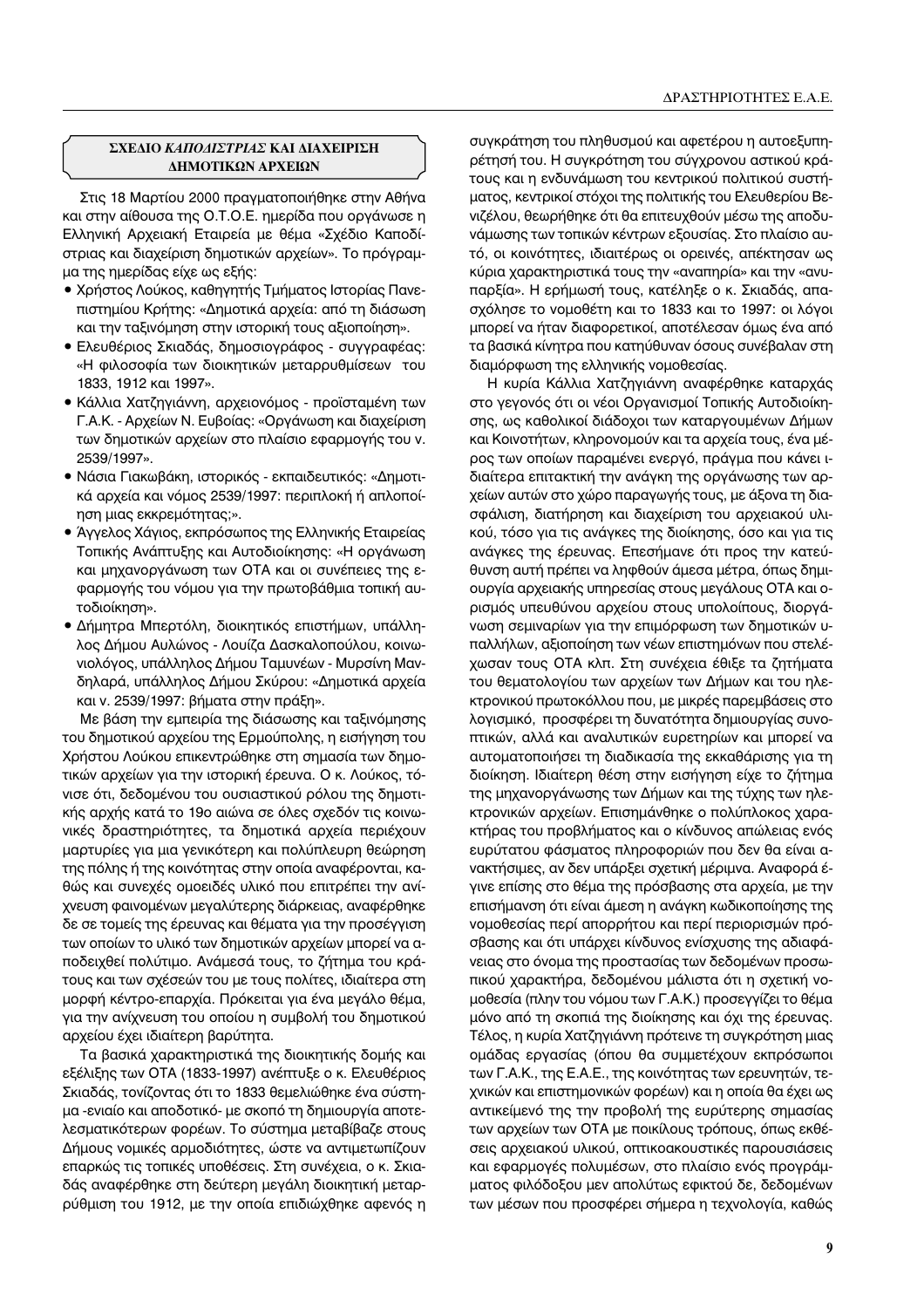και του εξοπλισμού και της σχετικής εμπειρίας που διαθέτουν ορισμένες αρχειακές υπηρεσίες.

Η κυρία Νάσια Γιακωβάκη, ξεκινώντας από τη διαπίστωση ότι με τον «Καποδίστρια», τις συνενώσεις των ΟΤΑ και τη δραστική μείωση του αριθμού τους κλείνει ο κύκλος της διοικητικής ζωής των κοινοτήτων, έθεσε το ερώτημα τι θα γίνουν πλέον τα ανενεργά αρχεία των κοινοτήτων. Σημείωσε ότι, αν ληφθεί υπόψη το γενικότερο έλλειμα ως προς τη διαφύλαξη του δημόσιου αρχειακού πλούτου και το γεγονός ότι η εθνική μας παράδοση είναι παράδοση αδιαφορίας για την προστασία των αρχείων δεν έχει δε καμφθεί ούτε από τα εκσυγχρονιστικά ρεύματα ούτε από το κλίμα περί προστασίας της πολιτιστικής κληρονομιάς, είναι απολύτως δικαιολογημένη η έντονη ανησυχία για μια επικείμενη μεγάλης κλίμακας καταστροφή αρχειακών τεκμηρίων της ελληνικής αυτοδιοίκησης. Αυτή η καταστροφή θα ισοδυναμούσε με την απώλεια πλήθους συντεταγμένων πληροφοριών, συχνά μοναδικών, για την ελληνική κοινωνία του 20ού αιώνα, ικανών να υποστηρίξουν την έρευνα σε πολλά της πεδία: ιστορική δημογραφία, τοπική ιστορία, κοινωνική και οικονομική ιστορία, ιστορία της ίδιας της αυτοδιοίκησης. Από την άλλη, η μεγάλη διοικητική αλλαγή που ο «Καποδίστριας» επιφέρει θα μπορούσε, υπό προϋποθέσεις, να εγκαινιάσει μια συστηματική, εξορθολογισμένη πολιτική στον τομέα των αρχείων. Στο πλαίσιο αυτής της πολιτικής, κατέληξε η κυρία Γιακωβάκη, ένας άμεσης προτεραιότητας στόχος θα μπορούσε να είναι η προστασία των αρχείων των σχετικά ολιγάριθμων τέως δήμων (1830-1912).

Ο κ. Άγγελος Χάγιος αναφέρθηκε στο σχεδιασμό και την εφαρμογή των προγραμμάτων οργάνωσης και μηχανοργάνωσης των ΟΤΑ του ν. 2539/1997. Ειδικότερα παρουσίασε τις υπηρεσιακές δομές, τη στελέχωση που προβλέπεται από τους οργανισμούς εσωτερικής υπηρεσίας, καθώς και την οργάνωση του μηχανογραφικού συστήματος των ΟΤΑ. Ο κ. Χάγιος επεσήμανε ότι το συμπέρασμα που προκύπτει από την εφαρμογή αυτών των συστημάτων είναι ότι δημιουργούνται νέες δυνατότητες διαχείρισης των αρχείων των ΟΤΑ, με την ανάθεση συγκεκριμένων καθηκόντων σε δημοτικούς υπαλλήλους, την επιμόρφωσή τους, την αξιοποίηση των νέων τεχνολογιών κλπ. Τόνισε επίσης της αναγκαιότητα σχεδιασμού και υλοποίησης ενός νέου, σύγχρονου ενιαίου συστήματος τήρησης των αρχείων των ΟΤΑ, το οποίο μπορεί να προκύψει από τη συνεργασία των αρμόδιων κρατικών φορέων - αρχειακών υπηρεσιών και υπουργείου Δημόσιας Διοίκησης και Αποκέντρωσης-, καθώς και επιστημονικοτεχνικών φορέων, όπως η Ε.Ε.Τ.Α.Α. Τέλος, πρότεινε την εφαρμογή ενός προγράμματος ενημέρωσης, ευαισθητοποίησης και εκπαίδευσης αιρετών και υπηρεσιακών στελεχών, σημειώνοντας ότι είναι μεγάλης σημασίας η συνεργασία των τοπικών ενώσεων Δήμων και Κοινοτήτων με τις κατά τόπους αρχειακές υπηρεσίες και τα επιστημονικά τους στελέχη.

Οι κυρίες Μπερτόλη και Δασκαλοπούλου είναι από τους επιστήμονες που παρακολούθησαν το πρόγραμμα κατάρτισης και απόκτησης επαγγελματικής εμπειρίας αποφοίτων ΑΕΙ και ΤΕΙ σε θέματα τοπικής ανάπτυξης και αυτοδιοίκησης που υλοποιήθηκε σε όλη τη χώρα και στην Εύβοια. Σήμερα υπηρετούν στους Δήμους Αυλώνος και Ταμυνέων ως δημοτικοί υπάλληλοι και είναι, μαζί με τους άλλους επιστήμονες που παρακολούθησαν το πρόγραμμα, υπάλληλοι-σύνδεσμοι μεταξύ των Αρχείων Ν. Ευβοίας και των ΟΤΑ του νομού. Αναφέρθηκαν καταρχάς στο μάθημα για την οργάνωση και διαχείριση των δημοτικών αρχείων που παρακολούθησαν στο πλαίσιο του προγράμματος και στην πρακτική που πραγματοποίησαν στα Γ.Α.Κ. Ευβοίας. Επεσήμαναν τα προβλήματα οργάνωσης των νέων Δήμων γενικά και σε ό,τι αφορά την κατάσταση των αρχείων τους ειδικότερα. Περιέγραψαν την συνήθως κακή -πλην εξαιρέσεων- κατάσταση των ημιενεργών και ανενεργών, αλλά μερικές φορές και των τρεχόντων αρχείων των ΟΤΑ και τόνισαν την ανάγκη επιμόρφωσης των υπαλλήλων σε θέματα οργάνωσης και διαχείρισης αρχείου, εκσυγχρονισμού των θεματολογίων των αρχείων του Δήμου και συνολικότερης μέριμνας της διοίκησης, τόσο για τα τρέχοντα, όσο και για τα ανενεργά αρχεία των Ο-ΤΑ. Η κυρία Μυρσίνη Μανδηλαρά μετέφερε την πολύχρονη εμπειρία που έχει αποκομίσει ως υπεύθυνη του αρχείου του Δήμου Σκύρου, ενός αρχείου καλά οργανωμένου, και αναφέρθηκε σε σειρά περιπτώσεων αξιοποίησης των δημοτικών αρχείων (τρεχόντων και ανενεργών), τόσο για τις ανάγκες της διοίκησης όσο και για αυτές της έρευνας.

#### Κάλλια Χατζηγιάννη

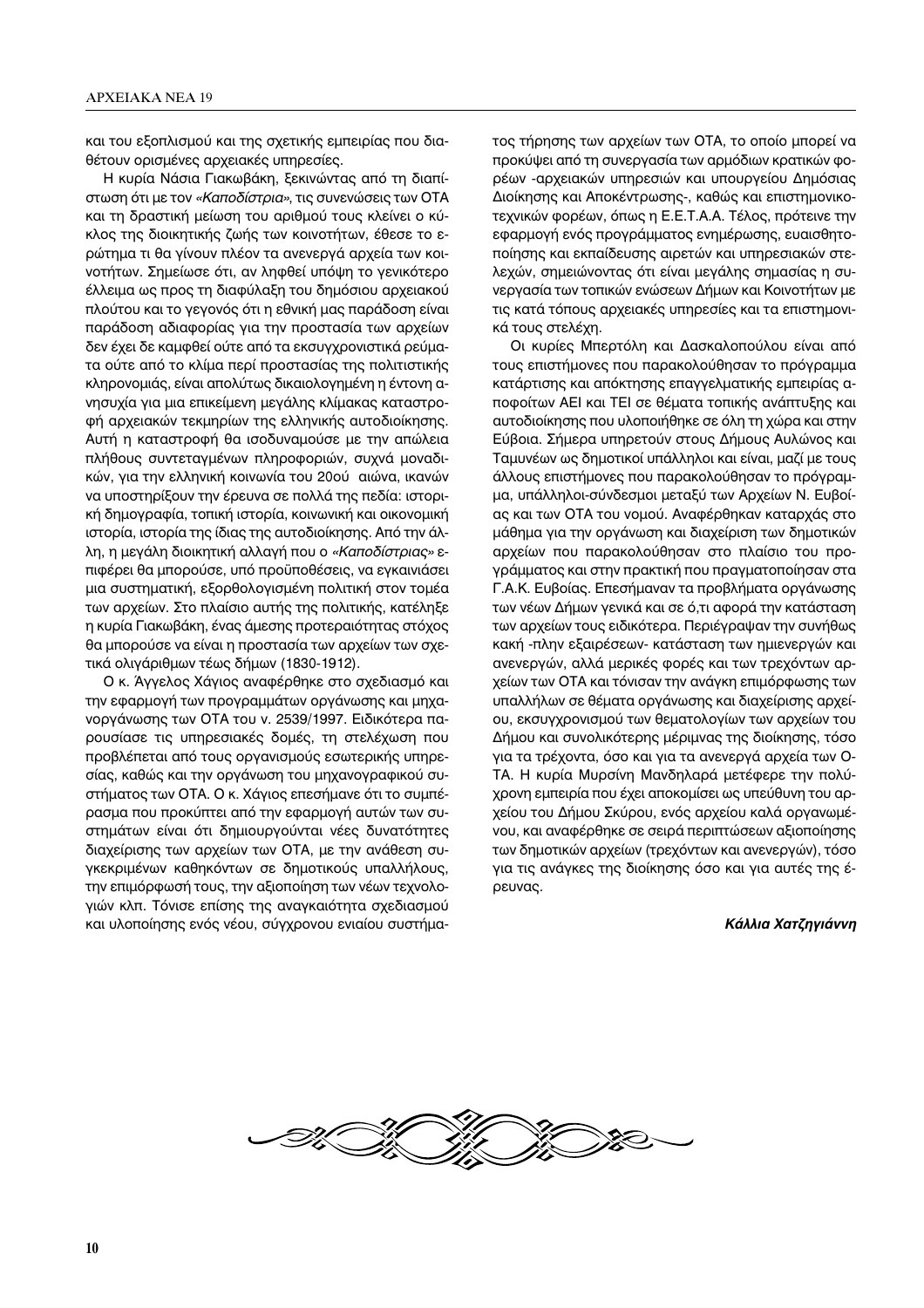# **APXEIAKA**

#### ΚΑΙ ΠΑΛΙ ΓΙΑ ΤΗΝ ΑΡΧΕΙΑΚΗ ΕΚΠΑΙΔΕΥΣΗ Η ανάγκη της δια βίου επαγγελματικής μας επιμόρφωσης

#### Εισαγωγή

Στην εποχή μας, το επάγγελμα του αρχειονόμου αντιμετωπίζει κι αυτό τις επιπτώσεις του δομικού μετασχηματισμού των κοινωνιών που έχει επιβάλει η επανάσταση της πληροφορικής σε ολόκληρο σχεδόν τον πλανήτη.

Τα τελευταία δέκα τουλάχιστον χρόνια ο παραδοσιακός ρόλος μας αλλάζει καθημερινά: από εγγυητές της διατήρησης της συλλογικής μνήμης, βαθμιαία μετεξελισσόμαστε σε διαχειριστές ποικίλων υποστρωμάτων τεκμηρίων ή νέων πολύπλοκων συστημάτων πληροφοριών, ενώ αυξάνονται οι ευθύνες μας στη διάσωση και διατήρηση στο διηνεκές των σύγχρονων ηλεκτρονικών, ευπαθών, αρχείων'.

Ταυτόχρονα, η ραγδαία ανάπτυξη των επικοινωνιών, η παγκοσμιοποίηση, οι ηλεκτρονικοί υπολογιστές και το Internet, οι νέοι τρόποι διαχείρισης, πρόσβασης και αξιοποίησης της πληροφορίας, προβάλλουν έντονη την ανάγκη σχολαστικής τυποποίησης ορισμένων επαγγελματικών πεδίων, όπως είναι π.χ. η κατάρτιση εργαλείων έρευνας και η αρχειακή περινραφή.

Έτσι ο αρχειονόμος εμπλέκεται στην καθημερινή δίνη των τεχνολογιών αιχμής, αναγκασμένος να παρακολουθεί στενά αφενός την εξέλιξη πολύπλοκων συστημάτων και συσκευών όπου εναποθηκεύεται η πληροφορία, και αφετέρου να ικανοποιεί τις πολλαπλές ανάγκες της σύγχρονης έρευνας, προσαρμόζοντας τη γενική αρχειακή θεωρία, τα επαννελματικά ήθη και την εργασία του στα νέα δεδομένα. Διαχειριστική ικανότητα, ιστορική παιδεία, εξειδίκευση, γλωσσομάθεια, αυξημένη προσαρμοστικότητα και εξοικείωση με τις λειτουργίες της σύγχρονης τεχνολογίας αποτελούν πλέον τα πιο δημοφιλή χαρακτηριστικά του επαγγέλματος.

Όσο όμως αυτή η εργασία, εξαιτίας των καταλυτικών αλλαγών που συντελούνται στην τεχνολογία, εμφανίζεται όλο και πιο δικτυωμένη και περίπλοκη, τόσο αυξάνονται οι ανάγκες της επαγγελματικής επιμόρφωσης και της δια βίου εκπαίδευσης<sup>2</sup>.

Δεν πρέπει βεβαίως να υποτιμάμε τις μεγάλες δυνατότητες ενημέρωσης σχετικά με εκπαιδευτικά θέματα που έχουν στην εποχή μας οι περισσότεροι αρχειακοί υπάλληλοι, συντηρητές, ή διαχειριστές σύγχρονων αρχείων, είτε «διαδικτυωμένοι»<sup>3</sup>, είτε με την πληροφόρηση που τους παρέχει η ιδιότητα του μέλους διεθνών οργανισμών, όπως του Διεθνούς Συμβουλίου Αρχείων, ή ξένων Αρχειακών Εταιρειών, ακόμη η μελέτη έγκυρων εκδόσεων ή αρχειακών περιοδικών. Δυστυχώς λίγοι Έλληνες αρχειονόμοι αξιοποιούν αυτές τις σημαντικές ευκαιρίες αυτομόρφωσης, λόγω απουσίας στοιχειώδους υποδομής και πόρων σε πολλά από τα -δημόσια κυρίως- Αρχεία μας.

#### 1. Τα προγράμματα επαγγελματικής κατάρτισης και η αρχειακή εκπαίδευση/ κατάρτιση στη χώρα μας

Στις ανεπτυγμένες δυτικές κοινωνίες η δια βίου εκπαίδευση και η συνεχιζόμενη επαγγελματική κατάρτιση των ενηλίκων αποτελούν από χρόνια μέρος της εκπαιδευτικής τους κουλτούρας και καθιερωμένο δικαίωμα των εργαζομένων που συνδυάζεται με ειδικές εκπαιδευτικές άδειες μετ' αποδοχών, ενώ από το 1989 ο Ευρωπαϊκός Χάρτης για τα Κοινωνικά και Εργασιακά Δικαιώματα υπογραμμίζει τη δυνατότητα ίσων ευκαιριών στην επαγγελματική κατάρτιση του ανθρώπινου δυναμικού στην Ευρωπαϊκή Ένωση, συνδυασμένη με τη διατήρηση της απασχόλησης και την προώθηση της ανταγωνιστικότητας των επιχειρήσεων.

Στην Ελλάδα οι παραπάνω θεσμοί άρχισαν να αναπτύσσονται με ευρωπαϊκή χρηματοδότηση στα τέλη της δεκαετίας του '80. Με εργαλεία τα γνωστά κοινοτικά προγράμματα δράσης Socrates (για την εκπαίδευση) και Leonardo Da Vinci (για την κατάρτιση), απορροφήθηκαν μέχρι σήμερα σημαντικοί πόροι. Εντούτοις, στη χώρα μας το περιεχόμενο της δια βίου κατάρτισης παραμένει ακόμη αρκετά ασαφές και συγκεχυμένο, χωρίς να εντάσσεται στο πλαίσιο μιας ολοκληρωμένης στρατηγικής για την ανάπτυξη και την αξιοποίηση του «ανθρώπινου κεφαλαίου». Παράλληλα τα αποτελέσματα των δράσεων που υλοποιήθηκαν μέχρι σήμερα κρίνονται πενιχρά, όσον αφορά τη βελτίωση της ανταγωνιστικότητας της ελληνικής

<sup>1</sup> Στις αλλαγές αυτές προσαρμόστηκε σταδιακά και η αρχειακή εκπαίδευση. Το 1988, ο σημαντικότερος διεθνής οργανισμός για τα αρχεία, το Διεθνές Συμβούλιο Αρχείων, Δ.Σ.Α. (International Council on Archives, I.C.A.), αφιέρωσε τον ετήσιο τόμο του περιοδ. Archivum (vol. XXXIV) στην επαγγελματική αργειακή εκπαίδευση («Professional Training of Archivists»), με σημαντικές συμβολές των ειδικών Μ. Cook, C. Couture, B. Delmas, F. Evans, E. Lodolini, P. Rastas κ.ά., ενώ τον επόμενο χρόνο εξέδωσε τα Πρακτικά της Α' Διεθνούς Συνάντησης για την αρχειακή εκπαίδευση και κατάρτιση, («Proceedings of the First International Colloquium on Archival Education and Training», Studies 4, Paris, August 1988), μιας πρωτοβουλίας του γνωστού καθηγητή της Ecole des Chartes του Παρισιού Bruno Delmas. Ένας πλούσιος προβληματισμός για το προφίλ και την επαγγελματική μόρφωση του σύγχρονου αρχειονόμου κατατέθηκε επίσης στο Ευρωπαϊκό Συμπόσιο του Maastricht, με τίτλο «Αρχεία και Ευρώπη χωρίς σύνορα», τον Οκτώβριο του 1991, τα πρακτικά του οποίου δημοσιεύθηκαν στο εξαμηνιαίο περιοδικό του Δ.Σ.Α. Janus (1992.2).

<sup>2</sup> Πρβλ. τους προβληματισμούς για την αρχειακή εκπαίδευση που ανέπτυξαν σε πρόσφατο σχετικά τεύχος του περιοδικού του Δ.Σ.Α. Janus (1999.1) ο Σουηδός Torbjörn Kjölstand («Evaluation processes in archival science and education», σελ. 116-132) και η Αυστραλή Ann Pederson («Harnessing diversity: strengthening professional education through collaboration and planning», σελ. 133-141).

<sup>3</sup> Δεν χρειάζεται, πιστεύω, ιδιαίτερη επιχειρηματολογία ότι το Internet προσφέρει σήμερα τεράστιες ευκαιρίες επαγγελματικής πληροφόρησης στα σχετικά θέματα: ηλεκτρονικές σελίδες, οδηγίες και εγχειρίδια, οδηγούς σπουδών, πρακτικά συνεδρίων, καταλόγους διαλόγων κλπ. Βλέπε π.χ. τη σελίδα του Richard Cox: «Resources for Archival & Records Management Studies: Readings & web sites» (http://www2.sis.pitt.edu/~rcox/RESOURCESPreface.htm) ή τον κατάλογο διαλόγου των Αμερικανών αρχειονόμων «Archives & Archivists LISTSERV» (listserv@listserv.muohio.edu).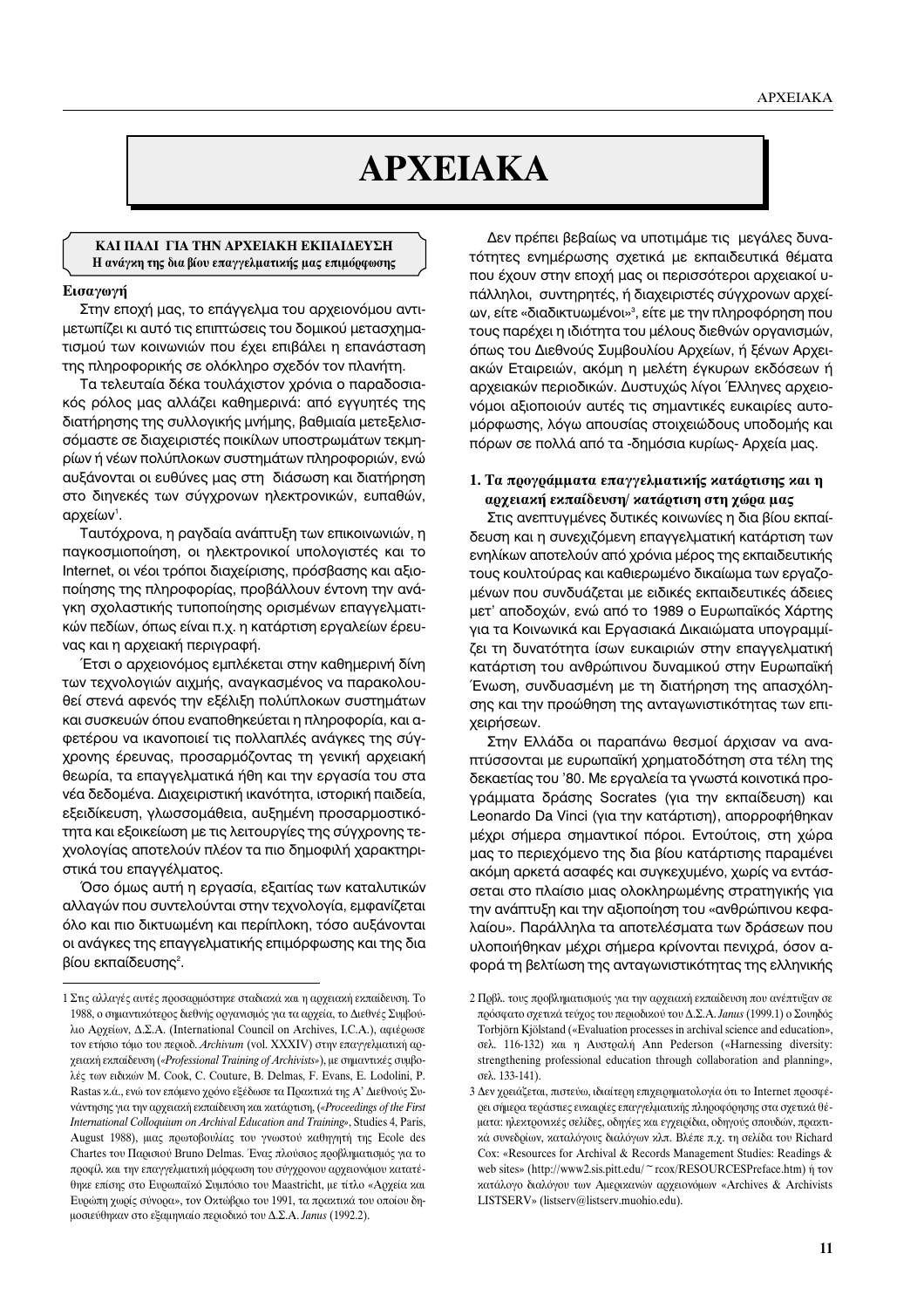οικονομίας, την καταπολέμηση της ανεργίας και την αντιμετώπιση του κοινωνικού αποκλεισμού<sup>4</sup>.

Aπό τα παραπάνω τεράστια κονδύλια ελάχιστα ωφελήθηκε, απ' ό,τι είμαι σε θέση να γνωρίζω, ο επαγγελματικός μας κλάδος, η αρχειακή εκπαίδευση, η ελληνική αρχειονομία γενικότερα.

Εν τω μεταξύ το Ευρωπαϊκό Κοινοβούλιο καθιέρωσε το 1996 ως «Ευρωπαϊκό έτος της δια βίου εκπαίδευσης και κατάρτισης»<sup>s</sup>, με στόχο την ανάπτυξη και ανταγωνιστικότητα της Ευρωπαϊκής οικονομίας, την κοινωνική σταθερότητα και τη βελτίωση των προοπτικών απασχόλησης, ενώ τον επόμενο χρόνο η Κομισιόν στη διακήρυξή της «Για μία Ευρώπη της γνώσης» (12.11.1997), πρότεινε για την πενταετή περίοδο 2000-2004 έξι κύριες κατηγορίες μέτρων:

- 1) πραγματική κινητικότητα των φυσικών προσώπων που διανύουν περίοδο κατάρτισης,
- 2) εικονική κινητικότητα και διάφορες μεθόδους χρήσεις των νέων τεχνολογιών της πληροφορίας & επικοινωνίας,
- 3) ανάπτυξη δικτύων συνεργασίας σε Ευρωπαϊκό επίπεδο,
- 4) προώθηση των γλωσσικών και πολιτιστικών δεξιοτήτων, 5) ανάπτυξη της καινοτομίας βασισμένης σε πρότυπα και
- διακρατικές συμπράξεις,
- 6) συνεχής βελτίωση των κοινοτικών όρων για πολιτικές & συστήματα εκπαίδευσης/ κατάρτισης.

Σ' αυτή την προοπτική φαίνεται να κινούνται και οι σημερινές κυβερνητικές επιλογές για την ισότιμη συμμετοχή της Ελλάδας στην κοινωνία της πληροφορίας<sup>s</sup>. Όμως, γενικά σημειώνονται μεγάλες καθυστερήσεις στην υλοποίηση των σχετικών προγραμμάτων, ενώ τα αρχεία και η αρχειακή εκπαίδευση παρουσιάζουν ακόμη σοβαρότερα προβλήματα.

Αλήθεια, πόσο έτοιμη είναι η χώρα μας, ή εμείς ως επαγγελματικός κλάδος, να ανταποκριθούμε στις προκλήσεις της «κοινωνίας της γνώσης», όταν σε άλλες χώρες επισυμβαίνουν κοσμογονικές αλλαγές και εμείς εξακολουθούμε να δουλεύουμε με τα πατροπαράδοτα, παραδοσιακά εργαλεία ή αναζητούμε ακόμη ένα κτήριο να στεγάσουμε τα κρατικά μας αρχεία;

Η έλλειψη συνολικής στρατηγικής και οράματος με μαθηματική ακρίβεια μας καταδικάζει στο περιθώριο του ευρωπαϊκού και παγκόσμιου αρχειακού γίγνεσθαι.

Η Ελλάδα λάμπει με την απουσία της από μεγάλα Euρωπαϊκά Προγράμματα υποδομής για τα αρχεία, εκεί μάλιστα που χώρες σαν τη γειτονική μας Τουρκία, δείχνουν αυξημένο ενδιαφέρον και πρωτόγνωρη κινητικότητα.

Για τους λόγους αυτούς προβάλλει σήμερα επιτακτική η ανάγκη της τακτικής, δια βίου επιμόρφωσης των στελεχών και των λοιπών εργαζομένων στα αρχεία. Μάλιστα η δική μας εθνική ιδιαιτερότητα έχει να αντιμετωπίσει ακόμη πρόσθετα προβλήματα στην οργάνωση των αρχείων, την επαγγελματική εκπαίδευση και κατάρτιση: τη χρόνια αδιαφορία της πολιτείας, την έλλειψη αξιόλογης αρχειακής παράδοσης και εξειδίκευσης, αφού μέχρι τώρα οι εργαζόμενοι στα αρχεία προέρχονται από άλλους επιστημονικούς κλάδους, τα ανεπαρκή και ατελέσφορα προγράμματα σπουδών των ανώτερων και ανώτατων εκπαιδευτικών ιδρυμάτων μας.

Ειδικά για το τελευταίο, έχουμε κάθε λόγο να πιστεύουμε ότι τα μαθήματα στη μοναδική στη χώρα μας Σχολή Αρχειονομίας του Ιονίου Πανεπιστημίου και ελάχιστα είναι και ουσιαστικά καλύπτουν πολύ μικρό μέρος από τις γνώσεις που πρέπει να διαθέτει σήμερα ο σύγχρονος αρχειονόμος. Μία απλή σύγκριση με τα εκπαιδευτικά αντικείμενα αντίστοιχων πανεπιστημιακών σχολών του εξωτερικού είναι αρκετή για να μας πείσει.

Πάντως, οφείλουμε να ομολογήσουμε ότι η Ελληνική Αρχειακή Εταιρεία, σταθμίζοντας την ελληνική αρχειακή ιδιαιτερότητα και αρκετά ενημερωμένη για τις διεθνείς τάσεις στο αρχειακό επάγγελμα, αντιλήφθηκε εγκαίρως τη σπουδαιότητα της συνεχούς εκπαίδευσης/ επιμόρφωσης. Χαρακτηριστικά παραδείγματα είναι τα πρώτα συνέδρια και σεμινάρια που οργάνωσε, η πρώτη έκδοση (Η φυσιογνωμία του αρχειακού, Αθήνα 1991) που κυκλοφόρησε, η μετάφραση του ξένου έγκυρου εγχειριδίου Keeping Archives που ετοίμασε, οι προτεραιότητες και οι θέσεις που επεξεργάστηκε. Η προσπάθεια δεν είχε πάντοτε την ίδια ποιότητα ή ένταση, ίσως γιατί το εγχώριο δυναμικό ήταν ισχνό και η πολιτεία σχεδόν απείχε, ή γιατί δεν αξιοποιήθηκε δημιουργικά όλη η ξένη εμπειρία και δεν επιτεύχθηκε οργανικό δέσιμο της Εταιρείας με την επίσημη αρχειακή εκπαιδευτική πολιτική που ασκούν τα αρμόδια εκπαιδευτικά μας ιδρύματα. Αλήθεια, τόσο δύσκολο είναι, αφού οι περισσότεροι διδάσκοντες στα τμήματα αρχειονομίας των Τ.Ε.Ι. και Α.Ε.Ι. είναι μέλη της Ε.Α.Ε., να οργανωθούν από κοινού με την Εταιρεία ολοκληρωμένα προγράμματα σπουδών (προπτυχιακά, μεταπτυχιακά, επιμορφωτικά) που θα ανταποκρίνονται στις σημερινές απαιτήσεις του επαγγέλματος;

## 2. Προτάσεις-σχέδια για το μέλλον της επαγγελματικής **μας εκπαίδευσης/κατάρτισης**

Οι σκέψεις και οι προτάσεις που ακολουθούν αφορούν κυρίως τις δραστηριότητες και πρωτοβουλίες που πρέπει κατά τη γνώμη μας να αναλάβει η Ελληνική Αρχειακή Εταιρεία για θέματα επαγγελματικής κατάρτισης, ως ο αναντικατάστατος επιστημονικός φορέας των Ελλήνων αρχειονόμων.

Η Εταιρεία οφείλει να ανταποκριθεί στις προκλήσεις των καιρών και στις νέες συνθήκες που διαμορφώνονται για το αρχειακό επάγγελμα. Να οριοθετήσει εκ νέου τη στρατηγική της αξιοποιώντας όλα τα εκπαιδευτικά περιβάλλοντα (αρχειακούς φορείς, ανώτερα και ανώτατα εκπαιδευτικά ιδρύματα, επιστημονικές ενώσεις, πολιτιστικάερευνητικά ιδρύματα) και όλες τις μορφές μετάδοσης της γνώσης (διδασκαλία -παραδοσιακή ή από απόσταση-,

<sup>4</sup> Βλ. πρόσφατη έκδοση της Γ.Σ.Ε.Ε., αποτέλεσμα έρευνας των επιστημόνων του Ινστιτούτου Εργασίας της Συνομοσπονδίας Σ. Ρομπόλη, Κ. Δημουλά, Β. Γαλατά με τίτλο: *Η δια βίου Επαγγελματική Κατάρτιση στην Ελλάδα*, IN.E./ Γ.Σ.Ε.Ε. - ΑΔΕΔΥ, Αθήνα 1999

<sup>5</sup> Απόφαση αρ. 2493/95/ΕΚ Ευρωπαϊκού Κοινοβουλίου και του Συμβουλίου, 23.10.1995.

<sup>6</sup> Πρβλ. τις σχετικές κυβερνητικές σελίδες για την κοινωνία της πληροφορίας στο διαδίκτυο, στην ηλεκτρονική διεύθυνση www.government.gr/.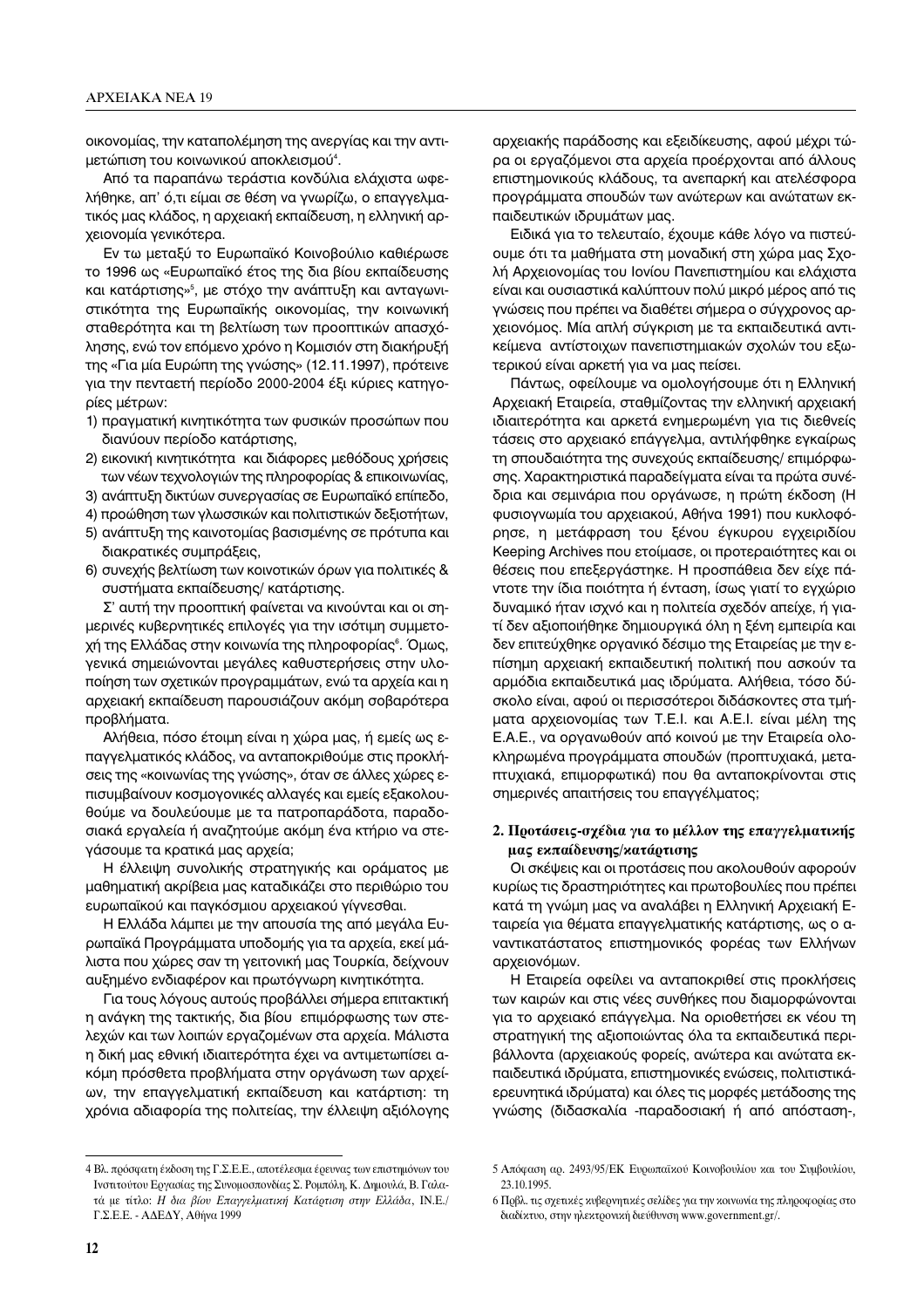πρακτική άσκηση, συνέδρια, σεμινάρια, δημοσιεύματα, έντυπα). Πρέπει να επαναδραστηριοποιηθεί η Επιτροπή Επαγγελματικής Επιμόρφωσης, να συσταθεί ad hoc ομάδα έργου που θα ετοιμάσει/ επεξεργαστεί ένα πρόγραμμα με προοπτική, αφού διακινήσει ερωτηματολόγια στους συναδέλφους, εκτιμήσει σε βάθος όλες τις παραμέτρους των νέων συνθηκών, μελετήσει αντίστοιχες δραστηριότητες μεγάλων αρχειακών εταιριών του εξωτερικού (Η.Π.Α., Καναδά, Μεγ. Βρετανίας, Γαλλίας, Γερμανίας, Ιταλίας κ.ά.). Οφείλει τέλος η Ε.Α.Ε. να αναπτύξει, στο μέτρο του δυνατού, και τον θεωρητικό στοχασμό, μέσα από ένα σοβαρό περιοδικό, τον «Αρχειονόμο», που χρόνια έχει αναγγελθεί, αλλά δυστυχώς η πραγματοποίησή του όλο και αναβάλλεται.

Μεγάλη προσοχή πρέπει δοθεί σ' αυτό καθ' αυτό το περιεχόμενο των εκπαιδευτικών/επιμορφωτικών της δραστηριοτήτων (ποιότητα, χρησιμότητα, αξιοπιστία, αποτελεσματικότητα). Τα σχετικά προγράμματα, η επιλογή και αξιολόγηση των εκπαιδευτών πρέπει να διαμορφωθούν σύμφωνα με τις ανάγκες του υπάρχοντος ανθρώπινου δυναμικού που στελεχώνει τα ελληνικά αρχεία, σε συνεργασία με τα ακαδημαϊκά ιδρύματα αλλά και με το Σωματείο των εργαζομένων στα Γ.Α.Κ. Επανέρχεται η μεγάλη ανάγκη ενός σχεδίου εθνικής στρατηγικής για τα αρχεία, που συστατικό μέρος του θα συγκροτεί η εκπαίδευση και η επαγγελματική επιμόρφωση.

Ανάλογα με τα διαθέσιμα οικονομικά μέσα, σε μια τέτοια προσπάθεια που στοχεύει μακροπρόθεσμα, θα μπορούσαν να μετακληθούν στην αρχή και ξένοι ειδικοί για να εκπαιδεύσουν τους δικούς μας εκπαιδευτές, οι οποίοι χρειάζεται πια να διαθέτουν αυξημένα προσόντα και πολλές δεξιότητες για να ανταποκριθούν στους νέους τρόπους διδασκαλίας.

Επαναλαμβάνω: τα αντίστοιχα παραδείγματα των ξένων μεγάλων αρχειακών εταιρειών των Αμερικανών, των Βρετανών, των Γάλλων, των Καναδών, των Ολλανδών των Αυστραλών κλπ. αποτελούν μια καλή βάση προβληματισμού, που δεν χρειάζεται βεβαίως να μεταφερθούν μηχανιστικά, αλλά θα προσαρμοστούν στις δικές μας ανάγκες και την ελληνική αρχειακή πραγματικότητα.

Συγκεκριμένα, ένα καλά σχεδιασμένο πρόγραμμα αρχειακής επιμόρφωσης θα πρέπει να προβλέπει εκπαιδευ*τικές/επιμορφωτικές* εκδηλώσεις όπως:

- Ολιγομελή επιμορφωτικά σεμινάρια, ποικίλων κύκλων και ταχυτήτων (βασική κατάρτιση νεοεισερχόμενων στο επάγγελμα συναδέλφων, θέματα ειδικού ενδιαφέροντος, προγράμματα επανεκπαίδευσης παλαιών αρχειονόμων), δύο φορές το χρόνο (Άνοιξη και Φθινόπωρο) σε συνεργασία με το Ιόνιο Πανεπιστήμιο.
- Ημερίδες, συσκέψεις και διαλέξεις σε τακτά χρονικά διαστήματα
- Συνέδρια, κατά προτίμηση σε συνεργασία με το αρμόδιο Υπουργείο (ΥΠ.Ε.Π.Θ.), τους δημόσιους και ιδιωτικούς αρχειακούς φορείς της χώρας, τα ανώτερα και α-

νώτατα εκπαιδευτικά ιδρύματα (ιδιαίτερα με τις συναφείς σχολές ιστορίας, αρχειονομίας, βιβλιοθηκονομίας κλπ.), Ερευνητικά Κέντρα, τις επιστημονικές ενώσεις των ιστορικών και εκπαιδευτικών. Η πρόσφατη γόνιμη συνεργασία της Εταιρείας με το Πανεπιστήμιο Πειραιώς σε ένα μηνιαίο σεμινάριο αρχειονομίας, αποτελεί ένα ικανοποιητικό παράδειγμα που πρέπει να συνεχιστεί.

• Θα πρέπει επίσης να συμπεριλαμβάνει *εκπαιδευτικές ευκαιρίες* που σχετίζονται με τα *νέα μέσα επικοινωνίας* <u>και τη σύγχρονη τεχνολογική υποδομή, λ.χ. οργανωμέ-</u> να προγράμματα τηλε-εκπαίδευσης, εκπαίδευσης/επιμόρφωσης από απόσταση, με εξειδικευμένα θέματα του επαγγέλματος που βοηθούν αποτελεσματικά τους αρχειονόμους της περιφέρειας, ακόμη και στις πιο απομακρυσμένες ή απομονωμένες περιοχές.

Ως γνωστόν, αρκετά ελληνικά πανεπιστημιακά ιδρύματα στο πλαίσιο του ευρωπαϊκού προγράμματος Socrates αναπτύσσουν δίκτυα επικοινωνίας και τεκμηρίωσης ή προετοιμάζουν την εκπαίδευση από απόσταση. Δεν έχει τόσο σημασία ότι τα σχέδια και οι δράσεις αυτές βρίσκονται α-<u>κόμη σε εμβρυακό ή πειραματικό στάδιο, όσο το ότι άρχι-</u> σαν τουλάχιστον να κινούνται τα λιμνάζοντα ύδατα.

Aκόμη, η «εξ αποστάσεως εκπαίδευση και διδασκαλία» (distance education, distance learning<sup>7</sup>), η μετάδοση της γνώσης από απόσταση, αποτελεί ουσιαστικό στοιχείο του νεοσυσταθέντος στη χώρα μας «Ανοικτού Πανεπιστημίου» (ν. 2552/97), θεσμού με ιστορία στον ανεπτυγμένο Kόσμο, ενώ η δια βίου εκπαίδευση είναι στοιχείο της φιλοσοφίας του νέου μας εκπαιδευτικού συστήματος και των περίφημων «Προγραμμάτων Σπουδών Επιλογής» (ΠΣΕ) στα Α.Ε.Ι. και Τ.Ε.Ι. Επομένως ανοίγεται μία προοπτική, να προτείνουμε προγράμματα κατάρτισης αρχειονόμων ή μεταπτυχιακών σπουδών, να διαμορφώσουμε πολιτικές για τα νέα συστήματα τηλεμάθησης/επιμόρφωσης από απόσταση που εισάγουν οι προαναφερόμενοι νέοι εκπαιδευτικοί θεσμοί, να απαιτήσουμε τη χρησιμοποίηση, χωρίς στενοκεφαλιά και διοικητικούς περιορισμούς, των ίδιων των αρχειακών τεκμηρίων στην εκπαίδευση όλων των βαθμίδων.

Πολλά έχουμε να ωφεληθούμε από τη διεθνή συνεργασία για κοινά εκπαιδευτικά/επιμορφωτικά προγράμματα κατάρτισης με άλλες αρχειακές επαγγελματικές εταιρείες, ακόμη και με ξένα πανεπιστήμια ή αντίστοιχους διεθνείς οργανισμούς. Κρίμα πραγματικά που δεν υλοποιήθηκε η πρωτοβουλία της Εταιρείας των Ιταλών συναδέλφων μας στα 1998-1999 για ένα κοινό, χρηματοδοτούμενο από την Ε.Ε. (πρόγραμμα Leonardo) Σεμινάριο για τη διαχείριση των σύγχρονων αρχείων (Records Management) με το όνομα ETA BETA, στο οποίο θα συμμετείχαμε μαζί άλλους βαλκάνιους και ευρωπαίους αρχειονόμους.

Χρειάζονται επίσης, ουσιαστικές πρωτοβουλίες και στη βαλκανική γειτονιά μας. Κοινά συνέδρια ή προγράμματα εκπαίδευσης και κατάρτισης μπορούν να φέρουν

<sup>7</sup> Για τη φιλοσοφία, τις στρατηγικές και τις μεθόδους της «εξ αποστάσεως διδασκαλίας» βλ. το αξιόλογο άρθρο του L. Sherry: «Issues in Distance Learning», ÂÚÈÔ‰. *International Journal of Educational Telecommunications*, I, 4 (1996), σελ. 337-367.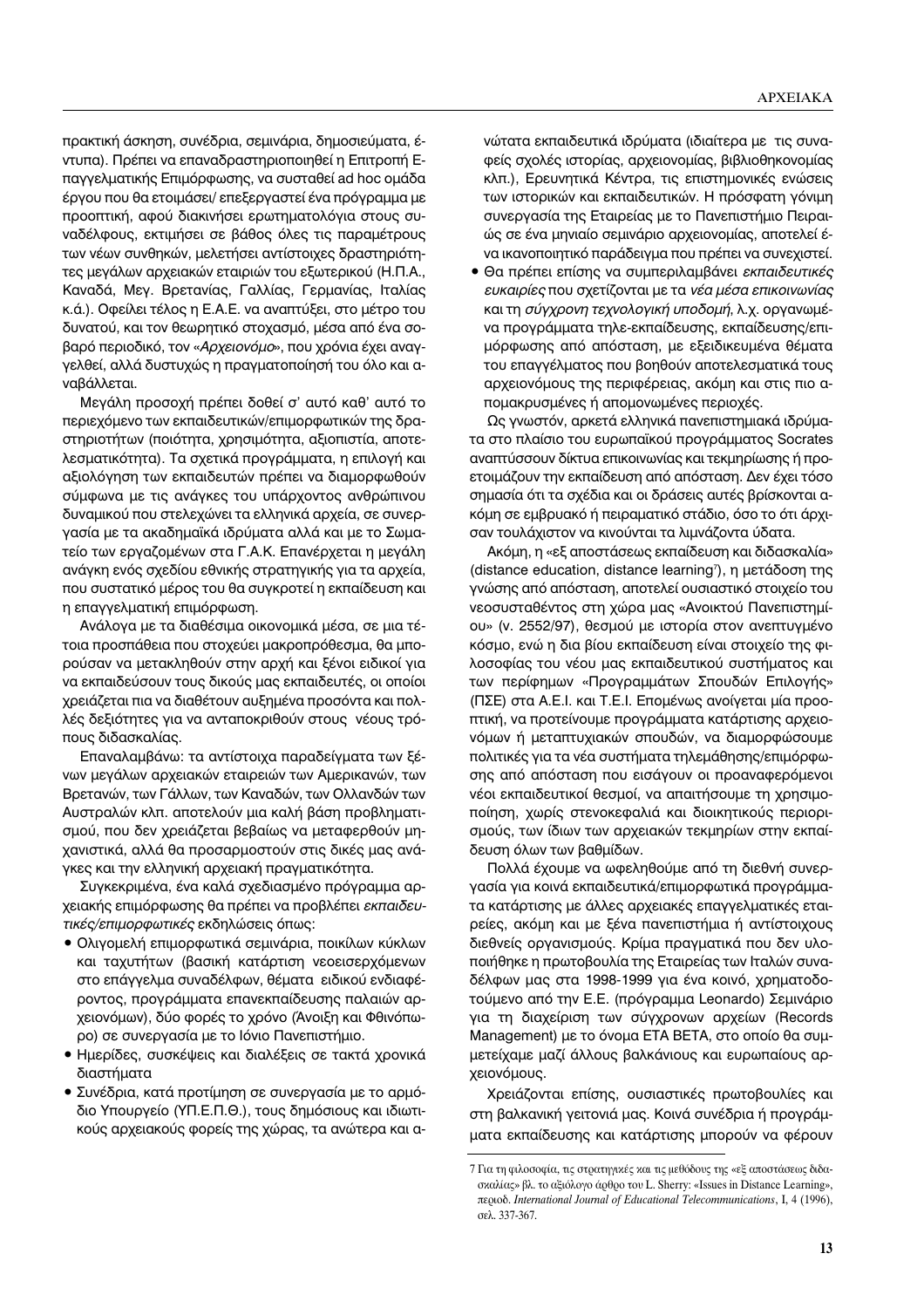πιο κοντά τους αρχειονόμους της ευρύτερης περιοχής μας, κυρίως μέσα από την ανταλλαγή απόψεων, εμπειριών και γνώσεων. Αλήθεια πόσοι από μας αξιοποιούμε την πλούσια εκπαιδευτική πείρα του Διεθνούς Ινστιτούτου Αρχειακής Επιστήμης (International Institute for Archival Science) του Maribor;

Όσον αφορά την εξασφάλιση πόρων, η Ε.Α.Ε. μαζί με άλλους εκπαιδευτικούς ή αρχειακούς φορείς, πρέπει να διεκδικήσει αποφασιστικά κονδύλια για την αρχειακή επιμόρφωση από το Γ΄ Πακέτο Οικονομικής ενίσχυσης της Ελλάδας από την Ευρωπαϊκή Ένωση για το 2000-2006.

Είναι γνωστό ότι στη δημοσιευμένη Κατανομή πόρων & *εξειδίκευση προτεραιοτήτων του Γ΄ Πακέτου* για τον εγχώριο τομέα ανθρωπίνου δυναμικού έχει εγγραφεί δαπάνη 2.050 δις δρχ., εκ των οποίων 1.100 δις προορίζονται για την εκπαίδευση (με σεβαστό ποσοστό στη δια βίου εκπαίδευση, στην αναβάθμιση της αρχικής επαγγελματικής κατάρτισης και στην ανάπτυξη της κοινωνίας της πληροφορίας) και 950 δις δρχ. γενικά για την κατάρτιση-απασχόληση. Άλλα 750 δις θα διατεθούν επίσης στην Διατομεακή παρέμβαση για την κοινωνία της πληροφορίας.

Επειδή ο δικός μας επαγγελματικός κλάδος έχει στενή σχέση με όλες αυτές τις δραστηριότητες, δικαιούται να συμπεριληφθεί στη χρηματοδότηση. Χρειάζονται απλώς οι κατάλληλες κινήσεις για να εξασφαλίσουμε τους τόσο απαραίτητους πόρους, που μπορούν να βελτιώσουν αποφασιστικά τη σημερινή κατάσταση, και ένα οργανωμένο σχέδιο απορρόφησης/αξιοποίησής τους. Αρκεί να σκεφθεί κανείς ότι ελάχιστο ποσοστό από τα παραπάνω κονδύλια θα μπορούσαν να αλλάξουν άρδην τη θλιβερή εικόνα των δημοσίων αρχείων μας.

Η προσπάθεια αυτή πρέπει να γίνει τώρα. Οι καιροί ου μενετοί. Οποιαδήποτε καθυστέρηση ή ολιγωρία θα μας στερήσει μία μεγάλη ευκαιρία να ατενίσουμε το επαγγελματικό μας μέλλον με περισσότερη σιγουριά και υπευθυνότητα.

## *Zήσιμος Χ. Συνοδινός*



**ΕΚΚΑΘΑΡΙΣΗ ΚΑΙ ΤΑΞΙΝΟΜΗΣΗ** ΤΩΝ ΑΡΧΕΙΩΝ ΤΩΝ ΤΕΧΝΙΚΩΝ ΥΠΗΡΕΣΙΩΝ **ΤΡΑΠΕΖΩΝ ΚΑΙ ΕΠΙΧΕΙΡΗΣΕΩΝ** Το παράδειγμα του αρχείου των Τεχνικών Υπηρεσιών της Εθνικής Τράπεζας

# **Γενικά**

Πολλές μεγάλες επιχειρήσεις και τράπεζες, που διαθέτουν πλήθος κτηριακών εγκαταστάσεων απαραίτητων για τη λειτουργία τους, πολύ γρήγορα αναγκάστηκαν να δημιουργήσουν ειδική μονάδα (Τεχνικές Υπηρεσίες) επιφορτισμένη με την κατασκευή, επισκευή, επίβλεψη και συντήρηση των κτηριακών εγκαταστάσεών τους.

Σε ορισμένες περιπτώσεις στις μονάδες αυτές ανατέθηκαν και άλλες αρμοδιότητες, όπως π.χ. στην περίπτωση των Τραπεζών, όπου οι Τεχνικές Υπηρεσίες ανέλαβαν και την τεχνική αξιολόγηση και εκτίμηση των ακινήτων βιομηχανιών, βιοτεχνιών, τεχνικών εταιριών και ιδιωτών για τη χορήγηση δανείων. Σε μία μάλιστα περίπτωση, της Εθνικής Τράπεζας της Ελλάδος, η διοίκησή της στο Μεσοπόλεμο αποφάσισε να αναθέσει στις Τεχνικές Υπηρεσίες της και την εκπόνηση μελετών για την κατασκευή μεγάλων έργων κοινής ωφέλειας.

Το αρχειακό υλικό των Τεχνικών Υπηρεσιών περιέχει σημαντικά τεκμήρια για την ιστορία κατασκευής των κτηρίων, για την εξέλιξη της αρχιτεκτονικής τους και για τις εξελισσόμενες στεγαστικές ανάγκες των Τραπεζών και των επιχειρήσεων. Το αρχειακό υλικό των Τεχνικών Υπηρεσιών παρουσιάζει μία πολυμορφία (έγγραφα, σχέδια, φωτογραφίες, μακέτες, δείγματα χρησιμοποιούμενων υλικών όπως π.χ. υφάσματα) και γι' αυτό το λόγο απαιτεί ιδιαίτερες γνώσεις για την επεξεργασία του.

Η επεξεργασία του αρχειακού υλικού των Τεχνικών Υπηρεσιών της Εθνικής Τράπεζας βασίσθηκε στο εγχειρίδιο του Ralph E. Ehrenberg, *Archives & Manuscripts: Maps* and Architectural Drawings εκδ. της Εταιρείας των Αμερικανών Αρχειονόμων, Σικάγο 1982, στο τεύχος του The American Archivist volume 59, number 2, spring 1996 και στην έκδοση του Διεθνούς Συμβουλίου Αρχείων, *Manuel*  $de$  traitement des archives d'architecture XIX-XX siècle,  $\Pi$ aρίσι 2000. Επειδή στην Ελλάδα φοβόμαστε ότι έχουν διασωθεί ελάχιστα αρχεία αυτού του είδους, αποφασίσαμε σε πολλές περιπτώσεις να διατηρήσουμε τεκμήρια που κατά τα διεθνή πρότυπα εκκαθαρίζονται.

Ο αρχειονόμος πριν ξεκινήσει τις αρχειονομικές εργασίες εκκαθάρισης, ταξινόμησης και περιγραφής του αρχειακού υλικού των Τεχνικών Υπηρεσιών μιας επιχείρησης ή μιας Τράπεζας θα πρέπει να μελετήσει το σκοπό *ί*δρυσης και λειτουργίας τους. Στη συνέχεια θα πρέπει να μελετήσει την εξέλιξη του οργανογράμματος των Τεχνικών Υπηρεσιών, που θα τον βοηθήσει να κατανοήσει ποιες λειτουργίες αντανακλά το αρχειακό υλικό που έχει στα χέρια του και ποιοι είναι οι δημιουργοί του.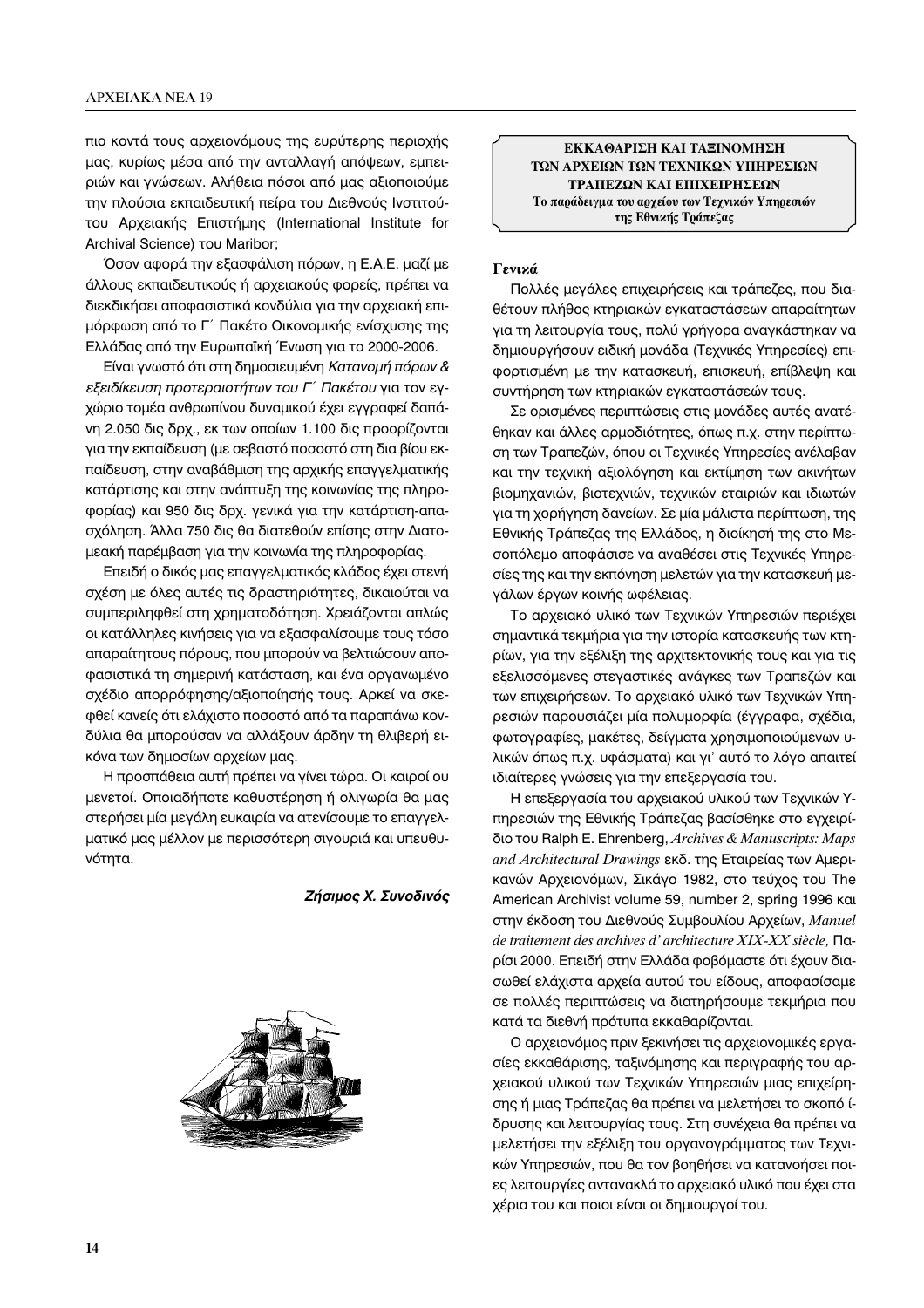## Εισαγωγή μέρους του αρχείου των Τεχνικών Υπηρεσιών της Εθνικής Τράπεζας στο Ιστορικό Αρχείο

Το Ιστορικό Αρχείο παρέλαβε από το Γενικό Αρχείο της Τράπεζας το 1998 ένα σημαντικό μέρος του αρχείου των Τεχνικών Υπηρεσιών που φυλάσσονταν στα αρχειοοτάσια του κτηρίου της οδού Γ΄ Σεπτεμβρίου 146. Σε αυτό δε συμπεριλαμβάνονταν τα πρωτότυπα σχέδια των κτηρίων που διατηρούνται πάντα στο αρχείο των Τεχνικών Υπηρεσιών όπως επίσης και το αρχείο τεχνικής αξιολόγησης ακινήτων βιομηχανιών, βιοτεχνιών, τεχνικών εταιρειών και ιδιωτών.

Με το άνοιγμα του αρχειακού υλικού και την πρώτη συνοπτική καταγραφή του προέκυψε ότι αφορούσε τουλάχιστον τέσσερις διαφορετικές κατηγορίες αρχειακού υλικού:

- 1. Την ανέγερση, επισκευή, διαρρύθμιση και συντήρηση καταστημάτων της Τράπεζας 1906-1947,
- 2. Τον Οικοδομικό Συνεταιρισμό των Υπαλλήλων της Εθνικής Τράπεζας στη Φιλοθέη 1934-1938,
- 3. Την Επιτροπή Μελέτης των Πηγών Ενεργείας της Ελλάδος που συστάθηκε το 1942. Στο αρχειακό υλικό, που έφερε τον τίτλο «Λευκός Άνθραξ», εκτός των μελετών για την κατασκευή υδροηλεκτρικών έργων συμπεριλαμβάνονται και άλλες μελέτες που αφορούν γενικότερα την ανασυγκρότηση της Ελλάδας μετά τον Β' Παγκόσμιο Πόλεμο. Πιο συγκεκριμένα, το αρχειακό υλικό αυτό περιλαμβάνει μελέτες για την κατασκευή υδροηλεκτρικών έργων και την αξιοποίηση της ηλεκτρικής ενέργειας (υδροηλεκτρικά έργα 1920-1947, ηλεκτροκίνηση λεωφορείων 1935-1936, 1943-1944, ηλεκτροκίνηση ΣΠΑΠ 1943, ηλεκτρική παραγωγή σιδήρου 1938, ηλεκτρικό ψήσιμο άρτου 1928-1944), για τη ζεύξη Ρίου-Αντιρρίου 1943-1944, για την ύδρευση της Αθήνας και άλλων πόλεων 1947-1950, για την οδοποιία και τη γεφυροποιία στην Ελλάδα, για το ακτοπλοϊκό πρόβλημα της χώρας, για την αποξήρανση της λιμνοθάλασσας Μεσολογγίου, σκέψεις για τη δημιουργία εργοστασίου αλουμινίου 1931-1935, για τη γεωλογία των πετρελαίων της Αλβανίας, για την εγκατάσταση ραδιοφωνικού σταθμού στην Ελλάδα, κλπ.
- 4. Το Ιταλο-Ελληνικόν Συνδικάτο Μελετών & Εργοληψιών, 1919-1921, που είχε αναλάβει τη χάραξη και την κατασκευή της σιδηροδρομικής γραμμής Πειραιά-Αυλώνα Αλβανίας.

Στο σημερινό σημείωμα θα παρουσιάσουμε πολύ συνοπτικά τις βασικές κατευθύνσεις επεξεργασίας του αρχειακού υλικού που αφορούν την ανέγερση, διαρρύθμιση, επισκευή και συντήρηση των καταστημάτων της Τράπεζας.

## Ταξινόμηση σε υποσειρές του αρχειακού υλικού που αφορά την ανέγερση, διαρρύθμιση, επισκευή και συντή**ρηση των καταστημάτων της Εθνικής Τράπεζας**

Από τη μελέτη του αρχειακού υλικού της κατηγορίας αυτής προέκυψε ότι:

1. Το αρχειακό υλικό των διαφόρων υπηρεσιών που υπήρχαν την εποχή εκείνη, σύμφωνα με τα οργανογράμματα του Τμήματος, ήταν ταξινομημένο κατά υπηρεσία (αρχιτεκτονικής, μηχανολογικής, ηλεκτρολογικής) και κάθε υπηρεσία διατηρούσε τους φακέλους ταξινομημένους κατά κατάστημα, π.χ. ανέγερση καταστήματος Βαθύ Σάμου, ανέγερση καταστήματος Ζακύνθου, Θεσσαλονίκης, θέρμανση κεντρικού καταστήματος, θέρμανση Βαθύ Σάμου, θέρμανση Ζακύνθου κλπ.

Μετά από εμπεριστατωμένη μελέτη αποφασίσαμε να δημιουργήσουμε: 1) Ξεχωριστές υποσειρές για κάθε κατάστημα και η κάθε υποσειρά να περιλαμβάνει όλες τις εργασίες που αφορούν το συγκεκριμένο κατάστημα, 2) Ξεχωριστές υποσειρές για κάποιες επιμέρους εργασίες, για τις οποίες υπάρχουν φάκελοι που περιέχουν έγγραφα για περισσότερα του ενός καταστήματα όπως π.χ. η εγκατάσταση τηλεφωνικού κέντρου που αφορά όλα τα καταστήματα μιας περιοχής.

2. Οι φάκελοι περιείχαν μία ποικιλία τεκμηρίων:1) Αλληλογραφία σχετικά με τις στεγαστικές ανάγκες των καταστημάτων, 2) Αλληλογραφία για την αγορά οικοπέδου ή ακινήτου, 3) Μελέτες για την ανέγερση ή αναπαλαίωση κτηρίων 4) Προκηρύξεις διαγωνισμών, 5) Προσφορές, 6) Αναθέσεις, 7) Εργολαβικά, 8) Επιμετρήσεις, 9) Πιστοποιήσεις, 10) Λογαριασμούς, 11) Αποδείξεις αγοράς υλικών και σκευών, 12) Αποδείξεις καταβολής χρημάτων στους εργολάβους, 13) Αποδείξεις και καταστάσεις πληρωμής ημερομισθίων, 14) Αλληλογραφία μεταξύ των υπευθύνων του έργου (επιβλέποντες μηχανικοί και αρχιτέκτονες, κατασκευαστές, εργολάβοι), 15) Αλληλογραφία μεταξύ των Τεχνικών Υπηρεσιών και των δημοσίων αρχών ή ιδιωτών, 16) Φωτογραφίες, 17) Αρχιτεκτονικά σχέδια, 18) Δείγματα υφασμάτων 19) Σκαριφήματα.

## Εκκαθάριση αρχειακού υλικού

Για να γίνει δυνατή η αξιολόγηση, επιλογή και εκκαθάριση των φακέλων και των εγγράφων προηγήθηκε:

- 1. Η ταξινόμησή τους στις δημιουργούμενες υποσειρές, πχ. Κεντρικό Κατάστημα, Χρηματιστήριο Αξιών Αθηνών, Βαθύ Σάμου, κλπ.
- 2. Η ταξινόμηση των φακέλων κάθε υποσειράς χρονολογικά και θεματικά κατά είδος εργασίας: εκσκαφές, θεμελίωση, σκελετός, κτισίματα, ηλεκτρολογικά, μηχανολογικά, μεταγενέστερες επισκευές κλπ, ώστε να είναι εύκολη η παρακολούθηση της ροής των εργασιών και των προβλημάτων που ανακύπτουν. Η ταξινόμηση αυτή διευκολύνει στη συνέχεια την εκκαθάριση, αφού υπάρχει η δυνατότητα διασταύρωσης των τεκμηρίων φακέλων που αλληλοκαλύπτονται.
- 3. Η ταξινόμηση των εγγράφων κάθε φακέλου χρονολογικά, με το παλιότερο έγγραφο στην αρχή και το πιο πρόσφατο στο τέλος. Εάν το αρχειακό υλικό είναι ήδη ταξινομημένο σε κάποιες θεματικές ενότητες, η ταξινόμηση αυτή μπορεί να διατηρηθεί.

Η αξιολόγηση, η επιλογή και εκκαθάριση των τεκμηρίων θα γίνει στο στάδιο αυτό. Μετά την εκκαθάριση του αρχειακού υλικού, θα ακολουθήσει πλέον η τελική ταξινόμηση των φακέλων μέσα σε κάθε υποσειρά, η τελική ταξινόμηση των εγγράφων μέσα σε κάθε φάκελο, η οριστική αρίθμηση των φακέλων και των εγγράφων και η εισαγωγή των περιγραφικών τους στοιχείων στο σύστημα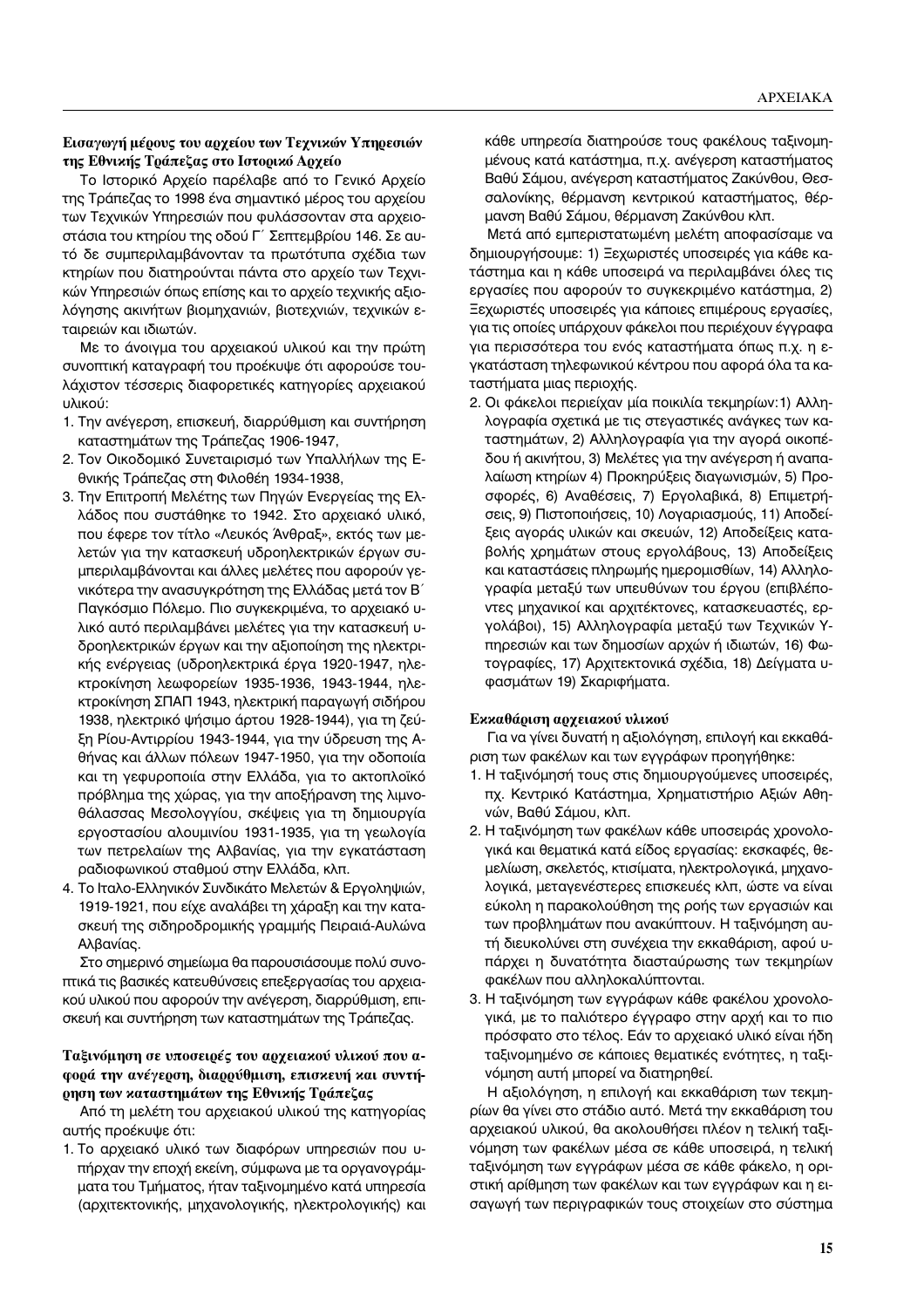Ιστορικών-Αρχειακών Πληροφοριών του Ιστορικού Αρχείου της Εθνικής Τράπεζας.

Μετά την οριστική ταξινόμηση του φακέλου οι πρωτότυπες φωτογραφίες αφαιρούνται από το φάκελο, αφού προηγούμενα αναγραφούν στο πίσω μέρος τους όλα τα στοιχεία προέλευσής τους (Αριθμός Αρχείου, Σειράς, Υποσειράς, Φακέλου) και τοποθετούνται στο φωτογραφικό αρχείο. Στη θέση τους στο φάκελο τοποθετείται φωτοαντίγραφο της φωτογραφίας που φέρει τις ενδείξεις πού βρίσκεται η πρωτότυπη φωτογραφία. Η ίδια διαδικασία θα ακολουθηθεί και για τα αρχιτεκτονικά σχέδια, όταν δημιουργηθεί ξεχωριστό αρχείο σχεδίων του Ιστορικού Αρχείου.

# Κριτήρια εκκαθάρισης και η εφαρμογή τους στο αρχειακό υλικό που αφορά την ανέγερση και επισκευή των Καταστημάτων της Εθνικής Τράπεζας

Κατά τη διαδικασία εκκαθάρισης του αρχειακού υλικού, ο αρχειονόμος λαμβάνει υπόψη του τα ακόλουθα κριτήρια, πάντα σε συνάρτηση του ενός με το άλλο, καθώς ένα τεκμήριο μπορεί να συνδυάζει ταυτόχρονα πολλά κριτήρια:

## Εξωτερικά γνωρίσματα

- 1. Την παλαιότητα των τεκμηρίων
- 2. Τη σπανιότητά τους
- 3. Τον όγκο τους
- 4. Τη μορφή τους (π.χ. εικαστική σημασία).
- Εσωτερικά γνωρίσματα
- 1. Την πληροφοριακή και αποδεικτική αξία τους.

Πρακτικά αυτό σημαίνει ότι όσο πιο παλιό, όσο πιο σπάνιο, είναι ένα τεκμήριο, τόσο πιο επιφυλακτικοί θα είμαστε στην καταστροφή του, έστω και εάν διαθέτει περιορισμένη πληροφοριακή ή αποδεικτική αξία.

Στη συγκεκριμένη περίπτωσή μας καταρχήν αξιολογούμε (προσδιορίζουμε) τη σημασία του κάθε κτηρίου για τη λειτουργία της ίδιας της Τράπεζας, αλλά και γενικότερα τη σημασία του μέσα στην κτηριακή υποδομή της χώρας.

Στην αξιολόγηση αυτή λάβαμε υπόψη μας τα ακόλουθα κριτήρια:

- 1. Τη σημασία του κτηρίου για τη λειτουργία της Τράπεζας. Το κτήριο π.χ. που στεγάζει τη διοίκηση και το κεντρικό κατάστημα της ΕΤΕ είναι μοναδικό, αποτελεί την καρδιά του συστήματος, πολλές φορές αντανακλά ακόμα και στην όψη του, την ταυτότητα της Τράπεζας. Επίσης το κτήριο των αρχείων στη Γ΄ Σεπτεμβρίου 146 που σχεδιάστηκε ειδικά για τη στέγαση των αρχείων της Τράπεζας κλπ.
- 2. Εάν είναι ιδιόκτητο
- 3. Εάν ξεχωρίζει αρχιτεκτονικά και αποτελεί χαρακτηριστικό δείγμα της αρχιτεκτονικής μιας συγκεκριμένης εποχής (Στο ερώτημα ποιος το κρίνει και με ποια κριτήρια, η απάντηση είναι εμείς αφού θέσουμε κριτήρια και συμβουλευτούμε ειδικούς. Σε κάθε περίπτωση το κτήριο ξεχωρίζει, εάν έχει κριθεί από την πολιτεία διατηρητέο).

Η αξιολόγηση αυτή έχει σημασία, γιατί μας οδηγεί, όπως θα δούμε στη συνέχεια, να διατηρήσουμε ορισμένα επιπλέον τεκμήρια που διαφορετικά θα εκκαθαρίζαμε.

Με βάση τα παραπάνω προαναφερθέντα, θεωρούμε πρωταρχικής σημασίας (με βάση τα κριτήρια της παλαιότητας, τη σημασία του κτηρίου για τις λειτουργίες της Τράπεζας και την αρχιτεκτονική του μορφή) το αρχειακό υλικό που αφορά:

- 1. Το Κεντρικό Κατάστημα της ΕΤΕ με τις κατά καιρούς επεκτάσεις και επισκευές του.
- 2. Τα μεγάλα παλαιά Καταστήματα όπως το Κατάστημα Σταδίου (πρώην Κεντρικό Κατάστημα της Τράπεζας Αθηνών), της Θεσσαλονίκης, του Πειραιά, της οδού Γ΄ Σεπτεμβρίου 146, κλπ.
- 3. Τα καταστήματα μεγάλων επαρχιακών πόλεων, ιδιαίτερα τα κτίσματα του 19ου αιώνα ή τα μεσοπολεμικά διατηρητέα νεοκλασικά.

Αντίθετα, αρχειακό υλικό που αναφέρεται σε μικρές επισκευές, μετατροπές ή συντηρήσεις ιδιόκτητων ή ενοικιαζόμενων ακινήτων μπορεί να εκκαθαρισθεί.

## Ειδικότερα

Επιλέγουμε για διατήρηση τα τεκμήρια που αναφέρονται:

- 1. Στη στέγαση του υποκαταστήματος πριν από την αγορά και ανέγερση ιδιόκτητου κτηρίου
	- $1.1.$ Αλληλογραφία Διευθυντή Καταστήματος με διοίκηση και Τεχνικές Υπηρεσίες για τα προβλήματα που αντιμετωπίζει σχετικά με τη στέγαση του Καταστήματος.
- 2. Στην αγορά ακινήτου για την ανέγερση Καταστήματος.
	- 2.1. Αλληλογραφία για την ανάγκη στέγασης του Καταστήματος σε ιδιόκτητο κτήριο
	- 2.2. Προσφορές οικοπέδων από ιδιώτες
	- 2.3. Εκτιμήσεις των μηχανικών για την αξία και τη θέση των προσφερομένων ακινήτων
	- 2.4. Τίτλους ιδιοκτησίας
- 3. Στην ανάθεση και εκτέλεση της ανέγερσης
	- 3.1. Συγγραφές υποχρεώσεων
	- 3.2. Προσφορές
	- 3.3. Πίνακες συγκρίσεων προσφορών
	- 3.4. Εργολαβικά συμβόλαια
	- 3.5. Πολεοδομικές άδειες
	- 3.6. Στατικές μελέτες
	- 3.7. Προϋπολογισμούς
	- 3.8. Αιτήσεις για παροχή ηλεκτρικού, νερού, σύνδεση με αποχέτευση
	- 3.9. Ανάθεση επιβλέψεων
	- 3.10. Σχέδια (τοπογραφικά, κατόψεις, όψεις, τομές)
	- 3.11. Φωτογραφίες
	- 3.12. Τελικές επιμετρήσεις
	- 3.13. Τελικές πιστοποιήσεις
	- 3.14. Τελικούς λογαριασμούς
	- 3.15. Αλληλογραφία εν γένει
	- 3.16. Προβλήματα μετά την παραλαβή
	- 3.17. Σχέδια λεπτομερειών εσωτερικής διακόσμησης ή επίπλωσης
	- 3.18. Δείγματα υφασμάτων.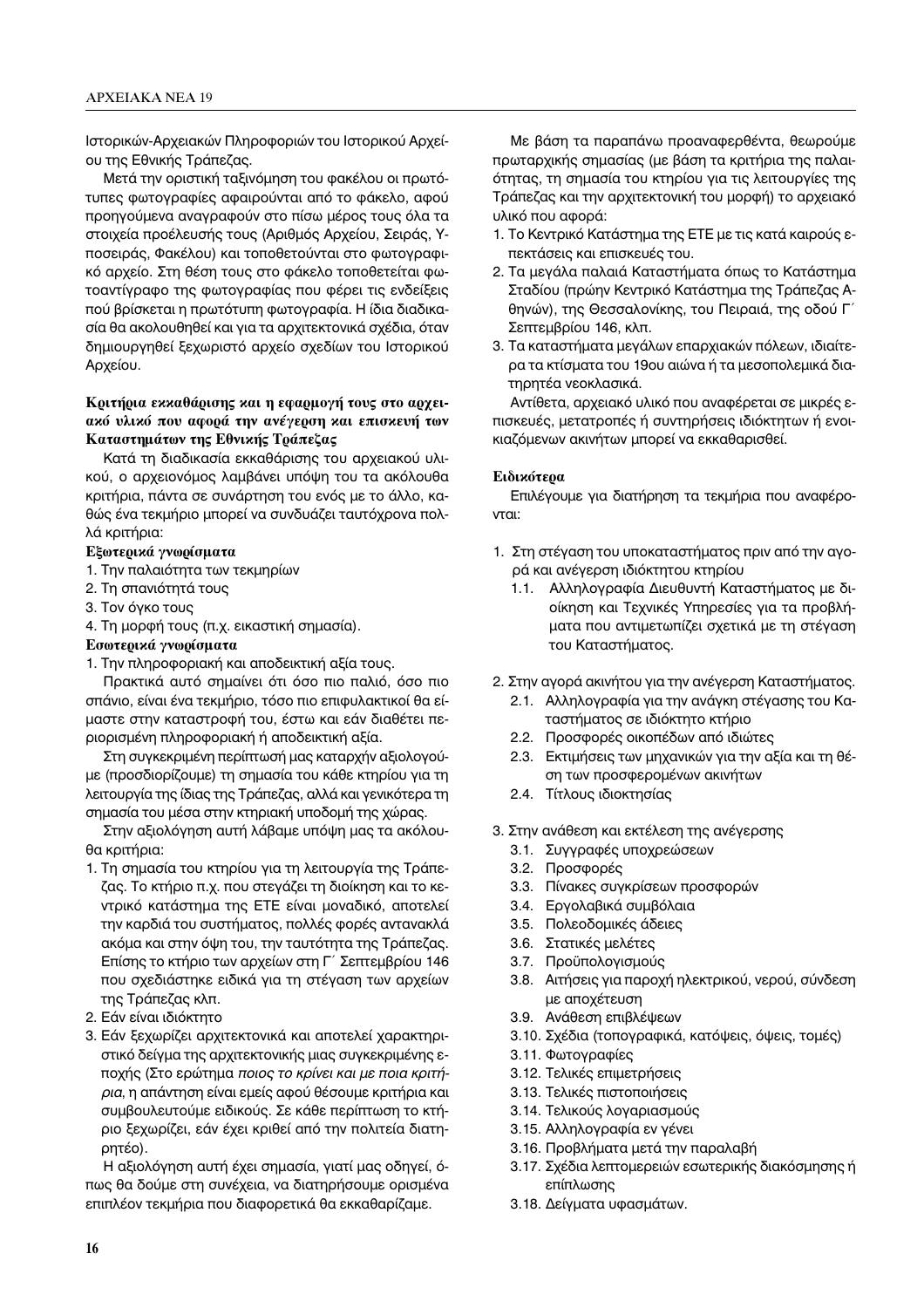Τα τεκμήρια που συνήθως δεν διατηρούνται είναι:

- 1. Πολλαπλά αντίγραφα εγγράφων
- 2. Οι επιμέρους ή πρόχειρες πιστοποιήσεις και επιμετρήσεις
- 3. Εντάλματα πληρωμής
- 4. Πρόχειρες αποδείξεις
- 5. Τακτικές εργασίες συντήρησης (βαψίματα, επιδιορθώσεις, κλπ)
- 6. Τιμολόγια αγοράς υλικών (διατηρούμε δείγματα τιμολογίων που παρουσιάζουν εικαστικό ενδιαφέρον)
- 7. Zυγολόγια
- 8. Ημερήσια φύλλα λειτουργίας μηχανημάτων
- 9. Οδοιπορικά μηχανικών
- 10. Εβδομαδιαίες καταστάσεις πληρωμής εργατικών ημερομισθίων
- 11. Διαβιβαστικά έγγραφα
- 12. Κενά έντυπα.

Επισημαίνουμε πάντως ότι τα όσα εκθέσαμε παραπάνω αναφέρονται σε μεγάλες κατηγορίες τεκμηρίων και σε γενικά χαρακτηριστικά τους που συναντάμε στο αρχειακό υλικό των Τεχνικών Υπηρεσιών της Εθνικής Τράπεζας και δεν αποτελούν εξαντλητικό κατάλογο με όλα τα είδη των τεκμηρίων που μπορεί να συναντήσουμε. Στη συγκε-Κριμένη περίπτωση η ευθύνη της τελικής επιλογής και εκκαθάρισης του αρχειακού υλικού βαρύνει τον Προϊστάμενο του Τμήματος του Ιστορικού Αρχείου της Εθνικής Τράπεζας, που έχει την τελική ευθύνη για την επεξεργασία του συγκεκριμένου αρχειακού υλικού, αφού σε όσα αναφέραμε παραπάνω μπορεί να υπάρξουν εξαιρέσεις. Για να γίνουμε κατανοητοί θα αναφέρουμε ορισμένα παραδείγματα που δείχνουν με πόση προσοχή και υπευθυνότητα πρέπει να γίνεται η εκκαθάριση.

Πρώτο παράδειγμα: Στο υλικό του Κεντρικού Καταστήματος της Εθνικής Τράπεζας υπήρχαν και τιμολόγια ξένων οίκων των αρχών του αιώνα που αφορούσαν την αγορά ορισμένων πολύτιμων αντικειμένων για το γραφείο του Διοικητή, τα οποία πιθανόν ακόμα και σήμερα να κοσμούν την Τράπεζα. Θεωρήσαμε ότι τα τιμολόγια αυτά έπρεπε να διατηρηθούν.

Δεύτερο παράδειγμα: Σε πρόχειρο χαρτί υπήρχε χειρόγραφο σκαρίφημα κορνίζας πίνακα και κάποιες παρατηρήσεις του συντάκτη του εγγράφου με περιεχόμενο χωρίς ιδιαίτερο ενδιαφέρον. Από την έρευνα προέκυψε ότι ο συντάκτης του συγκεκριμένου εγγράφου ήταν ο γνωστός ζωγράφος Λ. Κογεβίνας. Και στην περίπτωση αυτή θεωρήσαμε ότι το έγγραφο έπρεπε να διατηρηθεί.

Τρίτο παράδειγμα: Σε φάκελο που περιείχε πολύ αρχειακό υλικό για εκκαθάριση, εντοπίσθηκε επιστολή με προσφώνηση: *Στρατηγέ μου*. Η επιστολή αυτή θεωρήθηκε ότι έπρεπε να διατηρηθεί, όχι τόσο για το περιεχόμενό της, όσο γιατί απευθυνόταν στον στρατηγό Βίκτωρα Δούσμανη, που εκείνη την εποχή είχε προσληφθεί από τις Τεχνικές Υπηρεσίες της Τράπεζας ως μηχανικός.

Γενικά, αυτές οι δυσκολίες δεν πρέπει να οδηγούν τους αρχειονόμους να αποφεύγουν τις εκκαθαρίσεις από φόβο μήπως γίνουν λάθη, γιατί με τον τρόπο αυτό επιβαρύνουν το κόστος λειτουργίας του Ιστορικού Αρχείου και μπορεί να οδηγήσουν σε οικονομικό αδιέξοδο όλο το αρχειακό πρόγραμμα με πολύ σοβαρότερες επιπτώσεις.

Aπό τη μέχρι σήμερα εκκαθάριση του συγκεκριμένου αρχειακού υλικού του Ιστορικού Αρχείου της Εθνικής Τράπεζας διαπιστώνουμε ότι το ποσοστό του αρχειακού υλικού που εκκαθαρίζεται αντιπροσωπεύει το 20% του συνόλου.

Τέλος σημειώνουμε ότι η εκκαθάριση των φακέλων των Τεχνικών Υπηρεσιών της Εθνικής Τράπεζας έγινε με τον ακόλουθο τρόπο: οι αρχειονόμοι που επεξεργάζονται τους φακέλους, όταν φτάσουν στο στάδιο της εκκαθάρισης, ακολουθώντας τις κατευθυντήριες γραμμές που περιγράψαμε πιο πάνω, εντοπίζουν τα τεκμήρια που θεωρούν ότι δεν πρέπει να διατηρηθούν και τα επισημαίνουν χωρίς να τα απομακρύνουν από το φάκελο. Στη συνέχεια ο φάκελος ελέγχεται από τον Προϊστάμενο Υπηρεσίας ο οποίος επισυνάπτει τις δικές του παρατηρήσεις ως προς τις προτάσεις εκκαθάρισης. Η τελική απόφαση για την απομάκρυνση των τεκμηρίων λαμβάνεται σε σύσκεψη στην οποία συμμετέχουν ο αρχειονόμος, υπεύθυνος για την ταξινόμηση της συγκεκριμένης υποσειράς, ο Προϊστάμενος Υπηρεσίας και ο Προϊστάμενος Τμήματος. Στη σύσκεψη ελέγχονται ένα προς ένα τα προτεινόμενα προς εκκαθάριση τεκμήρια και μετά από διεξοδική συζήτηση την τελική απόφαση λαμβάνει ο Προϊστάμενος του Τμήματος. Με αυτόν τον τρόπο συνδυάζεται αρμονικά η εμπειρία, η ειδική γνώση και η αρχειακή εποπτεία, ώστε να αποφευχθούν λάθη στο τόσο σοβαρό θέμα της εκκαθάρισης.

## *N. Παντελάκης*

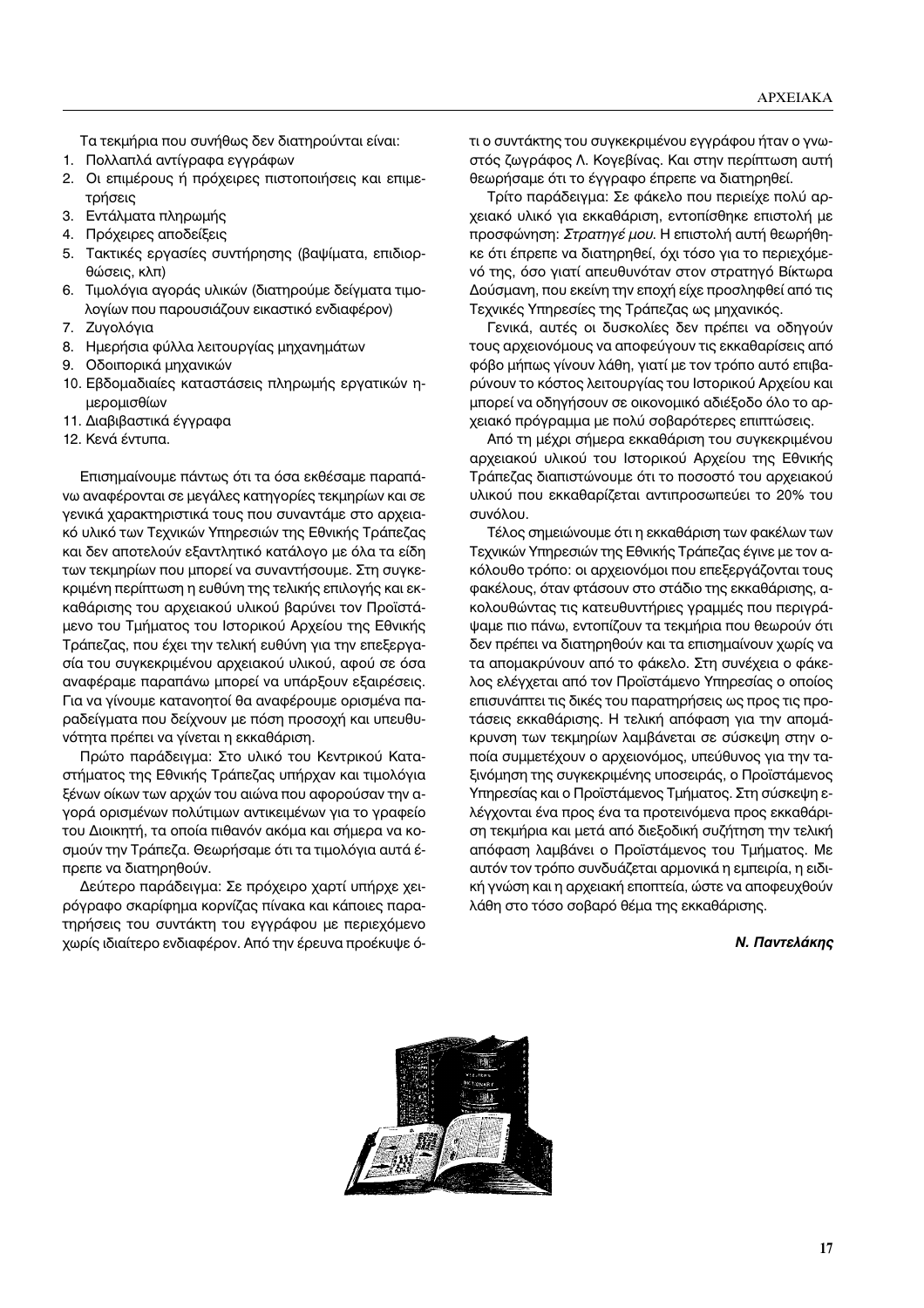# **¢ APXEIAKEΣ EIAHΣEIΣ**

## **TA ΑΡΧΕΙΑ ΤΟΥ ΚΟΜΜΑΤΟΣ ΤΟΥ** ΣΥΝΑΣΠΙΣΜΟΥ ΤΗΣ ΑΡΙΣΤΕΡΑΣ ΚΑΙ ΤΗΣ ΠΡΟΟΔΟΥ

Το 1998, η Πολιτική Γραμματεία του Κόμματος αποφάσισε να προχωρήσει στην οργάνωση του ενεργού της αρχείου.

Ο μεγαλύτερος όγκος των αρχείων του κόμματος φυλάσσεται στους ορόφους και στον υπόγειο χώρο του κτηρίου της πλατείας Κουμουνδούρου (έδρα της Κεντρικής Πολιτικής Επιτροπής, της Πολιτικής Γραμματείας, του Οργανωτικού Γραφείου και των περισσοτέρων τμημάτων) και ένα μικρότερο τμήμα τους, σε κτήριο της οδού Σαρρή (έδρα ορισμένων τμημάτων και των Νομαρχιακών Επιτροπών Α΄ και Β΄ Αθήνας). Παράλληλα, ένας απροσδιόριστος αριθμός φακέλων βρίσκεται στα γραφεία των βουλευτών και των ευρωβουλευτών του κόμματος.

Η αυτοψία που πραγματοποιήθηκε στους χώρους φύλαξης του αρχειακού υλικού ανέδειξε την έλλειψη συστηματικής και ενιαίας μεθόδου τήρησης των αρχείων και την απουσία υπευθύνων επιφορτισμένων με τη συστηματική συγκέντρωση και διαχείρισή τους.

Η υφιστάμενη κατάσταση δεν επέτρεψε την άμεση οργάνωση του ενεργού αρχείου, αλλά μας οδήγησε σε μια μέθοδο προσέγγισης και επεξεργασίας ώστε να είναι δυνατός ο έλεγχος της παραγωγής και της ροής του αρχειακού υλικού.

Με αφετηρία την οργανωτική δομή του ΣΥΝ, επιχειρήθηκε η καταγραφή των αρχείων των οργάνων του κόμματος (Κεντρική Πολιτική Επιτροπή, Πολιτική Γραμματεία, Οργανωτικό Γραφείο) παρακολουθώντας συγχρόνως τις μεταβολές τους<sup>1</sup> από το 1990 έως το 1999.

Συγκροτήθηκαν 85 φάκελοι, στους οποίους περιέχονται 830 υποφάκελοι και καταγράφηκαν συνολικά 8500 έγγραφα με τη χρήση του προγράμματος βάσης δεδομέ**νων Access.** 

Για κάθε υποφάκελο, ο οποίος αντιστοιχεί στη συνεδρίαση ενός οργάνου, συντάχθηκε χωριστό δελτίο στο οποίο συμπληρώνονται τα εξής πεδία: κωδικός καταγραφής, αριθμός φακέλου, αριθμός υποφακέλου, αύξων αριθμός συνεδρίασης του οργάνου, ημερομηνία πραγματοποίησης της συνεδρίασης, θέματα της ημερήσιας διάταξης, περιεχόμενο και ένδειξη αρχειοθέτησης. Ειδικότερα στο πεδίο του περιεχομένου, καταχωρούνται τα κύρια σημεία του πρακτικού της συνεδρίασης, μνημονεύονται οι βασικές αποφάσεις που καταχωρήθηκαν στα πρακτικά και οι συζητήσεις που πραγματοποιήθηκαν, καταγράφονται και χαρακτηρίζονται ένα προς ένα όλα τα έγγραφα που κατατίθενται σε κάθε συνεδρίαση (εισηγήσεις, προτάσεις, επιστολές, σχέδια αποφάσεων, αποφάσεις κλπ), ακολουθώντας ενιαίο και συγκεκριμένο τρόπο καταγραφής, ώστε να διευκολύνεται η θεματική αναζήτηση και η ανάκληση της πληροφορίας. Συντάχθηκε ακολούθως ένα λεπτομερές ευρετήριο (αναλυτικό), του συνόλου των εγγράφων.

Όσον αφορά στα επιμέρους αρχεία των τμημάτων της Κεντρικής Πολιτικής Επιτροπής - συνολικά 26- ζητήθηκε από κάθε τμήμα ο ορισμός υπευθύνου, ώστε να είναι δυνατή, με την από κοινού συνεργασία, η απογραφή του αρχειακού υλικού. Για το σκοπό αυτό, συντάχθηκε και διακινήθηκε ερωτηματολόγιο στο οποίο, μεταξύ άλλων, ζητούνταν πληροφορίες σχετικά με τη χρονολογία ίδρυσης του τμήματος, τις ονομασίες που έχει κατά καιρούς λάβει, τα θέματα που χειρίζεται, τον τρόπο τήρησης των αρχείων, τον τρόπο αρχειοθέτησης των εγγράφων (σε παραδοσιακή ή ηλεκτρονική μορφή), τις χρονολογίες που καλύπτουν καθώς και τον όγκο τους.

Aπό τα ερωτηματολόγια που συμπληρώθηκαν, προέκυψε ότι δεν υπάρχει ενιαίος τρόπος τήρησης των αρχείων των τμημάτων, επομένως είναι εξαιρετικά δύσκολη τόσο η πρόσβαση όσο και η διαχείρισή τους.

Η πρότασή μας για τη συγκρότηση Κεντρικού Αρχείου, στο οποίο θα φυλάσσεται το σύνολο του παραχθέντος αρχειακού υλικού και θα εξασφαλίζει την απρόσκοπτη ροή των εισερχομένων και εξερχομένων εγγράφων, δεν έχει ακόμα υλοποιηθεί από την πλευρά του κόμματος.

Τέλος, στο κτήριο της Βουλής φυλάσσονται τα αρχεία της Κοινοβουλευτικής Ομάδας του ΣΥΝ. Το αρχειακό υλικό είναι οργανωμένο σε δύο τμήματα, σύμφωνα με τα αντικείμενα δραστηριοτήτων της Κοινοβουλευτικής Ομάδας: το νομοθετικό έργο και τον κοινοβουλευτικό έλεγχο. Η αυτοψία που πραγματοποιήθηκε στο αρχείο έδειξε ότι δεν υπήρχε λόγος παρέμβασης, αφού τηρείται συστηματικά και είναι δυνατή η άμεση πρόσβαση σε αυτό.

Aπό την παραπάνω εμπειρία προκύπτει ότι σε ένα κόμμα είναι απαραίτητη η οργάνωση κεντρικού αρχείου σε ειδικά διαμορφωμένο χώρο και ο ορισμός υπευθύνου για την τήρηση και τη διαχείρισή του, αφού θεωρείται δεδομένη η διαρκώς αυξανόμενη και πολυεπίπεδη παραγωγή αρχείων.

> *Αμαλία Παππά Xριστίνα Μερκούρη*



<sup>1</sup> Η Κεντρική Πολιτική Επιτροπή διαδέχθηκε την Εκτελεστική Επιτροπή και η Πολιτική Γραμματεία την Εκτελεστική Γραμματεία.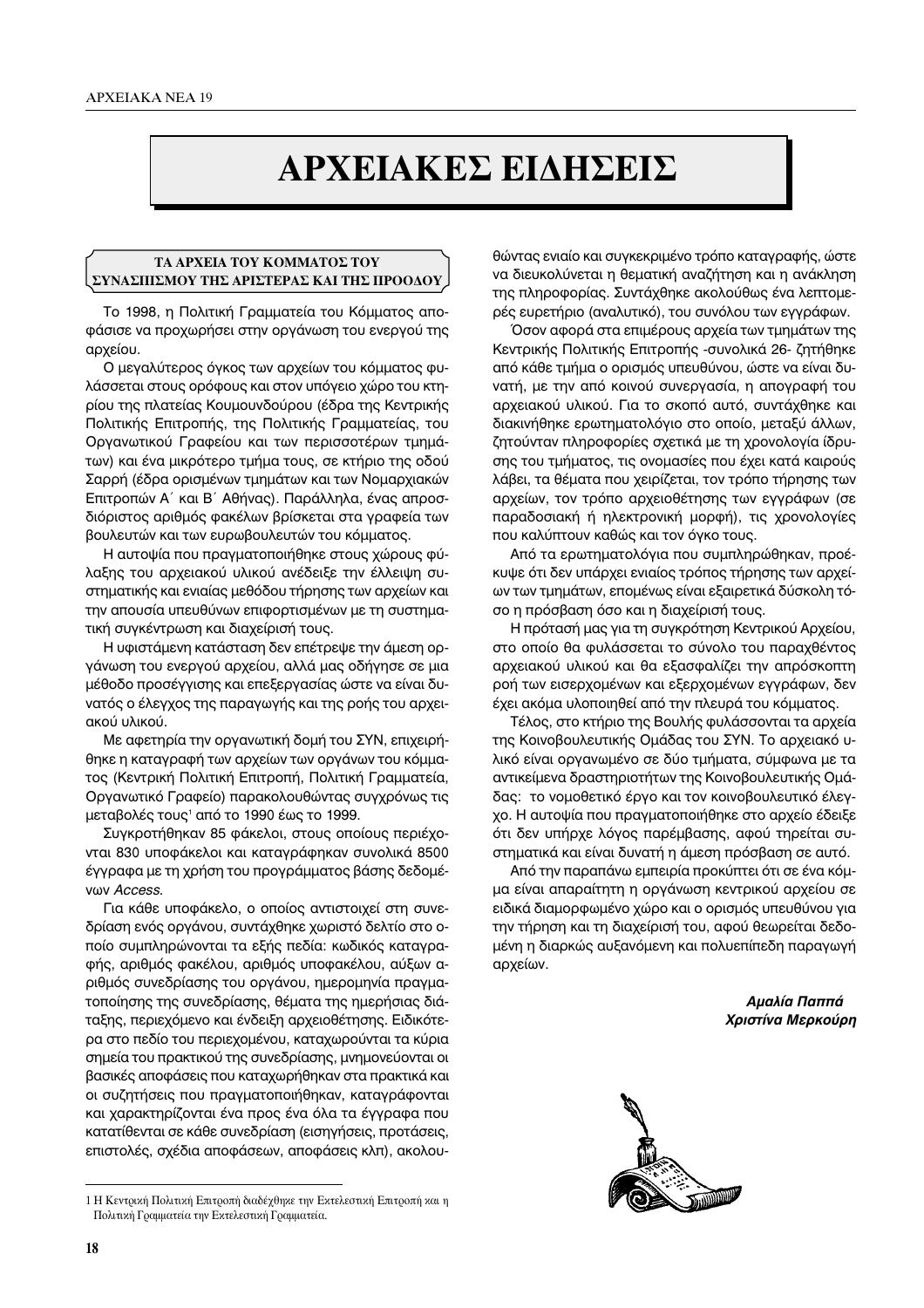## **ΣΕΜΙΝΑΡΙΟ ΠΑΛΑΙΟΓΡΑΦΙΑΣ ΣΤΗ ΛΗΜΗΤΣΑΝΑ**

Στην ιστορική πόλη της Δημητσάνας, στην κεντρική Πελοπόννησο, οργανώθηκε τον περασμένο Σεπτέμβρη από την Εθνική Τράπεζα της Ελλάδος σεμινάριο Παλαιογραφίας. Η ιδέα ήταν του Διοικητή της Τράπεζας κ. Θεόδωρου Β. Καρατζά, ώστε να αναζωογονηθεί η παλαιά πνευματική υπόσταση της πόλης και να αξιοποιηθούν οι θησαυροί της φημισμένης Βιβλιοθήκης της. Σε συνεργασία, λοιπόν, με τον Δήμο Δημητσάνας και με το Ιστορικό και Παλαιογραφικό Αρχείο του Μορφωτικού Ιδρύματος της Εθνικής Τράπεζας, υπό τη γενναιόδωρη σκέπη της Τράπεζας, οργανώθηκε σεμινάριο Παλαιογραφίας από τις 15 ως τις 30 Σεπτεμβρίου 2000, στο οποίο συμμετείχαν 23 μεταπτυχιακοί φοιτητές και φοιτήτριες από την Ελλάδα, την Κύπρο και το εξωτερικό, που είχαν ήδη ασχοληθεί με σχετικά θέματα. Αξίζει να σημειωθεί ιδιαίτερα η δυνατότητα συμμετοχής και ξένων φοιτητών, που μας εντυπωσίασαν με την εκπληκτική ελληνομάθειά τους!

Την έναρξη του σεμιναρίου εκήρυξε ο ίδιος ο Διοικητής κ. Καρατζάς, τονίζοντας την ανάγκη σύνδεσης της Οικονομίας με τον Πολιτισμό, προς όφελος αμφοτέρων, και υπενθυμίζοντας ότι η Εθνική Τράπεζα υπήρξε πρωτοπόρος στην εφαρμογή αυτής της σύζευξης, με την ίδρυση του Μορφωτικού Ιδρύματος από τον τότε Διοικητή Γεώργιο Μαύρο, και αργότερα, στα πλαίσια της ανάπτυξης των δραστηριοτήτων του Μορφωτικού, με την ίδρυση από τον Λίνο Πολίτη, τότε μέλος του Διοικητικού Συμβουλίου, του Ιστορικού και Παλαιογραφικού Αρχείου, το οποίο ανέλαβε τώρα την επιστημονική οργάνωση αυτού του πρώτου Σεμιναρίου Παλαιογραφίας στη Δημητσάνα. Πρόθεση της Τράπεζας είναι να επαναληφθεί το εγχείρημα, σε διαφορετική πόλη κάθε χρόνο.

Η Δημητσάνα είχε επιλεγεί, όπως είπαμε ήδη, για την ιστορία της γενικά, αλλά κυρίως για την προσφορά της στην Παιδεία, χάρη στην περίφημη Σχολή και τη Βιβλιοθήκη της. Όμως ορισμένες απροσδόκητες συμπτώσεις έτυχε να δένουν βαθύτερα την πόλη με το Ιστορικό και Παλαιογραφικό Αρχείο, αφού η πρώτη αποστολή του Αρχείου για μικροφωτογράφηση χειρογράφων έγινε στη Βιβλιοθήκη της Δημητσάνας, και επιπλέον ο ιδρυτής του, ο Λίνος Πολίτης, από την πλευρά της μητέρας του καταγόταν από τη Δημητσάνα, όπου και περνούσε αρκετά καλοκαίρια των παιδικών και εφηβικών του χρόνων. «Του κύκλου τα γυρίσματα» ύστερα από τόσα χρόνια έφεραν στην πατρίδα του, ως δασκάλους πια, τα πνευματικά του τέκνα, για να μεταλαμπαδέψουν σε νεώτερα παιδιά τη γνώση που πήραν από εκείνον, που πολλά όφειλε στη μητέρα του, τη μαθήτρια των παλαιών δασκάλων της Δημητσάνας.

Το πρόγραμμα του Σεμιναρίου αποσκοπούσε στην εξοικείωση των συμμετεχόντων (και συμμετεχουσών, εννοείται!) με όλες τις πλευρές της Παλαιογραφίας σε θεωρητικό και πρακτικό επίπεδο. Τη διδασκαλία ανέλαβαν οι επιστημονικοί συνεργάτες του Ιστορικού και Παλαιογραφικού Αρχείου του ΜΙΕΤ κύριος Αγαμέμνων Τσελίκας και κυρία Μαρία Πολίτη. Τα μαθήματα γίνονταν το πρωί μεν στο αναγνωστήριο της Βιβλιοθήκης, διαρρυθμισμένο κατάλληλα με την ευγενική και πάντα πρόθυμη βοήθεια των βιβλιοθηκονόμων κυριών Μαρίας Καραμήτρου και Σοφίας Σταμίρη και τη συμπαράσταση της Διευθύντριας κυρίας Ιωάννας Γιανναροπούλου. Οι φοιτητές ασχολήθηκαν, κατά πενταμελείς ομάδες, με την πρακτική της σύνταξης καταλόγου επιλεγμένων χειρογράφων, παρόλον ότι υπήρχε ήδη κατάλογος δημοσιευμένος<sup>,</sup>, ώστε να γνωρίσουν εις βάθος και να αντιμετωπίσουν στην πράξη όλα τα συναφή θέματα (τρόπος περιγραφής, ποικιλία του περιεχομένου, μεταγραφή των διαφόρων σημειωμάτων, αποτύπωση υδατοσήμων κτλ.). Στο τέλος η κάθε ομάδα ανακοίνωσε τους προβληματισμούς και τα συμπεράσματά της στην ολομέλεια, κι έτσι η εμπειρία ήταν κοινή για όλους.

Το απόγευμα τα μαθήματα γίνονταν σε αίθουσα ξενοδοχείου (κλειστού εκείνη την εποχή), ειδικά διαρρυθμισμένη για την περίσταση. Εκεί δινόταν η ευκαιρία περισσότερο για θεωρητική ανάπτυξη παλαιογραφικών θεμάτων όπως η εξέλιξη της γραφής, η χρονολόγηση, τα βιβλιογραφικά εργαστήρια κτλ., αλλά παράλληλα και για ενασχόληση με την ιστορία της περιοχής κατά την περίοδο της Βενετοκρατίας και της Τουρκοκρατίας. Πολύ ενδιαφέρουσες ήταν και οι σχετικές παρουσιάσεις του κ. Andrea Nannetti για το αρχείο της πρώτης Ενετοκρατίας στη Μεθώνη, της κυρίας Antonella Parmeggiani για τις Aσίζες της Πελοποννήσου και του κ. Mettin Berke για τις ονομασίες και την τυπολογία των οθωμανικών εγγράφων.

Το Σεμινάριο στο σύνολό του είχε προσκληθεί από το Πολιτιστικό Τεχνολογικό Ίδρυμα της ΕΤΒΑ στις εκδηλώσεις που είχε οργανώσει στις 22-24 Σεπτεμβρίου για τα εγκαίνια των μονοπατιών του Λούσιου ποταμού. Έτσι επισκεφθήκαμε το μοναδικό Μουσείο Υδροκίνησης και συμμετείχαμε στην πορεία από την Μονή Φιλοσόφου στην Αρχαία Γόρτυνα, ακολουθώντας τα μονοπάτια του Λούσιου, ακολουθώντας, έστω και για λίγες μόνο ώρες, τα μονοπάτια της Φύσης.

> *Μαρία Λ. Πολίτη* επιστημονική συνεργάτης Ιστορικού και Παλαιογραφικού Αρχείου Μορφωτικού Ιδρύματος Εθνικής Τραπέζης

<sup>1</sup> Τάσος Αθ. Γριτσόπουλος, Κατάλογος των χειρογράφων κωδίκων της Βιβλιοθήκης της Σχολής Δημητσάνης, *Επετηρίς Εταιρείας Βυζαντινών Σπουδών 22* (1952)183-226 και 24 (1954) 230-274.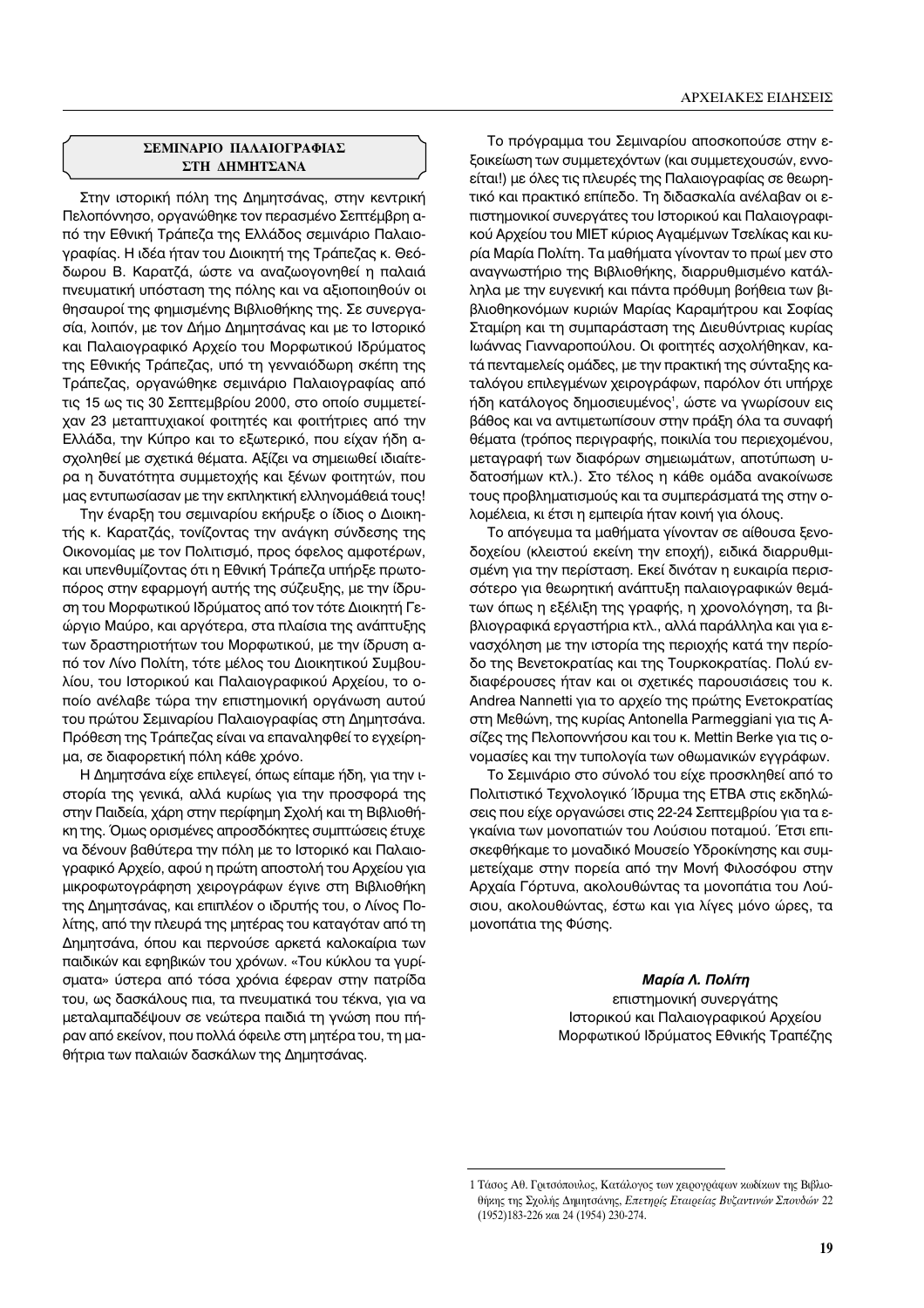## **€ΝΑ ΑΡΧΕΙΟ ΑΠΟ ΤΗ ΔΗΜΗΤΣΑΝΑ Το αρχείο της οικογένειας Φιλοσοφοπούλου**

Με την ευκαιρία του Σεμιναρίου Παλαιογραφίας, που οργανώθηκε στη Δημητσάνα από το Ιστορικό και Παλαιογραφικό Αρχείο του Μορφωτικού Ιδρύματος της Εθνικής Τράπεζας (βλ. σ. 19), το αρχείο κατατέθηκε από την υπογράφουσα, εκ μέρους της οικογένειας, στη Δημόσια Βιβλιοθήκη της Δημητσάνας, όπου και το Ιστορικό Αρχείο Γορτυνίας. Ήταν η καθυστερημένη εκπλήρωση μιας επιθυμίας του Λίνου Πολίτη, που ο ίδιος δεν πρόλαβε να εκτελέσει. Να κατατεθεί δηλαδή το αρχείο στην πόλη καταγωγής του αρχείου, αλλά και του ίδιου, στη μνήμη της μητέρας του Μαρίας Νικολάου Πολίτη, το γένος Φιλοσοφοπούλου.

Το αρχείο είχε βρει στη Δημητσάνα ο Λίνος Πολίτης το 1926 στο σπίτι της θείας του Κατίγκως Παναγιωτάκη Φιλοσοφοπούλου, όπου σήμερα στεγάζεται η Μητρόπολη. Αργότερα το κατέταξε ο ίδιος και συνέταξε λεπτομερή κατάλογο του περιεχομένου του. Στο Β' Διεθνές Συνέδριο Πελοποννησιακών Σπουδών (Πάτρα 1980) είχε κάνει ανακοίνωση για το αρχείο γενικά και κυρίως για ένα μέρος του, το κατάστιχο δοσοληψιών του Αναγνώστη Νικολάου'. Από την ανακοίνωση αυτή δανείζομαι στοιχεία της σύντομης περιγραφής που ακολουθεί.

Πρόκειται για μικρό σε έκταση αρχείο που αποτελείται από δικαιοπρακτικά έγγραφα των ετών 1707-1848. Το κύριο σώμα του αρχείου (12 ελληνικά και 11 τουρκικά έγγραφα και το κατάστιχο που προαναφέρθηκε) αναφέρεται στον Αναγνώστη Νικολάου, πάππο της Κατίγκως Φιλοσοφοπούλου, έμπορο που έδρασε στη Σμύρνη και στη Δημητσάνα. Μικρότερο μέρος του αρχείου (5 έγγραφα) αναφέρεται στην οικογένεια Φιλοσοφοπούλου. Ιδιαίτερη μνεία γίνεται για το προικοσύμφωνο της Παναγιωτάκαινας Τσιχλόνυφης (δηλ. χήρας του Παναγιώτη Τσίχλη) προς τον Θοδωρή Φιλοσοφόπουλο, το 1801, ιδιόχειρο της Τσιχλόνυφης (!), και για ένα άλλο έγγραφο σχετικό με το «χα-Bαλίκι» της κοινότητας Δημητσάνας το 1820, δηλ. με την ενοικίαση των φόρων προς την τουρκική διοίκηση.

Σημειώνεται ότι ολόκληρο το αρχείο είχε μικροφωτογραφηθεί, με πρωτοβουλία του Λίνου Πολίτη, από το Ιστορικό και Παλαιογραφικό Αρχείο του Μορφωτικού Ιδρύματος της Εθνικής Τράπεζας, όπου και μπορεί να μελετηθεί από τους ερευνητές.

Ακολουθεί ο λεπτομερής κατάλογος του αρχείου, όπως τον είχε συντάξει ο Λίνος Πολίτης.

## *Μαρία Λ. Πολίτη*

επιστημονική συνεργάτης Ιστορικού και Παλαιογραφικού Αρχείου Μορφωτικό 'Ιδρυμα Εθνικής Τραπέζης

## **ΔΡΧΕΙΟ ΑΝΑΓΝΩΣΤΗ ΝΙΚΟΛΑΟΥ** ΚΑΙ ΟΙΚΟΓΕΝΕΙΑΣ ΦΙΛΟΣΟΦΟΠΟΥΛΟΥ (από το σπίτι του Παναγιωτάκη Φιλοσοφόπουλου, **σήμερα Μητρόπολη Γορτυνίας, Δημητσάνα)**

- **Ι.** Έγγραφα Αναγνώστη Νικολάου
- 1. Διαθήκη αυταδέλφων αρχιερέων Κορώνης Μακαρίου και Δημητσάνας Αμβροσίου, θείων του Αναγνώστη Νικολάου. 1782, Ιουνίου 12. 1φ., μεγάλο σχήμα.
- 2. Εξοφλητικό γράμμα. Ξεκαθάρισμα λογαριασμών μετά το θάνατο του Διακογιάννη Αντωνόπουλου, «πινιρτζή», από τον Αναγνώστη Νικολάου. 1784, Νοεμβρίου 27, Σμύρνη. 2φφ., 4ο.
- 3. Ομόλογο ενεχειριάσεως τριών χωραφιών Γιαννάκη Φάφαλου στον γανπρό του Αναγνώστη Νικολόπουλο [ή Νικολάου]. 1785, Ιουλίου 20, Δημητσάνα. 2φφ., 8ο.
- 4. Πωλητήριο. Η Παρασκευή, γυνή Δημητρίου Κουτουρόπουλου, πωλεί ένα σπίτι στη Δημηρσάνα στον Αναγνώστη Νικολάου. 1797, Αυγούστου 24, Τριμπολιτζά. 2<sub>0</sub> $\theta$ ., 40.
- 5. Αντιδικία Αναγνώστη Νικολάου με σύγγαμβρό του Αγγελή Παναγόπουλο (για προικώα). 1803, Ιουλίου 17 (με το χέρι του Αναγνώστη Νικολάου). 2φφ., 4ο.
- 6. Πωλητήριο. Η Μονή Φιλοσόφου πωλεί στον Ιωάννη Αναγνωστόπουλο (γιό του Αναγνώστη Νικολάου) και τον Αθανάσιο Θανόπουλο πέντε στρέμματα στις Αριές. 1828, Ιανουαρίου 12. 2φφ., 4ο.
- 7. Ο Γιαννάκης Φάφαλος δίνει χωράφια στο Αρτοτζίνο ως προίκα της κόρης του Άννας (συζύγου του Αναγνώστη Νικολάου). Μετάφραση τουρκικού ταπιού, έτος τουρκικό 1207 [= 1778] η μετάφραση επίσημη, Ναύπλιο 4 Ιουνίου 1830. Αντίνραφο σύνχρονο, επικυpωμένο. 1φ., 4ο.
- 8. Χοτζέτι σχετικό με το προηγούμενο και με τη διαφορά του Αναγνώστη Νικολάου με τον σύγγαμβρό του Αγγελή Παναγόπουλο, έτος τουρκικό 1224 [= 1803]. Επίσημη μετάφραση, Ναύπλιο, 10 Ιουνίου 1830. Αντίγραφο σύγχρονο, επικυρωμένο. 2φφ., 4ο.
- 9. Ο Γεωργάκης Καζάκος πωλεί και χαρίζει ένα αμπέλι στον Ιωάννη Αναγνώστου (γιο του Αναγνώστη Νικολάου). Δημητσάνα, 1830, Νοεμβρίου 2. 2φφ., 4ο.
- 10. Επιστολή Φώτη Σολαρδόπουλου(;) προς Ιωάννη Αναγνώστου. Δημητσάνα, 1831, Αυγούστου 19. 1φ., 4ο.
- 11. Επιστολή Κ. Καρύδη από Κωνσταντινούπολη, 13 Ιανουαρίου 1838 προς Ιωάννη Αναγνώστου εις Δημητσάνα (εξάδελφό του), σχετικά με κληρονομία Προκοπίου ιερομονάχου Αγγελοπούλου. Προστίθεται φύλλο χαρτοσήμου 1 δραχμής (Τρίπολη 3 Μαΐου 1838). 2φφ., 4ο.
- 12. Ομόλογο Αθανασίου Θανοπούλου, ότι παραιτείται από το μερίδιό του από έννειο ιδιοκτησία «εις του Μάρκου», που είχαν από κοινού με τον Ιωάννη Αναγνωστόπουλο. Παλούμπα, 1848, Φεβρουαρίου 25. 2φφ., 8ο.

<sup>1</sup> Λίνος Πολίτης, Ο Αναγνώστης Νικολάου από το Βαλτεσινίκο και το ανέκδοτο κατάστιχό του (1785-1818), Πρακτικά Β' Διεθνούς Συνεδρίου Πελοποννησιακών Σπουδών, Αθήνα 1981-82.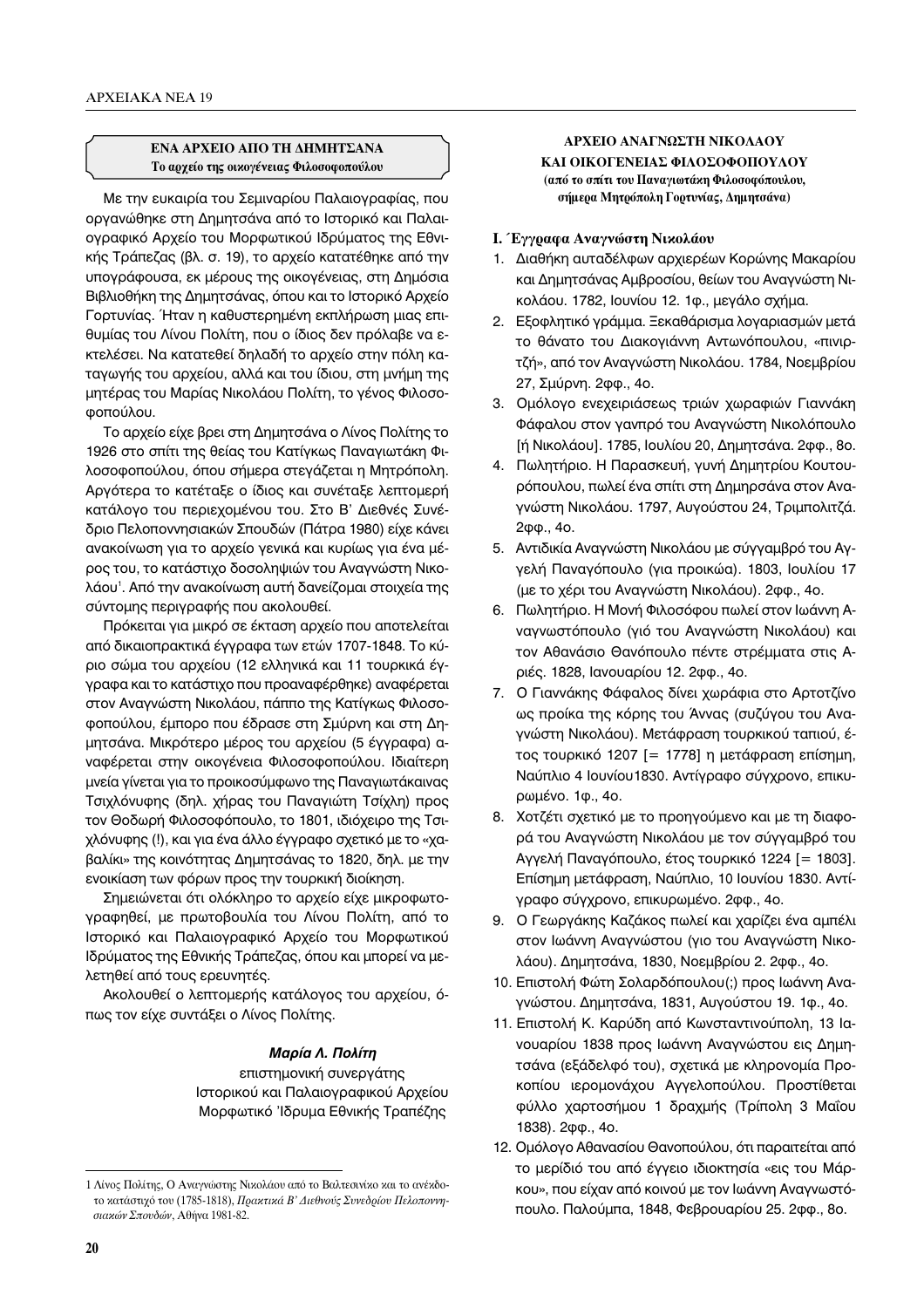# Π. Έντεκα τουρκικά έγγραφα αναφερόμενα στην οικογένεια Αναγνώστου. (Το περιεχόμενο από τις οπισθόγραφες σημειώσεις δηλώσεως περιεχομένου, οι περισσότερες με το χέρι του Αναγνώστη Νικολάου)

- 13. «Χοτζέτι του πρώην Δημητσάνης Αμβροσίου». 1φ., επίμηκες.
- 14. «Ταπί του χωραφίου του Κτήλα (;) οπού έγινε φυτειά». 1ф., 40.
- 15. «Φατιφάς διά το αμπέλι και χωράφι». 1φ.
- 16. «Το ταπί του χωραφίου του Αναστάση Βρανά την φυτεία». 1φ.
- 17. «Χοτζέτι του Κωνσταντή Χαροκόπου διά την ομολογίαν οπού εζητούσε». 1φ.
- 18. «Το ιλάμι και μπουγιουρντί οπού έγινε κρίσις διά το νησί». 1φ., 4ο.
- 19. «Ταπί διά δύο χωράφια του Γιώργη Πόλου εις το Τζιβούρι(και του Μακρή το λακκούλι». 1φ., 8ο.
- 20. Δεν υπάρχει οπισθόγραφο σημείωμα. 1φ., επίμηκες.
- 21. «Ταπί το χωράφι του Φάφαλου». 1φ., 4ο.
- 22. «Χοτζέτι του Αναγνώστη που το δώσανε οι Βαλτεσινιώτες». 1φ., επίμηκες.
- 23. «Ιλάμι διά τις κρίσεις του Αρτοζίνου χωραφίων». 2ο.

# III. Εγγραφα οικογενείας Φιλοσοφοπούλου

- 24. Ομόλογο Γιωργάκη Σωτηρόπουλου για ανταλλαγή χωραφιών με την εκκλησία. 1707, Νοεμβρίου 1. Υπογράφει ως μάρτυς Γιωργάκης Φιλοσόφου. 2φφ., 8ο.
- 25. Προικοσύμφωνο Παναγιωτάκαινας Τσιχλόνυφης προς τον Θεοδωρή Φιλοσοφόπουλο (για την κόρη της Παναγιώτα). 1801, Αυγούστου 15. Ιδιόχειρο της Τσιχλόνυφης. 2φφ., 4ο.
- 26. Έγγραφο (έντυπο συμπληρωμένο) της γραμματείας των Οικονομικών, Αθήναι 26 Νοεμβρίου 1843, για παραχώρηση εθνικών κτημάτων στη θέση Φισσά Ηλείας στον Παναγιώτη Φιλοσοφόπουλο και Γιαννακό Τσαννή. 1φ., 2ο. Προστίθεται φύλλο χαρτοσήμου, 4 δραχμών.
- 27. Όμοιο, Αθήναι 8 Απριλίου 1843, για παραχώρηση εθνικών κτημάτων στα Άσπρα Σπίτια Ηλείας στον Παναγ. Φιλοσοφόπουλο. 1φ., 2ο. Προστίθεται φύλλο χαρτοσήμου 12 1/2 δραχμών.
- 28. Ανακοπή Θεοδωρή Φιλοσόφου (ιδιόχειρη υπογραφή), ενώπιον του Πρωτοδικείου Τριπόλεως, σχετικά με το «χαβαλίκι» της κοινότητας Δημητσάνας το 1820. Δημητσάνα, 14 Οκτωβρίου 1847. 2φφ., 4ο.

# ΙV. Κατάστιχο Αναγνώστη Νικολάου

Κατάστιχο δοσοληψιών Αναγνώστη Νικολάου, 1785-1818 (περίπου). 29x19,5, φφ.83 (πολλά φύλλα αποκομμένα). Στάχωση από κόκκινο δέρμα τύπου ανατολικού.

> [ Έγραψε Λίνος Ν. Πολίτης Αθήνα 28 Νοεμβρίου 1982]

## ΣΕΜΙΝΑΡΙΟ ΓΙΑ ΤΗΝ ΟΡΓΑΝΩΣΗ ΚΑΙ ΛΕΙΤΟΥΡΓΙΑ ΑΡΧΕΙΩΝ ΤΩΝ ΠΑΝΕΠΙΣΤΗΜΙΑΚΩΝ ΙΔΡΥΜΑΤΩΝ

Με πρωτοβουλία του Κέντρου Ιστορικών Ερευνών Τεκμηρίωσης & Αρχείων του Πανεπιστημίου Πειραιώς (Κ.Ι.Ε.Τ.Α.Π.Π.) και με τη συνεργασία της Ελληνικής Αρχειακής Εταιρείας πραγματοποιήθηκε στο Πανεπιστήμιο Πειραιώς, κατά το χρονικό διάστημα 15 Φεβρουαρίου έως 16 Μαρτίου 2000, Σεμινάριο Αρχειονομίας με θέμα: «Εξειδίκευση φοιτητών πτυχιούχων Α.Ε.Ι. και υπαλλήλων πανεπιστημιακών βιβλιοθηκών στην οργάνωση και λειτουργία Ιστορικού Πανεπιστημιακού Αρχείου και χρήση νέων πακέτων Η/Υ».

Στόχος των οργανωτών ήταν η εκδήλωση αυτή αφενός να θέσει το ζήτημα σε όλους τους ενδιαφερόμενους φορείς, όπως Πανεπιστημιακές Αρχές, υπευθύνους Γραμματείας και Βιβλιοθηκών των ΑΕΙ, και αφετέρου να συγκεντρώσει κοινό που ενδιαφέρεται σοβαρά για τα σχετικά θέματα, ώστε να γίνει μία συντονισμένη προσπάθεια προς την κατεύθυνση ίδρυσης πανεπιστημιακών και εκπαιδευτικών αρχείων στη χώρα μας.

Στη χώρα μας αν εξαιρέσουμε τις δύο μόνο περιπτώσεις, αυτές του Πανεπιστημίου Αθηνών και του Γεωπονικού Πανεπιστημίου, τα αρχεία των εκπαιδευτικών ιδρυμάτων δεν έχουν τύχει μέχρι σήμερα της κατάλληλης προσοχής και γι' αυτό το λόγο δεν αξιοποιούνται ακόμη ούτε καν από τους φορείς τους, λ.χ. τα Ελληνικά Πανεπιστήμια, για εργασίες-έρευνες του επιστημονικού προσωπικού και των σπουδαστών.

Στη λογική αυτή το συγκεκριμένο σεμινάριο είχε μερικές ποιοτικές διαφορές από άλλα αντίστοιχα του είδους. Ως αξιόλογα στοιχεία του μπορούμε να θεωρήσουμε:

- το εξειδικευμένο θέμα του σεμιναρίου,
- τη μεγάλη σχετικά διάρκειά του,
- το γεγονός ότι οι συμμετέχοντες εκπαιδευόμενοι δεν επιδοτούνταν.
- τον ικανό αριθμό συμμετοχών,
- την ποιότητα των συμμετεχόντων,
- το εύρος των εποπτικών μέσων που χρησιμοποιήθηκαν,
- την αναλυτική παρουσίαση βασικών εργασιών του επαγγέλματος,
- την καλή συνεργασία της Εταιρείας με ένα Ανώτατο Εκπαιδευτικό Ίδρυμα κύρους.

Το Σεμινάριο ήταν το τελικό αποτέλεσμα μιας ιδέας που είχε ξεκινήσει το 1998 με αφορμή τις πρώτες ενέργειες για να στηθεί Ιστορικό Αρχείο στο Πανεπιστήμιο Πειραιώς (πρώην Βιομηχανική Σχολή) και που είχε επεξεργασθεί ο συντάκτης του παρόντος σημειώματος, ως Πρόεδρος τότε της Ελληνικής Αρχειακής Εταιρείας, με τον Γενικό Γραμματέα του Κ.Ι.Ε.Τ.Α.Π.Π. κ. Θανάση Καλαφάτη, ιστορικό, επίκουρο καθηγητή του Πανεπιστημίου Πειραιώς.

Ο αρχικός σχεδιασμός δεν ήταν τόσο φιλόδοξος ως προς τη διάρκεια και τις συμμετοχές, αλλά στην πορεία υπερκεράστηκε αφού εντωμεταξύ εξασφαλίσθηκαν οι απαιτούμενοι πόροι και η υλικοτεχνική υποδομή από το Πανεπιστήμιο, συγκεκριμένα από Επιχειρησιακό Πρόγραμμα Εκπαίδευσης & Αρχικής Επαγγελματικής Κατάρτισης (Ε.Π.Ε.Α.Ε.Κ.) του Β΄ Κοινοτικού Πλαισίου Στήριξης.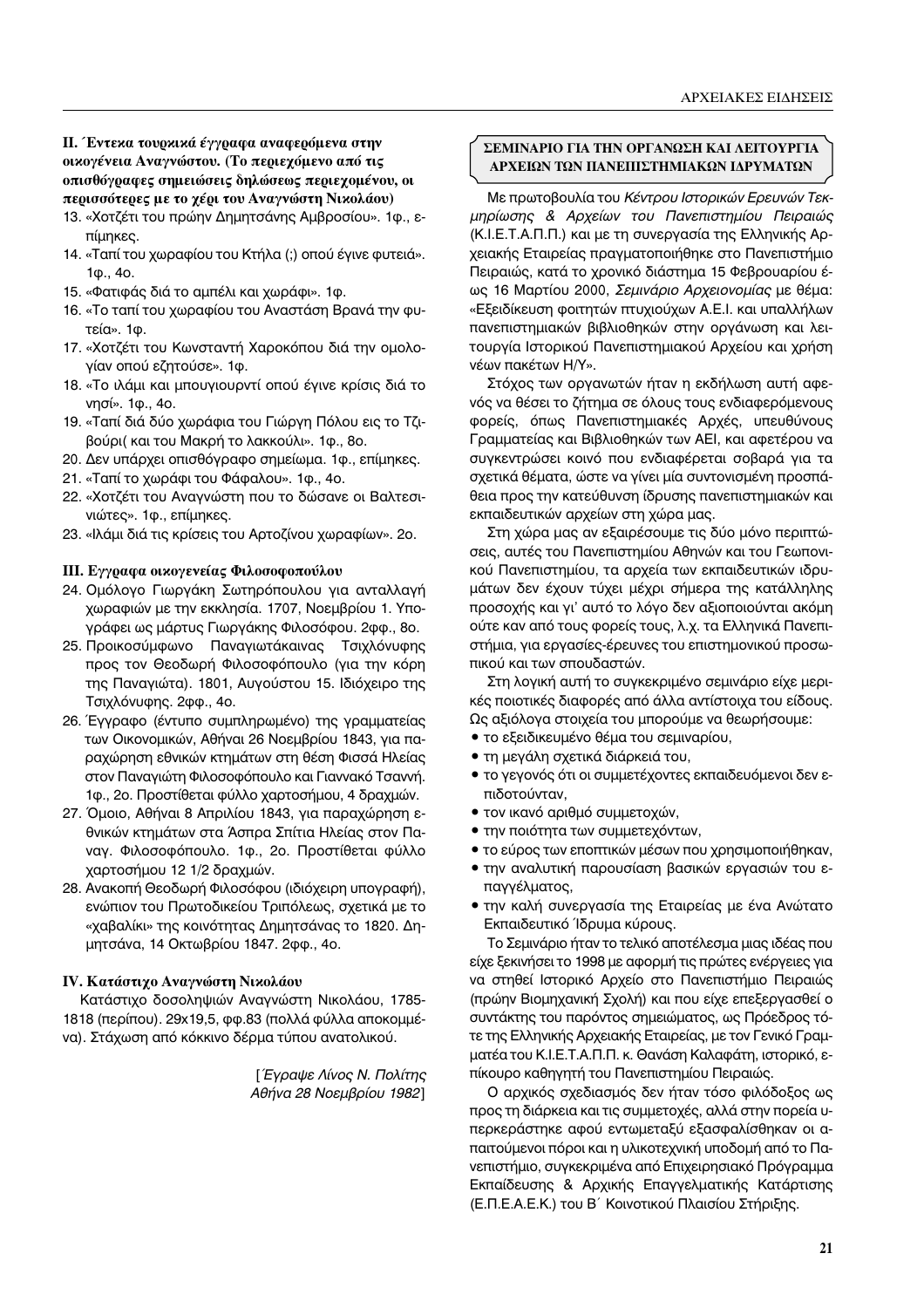Συμμετείχαν πενήντα πέντε ακροατές: πτυχιούχοι και φοιτητές αρχειονομίας- βιβλιοθηκονομίας από το Ιόνιο Πανεπιστήμιο και τα Τ.Ε.Ι., μεταπτυχιακοί, πτυχιούχοι και φοιτητές φιλοσοφικών σχολών, κυρίως ιστορικού-αρχαιολογικού τμήματος, οικονομολόγοι, υπάλληλοι βιβλιοθηκών εκπαιδευτικών ιδρυμάτων και δημόσιων οργανισμών, μέχρι και καθηγήτριες μέσης εκπαίδευσης.

Οι εισηγητές ήσαν καθηγητές των Α.Ε.Ι. και των Τ.Ε.Ι. (Θανάσης Καλαφάτης, Νίκος Καραπιδάκης, Διονύσιος Ιθακήσιος, Γιώργος Μητροφάνης, Ανδρέας Μπάγιας) και στελέχη της Εταιρείας, αρχειονόμοι από δημόσια, ιδιωτικά και εκπαιδευτικά αρχεία (Αμαλία Παππά, Νίκος Παντελάκης, Ζήσιμος Συνοδινός, Δημήτρης Παναγιωτόπουλος).

Για πληρέστερη ενημέρωση παραθέτουμε τη θεματική που αναπτύχθηκε στο Σεμινάριο:

- Περιοδολόγηση της Ιστορίας του Πανεπιστημίου Πειραιώς (Θ. Καλαφάτης)
- Οργανογράμματα λειτουργίας των διοικητικών υπηρεσιών του Πανεπιστημίου Πειραιώς, περιγραφή υφιστάμενης κατάστασης του Ιστορικού του Αρχείου (Δ. Ιθακήσιος)
- Τα Ιστορικά Αρχεία και οι μέθοδοι επεξεργασίας των αρχείων τους (Ν. Παντελάκης)
- Οι εκκαθαρίσεις των δημοσίων αρχείων (Α. Παππά)
- Οι βασικές αρχειονομικές εργασίες: ταξινόμηση-περιγραφή-ευρετηρίαση αρχείων (Α. Μπάγιας)
- Το προφίλ του αρχειονόμου, αρχεία και εκπαιδευτική διαδικασία (Ν. Καραπιδάκης)
- Οι δομές και τα αρχεία των πανεπιστημιακών ιδρυμάτων (Δ. Παναγιωτόπουλος)
- Εισαγωγή στα συστήματα ιστορικών αρχειακών πληροφοριών (Γ. Μητροφάνης)
- Η πρόσβαση στα αρχεία, οι υπηρεσίες εξυπηρέτησης, τα εργαλεία έρευνας, η ασφάλεια των αρχείων, Αρχεία Πανεπιστημιακών ιδρυμάτων: παραδείγματα οργάνωσης και χρήσης από το διεθνές περιβάλλον μέσω Internet (Ζ. Συνοδινός)
- Εφαρμογές και πρακτικές ασκήσεις στις βασικές αρχειονομικές εργασίες ταξινόμησης, περιγραφής και ευρετηρίασης (Ζ. Συνοδινός, Δ. Παναγιωτόπουλος).

Μετά την ολοκλήρωση του Σεμιναρίου απονεμήθηκαν πιστοποιητικά παρακολούθησης στους συμμετέχοντες, σε εκδήλωση που έγινε στην Αίθουσα Συνεδρίων του Πανεπιστημίου Πειραιώς την Παρασκευή 17 Μαρτίου 2000, όπου μίλησαν ο Πρύτανης καθηγητής Βασίλειος Μπένος, ο Γεν. Γραμματέας του Κ.Ι.Ε.Τ.Α.Π.Π. καθηγητής Θανάσης Καλαφάτης και η Πρόεδρος της Ελληνικής Αρχειακής Εταιρείας κ. Αμαλία Παππά.

#### Ζήσιμος Χ Συνοδινός



## Χαιρετισμός του Πρύτανη του Πανεπιστημίου Πειραιώς Βασιλείου Κιμ. Μπένου στην εκδήλωση απονομής πτυχίωνπιστοποιητικών παρακολούθησης του σεμιναρίου του К.І.Е.Т.А.П.П.

## «Εξειδίκευση φοιτητών, πτυχιούχων Α.Ε.Ι. και υπαλλήλων Βιβλιοθηκών/Αρχείων στην οργάνωση και λειτουργία πανεπιστημιακού αρχείου και χρήση νέων πακέτων Η/Υ»

Το Πανεπιστήμιο Πειραιώς στην προσπάθειά του να διευρύνει τον επιστημονικό και κοινωνικό του ρόλο μέσα στις νέες ταχύτατες εξελίξεις στο χώρο της επιστήμης και της τεχνολογίας, δίνει ώθηση στη δημιουργία νέων ευκίνητων ερευνητικών ομάδων, όπως το Κέντρο Ιστορικών Ερευνών, Τεκμηρίωσης και Αρχείων του Πανεπιστημίου Πειραιώς (Κ.Ι.Ε.Τ.Α.Π.Π.), που ιδρύθηκε το 1998 και βασικός του σκοπός είναι η συγκέντρωση, διαχείριση, αξιοποίηση και προβολή των πηγών κάθε τύπου που αφορούν την ιστορία του Πανεπιστημίου Πειραιά και την οικονομική ιστορία του Πειραιά.

Η συγγραφή των Ιστοριών των Ευρωπαϊκών Πανεπιστημίων είτε με την μορφή μονογραφιών ή άλλου τύπου δημοσιευμάτων γίνεται σήμερα ένα από τα νέα μελήματα των Ευρωπαίων Ιστορικών και Πανεπιστημιακών Δασκάλων. Αυτή η συγγραφή είναι φανερό ότι προϋποθέτει την αξιοποίηση, συστηματικά, ταξινομημένου και καταλογογραφημένου αρχειακού υλικού με τις νέες σύγχρονες μέθοδες της πληροφορικής, γεγονός που παραπέμπει στην ανάγκη της συγκρότησης για την περίπτωση της Ελλάδας σύγχρονων Πανεπιστημιακών Αρχείων.

Το ίδιο αρχείο με τα ξεχωριστά τμήματά του, το ιστορικό, το ημιενεργό και το ενεργό, παρέχει πολλαπλές ωφέλειες για τους ερευνητές-χρήστες, αλλά και τα ίδια τα μέλη της Πανεπιστημιακής κοινότητας, με αποτέλεσμα την προώθηση της ιστορικής έρευνας, την προαγωγή της ιστορίας της εκπαίδευσης και τη συνδρομή στην άσκηση εκπαιδευτικής πολιτικής από τους αρμόδιους φορείς.

Η κατάσταση των Πανεπιστημιακών Ιστορικών Αρχείων στη χώρα μας, δείχνει ότι υπάρχει μια υποτίμηση του ρόλου τους που μπορούν να παίξουν προς πολλαπλές κατευθύνσεις ως έχουμε αναφέρει προηγούμενα. Ταυτόχρονα υπάρχουν και ορισμένες ενθαρρυντικές εξελίξεις, ως είναι η συγκρότηση Ιστορικού Πανεπιστημιακού Αρχείου του Γεωπονικού Πανεπιστημίου Αθηνών, οι πρωτοβουλίες της Ελληνικής Αρχειακής Εταιρείας, καθώς και οι προσπάθειες που καταβάλλονται από το Πανεπιστήμιο Πειραιώς, μέσω του Κ.Ι.Ε.Τ.Α.Π.Π. να προχωρήσει στη συγκρότηση και οργάνωση του Ιστορικού του Αρχείου.

Σαν πρυτανικές αρχές θα βοηθήσουμε και θα στηρίξουμε την προσπάθεια του Κ.Ι.Ε.Τ.Α.Π.Π., και σε συνεργασία με τις αρμόδιες αρχειακές αρχές, θα προχωρήσουμε στη συγκρότηση του ιστορικού πανεπιστημιακού αρχείου στη βάση σύγχρονων προδιαγραφών με την εξασφάλιση ειδικού αρχειονόμου και την εφαρμογή ηλεκτρονικών αρχειακών συστημάτων, την εξασφάλιση του κατάλληλου χώρου και τον αποχωρισμό και την σαφή λειτουργία των ημιενεργών αρχείων, ενώ ειδική μέριμνα θα καταβληθεί για τη δημιουργία και ειδικής ιστορικής βιβλιοθήκης, με τα συγγράμματα των παλιών καθηγητών του Πανεπιστημίου.

Η πρωτοβουλία του Κ.Ι.Ε.Τ.Α.Π.Π. για την οργάνωση ειδικού σεμιναρίου για τη συγκρότηση πανεπιστημιακών αρχείων βάση σύγχρονων αρχειακών συστημάτων πληροφορικής, έρχεται να βοηθήσει τον προηγούμενο σχεδιασμό και να δώσει μία ώθηση στη συνεργασία των διάφορων πανεπιστημιακών και αρχειακών φορέων.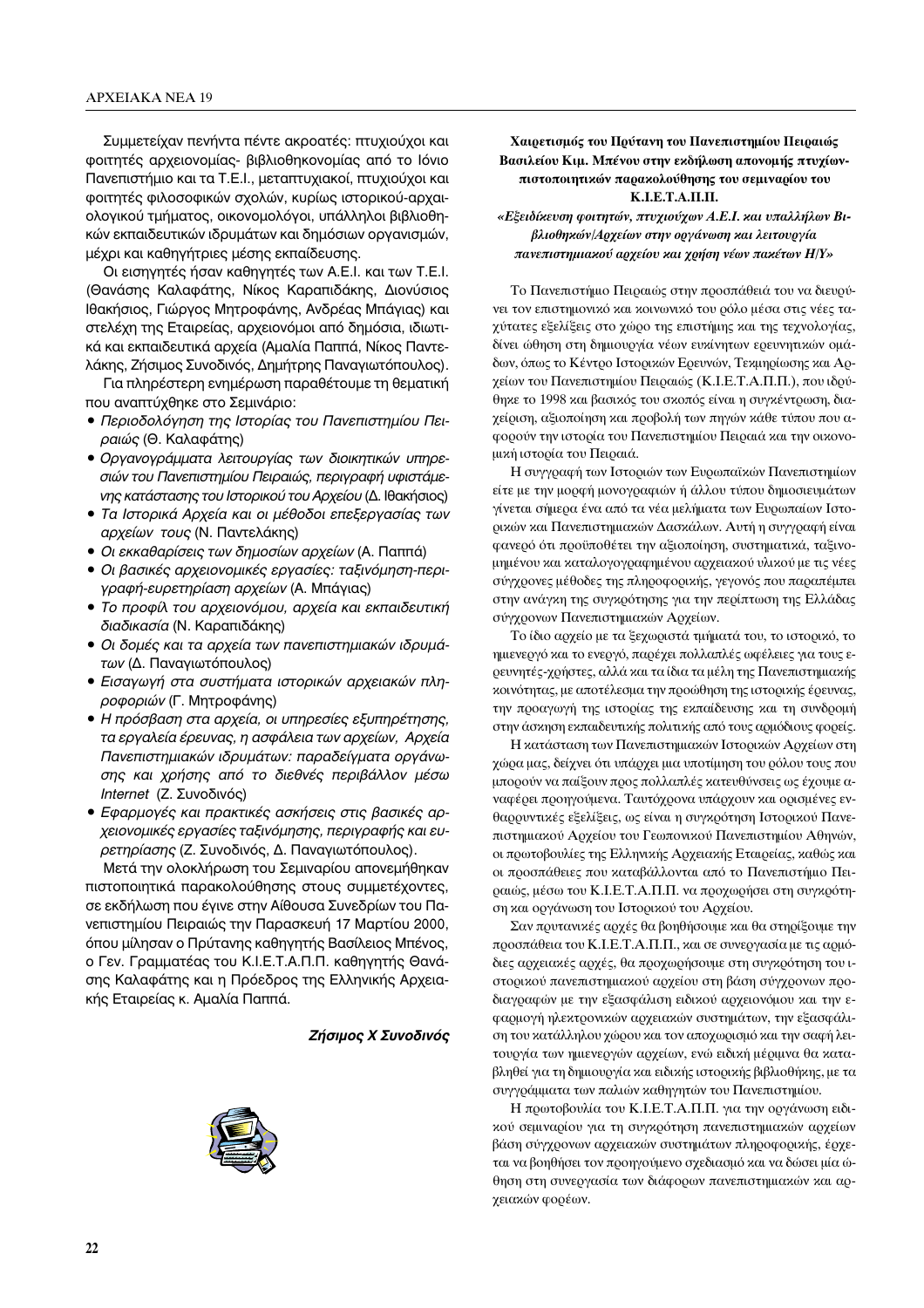### Χαιρετισμός του Γενικού Γραμματέα του Κ.Ι.Ε.Τ.Α.Π.Π. Θ. Καλαφάτη

Σεβασμιώτατε, κ. Βουλευτά, κ. Πρύτανη, κ. Εκπρόσωπε του ΥΠΕΘΑ, κκ συνάδερφοι, αγαπητές κυρίες και κύριοι,

Με ευκαιρία την σημερινή εκδήλωση απονομής πιστοποιητικών παρακολούθησης του σεμιναρίου του Κ.Ι.Ε.Τ.Α.Π.Π. και της Ελληνικής Αρχειακής Εταιρείας «Εξειδίκευση φοιτητών, πτυχιούχων Α.Ε.Ι. και υπαλλήλων Βιβλιοθηκών/Αρχείων στην οργάνωση και λειτουργία πανεπιστημιακού αρχείου και χρήση νέων πακέτων Η/Υ» θα ήθελα να αναφερθώ σύντομα στους γενικούς σκοπούς του Κέντρου Ιστορικών Ερευνών και Τεκμηρίωσης Αρχείων του Πανεπιστημίου Πειραιώς.

Οι κύριοι σκοποί μας δεν είναι απλώς η προώθηση της ιστορικής έρευνας και η ενίσχυση των αρχειονομικών προσπαθειών.

Το κύριο μέλημα είναι η πρόσληψη της ιστορικής διάστασης και παραμέτρου σ' άλλα επιστημονικά πεδία και ιδιαίτερα η όμεταξύ ιστορικών  $\times \alpha$ σμωση οιχονομολόνων.  $To$ Κ.Ι.Ε.Τ.Α.Π.Π. προσβλέπει σ' αυτό το δύσκολο γάμο, καθώς και στην Ελληνική περίπτωση η προώθηση της Οικονομικής Ιστορίας δεινοπαθεί από τον ασφυκτικό εναγκαλισμό των φιλολόγων και την αδιαφορία των οικονομολόγων. Προς την κατεύθυνση της δημιουργίας ενός νέου θετικού κλίματος ανάμεσα στους δύο επιστημονικούς τομείς, την οικονομία και την ιστορία, το Κ.Ι.Ε.Τ.Α.Π.Π. έχει προκρίνει σαν χώρο ιδιαίτερης μελέτης την Οικονομική Ιστορία του Πειραιά και την Ιστορία του Πανεπιστημίου του Πειραιά, ήδη. Έχουν πραγματοποιηθεί αρκετές ιστορικές εκθέσεις λευκώματα και συγγράφεται η ιστορία του Πανεπιστημίου Πειραιώς την περίοδο 1938-1958, ενώ έχει γίνει ηλεκτρονική αποδελτίωση του περιοδικού «Σπουδαί» 1950-2000 και προετοιμάζεται ένα μεγάλο συνέδριο συνάντησης Ελλήνων ιστορικών και οικονομολόγων.

Δεύτερη βασική επιδίωξη του Κ.Ι.Ε.Τ.Α.Π.Π. είναι η οργάνωση των πανεπιστημιακών αρχείων και η στόχευση αυτή έρχεται να βοηθηθεί από το σεμινάριο που διοργάνωσε από κοινού με την Ελληνική Αρχειακή Εταιρεία για τα πανεπιστημιακά αρχεία. Είναι φανερό ότι η επιτυχία αυτού του δεύτερου στόχου αποτελεί την αναγκαία και απαραίτητη προϋπόθεση για την επιτυχή συγγραφή της ιστορίας του Πανεπιστημίου Πειραιώς.

Επιδίωξή μας δεν είναι απλώς η συγκέντρωση ενός ηλεκτρονικά οργανωμένου ιστορικού αρχείου αλλά η δημιουργία ενός δικτύου πανεπιστημιακών Αρχείων. Πρόκειται για ένα στόχο που μπορεί να υλοποιηθεί στα αμέσως προσεχή χρόνια, καθώς μπορεί να συνδεθεί με μία νέα μεταρρυθμιστική προσπάθεια που θα αφορά την αυτονομία και οικονομική αυτοτέλεια των Α.Ε.Ι. και τον εκσυγχρονισμό των διοικητικών τους υπηρεσιών.

Κλείνοντας, ευελπιστώ ότι η όλη προσπάθεια του Κ.Ι.Ε.Τ.Α.Π.Π., παρά τις τυχόν ελλείψεις της, να λειτουργήσει θετικά προς την κατεύθυνση νέων αναπτύξεων και στον αρχειονομία και στον ιστορικό χώρο.

#### Η ΣΗΜΑΣΙΑ ΤΩΝ ΠΑΝΕΠΙΣΤΗΜΙΑΚΩΝ ΑΡΧΕΙΩΝ<sup>1</sup>

Η Ελληνική Αρχειακή Εταιρεία (Ε.Α.Ε.), που πριν λίγες μέρες συμπλήρωσε δέκα χρόνια ζωής, από τον πρώτο καιρό της ίδρυσής της καθιέρωσε ως βασικό άξονα της πολιτικής της την επιμόρφωση, οργανώνοντας τρία συνέδρια και εννέα ημερίδες με διαφορετική θεματολογία. Η έκδοση της μετάφρασης του εγχειριδίου αρχειονομίας Keeping Archives συντάσσεται στην ίδια κατεύθυνση. Το σύνολο των Διοικητικών Συμβουλίων της Ε.Α.Ε. προσπάθησαν να σταθεροποιήσουν μια πρακτική στον κρίσιμο αυτό τομέα, ενισχύοντας και συμμετέχοντας στις πρωτοβουλίες των υπόλοιπων φορέων, στο μέτρο πάντοτε των δυνατοτήτων της Εταιρείας. Σ' αυτό το πνεύμα εντάσσεται η συμμετοχή της Ε.Α.Ε. στην διεξαγωγή του σεμιναρίου που οργανώθηκε με πρωτοβουλία του Κέντρου Ιστορικών Ερευνών Τεκμηρίωσης και Αρχείων του Πανεπιστημίου Πειραιώς. Θα πρέπει στο σημείο αυτό να υπενθυμίσουμε, ότι στο σχεδιασμό του προγράμματος του σεμιναρίου από την πλευρά της Ε.Α.Ε., συμμετείχε ο πρώην Πρόεδρος κ. Ζήσιμος Συνοδινός.

Η σημασία των πανεπιστημιακών αρχείων έχει, ίσως, ανάγκη να παρουσιαστεί σήμερα. Πρόκειται για τα παλαιότερα αρχεία στην ευρωπαϊκή ιστορία, ενώ αποτελούν ταυτόχρονα μνημεία ενός από τους πιο χαρακτηριστικούς θεσμούς αυτής της ιστορίας. Το ίδιο το ιστορικό της διατήρησής τους αποτελεί και ένα μάθημα για το πώς μπορούν ν' αντιμετωπισθούν ακόμα και σήμερα τα τεκμήρια που παράγει ένα πανεπιστημιακό ίδρυμα.

Γνωρίζουμε ότι οι πανεπιστημιακοί θεσμοί αναπτύχθηκαν στα όρια της πολιτικής και της θρησκευτικής εξουσίας και το χαρακτηριστικό της ανάπτυξής τους ήταν ένα καθεστώς σχετικής αυτονομίας, ως προς αυτές τις δύο εξουσίες· σχετικής αυτονομίας, επειδή τα παλαιότερα πανεπιστημιακά τεκμήρια είναι ακριβώς τα εκκλησιαστικά διατάγματα που ιδρύουν τα πανεπιστήμια, καθώς και τα βασιλικά, που διακανονίζουν τα της λειτουργίας τους. Από την άλλη μεριά, βρίσκονταν στα όρια της πολιτικής και της θρησκευτικής εξουσίας, επειδή παρά τον ειδικό χαρακτήρα του θεσμού και την αυτονομία που συμπαρασύρει, δεν έπαψαν ποτέ να έχουν ενεργή ανάμιξη στην πολιτική των ηγεμόνων αλλά και της Εκκλησίας, αν και σήμερα προτιμούμε τον όρο ιδεολογία.

Από τις τάξεις τους προέρχονταν πάντα εκείνοι που διαμόρφωναν τις αποφάσεις που παίρνονταν από όσους είχαν την εξουσία, κάτι που αναλογικά ισχύει και σήμερα.

Στους κόλπους των πανεπιστημίων διαμορφώθηκαν, περίπου στο σύνολό τους, όλα τα μεγάλα διανοητικά ρεύματα της χιλιετίας και σήμερα ακόμα ο ρόλος τους είναι ασύλληπτα σημαντικός έως την τελευταία γωνιά του πλανήτη. Πήραν μέρος σε θρησκευτικές και φιλοσοφικές διαμάχες, συνετέλεσαν σχεδόν αποκλειστικά σε επιστημονικές ανακαλύψεις, συνέβαλαν στην αναβάθμιση περιοχών, χωρών και εθνών. Ως οργανισμοί, είχαν και έχουν συνήθως τη δική τους τοπογραφία, εγγεγραμμένη είτε στα κέ-

<sup>1</sup> Εισήγηση στο πλαίσιο της τελετής λήξης του σεμιναρίου στο Πανεπιστήμιο Πειραιώς (Μάρτιος 2000)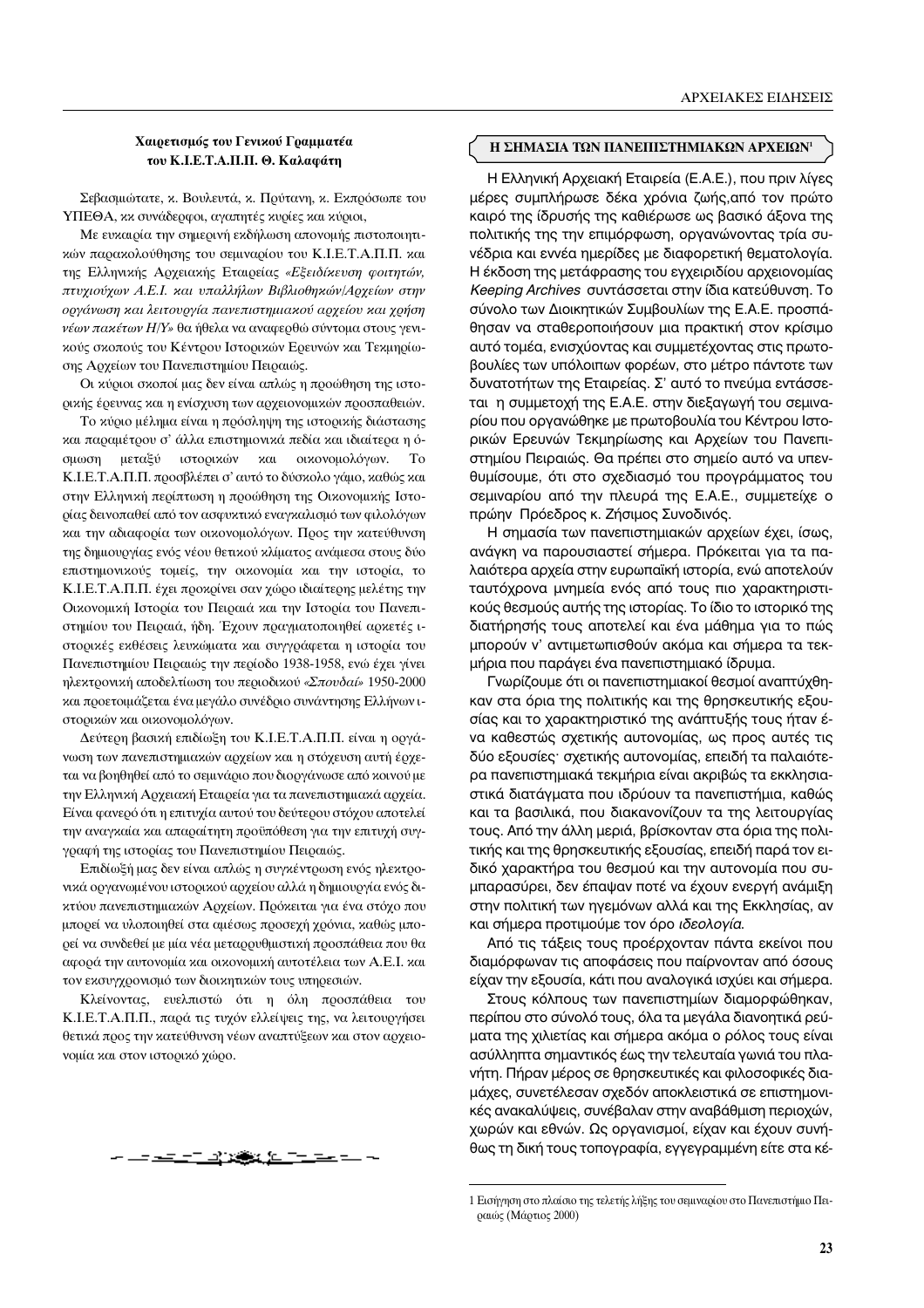ντρα των πόλεων είτε στην περιφέρειά τους, με τους δικούς τους κοιτώνες, τα δικά τους βιβλιοπωλεία -όπως τα είχαν από τις πρώτες κιόλας ημέρες της αυτόνομης ύπαρξής τους.

Σήμερα, αποτελούν ακόμα έναν από τους κυριότερους μοχλούς της παγκόσμιας ανάπτυξης, ένα χώρο επενδύσεων για το μέλλον, που τραβά την προσοχή της εξουσίας κάθε φορά που πρέπει να σχεδιαστεί το μέλλον. Δεν θα μιλήσουμε ποτέ αρκετά για τη σημασία τους.

Είμαστε συγκεντρωμένοι εδώ, γύρω από μια ειδική πανεπιστημιακή έκφανση, τα αρχεία (τους). Από ό,τι είπαμε παραπάνω, η σημασία των αρχείων τους για την ιστορία είναι βέβαια προφανής και θα ήταν σχεδόν αδιανόητο να μην έχουν ξεχωριστή μεταχείριση. Θα φανεί πλεονασμός, αν πούμε ότι τα πανεπιστημιακά αρχεία πρέπει να φυλάσσονται όπως ορίζει η αρχειονομία, ώστε να διασφαλίζεται η διατήρησή τους όσο αυτό είναι δυνατόν. Ότι θα πρέπει να φυλάσσονται σε κατάλληλους χώρους και σε κατάλληλες συνθήκες, που θα τα προστατεύουν από την υγρασία, τη ρύπανση, τη φωτιά και κυρίως από τη λήθη. Η τελευταία αποτελεί ένα ακόμα μεγαλύτερο κίνδυνο αν η ύπαρξη των αρχείων δεν γνωστοποιείται ή αν η χρήση τους δεν διευκολύνεται και η πρόσβαση δεν είναι εφικτή σε όλο και περισσότερους ερευνητές με κανόνες διαφανείς και συγκεκριμένους. Ίσως αυτά τα μέτρα σας φαίνονται γνωστά και αυτονόητα, τα έχετε άλλωστε ξανακούσει.

Αλλά, παίρνονται αυτά τα μέτρα για τα αρχεία των ελληνικών, τουλάχιστον, πανεπιστημιών ή υπάρχουν μόνον μερικές φωτεινές εξαιρέσεις που επιβεβαιώνουν τον κανόνα;

Τα πανεπιστημιακά αρχεία, παρά τις εξαιρέσεις, είναι σε ελάχιστα ιδρύματα συγκεντρωμένα στο σύνολό τους και διαχωρισμένα ανάλογα με τη διοικητική τους ηλικία. Το γεγονός αυτό συναρτάται με ένα άλλο μεγάλο θέμα το οποίο θα πρέπει άμεσα να αντιμετωπισθεί: θα πρέπει τα πανεπιστημιακά ιδρύματα να γνωστοποιούν με σαφήνεια ποια από τα αρχεία τους υπόκεινται στη διαδικασία της εκκαθάρισης και ποια διατηρούνται στο διηνεκές. Είναι, επομένως, επιβεβλημένη η διαμόρφωση μιας πολιτικής αρχείων που δυστυχώς δεν είναι πράγμα εύκολο και αυτονόητο, όπως συνήθως νομίζεται, για ν' αντιμετωπισθεί στη συνέχεια με ερασιτεχνισμό. Και φυσικά, υποδεχόμαστε με ικανοποίηση τη δρομολόγηση σχεδίων για ειδικούς χώρους φύλαξης των πανεπιστημιακών αρχείων που θα τα διασφαλίζουν από φυσικές καταστροφές αλλά και από την ίδια τη χρήση που τους επιφυλάσσουν οι ερευνητές. Παράλληλα όμως πρέπει να διασφαλισθούν κατά τρόπο μόνιμο και θεσμοθετημένο θέσεις αρχειονόμων στα Πανεπιστήμια, που αυτή τη στιγμή δεν υπάρχουν.

Αναφέραμε πιο πάνω ότι το ίδιο το ιστορικό της διατήρησης των πανεπιστημιακών αρχείων, μας υποδεικνύει τον τρόπο αντιμετώπισής τους, δηλαδή την πολιτική που θάπρεπε ν' ακολουθείται σ' αυτόν τον ειδικό τομέα της αρχειονομίας. Γνωρίζουμε π.χ. ότι για αιώνες τα πανεπιστήμια, διατηρούσαν συνήθως μόνο τη νομοθεσία που τα αφορούσε και τα πρωτόκολλα εγγραφής των φοιτητών τους. Έχουν προκύψει έτσι μεγάλες απώλειες υλικού για άλλες πλευρές της πανεπιστημιακής ζωής. Πολλά πανεπιστήμια έχουν διατηρήσει τις αποφάσεις των διευθυντικών τους οργάνων. Και είμαστε σίγουροι ότι αυτό γίνεται σήμερα και στα ελληνικά πανεπιστήμια, με τα πρακτικά της συγκλήτου και της πρυτανείας. Αλλά αρκεί αυτό για την γνώση της πανεπιστημιακής ζωής; Καλύπτουν αυτά τη ζωή του πανεπιστημίου στο σύνολό της; Φυσικά όχι. Τα οικονομικά στοιχεία και τα διαχειριστικά στοιχεία έχουν πολύ μικρό ποσοστό βιωσιμότητας στην πανεπιστημιακή γραφειοκρατία αλλά το ίδιο ισχύει και για πολλά αρχιτεκτονικά σχέδια των κτηρίων τους, για μεγάλο μέρος της διοικητικής αλληλογραφίας, για τα πρακτικά εκλογών άλλων οργάνων εκτός των πρυτανικών, όπως π.χ. των συνδικαλιστικών· και δεν θα θέλαμε ν' αναφερθούμε στην τεράστια απώλεια μνήμης που αντιπροσωπεύει η καταστροφή του συνόλου των γραπτών των φοιτητών, μοναδικό τεκμήριο για την ιστορία των νοοτροπιών, καθώς και η απώλεια του πλήθους των εργασιών που συντάσσονται, σε προπτυχιακό και συχνά σε μεταπτυχιακό επίπεδο. Υπενθυμίζουμε ότι είναι εύκολο να βρούμε τα ονόματα των εγγεγραμμένων σ' ένα ευρωπαϊκό πανεπιστήμιο του 17ου αιώνα, αλλά σε ελάχιστες περιπτώσεις θα βρούμε τα κείμενα των διατριβών που υποστηρίχθηκαν. Αντιλαμβανόμαστε αμέσως τη σημασία της απώλειας για την ιστορία.

Όπως αντιλαμβανόμαστε και ότι, αν η ιστορία έχει κάποιο ενδιαφέρον για το ελληνικό πανεπιστήμιο, γεγονός που θα ισοδυναμούσε με τον αυτοσεβασμό του, το θέμα πανεπιστημιακά αρχεία πρέπει ν' αντιμετωπισθεί μ' επαγγελματισμό. Γεγονός που μας φέρνει αυτόματα μπροστά στο γενικότερα πρόβλημα της οργάνωσής τους. Δεν θ' αναφερθούμε βέβαια σήμερα σ' αυτό το πρόβλημα, που σε τελευταία ανάλυση είναι τεχνικό και έχει τις δικές του απαράβατες λύσεις. Θα θέλαμε όμως να τονίσουμε ότι πρωτοβουλίες όπως αυτή που ανέλαβε το πανεπιστήμιο Πειραιώς, πρέπει να ενισχυθούν με κάθε τρόπο, αφού ανήκουν στις ελάχιστες που είναι στη σωστή κατεύθυνση για την επίλυση του προβλήματος. Θα του ευχηθούμε μάλιστα να την ολοκληρώσει και να μας παρουσιάσει σύντομα ένα οργανωμένο αρχειακό σύνολο, που θα αποτελέσει υπόδειγμα και για άλλες αντίστοιχες εμπειρίες.

> Πειραιάς, 16 Μαρτίου 2000 Αμαλία Παππά Πρόεδρος Ε.Α.Ε.

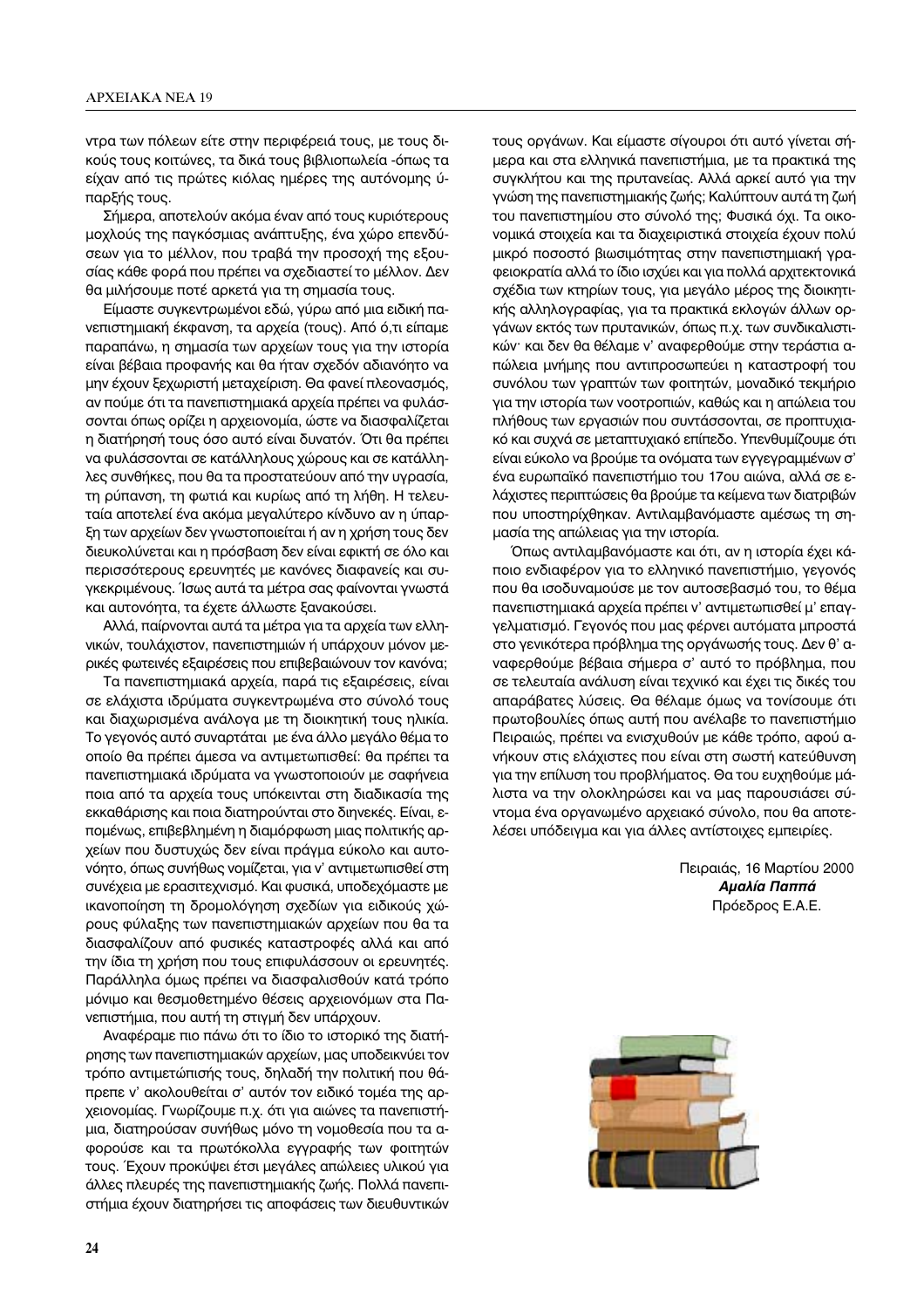## **ΣΥΝΕΔΡΙΟ ΓΙΑ ΤΟΝ ΙΩΑΝΝΗ Α. ΒΑΛΑΩΡΙΤΗ (1855-1914)**

Στις 12-15 Οκτωβρίου 2000 πραγματοποιήθηκε στη Λευκάδα, στην αίθουσα του Πολιτιστικού Κέντρου του Δήμου της πόλης, διεπιστημονικό συνέδριο για τη ζωή και το έργο του Ιωάννη Α. Βαλαωρίτη, Υποδιοικητή και Διοικητή της Εθνικής Τραπέζης της Ελλάδος 1895-1914. To συνέδριο συνδιοργάνωσαν με απόλυτη επιτυχία η Noμαρχιακή Αυτοδιοίκηση της Λευκάδας και το Τμήμα Χρηματοοικονομικής & Τραπεζικής Διοικητικής του Πανεπιστημίου Πειραιώς.

Διακεκριμένοι σύνεδροι από διάφορες επιστημονικές ειδικότητες, την οικονομία, την ιστορία, την κοινωνιολογία, την ανθρωπολογία και την ψυχιατρική, εξέτασαν τη ζωή και το έργο του Βαλαωρίτη, σε μια προσπάθεια συνολικής αποτίμησης της προσωπικότητας και της προσφοράς του μεγάλου Λευκαδίτη νομικού, οικονομολόγου και ανθρώπου των γραμμάτων και της πολιτικής. Οι ανακοινώσεις που αναφέρονταν στο ρόλο του Βαλαωρίτη ως οικονομολόγου διερεύνησαν:

- τη συμβολή του Ι.Α.Βαλωρίτη στην αναδιοργάνωση και ισχυροποίηση της Εθνικής Τράπεζας (Ζ. Συνοδινός)<sup>.</sup>
- τη σχέση Κράτους-Τράπεζας μέσα από την αναγκαστική κυκλοφορία (Ζ. Θεμαθάς)<sup>.</sup>
- τα πρόσωπα δύο εκδοτικών τραπεζών, τον Α. Συγγρό και τον Ι.Α. Βαλαωρίτη (Ευ. Πρόντζας)·
- τους Βρετανούς μετόχους της Ιονικής Τράπεζας απέvαντι στις ιδέες του Ι.Α. Βαλαωρίτη (Σ. Γκέκας)<sup>.</sup>
- τις νομισματικές και εμπειρικές διαπιστώσεις του Ι.Α. Βαλαωρίτη στο έργο του (Θ. Καλαφάτης)<sup>.</sup>
- την Ελλάδα στη Λατινική Νομισματική Ένωση, την Eθνική Τράπεζα και το ρόλο του Ι.Α. Βαλαωρίτη (Φ. Σαχινίδης)<sup>.</sup>
- το νομισματικό και συναλλαγματικό πρόβλημα την εποχή του Ι.Α. Βαλαωρίτη (Σ. Λαζαρέτου)·
- την πολιτική της Εθνικής Τραπέζης από τη διοίκηση του Ι. Βαλαωρίτη (Γ. Στασινόπουλος) και
- το νόμισμα και τράπεζα στην Ελλάδα και τις Η.Π.Α., 1890-1914 (Ι. Κοκκινάκης).

Άλλοι επιστήμονες ανέλυσαν το ρόλο του Βαλαωρίτη στον εκσυγχρονισμό του κράτους και συγκεκριμένα:

- τη συμβολή του Ι.Α. Βαλαωρίτη στα μεγάλα τεχνικά έργα (Β. Τσιοκόπουλος)<sup>.</sup>
- τον Ι.Α. Βαλαωρίτη και την Εταιρεία της Διώρυγος της Κορίνθου (Ε. Παπαγιαννοπούλου) και
- τον Ι.Α. Βαλαωρίτη ως οικονομικό και πολιτικό συνεργάτη του Ελευθερίου Βενιζέλου (Γ. Αντωνόπουλος).

Στις ειδικές δημογραφικές εξελίξεις στα Επτάνησα 1870-1907 αναφέρθηκε η Ευ. Κοσμάτου ενώ δύο ομιλητές αναφέρθηκαν στα σύγχρονα χρηματοπιστωτικά ιδρύματα (Ε. Τσιριτάκης) και στις τραπεζικές εξελίξεις στα Επτάνησα (Σ. Καββαδάς).

Μία συνεδρία αφιερώθηκε στη διαμόρφωση της προσωπικότητας του Ιωάννη Βαλαωρίτη:

- τα μαθητικά χρόνια του Ιωάννη Βαλαωρίτη στην Κέρκυρα (Α. Μοναστηριώτης)<sup>.</sup>
- τις σπουδές του Ι.Α. Βαλαωρίτη στη Νομική Σχολή του Πανεπιστημίου Αθηνών (Κ. Κατηφόρης)<sup>.</sup>
- τις πατρικές προσδοκίες και τις ευθύνες του πρωτότοκου γιού (Χ. Βάρδα)·
- την αλληλογραφία του Ι. Βαλαωρίτη με τη μητέρα του (Λ. Παπαγαλάνη)<sup>.</sup>
- την παράσταση του θανάτου στην προσωπικότητα του I.Α. Βαλαωρίτη (Ν. Σιδέρης) και
- μεθοδολογικά προβλήματα στη βιογραφία του Ι.Α. Βαλαωρίτη (Ε. Γαρδίκα).

Tο συνέδριο έκλεισε με Στρογγυλή Τράπεζα με αντικείμενο τα Επτάνησα και την Ελλάδα την εποχή του Ιωάννη Α. Βαλαωρίτη και με σύνοψη των εργασιών του συνεδρίου, το οποίο επέτυχε να αναδείξει το σημαντικό ρόλο του Βαλαωρίτη στις πλείστες πτυχές της δημόσιας ζωής της χώρας, την πρωτοτυπία της οικονομικής του σκέψης, και να προβάλει το πρωτοπόρο και ρεαλιστικό του πνεύμα καθώς και τις ιδιαίτερες πνευματικές και ηθικές του καταβολές.

Tα πρακτικά του συνεδρίου μαζί με τις ιδιαίτερα ενδιαφέρουσες παρεμβάσεις και συζητήσεις που προκάλεσαν οι ανακοινώσεις θα δημοσιευθούν σύντομα.

To Συνέδριο εμπλουτίσθηκε με παράλληλες εκδηλώσεις και επισκέψεις των συνέδρων σε ιστορικά αξιοθέατα της Λευκάδας. Εξ άλλου στις 14 Οκτωβρίου, παρουσία του κ. Θεόδωρου Καρατζά, Διοικητή της Εθνικής Τραπέζης της Ελλάδος, έγιναν τα αποκαλυπτήρια προτομής του Ιωάννη Βαλαωρίτη, η οποία βρίσκεται πλέον στη στοά του κεντρικού καταστήματος της Τράπεζας.

## Ελένη Γαρδίκα-Κατσιαδάκη

## ΕΚΘΕΣΗ ΜΑΘΗΤΙΚΟΥ ΤΥΠΟΥ ΤΗΣ ΚΟΡΙΝΘΙΑΣ **(11 Νοεμβρίου-20 Δεκεμβρίου 2000)**

Στις 11 Νοεμβρίου 2000 εγκαινιάσθηκε στο μέγαρο της Πινακοθήκης του Πνευματικού Κέντρου Δήμου Koρινθίων, Έκθεση μαθητικού Τύπου της Κορινθίας που οργανώθηκε από τα Γ.Α.Κ.-Αρχεία Ν. Κορινθίας σε συνεργασία με την Τοπική Αυτοδιοίκηση.

Στην έκθεση εκτίθενται 80 μαθητικές εφημερίδες, χειρόγραφες, πολυγραφημένες, φωτοτυπημένες ή εκτυπωμένες με μηχανικά μέσα. Το αρχειακό υλικό της έκθεσης συγκεντρώθηκε από τον προϊστάμενο των Γ.Α.Κ.-Αρχείων Ν. Κορινθίας κ. Αδάμ Αθουσάκη και τον συνεργάτη του καθηγητή Δ.Ε. κ. Παναγιώτη Χωρίκη και εναπόκειται στα Γ.Α.Κ.-Ν. Κορινθίας.

Σε εκδήλωση που προηγήθηκε των εγκαινίων βραβεύτηκαν οι μαθητές-εκδότες καθώς και οι δάσκαλοί τους.

#### **A**IK. Μπεκιάρογλου-Εξαδακτύλου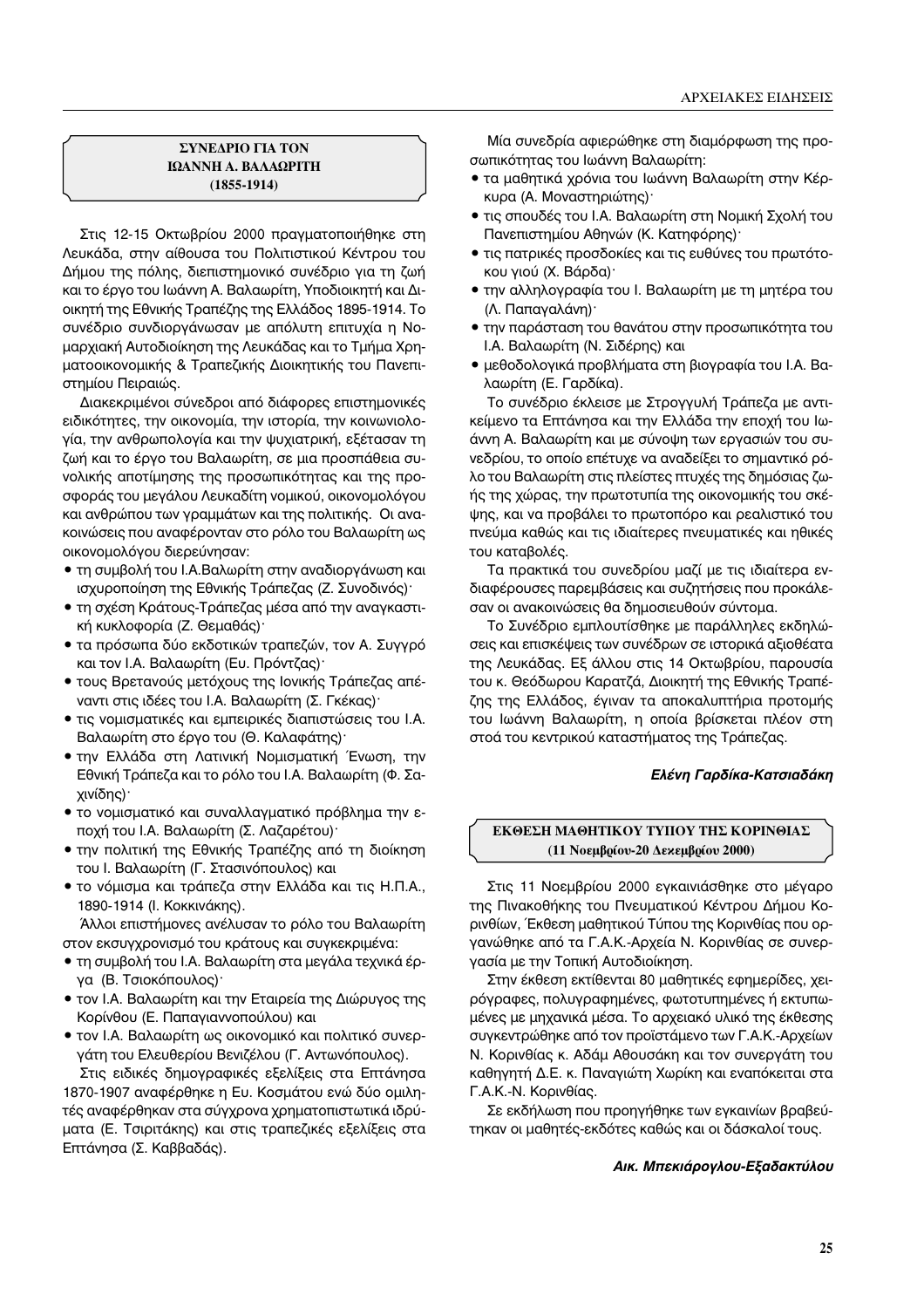# **ΔΙΕΘΝΗ ΝΕΑ**

## **ÃπV CONGRESO INTERNATIONAL DE ARCHIVOS Τα Αρχεία της Νέας Χιλιετίας στην Κοινωνία της Πληροφορίας (Σεβίλλη, 21-26 Σεπτεμβοίου 2000)**

Η ανάληψη από την Ισπανία της διοργάνωσης του συνεδρίου, θεωρήθηκε ως εξαιρετικά σημαντικό γεγονός από την ισπανική κυβέρνηση και γι' αυτό το λόγο δόθηκε ιδιαίτερο βάρος στην προετοιμασία του. Τα τελευταία τέσσερα χρόνια, η παρουσία των Ισπανών σε όλα τα διεθνή συνέδρια ήταν έντονη με σκοπό την προβολή και την προώθησή του ώστε να εξασφαλισθεί μεγάλος αριθμός συμμετοχών.

Ο στόχος τους υλοποιήθηκε αφού, από τις 21 έως τις 26 Σεπτεμβρίου 2000, περισσότεροι από 3.000 αρχειονόμοι, εκπροσωπώντας δημόσιους και ιδιωτικούς φορείς από 130 χώρες, συγκεντρώθηκαν στη Σεβίλλη για να παρακολουθήσουν το 14ο Συνέδριο του Διεθνούς Συμβουλίου Αρχείων.

Η κήρυξη της έναρξης του συνεδρίου, το οποίο έφερε τον γενικό τίτλο *Τα Αρχεία της Νέας Χιλιετίας στην Κοινωνία της Πληροφορίας, έγινε από τον βασιλιά της Ισπανίας* Juan Karlos. Οι εργασίες φιλοξενήθηκαν στο Palacio de Exposiciones y Congresos. Το κτήριο αυτό κατασκευάστηκε για τις ανάγκες της Διεθνούς Έκθεσης του 1992 και ήταν το κέντρο όχι μόνον των εργασιών του Συνεδρίου αλλά και όλων των παράλληλων συνεδριάσεων και δραστηριοτήτων.

## Οι εργασίες του συνεδρίου

Κάθε συνεδρία ήταν οργανωμένη γύρω από μία κύρια εισήγηση και ακολουθούσαν τέσσερις συμπληρωματικές.

## **Παρασκευή, 22 Σεπτεμβρίου**

Η κύρια εισήγηση είχε ως θέμα: *Διαχείριση και χρήση*<br>*των ηλεκτρονικών αρχείων στα πλαίσια της παγκοσμιοποίησης*, και πλαισιώθηκε από τις παρακάτω δευτερεύ-<br>*ποίησης*, και πλαισιώθηκε από τις παρακάτω δευτερεύουσες εισηγήσεις:

- Νομικά ζητήματα των ηλεκτρονικών αρχείων: μια συ-<br>γκριτική θεώρηση
- **Συντήρηση και διακίνηση των ηλεκτρονικών αρχείων**
- $\bullet$   $\sharp$   $\bullet$   $\sharp$   $\uparrow$   $\uparrow$   $\uparrow$   $\uparrow$   $\uparrow$   $\uparrow$   $\uparrow$   $\uparrow$   $\uparrow$   $\uparrow$   $\uparrow$   $\uparrow$   $\uparrow$   $\uparrow$   $\uparrow$   $\uparrow$   $\uparrow$   $\uparrow$   $\uparrow$   $\uparrow$   $\uparrow$   $\uparrow$   $\uparrow$   $\uparrow$   $\uparrow$   $\uparrow$   $\uparrow$   $\uparrow$   $\uparrow$   $\uparrow$   $\uparrow$   $\uparrow$   $\uparrow$   $\up$ *ñ ∏ Ù¯ÓÔÏÔÁ›· Ù˘ ÏËÚÔÊÔÚ›·˜ ÛÙËÓ ˘ËÚÂÛ›· ÙˆÓ* ∑χρηστών<br>● Η επίδραση του τεχνολογικού περιβάλλοντος στην αρ-
- *N N i v N i v D i v j ∴* i *i*<sub>l</sub> *i i*<sub>l</sub> *i*<sub>l</sub> *i i*<sub>l</sub> *i*<sup>l</sup> *i*<sub>l</sub> *i*</del> *¯ÂÈÔÓÔÌÈ΋ ıˆڛ·.*

### $\Sigma$ άββατο, 23 Σεπτεμβρίου

Η διάδοση της Αρχειονομίας αποτέλεσε τον άξονα της δεύτερης συνεδρίας. Στη συνέχεια ακούστηκαν οι εξής εισηγήσεις:

- Η ιστορία της Αρχειονομίας: ιστοριογραφική θεώρηση<br>● Προς ένα πρότυπο εκπαίδευσης
- 
- **Νέοι Τομείς, Άλλα Αρχεία**
- *ñ ¡¤ÔÈ ∆ÔÌ›˜, ÕÏÏ· ∞گ›· ñ ∏ ·ÚÔ˘Û›· ÙˆÓ ·Ú¯Â›ˆÓ ÛÙȘ ÓÔÌÈΤ˜ Ú˘ıÌ›ÛÂȘ.*

# $\Delta$ ευτέρα, 25 Σεπτεμβρίου

Κύρια εισήγηση: *Ο ρόλος των αρχείων στην κοινωνία του ελεύθερου χρόνου*. Στην ίδια ομάδα περιλαμβάνονταν οι εισηγήσεις:

- *Εμπειρίες εμπορικής εκμετάλλευσης και προτάσεις*<br>● *Εκπαίδευση χρηστών*
- 
- $\bullet$  Η εικόνα και η κοινωνική αντίληψη για τα αρχεία
- $\overline{a}$   $\overline{\Sigma}$ *N* ∴ ∴ *v* ∠*i* ∴ *i* ∴ ∴ *i* ∴ *i* ∴ *i* ∴ *i* ∴ *i* ∴ *i* ∴ *i* ∴ *i* ∴ *i* ∴ *i* ∴ *i* ∴ *i* ∴ *i* ∴ *i* ∴ *i* ∴ *i* ∴ *i* ∴ *i* ∴ *i* ∴ *i* ∴ *i* ∴ *i* ∴ *i* ∴ *i* ∴ *i* ∴ *i* ∴ *i* ∴ *i* ∴ *i* ∴ ∴ *i* ∴ ∴ ∴ ∴ ∴ ∴ ∴

Η επόμενη μέρα (26 Σεπτεμβρίου) περιελάμβανε τέσσερεις παράλληλες συνεδρίες. Τόσο οι αιφνίδιες αλλαγές στις αίθουσες όσο και η ταυτόχρονη παρουσίαση σε διαφορετικούς χώρους εισηγήσεων εξαιρετικού ενδιαφέροντος, μας υποχρέωσε στην επιλογή δύο συνεδριών. Τα θέματα ήταν τα ακόλουθα:

- Η συμβολή της Αρχειονομίας στην ποιοτική διαχείριση<br>του δημόσιου τομέα
- Η εφαρμογή της ποιοτικής διαχείρισης στα αρχεία
- Αρχειακή ορολογία: Δυνατότητες και περιορισμοί για τη διεθνή ανταλλαγή
- **•** Η τυποποίηση ως ένα επαγγελματικό εργαλείο στο πλαίσιο των εθνικών και των περιφερειακών παραδόσεων.

Οι περιλήψεις των εισηγήσεων<sup>1</sup>, σε τέσσερις γλώσσες, συγκεντρώθηκαν σε ένα καλαίσθητο τεύχος το οποίο μοιράστηκε στους συνέδρους. Θα πρέπει στο σημείο αυτό να αναφέρουμε ότι, εκτός των άλλων, διανεμήθηκε η αναθεωρημένη έκδοση του Διεθνούς Προτύπου Αρχειακής Περιγραφής [ISAD (G)]. Στις άμεσες προτεραιότητες της Ε.Α.Ε. είναι η μετάφραση της ανανεωμένης έκδοσης. Το τεύχος συνοδεύτηκε από τη Βιβλιογραφία του Διεθνούς Προτύπου Αρχειακής Περιγραφής, στην οποία συγκαταλέγεται και και η έκδοσή του από την Ε.Α.Ε. στην ελληνική γλώσσα.

## **Agora**

Κατά τις μεσημεριανές ώρες, στην κύρια αίθουσα του συνεδριακού κέντρου, οργανώθηκε, όπως και στα δύο προηγούμενα διεθνή συνέδρια, η «Αγορά». Πρόκειται για ένα μικρό forum, όπου ακούγονται διάφορες εισηγήσεις χωρίς να είναι απαραίτητη η θεματική τους ομοιογένεια. Στη ζώνη αυτών των ανακοινώσεων υπήρξε και μια ελληνική συμμετοχή. Πρόκειται για την εισήγηση της κας Μαριάννας Κολυβά, επίκουρης Καθηγήτριας στο Τμήμα Αρ-

<sup>1</sup> Οι περιλήψεις των ανακοινώσεων του Συνεδρίου είναι στη διάθεση των μελών της Ε.Α.Ε.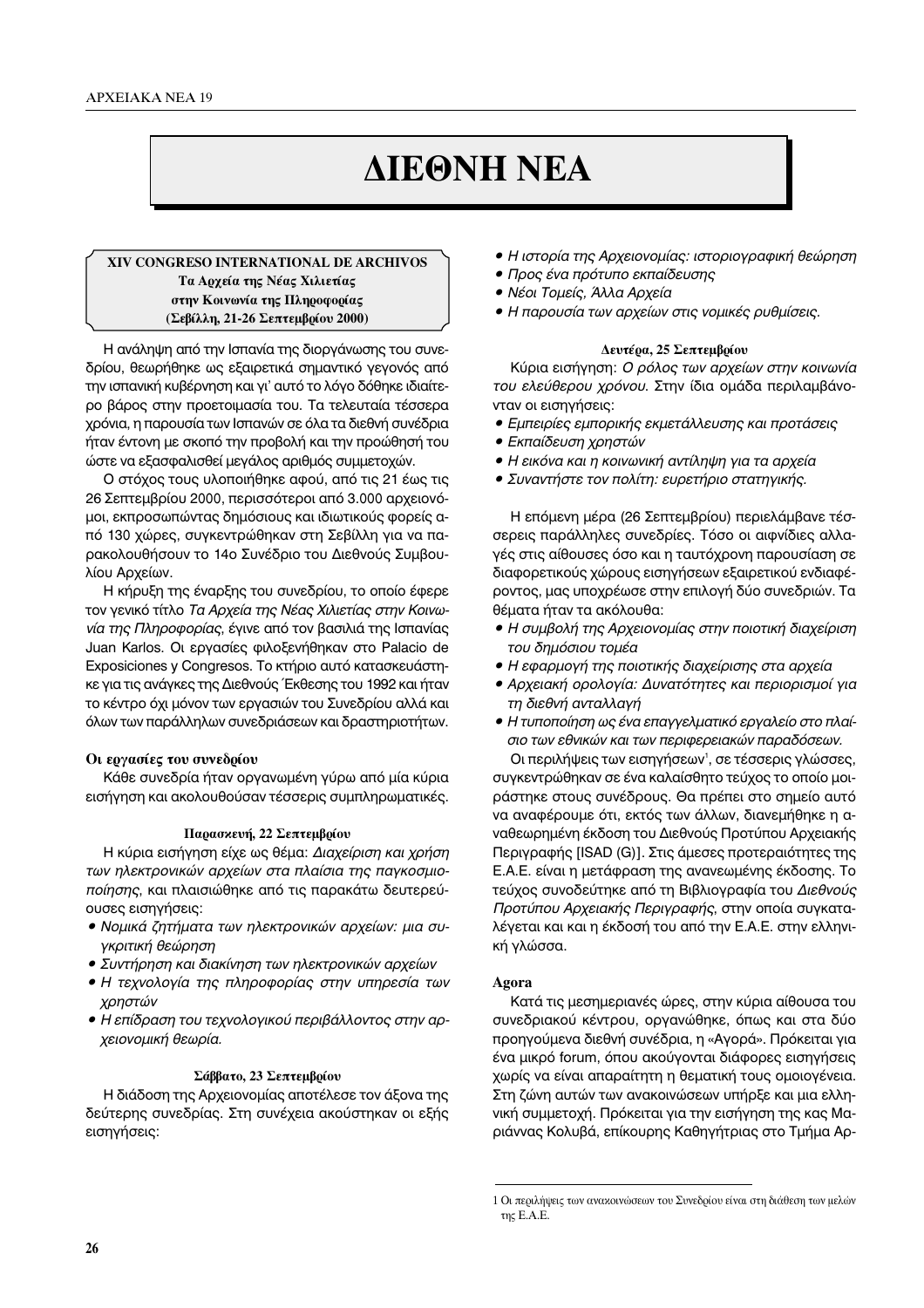χειονομίας του Ιονίου Πανεπιστημίου, με θέμα *Η ανάπτυ-*<br>*ξη των προγραμμάτων συντήρησης στις περιπτώσεις φυ-Γ*<br>*ΟΙΚών Καταστροφών.*<br>- Τα υπόλουτα θόυστα που παρουσιάστηκαν ήταν.

Τα υπόλοιπα θέματα που παρουσιάστηκαν ήταν,

- *∙ Η μη κυβερνητική συνεργασία και η ανάπτυξη των αρ-*<br>χείων
- **•** Τα αρχεία στην περίπτωση πολιτικών μεταβολών
- Το παρόν και το μέλλον της κατάστασης στα Αρχεία *της Λατινικής Αμερικής (διαδικασία ιδιωτικοποίησης,* προσβολή από φυσικές καταστροφές κλπ) *I*<sup>2</sup> · *γ*<sup>2</sup> · *γ*<sup>2</sup> · *γ*<sup>2</sup> · *γ*<sup>2</sup> · *γ*<sup>2</sup> · *γ*<sup>2</sup> · *γ*<sup>2</sup>
- *î n* ∞<sup>*i*</sup> *N*<sup>*.*</sup>

#### **Η Γενική Συνέλευση του Δ.Σ.Α.**

Η Γενική Συνέλευση των αντιπροσώπων οργανώθηκε σε τρεις συνεδρίες (22, 23 και 26/9/2000). Η δραστηριότητα του οργανισμού και των επιμέρους οργάνων του, συγκεντρώθηκε σε ένα δίγλωσσο τεύχος το οποίο διανεμήθηκε στην αρχή της πρώτης συνεδρίας. Το σημαντικότερο από τα θέματα που περιλαμβάνονταν ήταν τα υπό αναθεώρηση άρθρα του καταστατικού του ICA. Στο κείμενο είχαν συμπεριληφθεί όλες οι τροποποιήσεις που προτάθηκαν στη διάρκεια της Έκτακτης Συνεδρίας της Γενικής Συνέλευσης, η οποία είχε πραγματοποιηθεί στις 14 Οκτωβρίου 1994, στη Θεσσαλονίκη. Στα υπό αναθεώρηση άρθρα περιλαμβάνεται και το άρθρο 1, που αφορά στο όνομα και το νομικό καθεστώς του Δ.Σ.Α. Στο άρθρο προστέθηκε διάταξη σύμφωνα με την οποία το Δ.Σ.Α. συνδέεται επίσημα με την UNESCO. Τροποιήθηκαν ακόμη άρθρα που αφορούν τη δομή και τη λειτουργία της Εκτελεστικής Επιτροπής του Δ.Σ.Α., προστέθηκαν και προσαρμόστηκαν διατάξεις με σκοπό την ενδυνάμωση του ρόλου των περιφερειακών οργάνων και τροποποιήθηκε μέρος των διατάξεων που σχετίζονται με τη λειτουργία των επιτροπών που δρουν εντός του Δ.Σ.Α.

Στη διάρκεια των εργασιών της Γενικής Συνέλευσης, διαβάστηκε στο Σώμα, από τον πρόεδρο της Γ.Σ. κ. Eric Ketelaar, η πρόταση που κατατέθηκε από την Ε.Α.Ε. στο προεδρείο, με αντικείμενο τη δημιουργία Επιτροπής Αθλητικών και Ολυμπιακών Αρχείων στα πλαίσια του Διεθνούς Συμβουλίου Αρχείων, εκμεταλλευόμενοι τη συγκυρία των Ολυμπιακών Αγώνων του 2004 αλλά κυρίως της Πολιτιστικής Ολυμπιάδας που προηγείται. Η ίδρυση της Επιτροπής, η οποία μέχρι την επανέγκρισή της στο επόμενο διεθνές συνέδριο του 2004 θα έχει προσωρινό χαρακτήρα, εντάσσεται στο πλαίσιο της αναδόμησης του συνόλου των Επιτροπών που επιχειρείται το τελευταίο διάστημα από το Δ.Σ.Α. Η πρόταση έτυχε ιδιαίτερα θετικής αντιμετώπισης από το προεδρείο, σε συνάρτηση και με τους Αγώνες του 2004, και υιοθετήθηκε με ιδιαίτερα ευνοϊκά σχόλια. (βλ. περισσότερες λεπτομέρειες στην παρουσίαση του Αλέξη Κράους).

Η Γενική Συνέλευση ολοκληρώθηκε με την επίσημη αναγγελία της Βιέννης, ως της πόλης που θα φιλοξενήσει τις εργασίες του επόμενου Διεθνούς Συνεδρίου Αρχείων το 2004.

## $\Delta$ ιοικητική Συνεδρία CITRA **(Παρασκευή, 22 Σεπτεμβρίου)**

Όπως και το 1999 στη Βουδαπέστη, έτσι και φέτος, δεν έλλειψε η ένταση μεταξύ του Ισραήλ και των αραβικών κρατών, αφού ο καθένας από την πλευρά του διεκδικεί τη διεξαγωγή της CITRA του 2001. Διαμαρτυρίες, τόσο σε διπλωματικό επίπεδο όσο και κατά τη διάρκεια των συνεδριάσεων, μονοπώλησαν τη συζήτηση για αρκετές ώρες. Όπως είναι γνωστό, το Ισραήλ είχε αναλάβει τη διοργάνωση για το 2001 αλλά, εξαιτίας της τεταμένης κατάστασης στην πόλη της Ιερουσαλήμ, οι αραβικές χώρες, με επανειλημμένα διαβήματα, ζητούν την ανάληψη της διοργάνωσης από την Αλγερία, υποστηρίζοντας ότι παρέχει περισσότερες εγγυήσεις ως προς την ασφάλεια των συμμετεχόντων. Κείμενα υπέρ της Αλγερίας κατέθεσαν η Αίγυπτος, η Τυνησία και η παλαιστινιακή πλευρά.

Το προεδρείο, λαμβάνοντας υπόψη τη σοβαρότητα του θέματος, πρότεινε την επανεξέταση των προτάσεων από το αρμόδιο όργανο και έθεσε την πρόταση σε ψηφορορία. Το θέμα παραπέμφθηκε για να εξεταστεί εκ νέου, αφού υπέρ ψήφισαν 43, κατά της πρότασης 35 και σημειώθηκαν 12 αποχές<sup>2</sup>.

Ανακοινώθηκε επίσης, ότι το έτος 2002 η CITRA θα πραγματοποιηθεί στη Μασσαλία, ενώ η διοργάνωση για το 2003 έχει ανατεθεί στη Νότια Αφρική.

## **SPA, Η ετήσια συνάντηση του Τμήματος Επαγγελματικών Σωματείων** (22.9.2000)

Στην καθορισμένη ετήσια συνάντηση, συμμετείχαν εκπρόσωποι από την Αυστραλία, τις Ηνωμένες Πολιτείες, την Πολωνία, τον Καναδά, την Ιταλία, την Ισπανία, τη Γαλλία, την Γιουγκοσλαβία, την Κροατία, την Ελβετία και την Ελλάδα. Στη συνάντηση συμμετείχε και ο Jan Albada, Γενικός Γραμματέας του ICA, ο οποίος τόνισε την ιδιαίτερη σημασία της ύπαρξης των επαγγελματικών ενώσεων αλλά και τον ενεργό ρόλο που καλούνται και πρέπει να διαδραματίζουν στα αρχειακά πράγματα της χώρας τους και ιδιαίτερα προς την κατεύθυνση της ενεργοποίησης των ιθυνόντων των κρατικών Αρχείων.

Η απερχόμενη Πρόεδρος Yvonne Bos-Rops παρουσίασε τα πεπραγμένα του Διοικητικού Συμβουλίου για την προηγούμενη τετραετία. Στις δραστηριότητες της τετραετίας, εκτός των άλλων, περιλαμβάνεται η δημιουργία CD-ROM<sup>3</sup> το οποίο περιέχει τον Κώδικα Δεοντολογίας σε πολλές γλώσσες, μεταξύ των οποίων και στην ελληνική. Υπενθυμίζουμε ότι η η Ε.Α.Ε. ήταν από τους πρώτους που υιοθέτησε και μετέφρασε τον Κώδικα Δεοντολογίας (η απόδοσή του στην ελληνική γλώσσα πραγματοποιήθηκε από τους Ν. Παντελάκη και Ζ. Συνοδινό). Στη συνάντηση διανεμήθηκε, επίσης, κείμενο σχετικά με το προφίλ που θα πρέπει να διαθέτει μια επαγγελματική ένωση και τους βασικούς τομείς στους οποίους θα πρέπει να επικεντρώσει τη δράση της.

<sup>2</sup> Τελικά προκρίθηκε η λύση της επιλογής τρίτης χώρας για τη φιλοξενία των εργασιών της 35ης CITRA (2001) και, σύμφωνα με πρόσφατη επιστολή του  $\Delta$ .Σ.Α., η χώρα που ανέλαβε τη διοργάνωση είναι η Ισλανδία.

<sup>3</sup> Ένα αντίγραφο του CD-ROM βρίσκεται κατατεθιμένο στο αρχείο της Ε.Α.Ε.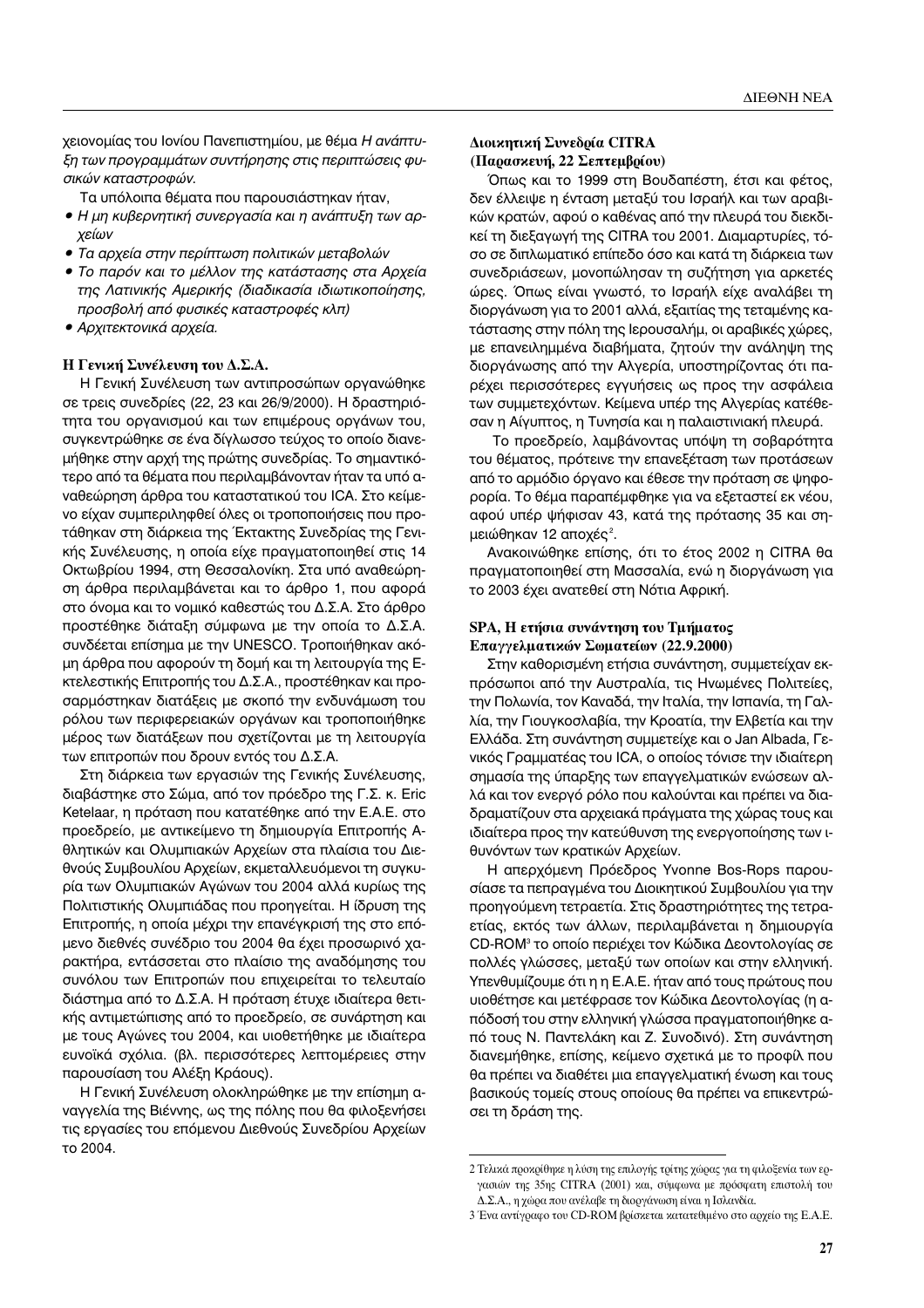#### Συστάσεις του ΧΙV Συνεδρίου

Αναγνωρίζοντας ότι η Διεθνής Διακήρυξη των δικαιωμάτων του ανθρώπου εξασφαλίζει το δικαίωμα του καθένα «να ερευνά, να λαμβάνει και να αποδίδει, χωρίς σύνορα, πληροφορίες και ιδέες χρησιμοποιώντας όποιο μέσο έκφρασης επιθυμεί», και θεωρώντας ότι η αφθονία της πληροφορίας σε παγκόσμιο επίπεδο επιφέρει την αυξανόμενη προσφυγή σε διεθνείς κανόνες με αντικείμενο την αρχειακή ορολογία, τη διαφύλαξη, την επιλογή, τη διατήρηση και την πρόσβαση στα αρχεία, και θεωρώντας ότι η διαρκής επαγγελματική εκπαίδευση και επιμόρφωση θα πρέπει διαρκώς να επαναπροσδιορίζεται και να εκσυγχρονίζεται ώστε να επιτρέπει στην αρχειακή κοινότητα να εκπληρώνει την αποστολή της απέναντι στα τεκμήρια, τους χρήστες και το κοινωνικό σύνολο,

Το XVI Διεθνές Συνέδριο Αρχείων συνιστά:

## ΗΛΕΚΤΡΟΝΙΚΑ ΑΡΧΕΙΑ ΚΑΙ ΤΕΧΝΟΛΟΓΙΕΣ ΤΗΣ ΠΛΗΡΟΦΟΡΙΑΣ

Οι αρχειονόμοι επιθυμούν να εξασφαλίσουν τη διαρκή πρόσβαση στα ηλεκτρονικά αρχεία, παρέχοντας εγγυήσεις για την αυθεντικότητά τους, την πληρότητα τους και την λειτουργικότητά τους λαμβάνοντας υπόψη την αδυναμία της διατήρησής τους στο πρωτότυπο υπόστρωμα.

Οι διευθυντές των Εθνικών Αρχείων θα πρέπει να παρέμβουν επειγόντως προς την κατεύθυνση της διάσωσης των ηλεκτρονικών αρχείων της διοίκησης, κινητοποιώντας τους υπεύθυνους ώστε να εξασφαλισθεί η πρόσβαση στα τεκμήρια και οι συνθήκες άσκησης των δικαιωμάτων των πολιτών.

Η επιτροπή αρχειακής νομοθεσίας (ICA/CLM) παρακολουθεί την εξέλιξη των θεμάτων που σχετίζονται με τα πνευματικά δικαιώματα και ιδιαίτερα με τις επιπτώσεις τους στα ηλεκτρονικά αρχεία, προετοιμάζοντας τις αναγκαίες μελέτες με σκοπό την παροχή επαγγελματικής αρωγής.

#### ΤΥΠΟΠΟΙΗΣΗ

Όλες οι επιτροπές των τμημάτων του Διεθνούς Συμβουλίου Αρχείων με αντικείμενο την ορολογία και τους άλλους κανόνες που σχετίζονται με τους τομείς της επαγγελματικής εξειδίκευσης, ενθαρρύνουν τη χρήση τους.

Όλοι οι αρχειονόμοι καλούν τα εθνικά όργανα τυποποίησης να λάβουν ενεργό μέρος στην εκπόνηση νέων κανόνων διεθνούς προδιαγραφής στους διάφορους τομείς της πρακτικής αρχειονομίας και να υιοθετήσουν μια πολιτική η οποία να στηρίζεται στους κανόνες του ISO και του Διεθνούς Συμβουλίου Αρχείων.

Οι αρχειονόμοι, οι επαγγελματίες των συναφών κλάδων και οι υπεύθυνοι των διοικήσεων να εμβαθύνουν τις τεχνικές γνώσεις τους στους τομείς της διαχείρισης και της ποιότητας με σκοπό να συνεχίσουν τη βελτίωση του τομέα της διαχείρισης των αρχείων.

## ΕΚΠΑΙΔΕΥΣΗ ΚΑΙ ΕΠΙΜΟΡΦΩΣΗ ΤΩΝ ΑΡΧΕΙΟΝΟΜΩΝ

Οι αρχειακές υπηρεσίες και οι επαγγελματικές ενώσεις των αρχειονόμων γνωρίζουν και σέβονται τις αρχές του Κώδικα Δεοντολογίας του Διεθνούς Συμβουλίου Αρχείων όπως αυτός εγκρίθηκε από τη Γενική Συνέλευση του Δ.Σ.Α. στη διάρκεια του ΧΙΙΙ Συνεδρίου.

Οι αρχειονόμοι ενθαρρύνουν τα Πανεπιστήμια να παρέχουν μαθήματα εισαγωγής στην Αρχειονομία, όχι μόνο στους φοιτητές των Τμημάτων Ιστορίας, αλλά και στους φοιτητές της Νομικής, των Κοινωνικών Επιστημών και της Ιατρικής.

Οι διευθυντές Βιβλιοθηκών που φυλάσσουν αρχεία θα πρέπει να καθιστούν προσβάσιμες τις συλλογές τους, εξασφαλίζοντας όλα τα μέσα ώστε να προσφέρουν τις απαιτούμενες υπηρεσίες.

#### ΑΝΑΠΤΥΞΗ ΤΟΥ ΕΠΑΓΓΕΛΜΑΤΟΣ

Η επιτροπή διοίκησης των προγραμμάτων του Δ.Σ.Α. καταβάλει κάθε προσπάθεια να γνωρίσει καλύτερα τις ανάγκες του επαγγέλματος, ετοιμάζοντας ένα σχέδιο για την εκτύπωση των παραγόμενων από το Δ.Σ.Α. μελετών και για την κανονική διακίνηση της πληροφορίας σε όλα τα μέλη.

Το Δ.Σ.Α. ιδρύει επιτροπή αφιερωμένη στην ανάλυση του κύριου ρόλου του αρχειονόμου στον τομέα της αξιοποίησης των αρχείων και των υπηρεσιών προς τους χρήστες.

#### ΠΡΟΣΤΑΣΙΑ ΤΗΣ ΑΡΧΕΙΑΚΗΣ ΚΛΗΡΟΝΟΜΙΑΣ

Αναλογικά με το έντονο πρόβλημα που θέτει η διαχείριση των αρχείων των πρώην Ανατολικών Χωρών και βλέποντας τη σημασία τους στα πλαίσια της διαδικασίας εκδημοκρατισμού αυτών των καθεστώτων, το Δ.Σ.Α. ανέλαβε επειγόντως, μαζί με την UNESCO, την υλοποίηση ενός προγράμματος διαφύλαξης των αρχείων με γνώμονα τις κατευθυντήριες γραμμές που ανακοινώθηκαν στη μελέτη της UNESCO και του Δ.Σ.Α. το 1995 για τη διαχείριση των Κρατικών Υπηρεσιών Ασφαλείας των πρώην Ανατολικών Χωρών.

#### ΕΙΔΙΚΕΣ ΠΡΟΤΑΣΕΙΣ

Το XIV Διεθνές Συνέδριο Αρχείων, που πραγματοποιήθηκε στη Σεβίλλη, εκφράζει τη βαθιά του ευγνωμοσύνη για την τιμή που του έκανε η Μεγαλειότητά του ο Βασιλιάς της Ισπανίας, αποδεχόμενος την τιμητική προεδρεία του Συνεδρίου καθώς και για την ενεργή συμμετοχή του στην τελετή έναρξης.

Το XIV Διεθνές Συνέδριο Αρχείων δηλώνει την ευγνωμοσύνη του προς όλους τους εθνικούς και διεθνείς οργανισμούς, δημόσιους και ιδιωτικούς, που υποστήριξαν την παραγματοποίηση του προγράμματος του Δ.Σ.Α. για το χρονικό διάστημα 1996-2000.

Το XIV Διεθνές Συνέδριο Αρχείων ευχαριστεί τους εισηγητές και όλους τους άλλους συναδέλφους των οποίων η συμβολή οδήγησε σε μεστές και καινοτόμες επαγγελματικές συζητήσεις και τους εισηγητές που συνόψισαν όσα εκφράστηκαν στη διάρκεια των συζητήσεων των επαγγελματικών θεμάτων.

Εξ ονόματος του Δ.Σ.Α. και όλων των συμμετεχόντων, το ΧΙV Διεθνές Συνέδριο Αρχείων εκφράζει τη βαθειά του ευγνωμοσύνη προς την ισπανική κυβέρνηση, το Συμβούλιο της Ανδαλουσίας, το Δήμαρχο της Σεβίλλης, την υποδιευθύντρια των Κρατικών Αρχείων, τη Διευθύντρια του Συνεδρίου και τους συνεργάτες της όπως και τους άλλους Ισπανούς αρχειονόμους για τη ζεστή τους φιλοξενία και την οργάνωση του XIV Διεθνούς Συνεδρίου Αρχείων.

> Απόδοση από τα αγγλικά Αμαλία Παππά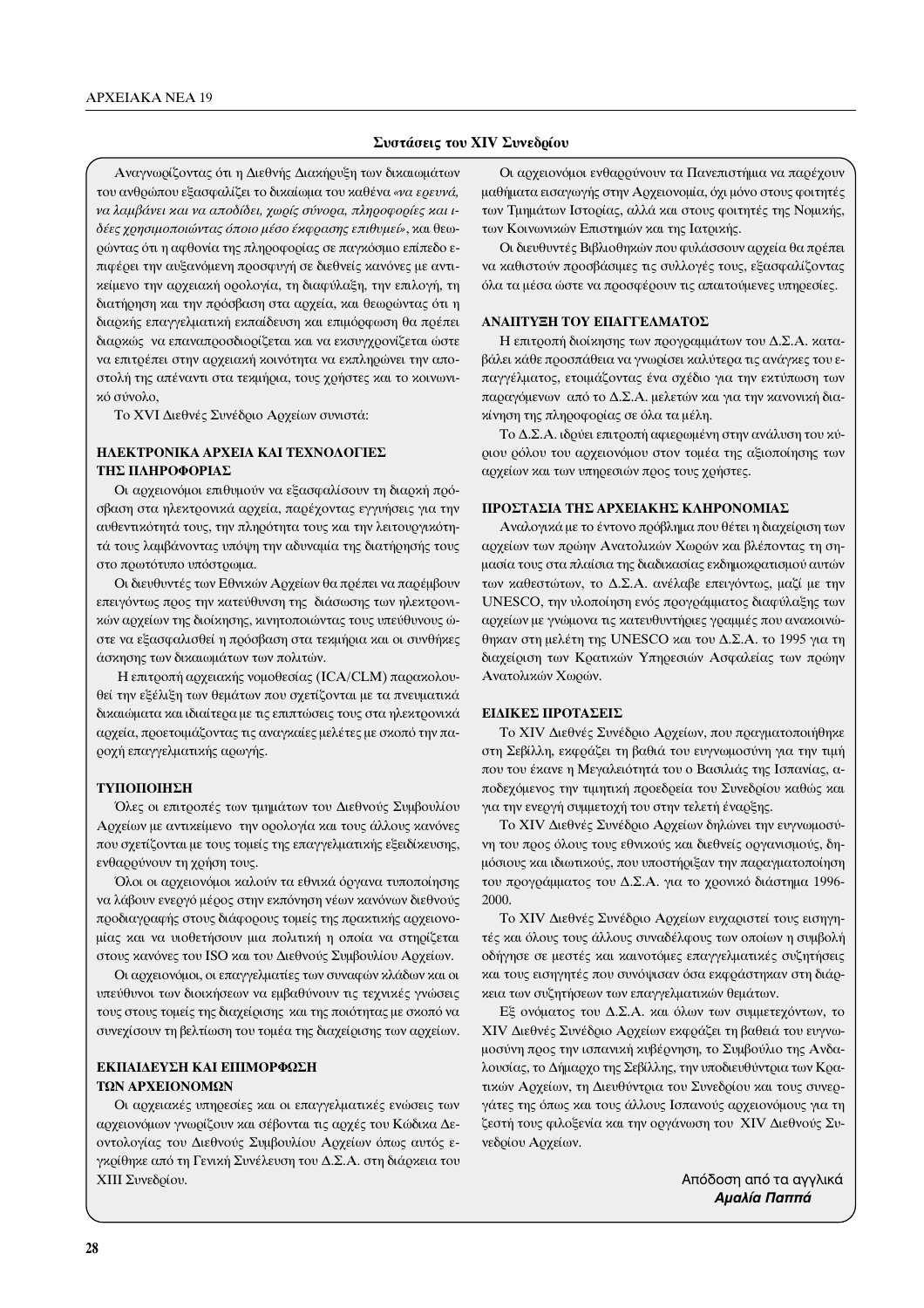Στη συνέχεια, παρουσιάστηκαν από τον εκπρόσωπο κάθε χώρας τα σημαντικότερα σημεία δράσης κάθε ένωσης για τη χρονιά που πέρασε. Στην ενημέρωση που έγινε από την ελληνική πλευρά, αναφερθήκαμε στην ολοκλήρωση της έκδοσης της μετάφρασης του εγχειριδίου Αρχειονομίας αλλά και στην εντατικοποίηση των προσπαθειών μας για τη δημιουργία Επιτροπής Αθλητικών και Ολυμπιακών Αρχείων στα πλαίσια του Δ.Σ.Α.

Με την αποχώρηση της Yvonne Bos-Rops, νέα Πρόεδρος αναδείχθηκε η Margaret Turner, η οποία μέχρι πρότεινος κατείχε τη θέση της Γενικής Γραμματέως.

## **Η ελληνική συμμετοχή**

Η ελληνική παρουσία ήταν η μεγαλύτερη σε αριθμό και η περισσότερο αντιπροσωπευτική που έχει υπάρξει έως σήμερα σε Διεθνές Συνέδριο Αρχείων. Εκτός από την υπογράφουσα (εκπρόσωπος της Ε.Α.Ε.), συμμετείχαν οι: Στέλλα Φωτοπούλου (εκπρόσωπος των Γ.Α.Κ.), Γεράσιμος Νοταράς, Τούλα Καφίρη, Νίκος Παντελάκης και Ζήσιμος Συνοδινός (Ιστορικό Αρχείο Ε.Τ.Ε.), Χριστίνα Βάρδα (Ε.Λ.Ι.Α.), Μαριάννα Κολυβά (Τμήμα Αρχειονομίας-Ιόνιο Πανεπιστήμιο), Βαλεντίνη Τσελίκα και Μαρία Δημητριάδου (Αρχείο Μουσείου Μπενάκη), Αλίκη Νικηφόρου (Γ.Α.Κ.-Αρχεία Ν. Κέρκυρας), Βάσω Ψιμούλη (Γ.Α.Κ.-K.Y.), Γ. Πολυδωράκης (Ιστορικό Αρχείο Υπ. Εξωτερικών), Δημήτρης Φραγκιαδάκης (εκπρόσωπος του υπό ίδρυση Αρχείου Κωνσταντίνου Μητσοτάκη), Ανδρέας Μπάγιας (ΤΕΙ Αρχειονομίας-Βιβλιοθηκονομίας, Αθήνα, μέλος Δ.Σ. Ε.Α.Ε.), Αλέξης Κράους (Αντιπρόεδρος Ε.Α.Ε.), Νίκος Καραπιδάκης, Χρύσα Μπάγια.

#### Παράλληλες εκδηλώσεις

Σε ειδικά διαμορφωμένο χώρο του συνεδριακού κέ-VΤρου φιλοξενούνταν εκδόσεις και μικρές εκθέσεις αρχειακού υλικού από τριανταπέντε περιφερειακά, εθνικά και διεθνή ιδρύματα. Αξιοποιώντας κανείς τον ελεύθερο χρόνο του, μπορούσε να έχει πλήρη και άμεση ενημέρωση πάνω στις τελευταίες τεχνολογικές εξελίξεις και στις εφαρμογές της αλλά και τη διεθνή βιβλιογραφία.

Εντυπωσιακή ήταν η έκθεση αρχειακού υλικού που οργανώθηκε από τα Εθνικά Αρχεία της Ισπανίας. Τα εκθέματα, άρτια παρουσιασμένα, χρονολογούνταν από τον 12ο αιώνα (κυρίως χάρτες, διεθνείς συνθήκες και διακρατικές εμπορικές συμφωνίες) και κατέληγαν στο κείμενο της Συνθήκης του Μάαστριχτ (1992). Η έκθεση συνοδευόταν από πολυτελή κατάλογο των εκθεμάτων και CD-ROM.

Η μακροχρόνια και σοβαρή προετοιμασία εξασφάλισαν επιστημονική αλλά και οργανωτική επιτυχία του συνεδρίου. Με τη νέα χιλιετία, το Διεθνές Συνέδριο των Αρχείων στη Σεβίλλη, όρισε το πλαίσιο της προβληματικής και των αρχειακών στρατηγικών που θα κυριαρχήσουν τις επόμενες δεκαετίες.

*<i><u>Αμαλία Παππά</u>* 

## ΟΛΥΜΠΙΑΚΑ ΚΑΙ ΑΘΛΗΤΙΚΑ ΑΡΧΕΙΑ - ΣΕΒΙΛΛΗ **Η πρόταση της Ε.Α.Ε. δεκτή από το Δ.Σ.Α.**

Είναι γνωστές οι προσπάθειες και οι πρωτοβουλίες των Ελλήνων αρχειονόμων πριν και ιδίως μετά την ίδρυση της Ε.Α.Ε., δηλαδή εδώ και 12 χρόνια, στον τομέα των Αθλητικών και Ολυμπιακών Αρχείων. Καμιά ανάγκη λοιπόν να επαναλάβουμε όλα όσα τα *Αρχειακά Νέα* έχουν γνωστοποιήσει τα τελευταία χρόνια.

Πάντως η σταθερή στήριξη των προέδρων της Εταιρείας, όπως ο Ν. Παντελάκης και ο Ζήσιμος Συνοδινός μας έδωσε κουράγιο στις κρίσιμες περιόδους. Τίποτε όμως δε θα είχε ξεκινήσει χωρίς την αρχική πλαισίωση που προσέφερε στο σχέδιο αυτό ο Ν. Καραπιδάκης, τότε διευθυντής Γ.Α.Κ. και αντιπρόεδρος της Ε.Α.Ε.

Στο Συνέδριο Δ.Σ.Α. της Σεβίλλης ένα σημαντικό βήμα, μια σπουδαία επιτυχία της Ε.Α.Ε., ήρθε να επιστεγάσει αυτή την επίμονη και μακρά πορεία.

Πράγματι, η συνεργασία και οι συνδυασμένες ενέργειες της προέδρου Αμ. Παππά με τον υπογράφοντα επί τόπου, έφεραν το αποτέλεσμα που η E.A.E. επιζήτησε με μαραθώνιο πείσμα. Όταν φθάσαμε λοιπόν στο Συνέδριο ζητήσαμε αμέσως να έρθουμε σε επαφή με το νέο γραμματέα του Δ.Σ.Α., J. Van Albada. Η κίνηση αυτή είχε σκοπό την παρουσίαση της Ε.Α.Ε. σ' ένα νέο και κύριο πρόσωπο της διεύθυνσης του Δ.Σ.Α. με συγκεκριμένο στόχο την απόσπαση επιτέλους απάντησης στη σχετική με τα Αλληλοβοηθητικά Αρχεία επιστολή της Ε.Α.Ε. Τονίζουμε ότι το Δ.Σ.Α. είχε ζητήσει από την Εταιρεία να παραδώσει νέα πρόταση για τον τομέα αυτό. Η Εταιρεία δήλωσε τότε γραπτά το ενδιαφέρον της, αλλά δεν είχε λάβει απάντηση μέχρι το συνέδριο της Σεβίλλης.

Με την ευκαιρία αυτή, έπρεπε επίσης να συζητήσουμε και να προβλέψουμε τη νέα κατάσταση στη διεύθυνση του Δ.Σ.Α., όχι μόνο λόγω της ανάληψης ευθυνών του J.Van Albada, αλλά και της αλλαγής του προέδρου. Όπως είναι γνωστό, η τέλεση του Δ.Σ.Α. στην Ισπανία συνδυάσθηκε με την ανάληψη της προεδρίας από τη διευθύντρια των Ισπανικών Αρχείων, Elisabet Dos Santos.

Ο νέος γραμματέας μας εξήγησε ότι έχει εκδηλωθεί έντονο ενδιαφέρον ακριβώς από τα κρατικά ισπανικά αρχεία για τον τομέα των Ολυμπιακών και Αθλητικών αρχείων. Μάλιστα μας εξήγησε ότι η υπουργός Πολιτισμού της Ισπανίας, που χαιρέτησε το Συνέδριο μετά το Βασιλέα Χουάν Κάρλος, έχει στην ευθύνη της τον Αρχειακό και τον Αθλητικό τομέα. Ας θυμίσουμε επίσης ότι η Ισπανία έχει πραγματοποιήσει την τελευταία δεκαπενταετία μια διοικητική επανάσταση στις κρατικές της υπηρεσίες. Τα Αρχεία της Ισπανίας έχουν, μάλιστα, γίνει αντικείμενο ενός πρωτοποριακού προγράμματος αναδιοργάνωσης που τα έχει φέρει στην πρώτη γραμμή σε διεθνές επίπεδο. Αυτή την πραγματικότητα τη διαπιστώσαμε και εμείς στη διάρκεια του Συνεδρίου.

Έτσι, ο J. Van Albada, μας εξήγησε ότι μέσα στην αναδιοργάνωση των επιτροπών του Δ.Σ.Α. μπορούσε να γίνει ένας τεμαχισμός του προγράμματος Αθλητικών και Ολυμπιακών Αρχείων και οι Ισπανοί να αναλάβουν για παράδειγμα το τμήμα των Αρχείων του Ιππισμού όπου δια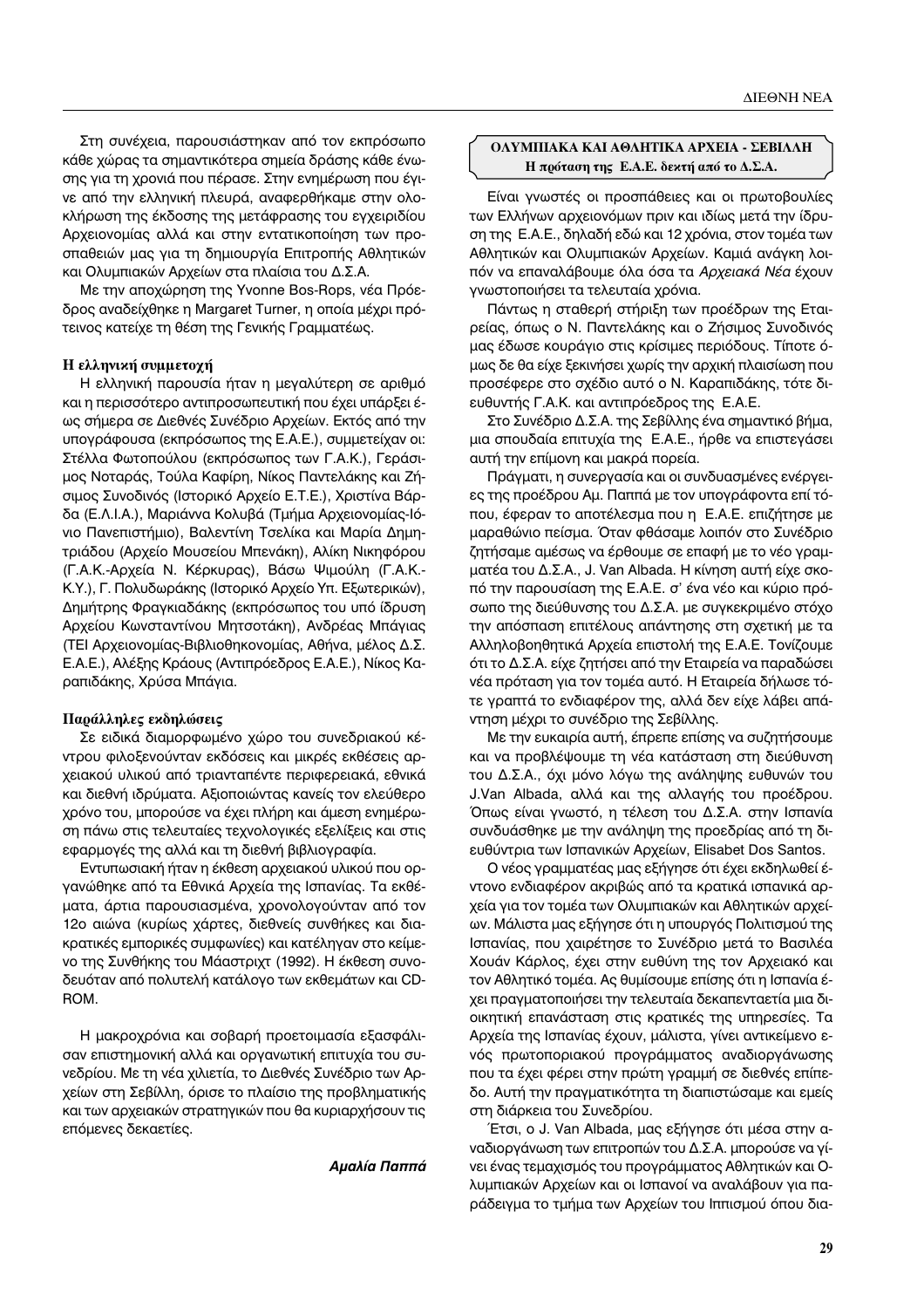θέτουν πολύ ισχυρή Ομοσπονδία. Η Ισπανική καταγωγή του Χ. Α. Σάμαρανκ, προέδρου της Διεθνούς Ολυμπιακής Επιτροπής, ήταν ένα επιπλέον επιχείρημα.

Με τα παραπάνω δεδομένα συντάξαμε αμέσως την επιστολή που παραθέτουμε προς το Δ.Σ.Α.

#### Ελληνική Αρχειακή Εταιρεία

Προς: τη Διεύθυνση του Δ.Σ.Α.  $\Pi$ οόεδοο: Γεν. Γραμματέα:

 $\Sigma$ εβίλλη 23/9/2000

#### 14ο Συνέδριο Αρχείων

Στη συνέχεια των επαφών και συζητήσεων που πραγματοποίησε και καθιέρωσε η Ε.Α.Ε. και ειδικά μετά την τελευταία επαφή με το Γραμματέα του Δ.Σ.Α. J.Van Albada, σας υποβάλλουμε τα κάτωθι έγγραφα, σχετικά με την προβολή της πρωτοβουλίας μας για τη δημιουργία Τμήματος Ολυμπιαχών και Αθλητιχών Αρχείων στα πλαίσια του Δ.Σ.Α. Στη σημερινή της φάση η πρωτοβουλία αυτή είναι δυνατόν να συνδυασθεί με τη τέλεση της Πολιτιστικής Ολυμπιάδας, που θα διοργανωθεί στο διάστημα το οποίο προηγείται των Ο.Α του 2004.

Είναι σαφές ότι η προοπτική των Ο.Α. του 2004, όπως και οι ενέργειες της Ε.Α.Ε., καθιστούν τις καλλίτερες προϋποθέσεις για την επιτυχία του τελικού στόχου αυτού του προγράμματος, δηλαδή του ανοίγματος του Δ.Σ.Α. στον κόσμο των Ολυμπιακών και Αθλητικών Αρχείων με κοινό αμφίπλευρο συμφέρον και σε μια σφαιρική οπτική. Τόσο ο πρόεδρος Wallot όσο και ο Ch. Kesckemeti είχαν εκφρασθεί με ενθουσιασμό για το παραπάνω θέμα σε πολλές περιπτώσεις, κυριότερη εκ των οποίων ήταν η Γ.Σ. του Δ.Σ.Α. στο Πεκίνο. Τα Κρατικά Αρχεία της Κίνας είχαν προσφέρει σημαντική στήριξη στην έκθεση Ολυμπιακών Αρχείων που διοργανώσαμε τότε στο Πεκίνο.

Είναι βέβαιο ότι οι δραστηριότητές μας μέσα στα πλαίσια του Δ.Σ.Α. έφεραν την ωρίμανση των αντιλήψεων και προκάλεσαν το έντονο ενδιαφέρον των αρχειονόμων και στη συνέχεια των αντιπροσώπων των κυβερνήσεων.

Πράγματι η Εταιρεία μας έχει εκμεταλλευθεί όλες τις ευκαιρίες που προσέφερε το Δ.Σ.Α. για να περάσει το μήνυμα κατά τη διάρκεια των CITRA SPA και διεθνών Συνεδρίων, όπως επίσης και με την αποστολή σχετικών ερωτηματολογίων στους αρχειονόμους και τα αρχεία-μέλη του Δ.Σ.Α. Πρόκειται για μια διαδικασία μεγάλης εμβέλειας προς τις Αθλητικές και Ολυμπιακές Οργανώσεις αλλά και προς τα Υπουργεία, που μέχρι σήμερα κινήσαμε μόνο με δικά μας μέσα.

Σας πληροφορούμε ότι παράλληλα, ο συνεργάτης μας κος Γ. Δολιανίτης, πρόεδρος της Ελληνικής Εταιρείας Ολυμπιακού και Αθλητικού Φιλοτελισμού και Αρχείων, βρίσκεται αυτή την ώρα στο Σίδνεϋ, όπου έχει διοργανώσει έκθεση γραμματοσήμων και αρχειακών εγγράφων για την Αναβίωση στο πλαίσιο των πολιτιστικών εκδηλώσεων των Ο.Α.

Οι δραστηριότητες του κου Δολιανίτη, ο οποίος είναι μια προσωπικότητα αναγνωρισμένη μέσα στον Ολυμπιακό χώρο, έχουν την κάλυψη του προέδρου της ΔΟΕ Χ.Α. Σάμαρανκ (βλ. έγγραφο). Είναι δε σαφές ότι αυτές οι δραστηριότητες αποτελούν το πρελούδιο της επιτυχίας του προγράμματός μας στον Ολυμπιακό χώρο.

Επομένως, παρακαλούμε το Δ.Σ.Α. με την ευκαιρία της νέας προεδρίας στο πρόσωπο της κας E.Dos Santos, διευθύντριας των Ισπανικών Αρχείων, προεδρία που ανοίγει την αποφασιστική περίοδο μέχρι την ολοκλήρωση του προγράμματος, να εκφράσει γραπτώς την αναγνώρισή των μέχρι τώρα δραστηριοτήτων μας όπως και την υποστήριξη της για τη συνέχιση και την πραγμάτωση των εκδηλώσεων που είναι πιθανόν να λάβουν χώρα στην Ελλάδα, την Ισπανία, την Ελβετία και αλλού. Μια σχετική συγκε $x$ οιμένη αναφορά στη διάρκεια της Γενικής Συνέλευσης του Δ.Σ.Α. θα ήταν επίσης πολύ χρήσιμη.

Aυτό θα μας δώσει επιπλέον επιχειρήματα για την εξακολούθηση των επαφών μας με την ελληνική πλευρά, την Οργανωτική Επιτροπή των Ο.Α, Αθήνα 2004 και ιδίως με τον υπουργό κο Θ. Πάγκαλο πρώην υπουργό Εξωτερικών, ο οποίος θα παρουσιάσει το πρόγραμμα της Πολιτιστικής Ολυμπιάδας στις 15 Νοεμβρίου αυτού του χρόνου.

> Η ΠΡΟΕΔΡΟΣ  $A$ . Παππά

Ο ΑΝΤΙΠΡΟΕΔΡΟΣ  $A.$  *K*ράους

#### Συνημμένα

- 1. Τελευταία πρόταση της Ε.Α.Ε. για την ίδρυση του τμήματος
- 2. Έγγραφο Χ.Α. Σάμαρανκ για την έκθεση Δολιανίτη
- 3. Επιστολή της Ε.Α.Ε. προς τον Υπουργό Πολιτισμού

4. Αναφορά στην πρωτοβουλία μας Γεν. Συνέλευση, Δ.Σ.Α., Πεκίνο 1996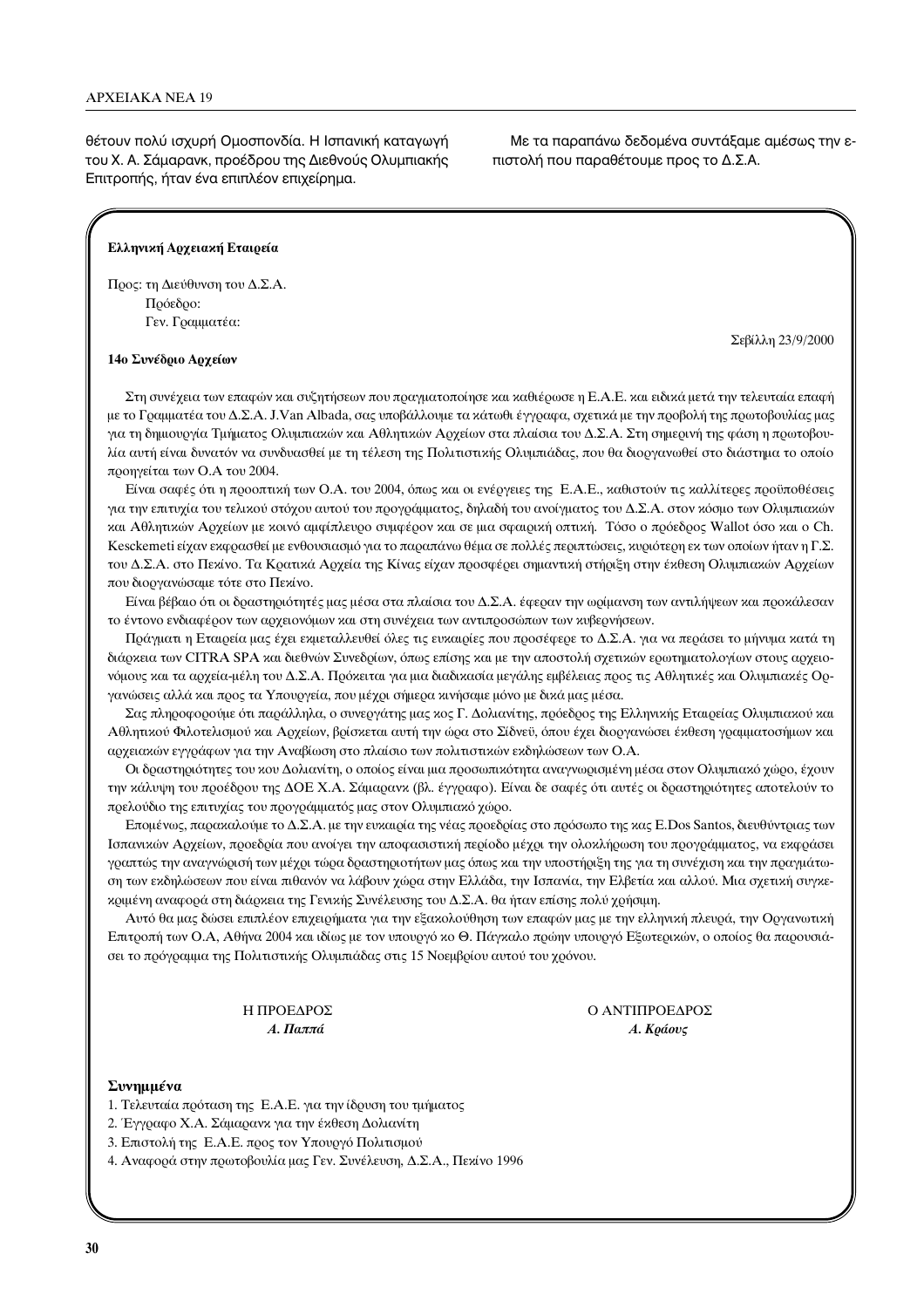Η παραπάνω επιστολή κατατέθηκε επιτόπου έκτακτα στη Γραμματεία της Γενικής Συνέλευσης του Δ.Σ.Α. και έγινε δεκτή με θερμότατα σχόλια.

Στη συνέχεια ο Γραμματέας του Δ.Σ.Α. J. Van Albada δήλωσε στην πρόεδρό μας κα Α. Παππά ότι το Δ.Σ.Α. αποδέχεται το σύνολο της ελληνικής πρότασης που περιέχει η επιστολή μας, γεγονός το οποίο η πρόεδρος δικαιούται να ανακοινώσει ήδη προς την Εταιρεία. Τη διαβεβαίωσε δε ότι σύντομα η E.A.E. θα ελάμβανε και σε γραπτή μορφή τη σχετική απόφαση του Δ.Σ.Α. μετά την ολοκλήρωση των διοικητικών εργασιών της διεύθυνσης του  $\Delta$ .Σ.Α. τις επόμενες ημέρες.

Στην επιστροφή μας από τη Σεβίλλη ενημερώσαμε το Δ.Σ. της Εταιρείας όπως και τον κ. Γ. Δολιανίτη, του οποίου τη συνεργασία έχουμε εξασφαλίσει πλήρως. Η εvημέρωση συμπληρώθηκε από πρόταση του υπογράφοντα για την κινητοποίηση όλου του επιστημονικού δυναμικού της Ε.Α.Ε. και ιδίως του καθηγητή Ν. Καραπιδάκη, αλλά και άλλων ειδικευμένων στελεχών, με σκοπό την επίτευξη του στόχου μας.

Οι αλλαγές στο ελληνικό Υπουργείο Πολιτισμού και τη διεύθυνση της Πολιτιστικής Ολυμπιάδας μας έχουν θέσει σε κατάσταση αναμονής παρόμοια με εκείνη που αφορά τη γραπτή απάντηση του Δ.Σ.Α. Η Ε.Α.Ε. εν τω μεταξύ, με πρωτοβουλία της Προέδρου μας, πραγματοποίησε συνάντηση με την Ειδική Γραμματέα του Υπ. Παιδείας, κα Μάνεση, προκαλώντας το έντονο ενδιαφέρον της τόσο για τις δραστηριότητές της Ε.Α.Ε. όσο και για το συγκεκριμένο τομέα των Ολυμπιακών και Αθλητικών αρχείων. Επίσης μια νέα επιστολή της Ε.Α.Ε. απεστάλη προς τον κο Β. Βενιζέλο σημερινό Υπουργό Πολιτισμού.

Προσθέτουμε πάντως ότι μια σχετική επιστολή του διευθυντή των Γαλλικών Κρατικών Αρχείων, κου Ph. Belaval (βλ. κείμενο γαλλικά), μας διαβεβαιώνει ότι το ενδιαφέρον της διεθνούς αρχειακής κοινότητας για την πρότασή μας παραμένει έντονο. Η πρόθεση πάντως της Ε.Α.Ε. είναι να προχωρήσει σε μια πρώτη περιορισμένη συνάντηση εργασίας των αρχειονόμων του Ολυμπιακού και Αθλητικού Τομέα στην Αθήνα στο επόμενο τρίμηνο διάστημα. Η συνεργασία της Ελληνικής Εταιρείας Ολυμπια*κού Φιλοτελισμού και Αρχείων μας προσφέρει επίσης τη* δυνατότητα για μια μεγαλύτερη εκδήλωση το φθινόπωρο, εκδήλωση που θα μπορούσε να συνδυάσει το διεθνή χώρο, την Αθήνα και την ελληνική επαρχία.

Προσθέτουμε δε ότι σύμφωνα με τη γνώμη του παλιού μας φίλου Ch. Kecksemeti, η πρότασή μας πρέπει να στηριχθεί στη συνεργασία των εταιρειών των αρχειονόμων μερικών μεγάλων κρατών.

*A. Κράους* 

## **ΔΙΕΘΝΕΣ ΣΥΝΕΛΡΙΟ ΑΡΧΕΙΩΝ: ΣΥΝΟΜΙΛΙΑ ΜΕ ΤΗΝ ΠΑΓΚΟΣΜΙΑ** *©* **APXEIAKH KOINOTHTA**

Στο διάστημα από 21 έως 26 Σεπτεμβρίου 2000 είχα την ευκαιρία να εκπροσωπήσω την Υπηρεσία Ιστορικού Αρχείου του Υπουργείου Εξωτερικών στο 14ο Διεθνές Συνέδριο Αρχείων, το οποίο πραγματοποιήθηκε στη Σεβίλλη της Ισπανίας με συμμετοχή περισσοτέρων από 2000 συνέδρων που προσήλθαν από όλα τα μέρη του κόσμου. Φέτος, το βασικό θέμα της συνάντησης αυτής ήταν «Τα Αρχεία της Νέας Χιλιετίας μέσα στην Κοινωνία της  $\Pi\lambda\eta\rho$ οφορίας».

#### Οργάνωση του Συνεδρίου

Σε τεχνικό επίπεδο ήταν όλα οργανωμένα στην εντέλεια. Πέρα από τις διευκολύνσεις που παρείχαν οι διοργανωτές σε ό,τι αφορά την παρακολούθηση του συνεδρίου (αυτόματη μετάφραση σε τέσσερις γλώσσες, μετακινήσεις από και προς τα ξενοδοχεία, γεύμα κάθε μεσημέρι κλπ), το πρόγραμμα περιελάμβανε ρεσιτάλ εκκλησιαστικού οργάνου στον Καθεδρικό Ναό της Σεβίλλης, πλήρη ξενάγηση στην πόλη, καθώς και επίσημο αποχαιρετιστήριο δείπνο στην κεντρική πλατεία (Plaza de España). Εντύπωση προκάλεσε και το γεγονός ότι, παρά το μέγεθος της διοργάνωσης, δεν χρησιμοποιήθηκαν σε καμμία εκδήλωση χορηγοί.

Aπό επιστημονική άποψη, ωστόσο, το Συνέδριο θα μπορούσε να είχε οργανωθεί με αρτιότερο τρόπο. Ένα μεγάλο μέρος του ήταν αφιερωμένο στη συζήτηση για την εξεύρεση νέου ρόλου των αρχειονόμων στο πλαίσιο της κοινωνίας της πληροφορίας και της πληροφορικής, με αποτέλεσμα οι παρουσιάσεις νέων ιδεών, νέων εφαρμογών και τάσεων στο χώρο της οργάνωσης αρχείων να αποδειχθούν σχεδόν ανύπαρκτες. Έτσι, το ενδιαφέρον εστιάστηκε στις παρουσιάσεις της αρχειακής πολιτικής κάποιων κρατών για τις οποίες δεν γνωρίζομε πολλά πράγματα (Κίνα, Λατινική Αμερική, Αφρική) στο συγκεκριμένο τομέα. Δυστυχώς, ελάχιστη αναφορά έγινε σε πολιτικού περιεχομένου αρχεία, και μία παρουσίαση ενός συνδέσμου Αρχείων ευρωπαϊκών πολιτικών κομμάτων και προσωπικοτήτων αναλώθηκε σε πολιτικές διαφωνίες για την εκλογή Προεδρείου...

Σημαντικό μειονέκτημα της οργάνωσης ήταν η μη ύπαρξη λίστας συμμετεχόντων, με αποτέλεσμα να καθίσταται ιδιαίτερα δυσχερής η εξεύρεση και επαφή με εκπροσώπους ομοειδών Αρχείων, ώστε να ανταλλαγούν απόψεις και εμπειρίες. Όσες επαφές έγιναν ήταν τυχαίες, με ανθρώπους που απλώς έτυχε να καθίσουν στο ίδιο τραπέζι ή σε κοντινές θέσεις κατά τη διάρκεια των ολομελειών.

#### **Ενδιαφέρουσες παρουσιάσεις**

Η Διευθύντρια των Γενικών Αρχείων των Ινδιών, το οποίο εδρεύει στη Σεβίλλη και περιέχει το αρχείο των αποικιών της Ισπανίας στην Αμερική (θεωρείται πρότυπο οργάνωσης «κλειστού» αρχείου μετά μάλιστα από φυσική καταστροφή), αναφέρθηκε μεταξύ άλλων και στο ζήτημα της ηλεκτρονικής υπογραφής. Ως «ηλεκτρονική υπογραφή» ο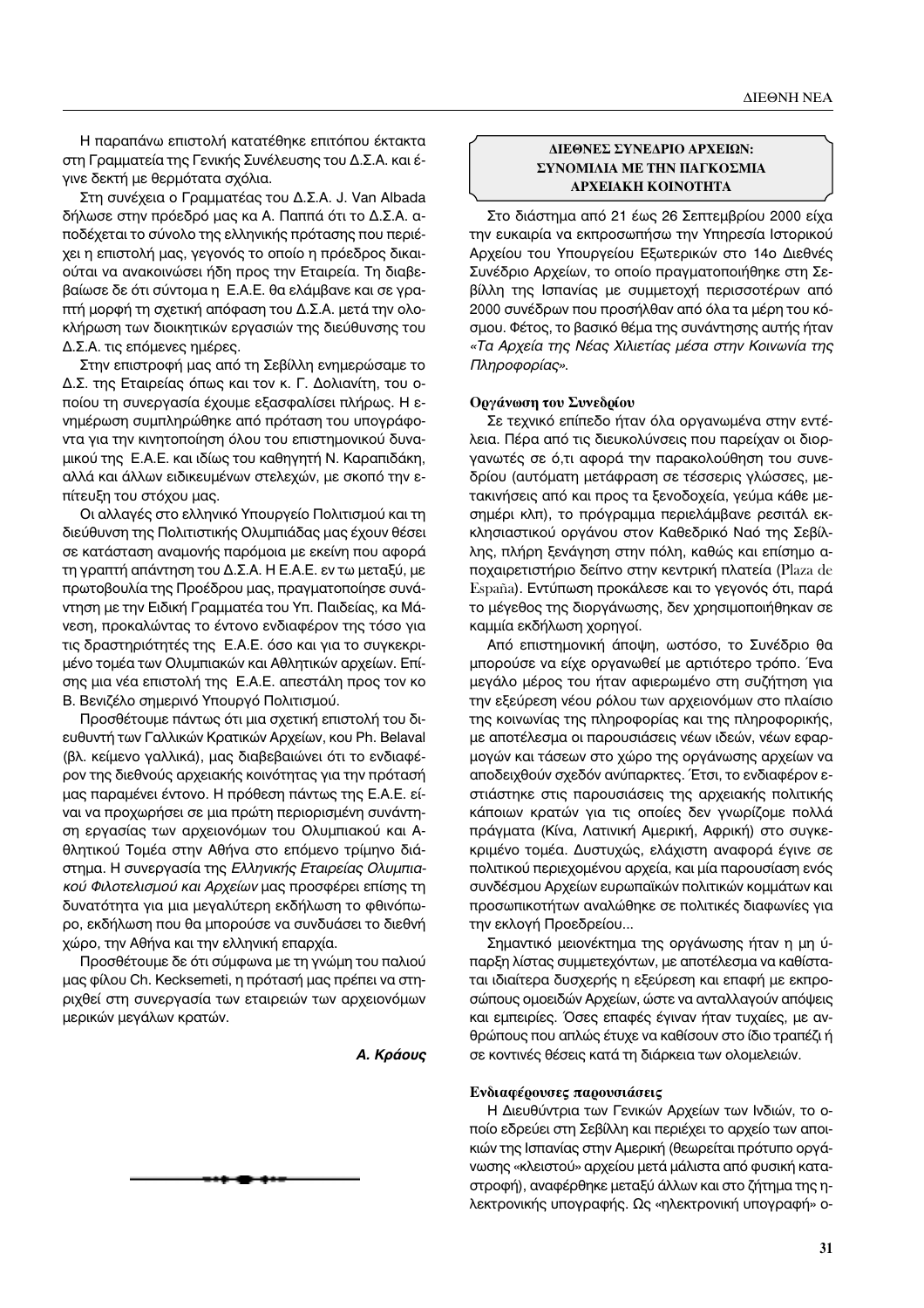ρίζεται ο τρόπος πιστοποίησης της αυθεντικότητας ενός εγγράφου σε ηλεκτρονική μορφή. Το ζήτημα προέκυψε, φυσικά, από τη στιγμή που η ηλεκτρονική αλληλογραφία άρχισε να διαδίδεται όλο και περισσότερο ως επίσημος και αποδεκτός τρόπος επικοινωνίας. Από τη στιγμή που δεν υττήρχε τρόπος πιστοποίησης του εγγράφου με τον κλασικό τρόπο (υπογραφή), έπρεπε να εφευρεθεί κάποιος που να ανταποκρίνεται στη νέα μορφή εγγράφων. Ήδη το Ευρωπαϊκό Κοινοβούλιο και το Συμβούλιο της Ευρώπης έχουν προσπαθήσει να κάνουν σχετικές διακηρύξεις, ενώ αρκετά ανεπτυγμένα κράτη προσπαθούν να προσαρμόσουν ή και να συμπληρώσουν τη νομοθεσία τους προς αυτή την κατεύθυνση, μεταξύ αυτών και η Ισπανία, η οποία έχει ήδη αντιμετωπίσει νομοθετικά το ζήτημα. Σε ό,τι αφορά την ελληνική νομοθεσία, δεν έχει γίνει σχετική ρύθμιση, ούτε στο νόμο περί προστασίας των προσωπικών δεδομένων (Ν. 2472/97), αλλά ούτε στον πρόσφατο νόμο περί αρχείων Πρωθυπουργού και Υπουργών.

2. Από τις ομιλίες της Καθηγήτριας L. Duranti του Πανεπιστημίου του Βανκούβερ και του Κ. Thibodeau, Διευθυντή του Προγράμματος Ηλεκτρονικών Αρχείων των Εθνικών Αρχείων των ΗΠΑ, διαφάνηκε ο προβληματισμός που ακόμα υπάρχει στην παγκόσμια αρχειακή κοινότητα σχετικά με την αποθήκευση / ταξινόμηση ηλεκτρονικών αρχείων, αλλά και τη μεταφορά υπάρχοντος αρχειακού υλικού σε ηλεκτρονική μορφή. Φαίνεται πως οι περισσότεροι αρχειονόμοι συμφωνούν ότι η ηλεκτρονική ταξινόμηση δεν αποτελεί παρά μόνο εργαλείο για ευκολότερη πρόσβαση στο υλικό, δεν πρέπει να αντικαθιστά την παραδοσιακή ταξινόμηση, και πολύ περισσότερο η μεταφορά των αρχείων σε ψηφιακή / ηλεκτρονική μορφή (ψηφιοποίηση) δεν πρέπει να σημαίνει την καταστροφή της αρχικής μορφής των αρχείων. Δέχονται ότι η οποιαδήποτε μεταφορά σε ηλεκτρονική μορφή εμπεριέχει πάντα μία μικρότερη ή μεγαλύτερη απώλεια πληροφοριών. Σε αυτή την παραδοχή συμφώνησε αργότερα και ο εκπρόσωπος των Εθνικών Αρχείων της Κίνας. Αναφορά σχετικά με τους όρους που θεωρούνται απαραίτητοι για τη μεταφορά αρχείων σε ηλεκτρονική μορφή και για την αποθήκευση ηλεκτρονικών αρχείων πρόκειται να εκδώσει μία ειδική ομάδα έρευνας που συστήθηκε με αυτό το σκοπό (International Task Force in Archival Science) με πρωτοβουλία του Πανεπιστημίου του Βανκούβερ.

3. Ιδιαίτερο ενδιαφέρον παρουσίασε και η ομιλία της Υποδιευθύντριας των Εθνικών Αρχείων της Πορτογαλίας, Μ.Μ. Garcia, σχετικά με τα αρχεία σε μεταβατικές περιόδους. Αφού έφερε ως παράδειγμα και ανέλυσε τα αρχεία της δικτατορικής περιόδου στην Πορτογαλία (άνοιξαν στην έρευνα τα αρχεία της Ασφάλειας, καθώς και εκείνα του δικτάτορα Salazar 20 χρόνια μετά το τέλος της δικτατορίας), αναφέρθηκε στις προσπάθειες που έχουν γίνει από το Διεθνές Συμβούλιο Αρχείων για τη διάσωση των αρχείων σε περιοχές του κόσμου όπου διεξάγονται ένοπλες συγκρούσεις. Το 1995 ιδρύθηκε η οργάνωση «Αρχειονόμοι Χωρίς Σύνορα», ενώ αποστολές έχουν πραγματοποιηθεί σε περιοχές όπως το Ανατολικό Τιμόρ με σκοπό να βοηθήσουν στη διάσωση των αρχείων εκεί. Παρόμοιες ενέργειες έχουν γίνει και στο Κόσοβο, ακόμα και

υπό τη μορφή δωρεών για τη διάσωση των αρχείων, στο πλαίσιο πάντα του Διεθνούς Συμβουλίου Αρχείων.

4. Εξαιρετική υπήρξε η παρουσίαση της κατάστασης των αρχείων στη Λατινική Αμερική. Κεντρική ομιλήτρια ήταν η εκπρόσωπος του περιφερειακού αρχείου της Mérida στη Βενεζουέλα κ. Μ. Contreras, η οποία αρχικά διέκρινε 3 κατηγορίες κρατών της Λατινικής Αμερικής με βάση την ανάπτυξη της αρχειακής τους πολιτικής: πιο ανεπτυγμένα και με σχετική παράδοση (όπως Μεξικό, Αργεντινή, Κούβα, Κόστα Ρίκα, Κολομβία), ανεπτυγμένα, αλλά σχετικά πρόσφατα (όπως Χιλή, Βολιβία, Περού, Ουρουγουάη), και τέλος κράτη με μεγάλα προβλήματα, στερούμενα έστω και βάσης αρχειακής πολιτικής (όπως η Βενεζουέλα). Ειδικά για τη τελευταία κατηγορία κρατών, τα βασικά προβλήματα που διέκρινε η ομιλήτρια ήταν η άσχημη οικονομική κατάσταση, οι φυσικές καταστροφές και, τέλος, η ιδιωτικοποίηση πολλών δημόσιων επιχειρήσεων και οργανισμών με αρχεία που παρουσιάζουν ενδιαφέρον, για τα οποία, όμως, δεν υπήρχε καμμία πρόβλεψη κατά τη μεταβίβαση. Η κα Contreras ζήτησε τη βοήθεια της διεθνούς κοινότητας για τη βελτίωση των συνθηκών που επικρατούν εκεί, μέσω της πραγματοποίησης προγραμμάτων συνεργασίας (σε επίπεδο τεχνολογίας, τεχνογνωσίας, αλλά και εκπαίδευσης). Στο πλαίσιο της ίδιας παρουσίασης μίλησαν, ακόμα, εκπρόσωποι της Βραζιλίας και της Κόστα Ρίκα, οι οποίοι αναφέρθηκαν σε πρόγραμμα συνεργασίας για τη διάσωση των αρχείων στη Λατινική Αμερική με την Ισπανία και συγκεκριμένα με το Υπουργείο Πολιτισμού και Παιδείας της Ισπανίας (υπάρχει ειδική σελίδα στο Internet για την εξέλιξη του προγράμματος: www.mcu.es/dglabr).

5. Ιδιαίτερα σημαντική ήταν η παρουσίαση της Σύστασης / Απόφασης (Recommendation) του Συμβουλίου της Ευρώπης για την ελεύθερη πρόσβαση στα Αρχεία. Η Σύσταση αυτή έλαβε τελικά την έγκριση της Επιτροπής Υπουργών του Συμβουλίου τον περασμένο Ιούλιο, αν και η διαδικασία διαμόρφωσής της είχε ήδη ξεκινήσει από το 1995. Μέχρι τον Οκτώβριο του 1997 διήρκεσε η προετοιμασία του σχετικού κειμένου (συνεργασία Επιτροπής Πολιτισμού του Συμβουλίου της Ευρώπης και Διεθνούς Συμβουλίου Αρχείων), με σκοπό να εγκριθεί τελικά τον Ιανουάριο του 1998. Ένα μήνα νωρίτερα όμως, παρενέβησαν οι Επιτροπές Νομικών Θεμάτων και Ανθρωπίνων Δικαιωμάτων του Οργανισμού και ζήτησαν να συνυπολογιστεί η άποψή τους στο τελικό κείμενο. Έτσι, δημιουργήθηκε η Κοινή Ομάδα Εργασίας, αποτελούμενη από εκπροσώπους των τριών Επιτροπών του Συμβουλίου της Ευρώπης, η οποία αναμόρφωσε τη σύσταση (σε επίπεδο πού χαμηλότερο από το αρχικό, όπως παραδέχτηκε ο εκπρόσωπος της Επιτροπής Πολιτισμού) και το νέο κείμενο τελικά εγκρίθηκε από την Επιτροπή Υπουργών τον Ιούλιο. Η Σύσταση αυτή αφορά αποκλειστικά τα δημόσια αρχεία, (αν και υπάρχει η ευχή στο τέλος να εφαρμοστεί και από τα αντίστοιχα ιδιωτικά) και βασικός σκοπός της είναι, σύμφωνα με το Συμβούλιο της Ευρώπης, η θέση των ελαχίστων όρων που πρέπει να τηρεί ένα Αρχείο, ώστε να εξασφαλίζεται η δημοκρατική πρόσβαση σε αυτό. Οι καινοτομίες που περιλαμβάνονται στον κανονισμό εντοπίζο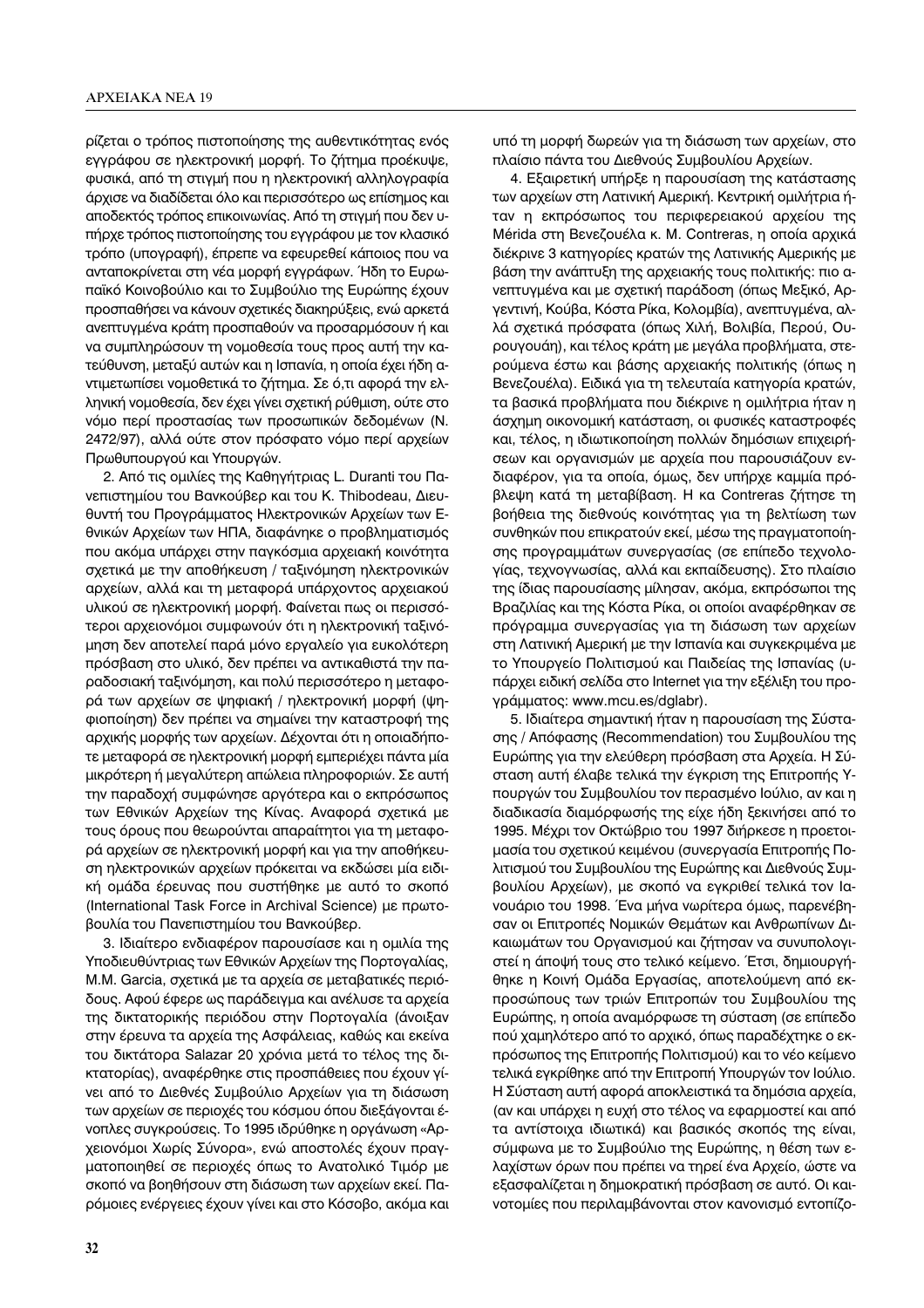νται κυρίως: α) στην αποδοχή της αρμοδιότητας της εθνικής νομοθεσίας στη θέσπιση λεπτομερών και εξειδικευμένων κανόνων για την πρόσβαση στα δημόσια αρχεία, β) στη διευκρίνιση των όρων «αρχείο», «πρόσβαση» και «προστασία προσωπικών δεδομένων», γ) στη σαφή πρόβλεψη ελεύθερης πρόσβασης στα αρχεία σε όλους, ανεξάρτητα από εθνικότητα και ιδιότητα, δ) στη θέσπιση της δωρεάν πρόσβασης στα δημόσια αρχεία, ε) στη θέσπιση συγκεκριμένων κανόνων εξαίρεσης στο γενικό κανόνα αποδέσμευσης αρχειακών ενοτήτων μετά από ορισμένο χρονικό όριο, στ) στη θέσπιση συγκεκριμένων κανόνων για δεσμευμένες, πέρα του γενικού ορίου δέσμευσης, αρχειακές ενότητες.

Και μετά την ψήφιση της Σύστασης αυτής, η Κοινή Ομάδα Εργασίας συνεχίζει να λειτουργεί, με δύο νέους σκοπούς: την παρακολούθηση της εφαρμογής της εν λόγω Σύστασης (κυρίως μέσω ενός ερωτηματολογίου που θα αποστείλει σε επιλεγμένο δείγμα κρατών και το οποίο θα περιλαμβάνει ερωτήσεις γύρω από τη νομοθεσία που έχει εισαχθεί με αφορμή τη Σύσταση, τα όρια δέσμευσης που ισχύουν σε κάθε κράτος κλπ), και την παραγωγή μιας δεύτερης Σύστασης με αντικείμενο την ευρωπαϊκή πολιτική για πρόσβαση σε «επίσημες πληροφορίες» (δηλαδή για την ελεύθερη πρόσβαση σε πληροφορίες από τις δημόσιες υπηρεσίες). Το κείμενο της νέας Σύστασης προγραμματίζεται να εγκριθεί από την Επιτροπή Υπουργών έως το καλοκαίρι του 2001.

Οι ίδιοι οι εκπρόσωποι του Συμβουλίου της Ευρώπης παραδέχτηκαν ότι από τη στιγμή που η Σύσταση δεν έχει δεσμευτικό χαρακτήρα, δεν είναι εύκολο να εφαρμοστεί πλήρως. Παραδέχτηκαν ξεκάθαρα ότι η πραγματική πρόθεση και αξία της Σύστασης είναι να θέσει τις γενικές κατευθύνσεις και να δείξει τον ιδεατό στόχο στον οποίο θα έπρεπε να προσβλέπουν όλα τα Αρχεία, καθώς και να δημιουργήσει «τρόπους συνεργασίας μεταξύ κυβερνήσεων, ώστε από κοινού να μοιραστούν το βάρος της εφαρμογής όλων των διατάξεων της Σύστασης. Το Συμβούλιο της Ευρώπης κρίνει ότι για να αποκτήσουν δεσμευτικό χαρακτήρα οι προβλέψεις των Συστάσεων, θα πρέπει να μετατραπούν αυτές σε Συμβάσεις (Conventions), κάτι στο οποίο δεν προβλέπεται να προχωρήσουν τα 41 κράτη-μέλη του Οργανισμού στο εγγύς μέλλον.

6. Ενδιαφέρον παρουσίασαν και οι ομιλίες σχετικά με τις προκλήσεις που δημιουργούν για τα αρχεία οι νέες δυνατότητες αξιοποίησης του ελεύθερου χρόνου και οι νέες δυνατότητες επικοινωνίας, κυρίως μέσω Internet. Αφ' ενός οι πολίτες έχουν πλέον τα μέσα και αξιώνουν από τα Αρχεία να μπορούν να δέχονται και ηλεκτρονικά ερευνητές, και αφ' ετέρου τα Αρχεία τα ίδια μπορούν να χρησιμοποιήσουν τη σύγχρονη τεχνολογία για να διευκολύνουν την πρόσβαση των ενδιαφερομένων, αλλά και για να διαφημίζονται (εφαρμογή κανόνων marketing) και να εκπαιδεύουν ερευνητές και αρχειονόμους στην αρχειακή πολιτική.

7. Ο υπογράφων παραβρέθηκα επίσης στην παρουσίαση του ΕΥΡΩΠΑΪΚΟΥ ΔΙΚΤΥΟΥ ΑΡΧΕΙΩΝ (European Archival Network). Πρόκειται για μία ηλεκτρονική βάση δεδομένων με στοιχεία για όσα Αρχεία θέλουν να παρουσιαστούν σε αυτή τη βάση. Η βάση είναι προσβάσιμη από το Internet (www.european-archival.net) και δίνει τη δυνατότητα στο χρήστη να βρει το αρχείο με το υλικό που τον ενδιαφέρει, ακόμα και μέσω της χρήσης λέξεων - κλειδιών. Η απόφαση για τη δημιουργία αυτής της βάσης πάρθηκε πριν από δύο χρόνια στο Ευρωπαϊκό Συνέδριο Αρχείων στη Βέρνη. Οποιοδήποτε Αρχείο οποιουδήποτε ευρωπαϊκού κράτους μπορεί να εισάγει τα στοιχεία του σε αυτή τη βάση (διευκρινίζω ότι πρόκειται για στοιχεία της ταυτότητάς του, και όχι για τη βάση δεδομένων του).

#### **Παρουσιάσεις και περίπτερα**

Ορισμένα Αρχεία, κυρίως δημόσια Αρχεία της Ισπανίας, είχαν στήσει σε ειδικά διαμορφωμένο χώρο του Συνεδρίου περίπτερα με πληροφοριακό υλικό σχετικά με την οργάνωσή τους και τις δυνατότητες πρόσβασης σε αυτά. Πιο εντυπωσιακό από όλα ήταν το περίπτερο των Εθνικών Αρχείων της Ισπανίας, όπου μεταξύ των άλλων υπήρχε έκθεση φωτογραφίας από στιγμές της ζωής της χώρας κατά το πρώτο μισό του 20ου αιώνα, αλλά και έκθεση σημαντικών συνθηκών του ισπανικού κράτους με άλλα κράτη, ήδη από τον 16ο αιώνα. Εκτός από Αρχεία της Ισπανίας, ειδικά περίπτερα είχαν δημιουργηθεί και από τα Αρχεία της Αυστρίας, της Ιταλίας, της Αυστραλίας, της Πορτογαλίας και των ΗΠΑ.

Συνολικά, το Συνέδριο απετέλεσε μία πολύ καλή εμπειρία, η οποία έδωσε την ευκαιρία στους συμμετέχο-Vτες να έρθουν σε επαφή με τις τελευταίες εξελίξεις στον τομέα της οργάνωσης αρχείων και να ακούσουν τις σχετικές εμπειρίες ανθρώπων από ολόκληρο τον κόσμο. Η Yπηρεσία Ιστορικού Αρχείου του ΥΠΕΞ την οποία εκπροσώπησα, ωφελήθηκε από τη συμμετοχή σε αυτό το Συνέδριο, όχι μόνο λόγω της δυνατότητας επαφής που της δόθηκε με νέες ιδέες και εξελίξεις, αλλά και λόγω της δυνατότητας δημοσιοποίησης της δραστηριότητάς της σε διεθνές επίπεδο, κυρίως ενώπιον εκπροσώπων πολλών εθνικών και κυβερνητικών Αρχείων από ολόκληρο τον κόσμο. Της έδωσε τέλος τη δυνατότητα, να διαπιστώσει για μία ακόμα φορά την πρόοδο που έχει επιτελεστεί τα τελευταία χρόνια στην οργάνωση και λειτουργία του Ιστορικού Αρχείου ΥΠΕΞ, πρόοδος η οποία το έχει φέρει να προηγείται σε τεχνογνωσία και εφαρμογές πολλών αντίστοιχων Αρχείων ανεπτυγμένων κρατών.

#### $\Gamma$ Ιώργος Πολυδωράκης

Ειδικός Επιστημονικός Σύμβουλος στην Υπηρεσία Διπλωματικού και Ιστορικού Αρχείου του Υπουργείου Εξωτερικών

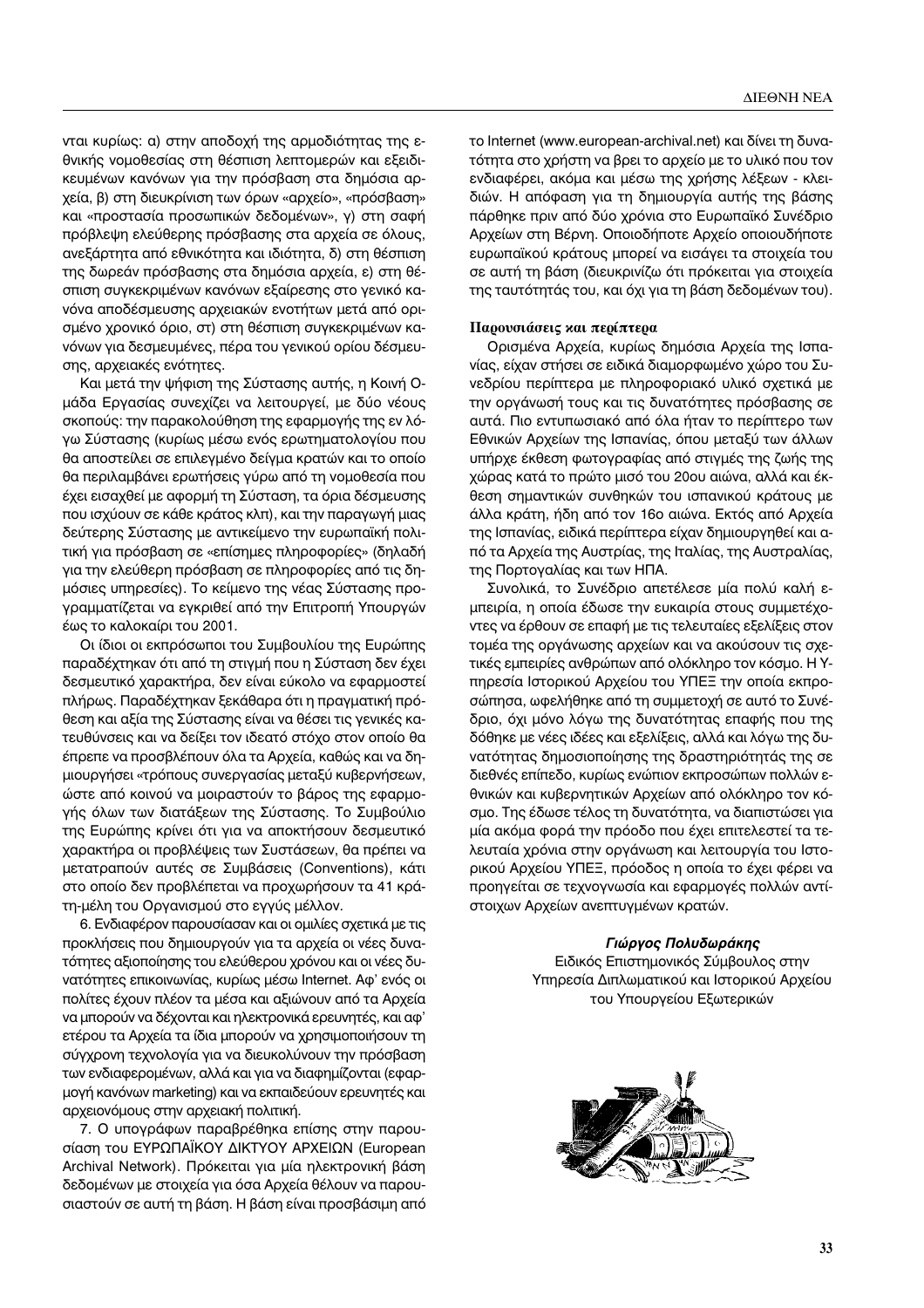## ΣΥΝΑΝΤΗΣΗ ΤΩΝ ΧΩΡΩΝ-ΜΕΛΩΝ ΤΟΥ ΣΥΜΦΩΝΟΥ ΣΤΑΘΕΡΟΤΗΤΑΣ Ν.Α. ΕΥΡΩΠΗΣ Άγκυρα 27-29 Οκτωβρίου 2000

Από 27 μέχρι 29 Οκτωβρίου 2000, πραγματοποιήθηκε στην Άγκυρα συνάντηση των Γενικών Διευθυντών Αρχείων, των χωρών-μελών του Συμφώνου Σταθερότητας της Ν.Α. Ευρώπης, με θέμα: «Διατήρηση, Προστασία, Αποκατάσταση των Αρχείων κατά τη διάρκεια φυσικών καταστροφών, πριν και μετά από πολέμους καθώς και πρόσβαση στα τεκμήρια».

Στη συνάντηση αυτή έλαβε μέρος η υπογράφουσα, Προϊσταμένη της κεντρικής υπηρεσίας των Γενικών Αρχείων του Κράτους, συμμετέχοντας με σχετική εισήγηση και παρεμβάσεις στη διατύπωση του τελικού κειμένου των πορισμάτων (βλ. Συστάσεις).

Οι Τούρκοι επεφύλαξαν ιδιαίτερη μεταχείριση και φιλοξενία στην εκπρόσωπο της Ελλάδας, τιμώντας στο πρόσωπό της τη χώρα μας (ανάθεση προεδρείας στην Α΄ Συνάντηση, αναφορά της χώρας μας ως πρώτης στον κατάλογο των συμμετεχόντων, προβολή της συμμετοχής της εκπροσώπου της Ελλάδας σε βιντεοταινία που προβλήθηκε στην τελετή έναρξης, στην οποία εκτός των Τούρκων επισήμων, παρέστησαν και πρέσβεις ορισμένων χωρών της Ν.Α. Ευρώπης).

Στο τέλος της συνάντησης υπογράφτηκαν Πρωτόκολλα Συνεργασίας μεταξύ των Κρατικών Αρχείων της Προεδρίας της Τουρκικής Δημοκρατίας και των Γενικών Διευθυντών των Αρχείων της Αλβανίας, της Βοσνίας, της Ερζεγοβίνης και της Σλοβενίας.

Οι Τούρκοι αναμένουν την υπογραφή της «Σύναψης του Πρώτου Μορφωτικού Προγράμματος» μεταξύ Ελλάδος και Τουρκίας, στο οποίο περιλαμβάνεται και η συνεργασία των Αρχειακών Υπηρεσιών των δύο χωρών.

Στη Συνάντηση, αξιόλογη ήταν η παρουσία του εκπροσώπου της UNESCO, ο οποίος πρότεινε να ιδρυθούν επιτροπές της Μπλε Ασπίδας (Blue Shield Committees) στην οποία να περιληφθεί και η προστασία των αρχείων.

### Αικατερίνη Μπεκιάρογλου-Εξαδακτύλου

## Συνάντηση Στρογγυλής Τράπεζας με θέμα:

«Διατήρηση, Προστασία, Αποκατάσταση των Αρχείων κατά τη διάρκεια φυσικών καταστροφών, πριν και μετά από πολέμους καθώς και πρόσβαση στα τεκμήρια», 27-28 Οκτωβρίου 2000, Άγκυρα, Τουρκία.

### Συστάσεις

Οι συμμετέχοντες στη συνάντηση Στρογγυλής Τράπεζας με θέμα: «Διατήρηση, Προστασία, Αποκατάσταση των Αρχείων κατά τη διάρκεια φυσικών καταστροφών, πριν και μετά από πολέμους καθώς και πρόσβαση στα τεκμήρια», που έλαβε χώρα στην Άγκυρα της Τουρκίας στις 27 και 28 Οκτωβρίου 2000<sup>1</sup>.

- 2. Υπογραμμίζοντας τη σπουδαιότητα του Προγράμματος της UNESCO, με θέμα: «Η μνήμη του Κόσμου» για την προστασία της παγκόσμιας κληρονομιάς των γραπτών μνημείων και την πρόσβαση σ' αυτά.
- 3. Υπενθυμίζοντας το ρόλο του Διεθνούς Συμβουλίου Αρχείων (ICA) στην καθιέρωση προτύπων και οδηγιών για την προστασία και την πρόσβαση στα αρχεία.
- 4. Αποδεχόμενοι ευχαρίστως τις δραστηριότητες της Διεθνούς Επιτροπής της Μπλε ασπίδας (ICBS) για την προστασία της παγκόσμιας πολιτιστικής κληρονομιάς.
- 5. Λαμβάνοντας υπόψη την Σύσταση με αρ. R(2000)13 της Επιτροπής των Υπουργών των χωρών-μελών του Συμβουλίου της Ευρώπης, στο θέμα: «Ευρωπαϊκή πολιτική για την Πρόσβαση στα αρχεία».
- 6. Συνιστούν στις Κυβερνήσεις να λαμβάνουν όλα τα απαραίτητα μέτρα για την προστασία των γραπτών τεκμηρίων σε περιπτώσεις φυσικών και ανθρωπογενών καταστροφών, όπως και σε περιπτώσεις ενόπλων συρράξεων.
- 7. Ως ειδικά μέτρα για την προστασία των αρχείων, συνιστούν στις κυβερνήσεις:
	- α) Να εκπονήσουν σχέδια για την προστασία των αρχείων από φυσικές και ανθρωπογενείς καταστροφές στα πλαίσια της εθνικής νομοθεσίας.
	- β) Να περιλάβουν σ' αυτά τα σχέδια την εκπαίδευση στρατιωτικών μονάδων.
	- γ) Να προσαρμόσουν τα υφιστάμενα κτήρια των Αρχείων στις ανάγκες για την προστασία του αρχειακού υλικού από φυσικές και ανθρωπογενείς καταστροφές, όπως και τα νέα κτήρια αρχείων που θα σχεδιασθούν.
	- δ) Να ενισχύσουν τα μέτρα προστασίας και διαφύλαξης, ιδιαίτερα με αναπαραγωγές τεκμηρίων, εφαρμόζοντας, όσο το δυνατόν ευρύτερα, τη χρήση νέων τεχνολογιών.
- 8. Ενθαρρύνουν τις Κυβερνήσεις, να περιλάβουν στις συμφωνίες, σε επίπεδο διμερούς πολιτιστικής συνεργασίας την προστασία από επιθέσεις, των ιδρυμάτων των Αρχείων και των Βιβλιοθηκών, σύμφωνα με το πνεύμα της Σύμβασης της Χάγης.
- 9. Συνιστούν να διευρυνθεί η συνεργασία μεταξύ των κρατών ώστε: α) Να εξασφαλισθεί η διευκόλυνση σε διεθνές επίπεδο, των αντιδράσεων σε καταστάσεις βίας ή κινδύνων που απειλούν τα αρχεία.
	- β) Να βοηθήσουν τα ιδρύματα των Αρχείων να συνέλθουν από φυσικές και ανθρωπογενείς καταστροφές.
	- γ) Να αποκτήσουν αντίγραφα καταστραφέντων ή χαμένων αρχείων, τα οποία ενδέχεται να υπάρχουν σε άλλες χώρες.
- 10. Συνιστούν σε όλα τα συμμετέχοντα κράτη σ' αυτή τη συνάντηση, και τα οποία διαθέτουν αξιόλογα οθωμανικά αρχεία, να συνεργασθούν για να εξασφαλίσουν αμοιβαίες ανταλλαγές εργαλείων έρευνας καθώς και αντιγράφων γραπτών τεκμηρίων, σύμφωνα με την εθνική τους νομοθεσία.
- 11. Προσκαλούν τη Γενική Διεύθυνση των Κρατικών Αρχείων της Τουρκικής Δημοκρατίας, να προωθήσει αυτές τις συστάσεις σε όλα τα κράτη-μέλη του συμφώνου Σταθερότητας της Ν.Α. Ευρώπης και τους σχετικούς Διεθνείς Οργανισμούς.

απόδοση από τα αγγλικά και τουρκικά Αικ. Μπεκιάρογλου-Εξαδακτύλου

<sup>1.</sup> Υπενθυμίζοντας τη Συνθήκη της Χάγης (1954) και το σχετικό Δεύτερο Πρωτόκολλο (1999) για την προστασία της πολιτιστικής κληρονομιάς κατά τις περιπτώσεις ενόπλων συγκρούσεων.

<sup>1</sup> Αλβανία, Βουλγαρία, Βοσνία και Ερζεγοβίνη, Κροατία, Ουγγαρία, Ρουμανία, Σλοβενία, Ελλάδα Τουρκία και UNESCO.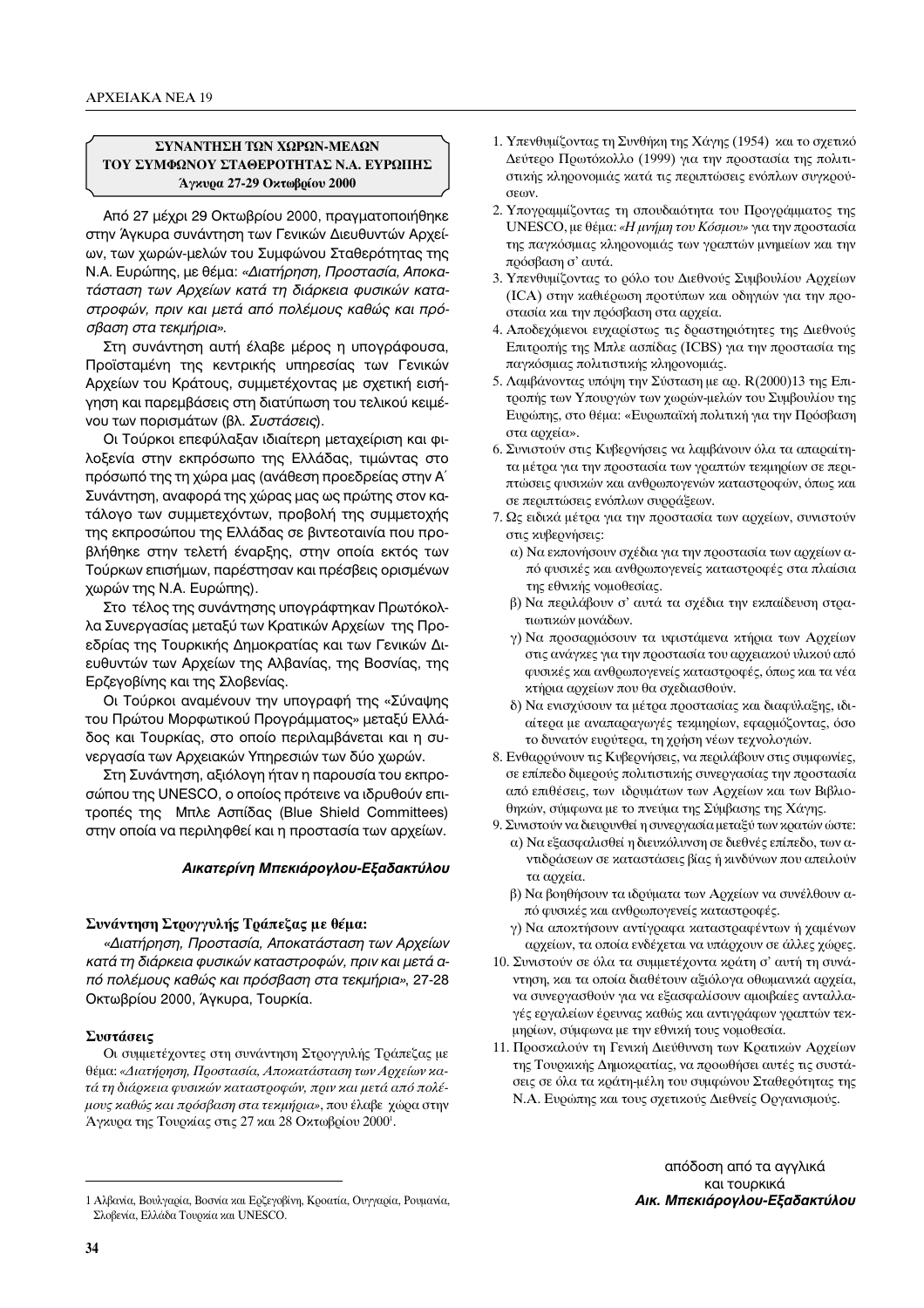## **ΔΙΕΘΝΕΣ ΣΥΜΠΟΣΙΟ ΑΡΧΕΙΑΚΩΝ** «Αρχεία και προοπτικές στη νέα χιλιετία»  $\Lambda$ ευκωσία, 4-6.5.2000

Στις αρχές Μαΐου (4-6.5.2000) του περασμένου χρόνου οργανώθηκε για πρώτη φορά στη Λευκωσία της Κύπρου διεθνές συνέδριο Αρχειονομίας, με θέμα «Αρχεία *και προοπτικές στη νέα χιλιετία»*. Η πρωτοβουλία ανήκε στο Τμήμα Αρχειονομίας-Βιβλιοθηκονομίας του Ιονίου Πανεπιστημίου και τον Εθνικό Πολιτιστικό Όμιλο Κύπρου, υπό την αιγίδα του Υπουργείου Παιδείας και Πολιτισμού Κύπρου, ενώ συνεργάστηκαν περισσότεροι από είκοσι φορείς της Ελλάδας και της Κύπρου.

Οι εργασίες του συνεδρίου πραγματοποιήθηκαν στις εγκαταστάσεις του ξενοδοχείου Φόρουμ Ιντερκοντινένταλ, όπου και φιλοξενήθηκαν όλοι οι σύνεδροι.

Aισθητή έγινε και η παρουσία αντιπροσωπείας των Κρατικών Αρχείων της Ισπανίας, για την προβολή του επικείμενου (τότε) Παγκόσμιου Συνεδρίου στη Σεβίλλη, το Σεπτέμβριο του 2000, που συνδυάστηκε με την εισήγηση της Διευθύντριας των Κρατικών Αρχείων της Ισπανίας.

Λόγω της πληθώρας των εισηγήσεων, μετά την πρώτη πρωινή συνεδρία της 4ης Μαΐου, οι υπόλοιπες διεξάγονταν παράλληλα σε δύο παρακείμενες αίθουσες, πρακτική που στέρησε από αρκετούς συνέδρους την ευκαιρία να παρακολουθήσουν εισηγήσεις που παρουσιάζονταν ταυτόχρονα σε διαφορετικές αίθουσες.

Οι θεματικές ενότητες που απασχόλησαν το συνέδριο ήταν οι ακόλουθες:

- 1. Τα αρχεία στην αρχαιότητα
- 2. Μεσαιωνικές κυπριακές πηγές
- 3. Σύγχρονες αρχειακές πηγές
- 4. Αρχεία του ευρύτερου Δημόσιου Τομέα
- 5. Εκκλησιαστικά αρχεία
- 6. Κρατικά Αρχεία αρχειακοί
- 7. Διαχείριση αρχειακών πηγών και παράμετροι οργάνωσης Αρχείων.

Συνολικά παρουσιάστηκαν σαράντα έξι εισηγήσεις στη διάρκεια του διημέρου Πέμπτης και Παρασκευής, σε ένα βαρυφορτωμένο αλλά ιδιαίτερα ενδιαφέρον και με σημαντική διεθνή παρουσία πρόγραμμα. Η έκδοση των πρακτικών, που υποθέτουμε ότι δεν θα καθυστερήσει, θα συμβάλει σημαντικά στον εμπλουτισμό της αρχειακής βιβλιογραφίας.

Το Σάββατο και η Κυριακή ήταν ημέρες αφιερωμένες σε επισκέψεις: η Μονή Κύκκου, το εργαστήριο συντήρησης και το μουσείο της καθώς και χώροι μνήμης της παλαιότερης και σύγχρονης ιστορίας της Μεγαλονήσου αποτέλεσαν τους διαδοχικούς σταθμούς συνέδρων και συνοδών, έχοντας να προσφέρουν ο καθένας τις δικές του σημαντικές εμπειρίες.

Πέρα από τις σημαντικές εισηγήσεις και τις ενδιαφέρουσες ξεναγήσεις, αξέχαστη θα μείνει σε όλους τους συνέδρους η κυπριακή φιλοξενία, για την οποία έδωσαν σε κάθε στιγμή τον καλύτερό τους εαυτό οι αδελφοί Κύπριοι. Είμαι βέβαιος ότι οι θερμές ευχαριστίες μου αντιπροσωπεύουν τα συναισθήματα όλων των συνέδρων.

#### **ISTITUTO «LUIGI STURZO»**

Για το εξαιρετικό αρχειακό σύστημα της Ιταλίας έχουν γίνει αρκετές αναφορές σε παλιότερα τεύχη των Αρχεια*κών Νέων* '. Όπως είναι γνωστό, το αρχειακό αυτό σύ-<br>στημα βασίζεται στη λειτουργία ενόρ σνεπτυγμένου δι στημα βασίζεται στη λειτουργία ενός ανεπτυγμένου δικτύου κρατικών Αρχείων (τα γνωστά μας archivi di Stato) και σε μια σειρά αρχειακών οργανισμών που διαχειριζόμενοι υλικό συγκεκριμένου συνήθως παραγωγού ή θεματικού ενδιαφέροντος, έχουν συγκροτήσει δίκτυα Αρχείων παράλληλα προς τα κρατικά<sup>2</sup>.

Το «Istituto Luigi Sturzo» εντάσσεται στην κατηγορία των ιδρυμάτων και των ινστιτούτων που αναπτύχθηκαν μεταπολεμικά γύρω από την ιστορική κληρονομιά ενός αρχείου πολιτικού προσώπου και ταυτόχρονα αποτελεί μία από τις καλύτερες περιπτώσεις ερευνητικού κέντρου του οποίου οι δραστηριότητες εξειδικεύονται πάνω σε πολύ συγκεκριμένες πτυχές των πολιτικών και κοινωνικών κινημάτων του 20ου αιώνα.

Το Ινστιτούτο που φέτος συμπληρώνει μισό αιώνα παρουσίας φέρει το όνομα μιας από τις πλέον σημαντικές φυσιογνωμίες της σύγχρονης ιταλικής ιστορίας. Η χαρακτηριστικότερη ίσως μορφή του ιταλικού πολιτικού καθολικισμού, ο Luigi Sturzo γεννήθηκε το 1871 στο Caltagirone της Σικελίας, όπου και χρίστηκε ιερέας το 1894. Μετά το πέρας των μεταπτυχιακών του σπουδών στη Ρώμη επιστρέφει στη Σικελία, όπου εκδίδει την εφημερίδα «La Croce di Constantino» και αναπτύσσει πολιτική δραστηριότητα αντιστεκόμενος στη διάλυση των καθολικών και σοσιαλιστικών εργατικών ενώσεων που την εποχή εκείνη προωθούσε η κυβέρνηση. Τον Ιανουάριο του 1919 ιδρύει το Partito Popolare Italiano, το οποίο αναδεικνύεται σε μεγάλη πολιτική δύναμη στην Ιταλία, όταν στις εκλογές του 1919 κερδίζει τις 101 από τις 508 έδρες του Κοινοβουλίου. Με την επικράτηση του Φασιστικού Κόμματος αποσύρεται το 1923 σε μοναστήρι και ένα χρόνο αργότερα εξορίζεται αρχικά στο Λονδίνο και κατόπιν στην Νέα Υόρκη, όπου αφιερώνεται στη μελέτη και τη συγγραφή έργων ιστορικής κοινωνιολογίας, φιλοσοφίας και διεθνούς δικαίου. Επιστρέφει το Σεπτέμβριο του 1946 στην Ιταλία, επανιδρύει τον κομματικό σχηματισμό, που πλέον ονομάζεται Democrazia Cristiana και συνεχίζει την πολιτική του παρουσία και τη συγγραφική του παραγωγή<sup>3</sup> μέχρι το θάνατό του στη Ρώμη τον Αύγουστο του 1959.

Το Ινστιτούτο ιδρύθηκε το 1951 στη Ρώμη (όπου και συνεχίζει να στεγάζεται στο θαυμάσιο Palazzo Baldassini) με πρώτο πρόεδρο τον ίδιο τον Luigi Sturzo. Οι στόχοι του, όπως εγγράφονται στο καταστατικό του είναι η προώθηση των ανθρωπιστικών σπουδών και η ανάπτυξη της

*Νέστωρ Κ. Μπαμίδης* 

<sup>1</sup> Καραπιδάκης Νίκος «Παρουσίαση εκδόσεων: Gli archivi dei pertiti politici: atti dei seminari di Roma e di Perugia»  $A$ Qχειακά Νέα 17 (1998), σσ. 45-48 και Καραπιδάχης Νίχος «Παρουσίαση εκδόσεων: Archivistiche: catalogo delle guide e degli inventari editi a cura di Maria Teresa Piano Mortari e Isotta Scandaliato Ciciani» Αρχειακά Νέα 16 (1997), σσ. 44-47.

<sup>2</sup> Χαρακτηριστικό παράδειγμα αποτελούν τα ιστορικά αρχεία της ιταλικής Αντίστασης, τα οποία είναι σήμερα 63 στον αριθμό.

<sup>3</sup> Από την πλούσια συγγραφική του παραγωγή αναφέρουμε χαρακτηριστικά τα L' *Italia e il fascismo* (1926), *Chiesa e Stato* (1939), *L' Italia e l' ordine internazionale* (1944), *Politica di questi anni - Consensi e critiche* (1946-1959) κλπ.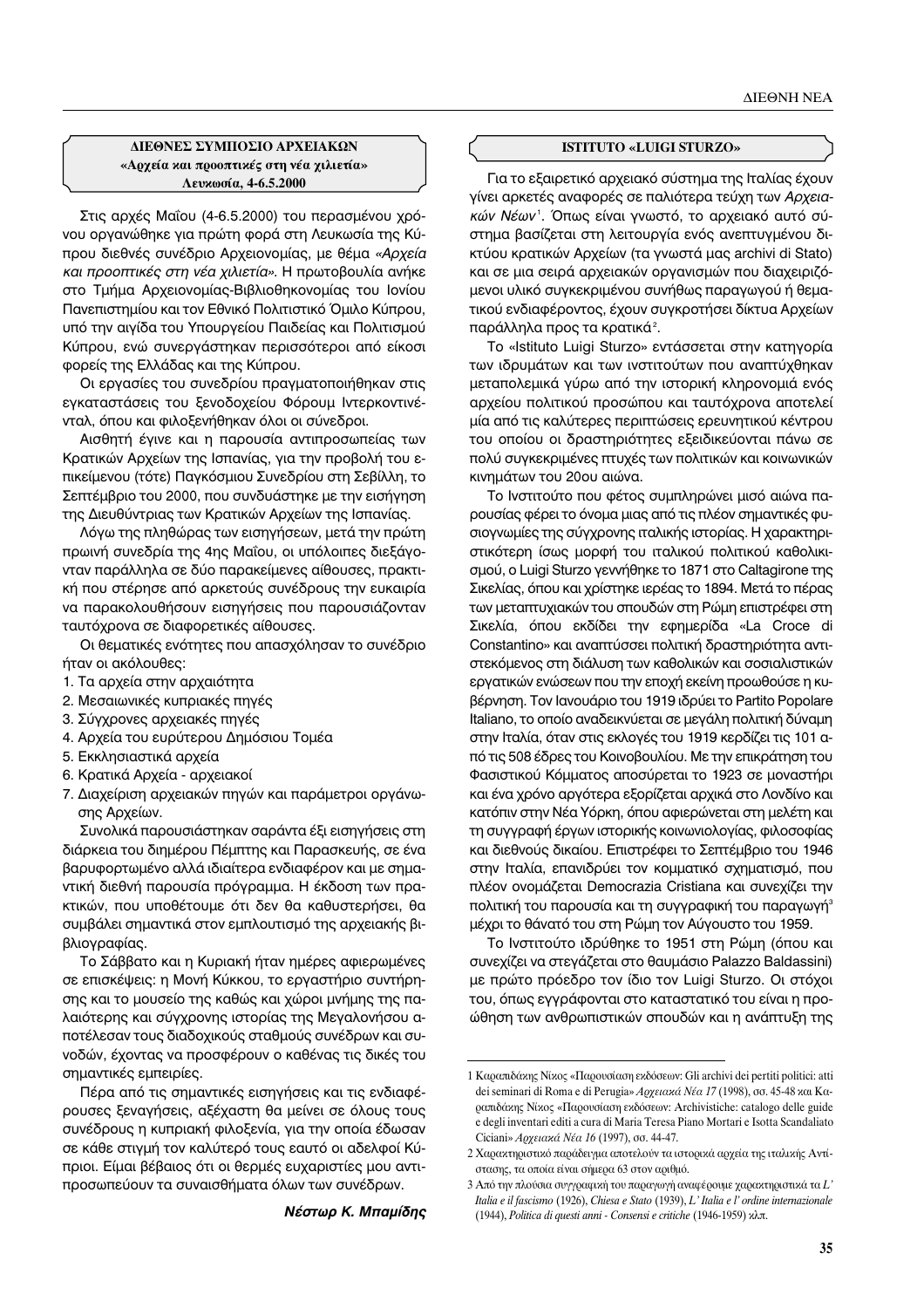έρευνας πάνω στις κοινωνικές επιστήμες, η επαγγελματική επιμόρφωση όσων κινούνται γύρω από τη διαμόρφωση και τη διαχείριση της ιστορικής μνήμης και κυρίως η αξιοποίηση της αρχειακής και βιβλιακής κληρονομιάς του ιδρυτή του. Εξαρχής λοιπόν, οι δραστηριότητες του Ινστιτούτου επικεντρώθηκαν γύρω από τη θεωρητική και πολιτική παρακαταθήκη του Ιταλού στοχαστή και τα τεκμήρια της διανοητικής και πολιτικής του πορείας. Σήμερα το Ινστιτούτο έχει αναπτύξει μία σειρά πρωτοβουλιών σχετικά με την προώθηση της έρευνας πάνω σε ζητήματα που κινητοποίησε η πολυσχιδής δράση του Luigi Sturzo. Πιο συγκεκριμένα, στα πλαίσια της δραστηριότητάς του χρηματοδοτεί προγράμματα υποτροφιών για έρευνα πάνω στις ανθρωπιστικές σπουδές με ιδιαίτερη έμφαση στην ιστορία, την κοινωνιολογία, την οικονομία, τις πολιτικές επιστήμες και το δίκαιο, οργανώνει επιστημονικές συναντήσεις όπου και ανακοινώνονται τα πορίσματα των μελετών, συστήνει μεταπτυχιακά προγράμματα επιμόρφωσης, ενώ παράλληλα ένας πρόχειρος απολογισμός δεν θα μπορούσε να παραλείψει την αξιοπρόσεκτη εκδοτική του δραστηριότητα.

Το Ινστιτούτο προσφέρει στον ερευνητή την πλούσια βιβλιοθήκη του, που αποτελείται από μία συλλογή 75.000 τόμων που διαρκώς εμπλουτίζεται με νέα βιβλία, καθώς και μία συλλογή από 600 περίπου τίτλους εφημερίδων και επιστημονικών περιοδικών. Πυρήνας ωστόσο, του Ινστιτούτου θα πρέπει να θεωρηθεί το ιστορικό του αρχείο, το οποίο παρέχει ανεκτίμητες πληροφορίες για τα πολιτικά κόμματα της Ιταλίας και κυρίως για τον πολιτικό χώρο της Χριστιανοδημοκρατίας. Το προσωπικό αρχείο του Luigi Sturzo αποτέλεσε ουσιαστικά και τον πυρήνα για τη σύσταση ενός ιστορικού αρχείου, το οποίο στην πορεία φιλοξένησε τα προσωπικά αρχεία πολλών προσωπικοτήτων του πολιτικού καθολικισμού με αποτέλεσμα το Istituto Luigi Sturzo να φιλοξενεί αυτή τη στιγμή 3.500 περίπου φακέλους αρχειακού υλικού «εξειδικευμένου», ας μας επιτραπεί ο όρος, σε αυτό τον πολύ σημαντικό χώρο του ιταλικού πολιτικού συστήματος. Σήμερα, ο ερευνητής που θα επισκεφθεί στη Ρώμη το ιστορικό αρχείο του Ινστιτούτου μπορεί να έχει πρόσβαση στις παρακάτω αρχειακές συλλογές:

- 1. Αρχείο Luigi Sturzo (1891-1959)
- 2. Αρχείο Ινο Coccia (1929-1960)
- 3. Apxeío Francesco Luigi Ferrari (1926-1933)
- 4. Apxeío Giovanni Gronchi (1904-1978)
- 5. Apxeío Istituto Luigi Sturzo (1950-1980)
- 6. Αρχείο Filippo Meda (1831-1949)
- 7. Apxeío Sergio Paronetto (1936-1945)
- 8. Apxeío Flaminio Piccoli (1960-1990)
- Αρχείο Giuglio Rodino (1889-1950) 9.
- 10. Αρχείο Mario Scelba (1925-1982)
- 11. Αρχείο Dino Secco Suardo (1915-1925)
- 12. Αρχείο Giusepe Spataro (1911-1978)
- 13. Αρχείο Vittorino Veronese (1942-1977)
- 14. Αρχείο Democrazia Cristiana (1943-1993)
- 15. Αρχείο Sosstos (1940-1975)
- 16. Αρχείο Sinistra Cristiana (1943-1945)
- 17. Αρχείο Piero Malvestiti (1930-1990)
- 18. Αρχείο Vito G. Galati (1900-1968)
- 19. Αρχείο Giovanni Battista Migliori (1913-1978)
- 20. Αρχείο Mario Cingolani (1907-1970)
- 21. Αρχείο Antonino Anile (1900-1943)
- 22. Αρχείο Mario Vittorio Rossi (1952-1953)
- 23. Αρχείο Francesco Bartolotta (1947-1953)

Τέλος, θα ήταν παράλειψη να μην αναφερθούμε στο τμήμα προφορικής ιστορίας που λειτουργεί στο Istituto Luigi Sturzo από το 1988 και που έχει ως στόχο του τη συλλογή προφορικών μαρτυριών για το κίνημα του πολιτικού καθολικισμού, την έκδοση σχετικών εγχειριδίων και οδηγών, καθώς και την επιμόρφωση των ιστορικών πάνω στις ιδιαίτερες τεχνικές που η προφορική ιστορία προϋποθέτει και επιβάλλει.

## Κώστας Κατσάπης

## ΑΡΧΕΙΑ ΚΟΜΜΑΤΩΝ ΜΕΤΑ ΤΗΝ ΠΤΩΣΗ ΤΟΥ ΚΟΜ-ΜΟΥΝΙΣΜΟΥ Βουδαπέστη, 16-27 Ιουνίου 2001

Το Πανεπιστήμιο της Βουδαπέστης διοργανώνει σεμινάριο με το παραπάνω θέμα το καλοκαίρι του 2001. Διευθυντές του προγράμματος είναι ο Charles Kecskemeti, τέως Γενικός Γραμματέας του Δ.Σ.Α. και η Gabriella Ivacs, αρχειονόμος στα Open Society Archives της Ουγγαρίας.

Το σεμινάριο αποτελεί κατά κάποιο τρόπο συνέχεια του περυσινού σεμιναρίου «Η πρόσβαση στην πληροφορία» και εστιάζει στην αρχειακή κληρονομιά των πολιτικών κομμάτων. Η διαφύλαξη και η εξασφάλιση της πρόσβασης των ερευνητών σε αυτού του είδους την τεκμηρίωση, είναι μέρος της ιστορικής διαδικασίας για την αποκάλυψη του παρελθόντος και την κατανόηση της σύγχρονης ιστορίας, ειδικά του πολιτικού χαρακτήρα του μονοκομματικού συστήματος.

Το σεμινάριο προσφέρει τη δυνατότητα στους συμμετέχοντες να εξοικειωθούν με τα υπάρχοντα νομικά συστήματα -που περιλαμβάνουν λύσεις τόσο δυτικοευρωπαϊκές όσο και της Κεντρικής και Ανατολικής Ευρώπης, οι οποίες διασφαλίζουν τη διάκριση ανάμεσα στο δημόσιο και ιδιωτικό χαρακτήρα των πληροφοριών που παράγονται από τα πολιτικά κόμματα.

Πέρα από το θεωρητικό πλαίσιο, το σεμινάριο στοχεύει να περιορίσει το αντικείμενο στα αρχεία των πρώην κομμουνιστικών κομμάτων διότι η χρήση και η ερμηνεία τέτοιων πηγών απαιτεί ακόμη προσεκτική μελέτη. Θα πρέπει να σημειώσουμε ότι η κριτική των πηγών δεν μπορεί να περιοριστεί σε εθνικό επίπεδο αλλά το «δίκτυο» των Κομμουνιστικών Κομμάτων, συμπεριλαμβάνοντας και τις σχέσεις με τα κομμουνιστικά κινήματα του δυτικού κόσμου, θα πρέπει να αντιμετωπιστεί ως ενιαίο σύνολο.

Η δομική ανάλυση των αρχείων των κομμουνιστικών κομμάτων και ιδρυμάτων θα συνέβαλλε στην επεξεργασία μιας διαφορετικής προσέγγισης για την κατανόηση των επιχειρησιακών κανόνων που εξασφάλιζαν την ηγετι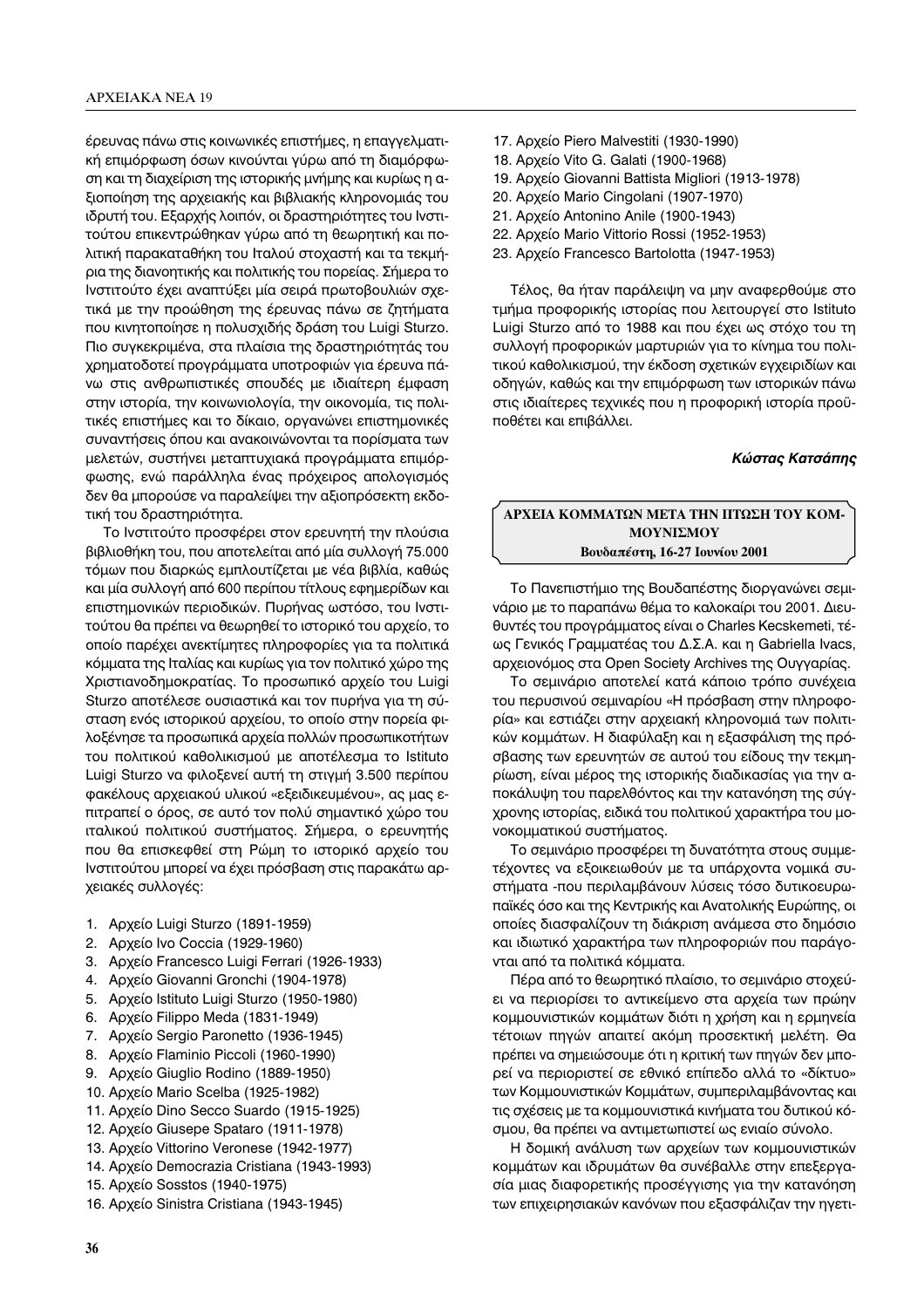κή θέση του ΚΚΣΕ στο παγκόσμιο κομμουνιστικό κίνημα από τη δεκαετία του '20 και στα πλαίσια του κομμουνιστικού μπλοκ από το 1945 μέχρι το 1989.

Εξαιτίας του διεπιστημονικού του χαρακτήρα το σεμινάριο δεν απευθύνεται αποκλειστικά σε αρχειονόμους. Δεν απαιτεί βαθιά γνώση της διαχείρισης των αρχείων, επειδή επικεντρώνεται περισσότερο στο περιεχόμενο των αρχείων και στο πώς η ιστορική έρευνα μπορεί να στηριχτεί σε τέτοια τεκμηρίωση.

Για περισσότερες πληροφορίες: CEU Summer University Nador u. 9, Budapest Hungary 1051 Tel: (36 1) 327 3069, 327 3811 Fax: (36 1) 327 3124 E-mail: sumeru@ceu.hu Website: http://www.ceu.hu/sun/sunindx.html

# **Νέστωρ Μπαμίδης**

# ΤΑ ΑΡΧΕΙΑ ΑΝΑΜΕΣΑ ΣΤΟ ΠΑΡΕΛΘΟΝ **KAI TO ΜΕΛΛΟΝ**

Η 6η Ευρωπαϊκή Διάσκεψη για τα Αρχεία θα λάβει χώρα στη Φλωρεντία, στο διάστημα 30 Μαΐου-2 Ιουνίου 2001, με θέμα «Τα αρχεία ανάμεσα στο παρελθόν και το μέλλον».

Απευθύνεται σε αρχειονόμους, σε επικεφαλείς αρχειακών ιδρυμάτων, σε ειδικούς στη διαχείριση πληροφοριών, σε διαχειριστές δημόσιων αρχείων από όλο τον κόσμο και σε όλους εκείνους που εργάζονται στον τομέα των αρχείων σ' αυτή τη μεταβατική περίοδο.

Η Διάσκεψη θα παρουσιάσει ένα πανόραμα των σχεδιασμών που βρίσκονται σε εξέλιξη και τις τρέχουσες εφαρμογές τους. Επίσης θα δώσει την ευκαιρία σχολιασμού των επιλογών που κατέστησαν απαραίτητες στον κόσμο των αρχείων ανάμεσα στην παράδοση και τον νεωτερισμό: δίκτυα, τυποποιημένα συστήματα επεξεργασίας και ποιότητας, προβλήματα επιλογής και διατήρησης, επαγγελματική κατάρτιση.

Το προσωρινό πρόγραμμα έχει ως ακολούθως:

# Tετάρτη, 30 Μαΐου

## **Προσυνεδριακό σεμινάριο**

Μια πύλη στην Ευρώπη. Προγράμματα της Ευρωπαϊκής Ένωσης για τα αρχεία: προβλήματα και προοπτικές

## **Πέμπτη, 31 Μαΐου** Κύρια συνεδρία

Ηλεκτρονικά αρχεία: οι ανώτερες τεχνικές σε ευρωπαϊκές και μη ευρωπαϊκές χώρες Εμπειρίες, στρατηγικές και κανονισμοί *γαί με μ<sub>1</sub>, γαί μ<sub>1</sub>, γγαί μας γγερματια, που πρεταιτα, για πα,*<br>Ισπανία Σουηδία Τυνησία

# Παρασκευή, 1 Ιουνίου

*π παπα, ≡ π n n n n n n n n n* 

## **Κύρια συνεδρία**

Ενοποίηση και συνεργασία. Πρόσβαση, επιλογή και εποπτεία

*ºÈÓÏ·Ó‰›·, πÙ·Ï›·, ƒˆÛ›·, ™ÎˆÙ›·, πÛ·Ó›·*

**•** Παράλληλη συνεδρία Δίκτυα και στρατηγικές ενοποίησης *DACE, DLM FORUM, EUAN, EVA Projects*

# **•** Παράλληλη συνεδρία

Διεθνή πρότυπα και τοπική υλοποίηση Τσεχία, Γαλλία, Μ. Βρετανία, Πολωνία, Σουηδία

## $\Sigma$ άββατο, 2 Ιουνίου

## **Κύρια συνεδρία**

Παραδόσεις και νεωτερισμοί στην επαγγελματική κατάρτιση

Αρχειονόμοι και/ή διαχειριστές πληροφοριών

**•** Παράλληλη συνεδρία

Διοίκηση και επαγγελματική κατάρτιση  $\Gamma$ αλλία, Ιταλία, Ολλανδία

## **• Παράλληλη συνεδρία**

Πανεπιστήμια και επαγγελματική κατάρτιση *Καναδάς, Γαλλία, Γερμανία, Μ. Βρετανία, Ελλάδα, Ιταλία,<br>Ολλανδία √ÏÏ·Ó‰›·*

**•** Παράλληλη συνεδρία Επαγγελματικές ενώσεις και κατάρτιση

## Κύρια συνεδρία

Το σχέδιο E-TERM Στρογγυλή Τράπεζα Καταληκτική συνεδρία

Επίσημες γλώσσες Αγγλικά, γαλλικά και ιταλικά. Παρέχεται ταυτόχρονη μετάφραση

> Προσαρμογή από τα αγγλικά **Νέστωρ Μπαμίδης**

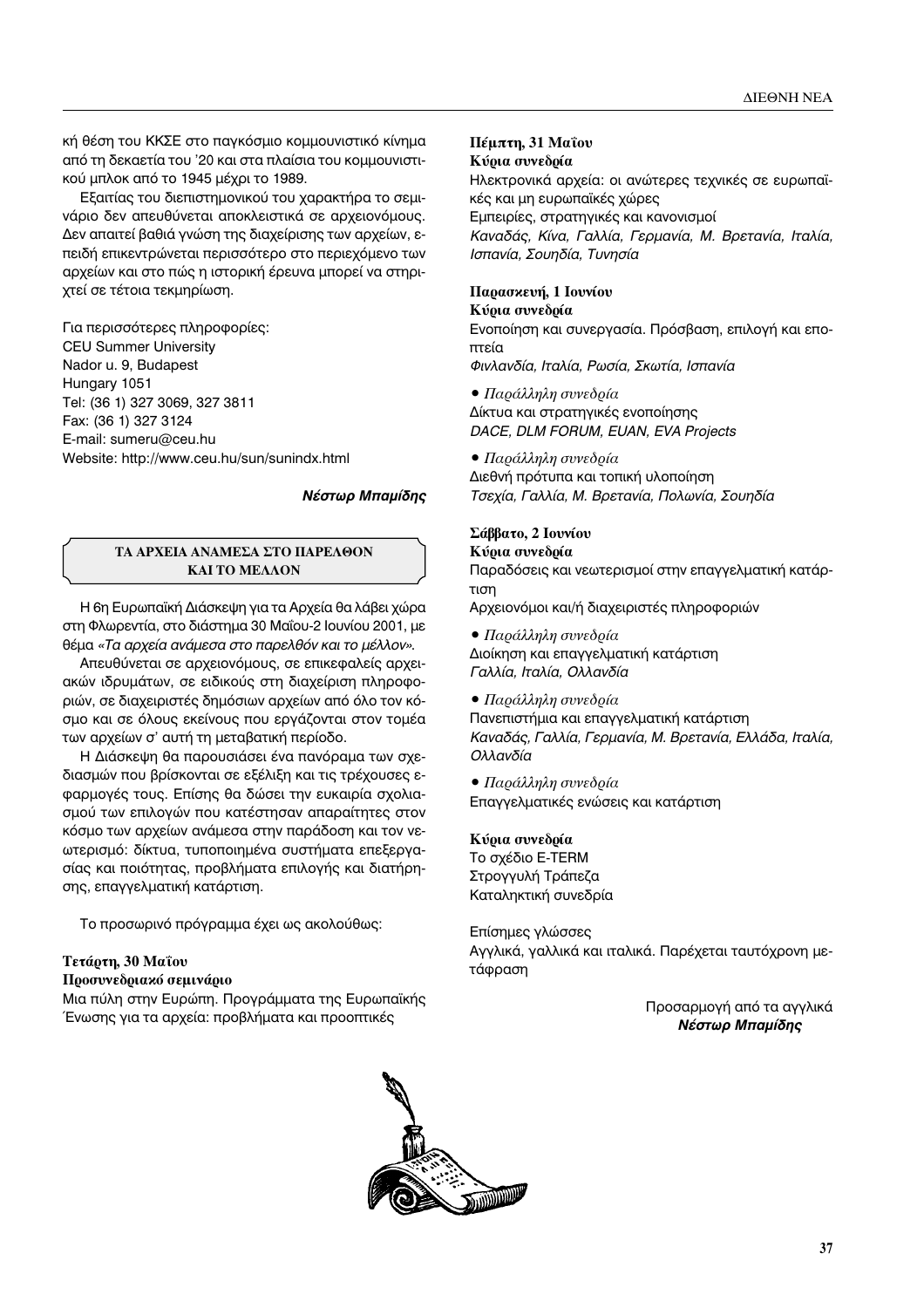# *Δ***PΧΕΙΑΚΟ ΤΟΠΙΟ**

## **ΓΣΤΟΡΙΚΟ ΑΡΧΕΙΟ-ΜΟΥΣΕΙΟ ΥΔΡΑΣ** Ο εκπαιδευτικός ρόλος μιας κρατικής **αρχεια εής-μουσεια κής υπηρεσίας** στο κατώφλι της νέας γιλιετίας

Με την πεποίθηση ότι η αναζήτηση της ιστορικής ταυτότητας και η ενδυνάμωση και διατήρηση της ιστορικής μνήμης, ιδιαιτέρως στο χώρο των νέων ανθρώπων, είναι ζητήματα που προέχουν στη σημερινή κοινωνική πραγματικότητα, ξεκίνησε στο Ιστορικό Αρχείο-Μουσείο <sup>γ</sup>δρας η οργάνωση εκπαιδευτικών μαθημάτων απευθυνόμενων κυρίως στους μαθητές της Πρωτοβάθμιας και Δευτεροβάθμιας Εκπαίδευσης αλλά και στους νέους μας γενικότερα. Μέσα από την εφαρμογή των προγραμμάτων αυτών θα καταβληθεί προσπάθεια οι νέοι του νησιού μας και όχι μόνον, αφενός να γίνουν κοινωνοί της ιστορίας του τόπου και της πατρίδας τους ευρύτερα, αφετέρου δε να τους δοθεί η δυνατότητα άμεσης και δημιουργικής επαφής με το νεότερο ιστορικό τους παρελθόν ώστε το Αρχείο-Μουσείο να μετατραπεί σε ένα χώρο φιλόξενο και οικείο, ένα χώρο μάθησης αλλά και ψυχαγωγίας που καθημερινά θα προσελκύει καινούργιους επισκέπτες

### Σκεπτικό-στόχοι

Κόντρα στο ρεύμα των καιρών που χαρακτηρίζονται από τη μεταβλητότητα σε όλες της τις διαστάσεις και τις αλλαγές που συντελούνται με ταχύτητα αστραπής στους περισσότερους τομείς της σύγχρονης ζωής, θεωρήσαμε ότι η αναγωγή της νεανικής σκέψης στα περασμένα με σωστή και κριτική θεώρηση, η γνωριμία με τον πολιτισμό και την τοπική παράδοση μέσω του χώρου του Αρχείου-Μουσείου, είναι απαραίτητη όσο και αναγκαία για παιδιά και νέους μικρών επαρχιακών τόπων όπως ο δικός μας. Και είμαστε βέβαιοι ότι ένας χώρος συνάντησης της κατεξοχήν ιστορικής τεκμηρίωσης και της μουσειακής θέασης, όπως ο ευτυχής συνδυασμός του Αρχείου-Μουσείου *Υδρας επιτρέ*πει να συμπεράνουμε, με τον πλούτο των μαρτυριών, με τον πλούτο των αντικειμένων-εκθεμάτων του, με τα οπτι-ΚΟακουστικά μέσα που διαθέτει, με την ατμόσφαιρά του εν γένει, προσφέρεται άριστα για το σκοπό αυτό. Άλλωστε τα Αρχεία και Μουσεία μας δεν είναι στην ουσία τίποτε άλλο από «παράλληλοι» εκπαιδευτικοί χώροι, προσιτοί όχι μόνο στο ερευνητικό και φιλίστορο κοινό αλλά και σε όλους τους πολίτες αυτής της χώρους και κυρίως στους νέους μας. Τα πρωτογενή, αυθεντικά τεκμήρια που διαθέτουν οι χώροι μας προσφέρουν τη δυνατότητα της ενεργού συμμετοχής του ενδιαφερόμενου στη διαδικασία πρόσκτησης της ιστορικής γνώσης αλλά και (ιδιαίτερα όσον αφορά τα Αρχεία-Μουσεία), της αισθητικής αγωγής. Το παιδί και ο νέος στο χώρο μας θεωρούμε αναμφίβολα ότι θα γίνουν δέκτες πολιτισμικών... αλλά συγχρόνως -κι αυτό είναι το κυριότερο- και πομποί των μηνυμάτων αυτών. Και σίγουρα

στα πλαίσια της προσπάθειας ενός «κοινωνικού ανοίγματος» των κρατικών αρχειακών-μουσειακών υπηρεσιών όπως η δική μας, αναμένουμε στο εγγύς μέλλον μέσω των προγραμμάτων προσέγγισης, να δημιουργήσουμε μια επιλεγμένη ομάδα «φίλων» μαθητών, «φίλων» νέων, τους αυριανούς «συνειδητούς ενήλικες επισκέπτες» του Αρχείου-Μουσείου, που θα αγαπήσουν πραγματικά το ιστορικό μας παρελθόν και τους χώρους που -ως δίοδοι επικοινωνίας με αυτό- το διαφυλάσσουν, το υπηρετούν και το προβάλλουν.

Τα Αρχεία και Μουσεία μας πρέπει επιτέλους να πάψουν να είναι χώροι προσιτοί και συμπαθείς μόνο στους ιστορικούς ερευνητές (οι πρώτοι) και χώροι (οι δεύτεροι) όπου βιαστικοί και συνήθως πειθαναγκασμένοι από τους καθηγητές τους μαθητές, εισέρχονται χωρίς καμιά προετοιμασία και αποχωρούν όσο το δυνατόν συντομότερα με μια φευγαλέα επιδερμική ενημέρωση. Για το λόγο αυτό η πολιτική μας δεν μπορεί να είναι στάσιμη, μονομερής και κοντόφθαλμη. Τα Αρχεία-Μουσεία μας δηλαδή πρέπει τα ίδια «να πάνε προς το κοινό τους» ξεφεύγοντας από τα φυσικά όρια του κτηρίου τους. Στην περίπτωσή μας και στην επιδίωξή μας αυτή, είμαστε βέβαιοι ότι εκτός των άλλων σχετικών προς την κατεύθυνση αυτή δραστηριοτήτων μας, θα έχουμε αναμφισβήτητους σύμμαχους τα υπό διοργάνωση εκπαιδευτικά μας προγράμματα. Το πρώτο από τα εκπαιδευτικά αυτά προγράμματα, το οποίο αυτή την περίοδο διοργανώνουμε τιτλοφορείται «ΟΙ ΔΡΟ-ΜΟΙ ΤΗΣ ΘΑΛΑΣΣΑΣ», θεματική που βρίσκεται σε απόλυτη συνάφεια με το νησιώτικο περιβάλλον του τόπου μας και τη μακρόχρονη ναυτική του ιστορία.

### **Φάσεις του προγράμματος**

Η δομή του εκπαιδευτικού μας υλικού θα εμπεριέχεται σε μια μουσειοσκευή η οποία θα μπορεί να χρησιμοποιείται από παιδιά Δημοτικού και όλων των τάξεων Γυμνασίου-Λυκείου. Θα υπάρχουν δύο δυνατότητες παρουσίασής του: θα πραγματοποιείται από μουσειοπαιδαγωγούς είτε στους χώρους του Αρχείου-Μουσείου Ύδρας είτε στις σχολικές αίθουσες μετά από συνεννόηση με το Διευθυντή του σχολείου. Ο εκπαιδευτικός θα έχει τη δυνατότητα και τη ευχέρεια αν αξιοποιήσει περαιτέρω το υλικό, να επιλέξει όλο ή μέρος του για να το παρουσιάσει στην τάξη του, λαμβάνοντας υπόψη τις γνωστικές και μαθησιακές ικανότητες των μαθητών.

Το πρόγραμμα καθώς και οι σχετικές δραστηριότητες που θα προτείνονται στα παιδιά μέσα στο πλαίσιό του θα συνδέονται:

Α. Με το μάθημα της γλώσσας: τα παιδιά θα καλούνται να διαβάσουν, να γράψουν και να αναπτύξουν τον προφορικό λόγο ενώ παράλληλα, μέσα από το πρωτογενές αρχειακό υλικό που θα χρησιμοποιείται, θα μαθαίνουν στοιχεία ορολογίας που σχετίζονται με τα καράβια και τη ναυτική ιστορία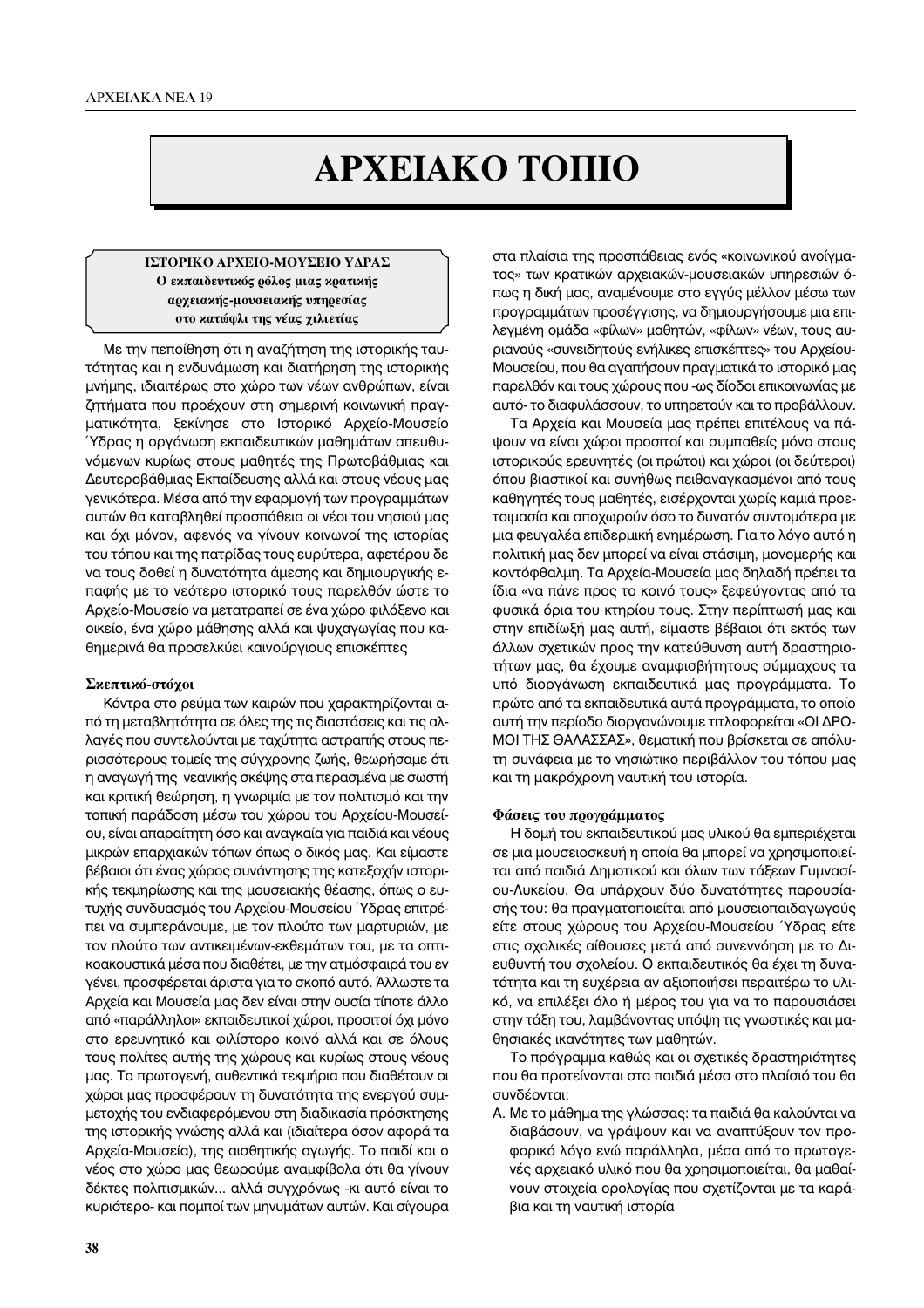- Β. Με τη μελέτη του περιβάλλοντος: τα παιδιά προσεγγίζουν το θέμα της κατασκευής των ιστιοφόρων, των ταξιδιών στη θάλασσα, της ζωής των ναυτικών, των ναυτικών παραδόσεων κλπ
- Γ. Με το μάθημα των μαθηματικών: οι μαθητές συγκρίνουν, αναλύουν, θέτουν σε σύνολα και μετρούν με αφορμή στοιχεία των υδραίικων ιστιοφόρων
- Δ. Με την αισθητική αγωγή: τα παιδιά έρχονται σε επαφή με τη λαϊκή τέχνη, παρατηρούν, αξιολογούν και εκφράζονται δημιουργικά μέσα από τη ζωγραφική, τις κατασκευές, τη δραματοποίηση.
- Ε. Με το μάθημα της ιστορίας: οι μαθητές θα ανακαλύψουν την ιστορία της Υδρας καθώς και τη συνέχεια της αιγαιοπελαγίτικης παράδοσης, συνειδητοποιώντας τις διαφορές αλλά και τις ομοιότητές της με τις παραδόσεις των υπολοίπων θαλασσίων πολιτισμών της Ανατολικής Μεσογείου.

Και βέβαια για την επιτυχία του πράγματος εξυπακούεται ότι καθοριστικός είναι ο ρόλος συνεργασίας των ανθρώπων του Αρχείου-Μουσείου Ύδρας και των εκπαιδευτικών. Άλλωστε οι στόχοι, το ξαναλέμε, είναι κοινοί όπως και το ποθούμενο αποτέλεσμα: η ενδυνάμωση δηλαδή του εκπαιδευτικού ρόλου των Αρχείων-Μουσείων και η απόδοση, μέσω και αυτού, στην κοινωνία ανθρώπων και κυρίως νέων με ιστορική αλλά και καλλιτεχνική αγωγή, ανθρώπων που η γνωριμία και η σωστή επαφή τους με παλαιότερες μορφές ζωής, τέχνης και διανόησης θα τους κάνουν γονιμοποιούς και χρήσιμους.

## Κωνσταντίνα Αδαμοπούλου Προϊσταμένη Ι.Α.Μ.Υ.

## Γ.Α.Κ. - ΑΡΧΕΙΑ Ν. ΛΑΚΩΝΙΑΣ

Τα Γ.Α.Κ.- Αρχεία Ν. Λακωνίας έχουν μακρά ιστορία, που άρχισε με τις προσπάθειες της «Ενώσεως των εν Αττική Σπαρτιατών» ήδη από το 1937 για την ίδρυση «Ιστορικού Αρχείου Σπάρτης»<sup>1</sup> και την εξαιρετικά σημαντική συμβολή του Μητροπολίτη Σπάρτης Διονυσίου το 1939, που «μετά τόσης θέρμης ανέλαβε την πραγματοποίησιν της ιδρύσεώς του»<sup>2</sup>. Εκεί θα φυλάσσονταν σημαντικά έγγραφα, κειμήλια, βιβλία, τα οποία τόσο ο ίδιος όσο και η Νομαρχία προσπάθησαν να συγκεντρώσουν από όλη τη Λακωνία, απευθυνόμενοι εγγράφως σε μοναστήρια, σε γνωστά μέλη της λακωνικής κοινωνίας και σε κοινότητες του Νομού<sup>3</sup>. Για τη στέγαση του Αρχείου η Ιερά Μονή Αγίων Τεσσαράκοντα προσέφερε το κτήριο που υπήρχε τότε πλάι στην Ιερά Μητρόπολη. Η θετική αντίδραση, λοιπόν, των Γενικών Αρχείων του Κράτους και του Υπουργείου Θρησκευμάτων και Εθνικής Παιδείας, καθώς και η πρόθεση του Μητροπολίτη να ενισχύσει οικονομικά το Αρχείο κατέληξαν στο Βασιλικό Διάταγμα της 19.2.1940 σύμφωνα με το οποίο ιδρύθηκε στη Σπάρτη «Μόνιμο, Τοπικό,

Ιστορικό Αρχείο». Συγκεντρώθηκαν έγγραφα, βιβλία, χειρόγραφοι κώδικες από τις Ιερές μονές Αγίων Τεσσαράκοντα, Ζερμπίτσας, Αγίων Αναργύρων, Ζωοδόχου Πηγής Καστρίου, Φανερωμένης, Αγίου Γεωργίου Ρεκίτσας (11ου - 20ου αιώνα), ιστορικά έγγραφα από τις οικογένειες Γ. Δ. Ματάλα, ιατρού (1846-1865) και Αγησιλάου Σγουρίτσα, δικηγόρου (1761-1889) καθώς και τα αρχεία των συμβολαιογράφων Οιτύλου και Νεάπολης Βοιών (1837-1849). Η τελετή των εγκαινίων έγινε στις 2 Μαΐου 1940. Την ίδια χρονιά είχε γίνει πρόταση στο Φώτη Κόντογλου να αναλάβει τη δομή και τη διακόσμηση του Αρχείου. Έτσι σε γράμμα του που υπογράφει «Φ. Κόντογλους, ζωγράφος και συγγραφεύς» αναλύει τις εμπνεύσεις του στο Σεβασμιώτατο. Δυστυχώς, προφανώς λόγω των επόμενων ιστορικών γεγονότων, όλες αυτές οι προσπάθειες σταμάτησαν. Στη συνέχεια το Ιστορικό Αρχείο υπολειτούργησε και περιήλθε στο Υπουργείο Πολιτισμού, ενώ το 1967 γκρεμίσθηκε το κτήριο στο οποίο στεγαζόταν το Αρχείο και τα προβλήματα πολλαπλασιάσθηκαν.

Η ανασυγκρότηση του Ιστορικού Αρχείου Σπάρτης έγινε το 1985, όταν επανήλθε, όπως και όλα τα Αρχεία και οι Βιβλιοθήκες της χώρας, στην αρμοδιότητα του Υπουργείου Εθνικής Παιδείας και Θρησκευμάτων.

Ο εντοπισμός, η συγκέντρωση, η ταξινόμηση των παλαιοτέρων ανενεργών Αρχείων των υπηρεσιών νομού καθώς και ιδιωτικών Αρχείων, όπως και η εισαγωγή εκκαθαρισμένου νεότερου αρχειακού υλικού πλούτισαν το περιεχόμενο του Αρχείου. Τα αρχεία που μέχρι το 1991 είχαν συγκεντρωθεί αποτέλεσαν τη βάση των «Γενικών Αρχείων του Κράτους - Αρχείων Ν. Λακωνίας,» όπως μετονομάστηκε το Αρχείο με το νόμο 1946/91.

Οι εργασίες εντοπισμού, εκκαθάρισης, μεταφοράς, συγκέντρωσης, ταξινόμησης και έκδοσης ευρετηρίων των αρχείων, όπως και η περαιτέρω μελέτη διαφόρων τμημάτων τους συνεχίζονται καθώς και η συμμετοχή, όσο είναι δυνατόν, σε συνέδρια και συναντήσεις ιστορικού και αρχειονομικού περιεχομένου. Η διαρκής συγκέντρωση βιβλίων και περιοδικών, από την Ελλάδα και το εξωτερικό, έχει ως αποτέλεσμα τη δημιουργία αξιόλογης βιβλιοθήκης και ο λειτουργικός χώρος του Αναγνωστηρίου εξυπηρετεί το κοινό, τους ερευνητές και τους υπαλλήλους διαφόρων υπηρεσιών.



Η είσοδος του Αρχείου

<sup>1</sup> Εφημ. Σπαρτιατικά Χρονικά, έτος Γ΄ αριθ. 35-36, Ιούνιος 1940, σ. 12.

<sup>2</sup> Εφημ. Σπαρτιατικά Χρονικά, έτος Γ΄ αριθ. 27-28, Οκτώβριος-Νοέμβριος 1939.

<sup>3</sup> Αρχείο Γ.Α.Κ. - Αρχείων Νομού Λακωνίας.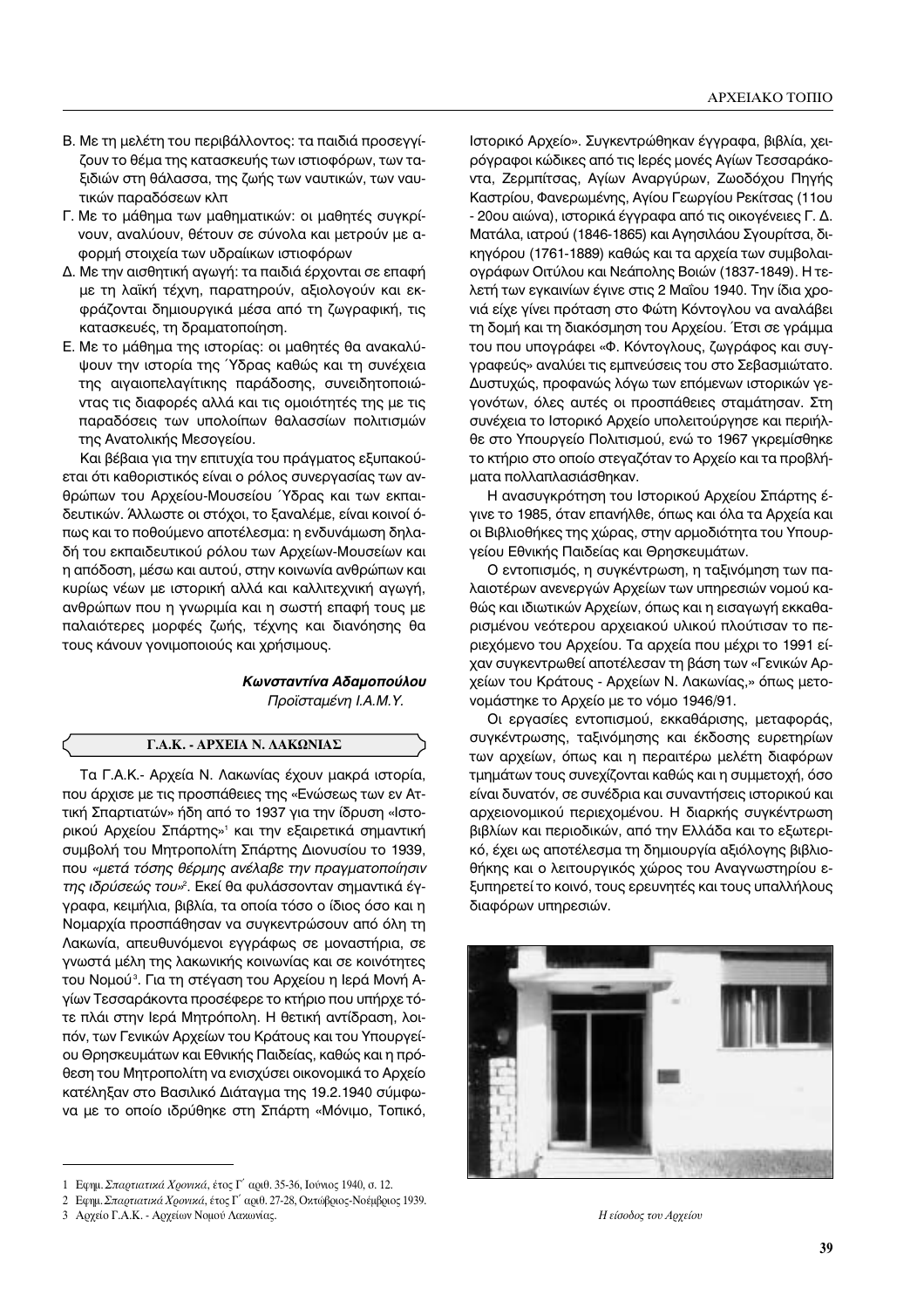

 $To$  *αναννωστήοιο* 

## **Δ΄ ΤΜΗΜΑ ΑΡΧΕΙΑΚΩΝ ΣΥΛΛΟΓΩΝ** ΕΚΚΛΗΣΙΑΣΤΙΚΑ ΑΡΧΕΙΑ

1. Αρχείο Ιερών Μονών Ν. Λακωνίας 1721-1942

## ΔΙΟΙΚΗΤΙΚΑ ΑΡΧΕΙΑ

- 1. Αρχείο Τμήματος Πολεοδομίας και Πολεοδομικών Εφαρμογών 1927-1956
- 2. Αρχείο Τμήματος Εμπορίου 1942-1972
- 3. Αρχείο Τμήματος Συγκοινωνιών 1949-1989
- 4. Αρχείο Δ/νσης Τεχνικών Υπηρεσιών 1958-1985
- 5. Αρχείο Δ/νσης Επιθεώρησης Εργασίας 1945-1990
- 6. Aρχείο Υπολιμεναρχείου Γυθείου 1936-1996
- 7. Aρχείο Νομαρχίας Λακωνίας 1946-1987
- 8. Αρχείο Τ.Ε.Β.Ε. Τρίπολης 1962-1985
- 9. Αρχείο Δ.Ο.Υ. Γυθείου 1960-1980
- 10. Αρχείο Ειρηνοδικείου Σελλασίας 1859-1962
- 11. Αρχείο ΕΛ.ΤΑ. Λακωνίας 1981-1992
- 12. Αρχείο Υπηρεσίας Δημοσιονομικού Ελέγχου 1958-1987
- 13. Αρχείο Πυροσβεστικής Υπηρεσίας Γυθείου 1985-1995
- 14. Αρχείο Υπηρεσίας Επιτρόπου Ν. Λακωνίας 1981-1986

## ΕΚΠΑΙΔΕΥΤΙΚΑ ΑΡΧΕΙΑ

- 1. Αρχείο Πρωτοβάθμιας Εκπαίδευσης (Νηπιαγωγεία Και Δημοτικά Σχολεία Νομού Λακωνίας) 1896-1990
- 2. Αρχείο Δευτεροβάθμιας Εκπαίδευσης (Ελληνικά Σχολεία, Γυμνάσια, Λύκεια Νομού Λακωνίας) 1862-1990

## APXEIA O.T.A.

- 1. Αρχείο Δήμου Σπαρτιατών 1817-1980
- 2. Αρχείο Κοινότητας Κλαδά 1914-1996
- 3. Aρχείο Κοινότητας Βρεσθένων 1940-1980

## ΣΥΜΒΟΛΑΙΟΓΡΑΦΙΚΑ ΑΡΧΕΙΑ

- 1. Αρχείο Συμβολαιογράφου Οιτύλου 1837-1848
- 2. Αρχείο Συμβολαιογράφου Βοιών 1845-1849
- 3. Αρχείο Συμβολαιογραφείου Υποθηκοφυλακείου Θεραπνών (19ος - 20ος αιώνας)
- 4. Αρχείο Συμβολαιογράφου Σ. Φράγκα 1860-1992
- 5. Αρχείο Συμβολαιογράφου Α. Πανάγου 1860-1933 ΑΡΧΕΙΑ ΣΥΛΛΟΓΩΝ
- 1. Αρχείο Ιατρικού Συλλόγου Λακωνίας 1920-1962
- 2. Αρχείο Οικολογικού Συνδέσμου 1991-1995
- 3. Αρχείο Ε.Λ.Μ.Ε. Σπάρτης 1985

# ΙΔΙΩΤΙΚΑ ΑΡΧΕΙΑ

- 1. Αρχείο Οικογενείας Ματάλα 1846-1865
- 2. Αρχείο Αγησιλάου Σγουρίτσα 1761-1889
- 3. Αρχείο Οικογενείας Π. Σταθάκου 1843-1977
- 4. Αρχείο Δημητρίου Σαλβαρά 1709-1905
- 5. Αρχείο Οικογενείας Γεωργίου Κοκκίνου 1917
- 6. Αρχείο Αννίτας Λούβη 1935-1940
- 7. Αρχείο Ιωάννη Λαμπρινάκου 1919-1923
- 8. Αρχείο Δημητρίου Παναγάκη 1960-1968
- 9. Αρχείο Παναγιώτη Γκιαούρη 1835-1856
- 10. Αρχείο Γεωργίας Κακούρου- Χρόνη 1929-1998
- 11. Αρχείο Δήμητρας Σταθοπούλου Γιάννη Καπετανάκη 1904-1905
- 12. Αρχείο Σπυρίδωνος Πηγαδιώτη 1841-1843
- 13. Αρχείο Παναγιώτη Μηνακάκη (αφίσες και φυλλάδια) 1997-1998

ΑΡΧΕΙΟ ΜΕ ΦΥΛΛΑΔΙΑ ΚΑΙ ΑΦΙΣΕΣ ΠΟΛΙΤΙΣΤΙΚΟΥ -ΠΟΛΙΤΙΚΟΥ ΚΑΙ ΔΙΑΦΗΜΙΣΤΙΚΟΥ ΠΕΡΙΕΧΟΜΕΝΟΥ 20ου αι.

## **Β΄ ΤΜΗΜΑ ΠΡΟΦΟΡΙΚΗΣ ΙΣΤΟΡΙΑΣ**

- 1. Γηροκομείο Σπάρτης
- $\Gamma'$  **TMHMA ΛΑΚΩΝΙΚΟΥ ΤΥΠΟΥ** (20ος αιώνας)

## **Δ΄ ΤΜΗΜΑ ΒΙΒΛΙΟΘΗΚΗΣ**

**(Ιστορικού και Αρχειονομικού Περιεχομένου)** 

## ΕΚΔΟΣΕΙΣ

- 1. Γ.Α.Κ. Αρχεία Ν. Λακωνίας, Πέπη Γαβαλά, *Το Αρχείο*<br>*του τμήματος Πολεοδομίας και Πολεοδομικών Εφαρ*-*ÙÔ˘ Ù̷̋ÙÔ˜ ¶ÔÏÂÔ‰ÔÌ›·˜ Î·È ¶ÔÏÂÔ‰ÔÌÈÎÒÓ ∂Ê·Ú-ÌÔÁÒÓ ¡. §·ÎˆÓ›·˜ (1927 - 1956)*, ∞Ó·Ï˘ÙÈÎfi ·ÏÊ·'Ëτικό ευρετήριο με Παράρτημα αρχιτεκτονικών σχεδίων, Σπάρτη 1992.
- 2. Γ.Α.Κ. Αρχεία Ν. Λακωνίας, Συνέδριο Αρχειονομίας, *Πε-*<br>*ριφερειακά Αρχεία: Θεσμός, Λειτουργία και Προοπτικές*, <del>Σπάρτη, 8-11 Δεκεμβρίου 1993,</del> Συνδιοργανωτές: Νο-<br>Σπάρτη, 8-11 Δεκεμβρίου 1993, Συνδιοργανωτές: Νομαρχία Λακωνίας, Δήμος Σπαρτιατών, Σπάρτη 1997.

## ΣΥΝΕΔΡΙΑ

1. Συνέδριο Αρχειονομίας, Περιφερειακά Αρχεία: Θεσμός, Λειτουργία και Προοπτικές, Σπάρτη, 8-11 Δεκεμβρίου 1993, Συνδιοργανωτές: Γ.Α.Κ. - Αρχεία Ν. Λακωνίας, Νομαρχία Λακωνίας, Δήμος Σπαρτιατών, Σπάρτη 1997.

## *Kaλλιόπη Γαβαλά* Προϊσταμένη Γ.Α.Κ.-Αρχείων Ν. Λακωνίας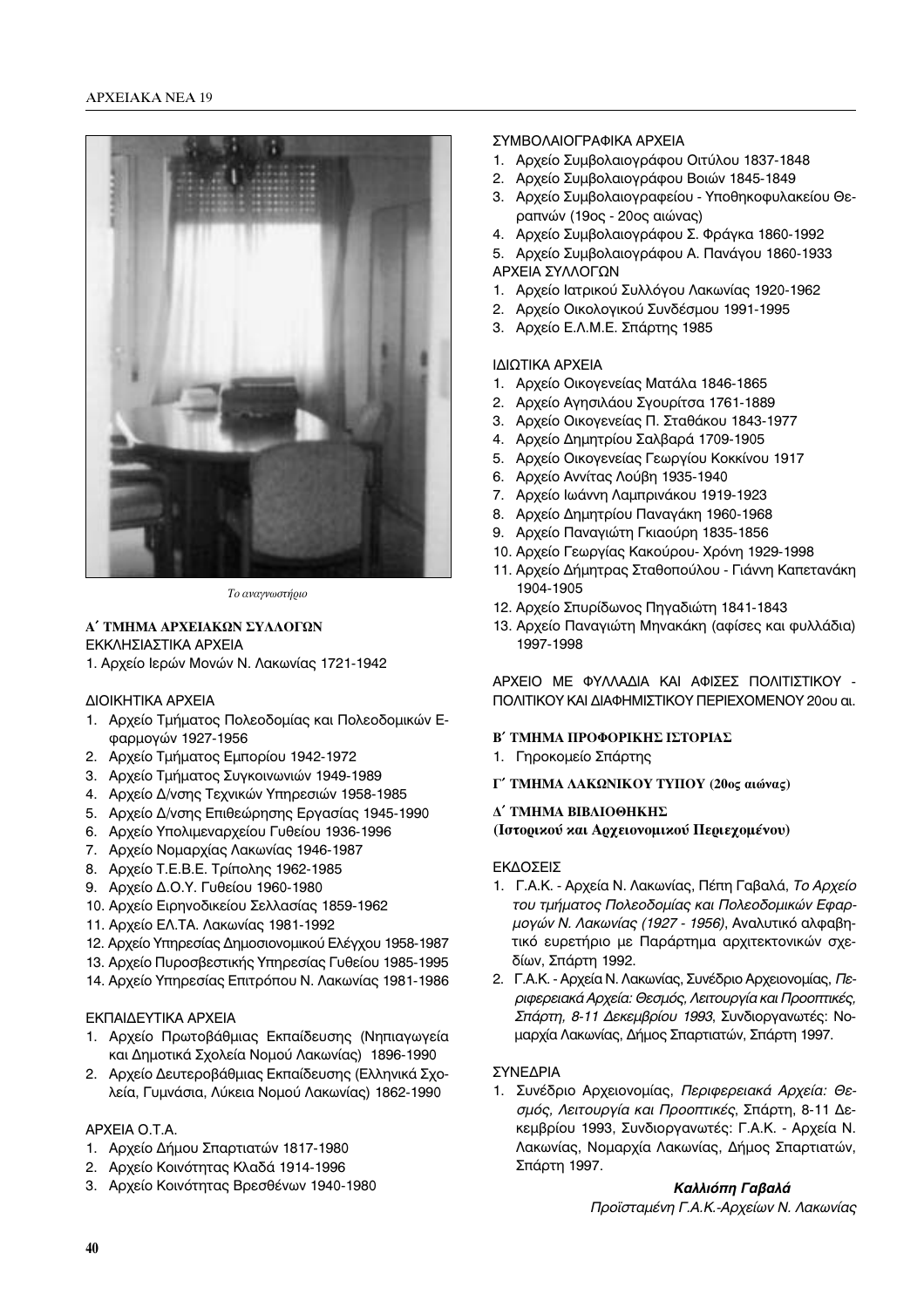#### **ΓΣΤΟΡΙΚΟ ΑΡΧΕΙΟ ΣΑΜΟΥ** (ΓΕΝΙΚΑ ΑΡΧΕΙΑ ΤΟΥ ΚΡΑΤΟΥΣ - ΑΡΧΕΙΑ ΝΟΜΟΥ ΣΑΜΟΥ) Δημόσιον Α**οχειοφυλαχείον. Μια νέα υπη**ρεσία για την εξυπηρέτηση **των αναγκών της ηγεμονικής διοίκησης Σάμου**

Τα Γ.Α.Κ. Σάμου είναι η σύγχρονη ονομασία του Ιστοοικού Αρχείου Σάμου, που ήταν γνωστό παλιότερα και ως Αρχειοφυλάκειο. Το Δημόσιο Αρχειοφυλάκειο υπήρξε μια υπηρεσία της Ηγεμονίας που είχε ως αποστολή να συγκεντρώνει και να διαχειρίζεται τα αρχεία άλλων υπηρεσιών της Ηγεμονίας και κυρίως του Ηγεμονικού Διοικητικού Γραφείου και της Βουλής. Κατά κάποιο τρόπο αποτελούσε ένα είδος «ενδιάμεσου» αρχείου ανάμεσα στις υπηρεσίες και στη διοίκηση.

Η ένωση της Σάμου με την Ελλάδα το 1912 προκάλεσε, όπως ήταν φυσικό, την κατάργηση των υπηρεσιών του ηγεμονικού καθεστώτος, που είχε επιβληθεί στη Σάμο από το 1834, και συνεπώς τη νέκρωση των αρχείων τους. Ωστόσο το Δημόσιον Αρχειοφυλάκειον της Ηγεμονίας συνέχισε να προσφέρει τις περιορισμένες πια υπηρεσίες του με τον υπάρχοντα ήδη κανονισμό του από το 1882. Από την εποχή της ιδρύσεώς του (1882) μέχρι το τέλος της Ηγεμονίας το αρχειοφυλάκειο ως αυτοτελής υπηρεσία της Ηγεμονίας εξυπηρετούσε τις ανάγκες της διοίκησης διαφυλάσσοντας τα αρχεία των άλλων υπηρεσιών, που μέχρι τότε ήταν διασκορπισμένα εδώ κι εκεί, και προσφέροντας τις πληροφορίες που ζητούσε ο ηγεμόνας, οι διάφορες αρχές ή οι πολίτες. Από το 1912 και μετά, τα μόνα αρχεία που ήταν δυνατόν να υπηρετήσουν αυτό το σκοπό ήταν το συμβολαιογραφικό και το ληξιαρχικό.

Τα αρχεία των διαφόρων υπηρεσιών της Ηγεμονίας Σάμου οργανώθηκαν επίσημα με ηγεμονικό διάταγμα το 1851. Μέχρι τότε δεν υπήρχε ιδιαίτερο νομικό πλαίσιο, το οποίο θα καθόριζε τον τρόπο τήρησης των αρχείων. Από το 1834 μέχρι το 1851 τηρήθηκαν αυστηρά και διασώθηκαν στο Δημόσιον Αρχειοφυλάκειον και εν συνεχεία στο Ιστορικό Αρχείο Σάμου τα Πρακτικά των Γενικών Συνελεύσεων των πληρεξουσίων και μερικά Πρωτόκολλα Αλληλογραφίας του Ηγεμονικού Διοικητικού Γραφείου. Τα υπόλοιπα έγγραφα των υπηρεσιών αυτής της περιόδου αποτέλεσαν μέρος του προσωπικού αρχείου των τοποτηρητών του πρώτου ηγεμόνα Στεφ. Βογορίδη, όπως συνέβη με την περίπτωση του Κ. Μουσούρου, ή χάθηκαν ή λανθάνουν όσα από αυτά άντεξαν στο χρόνο. Ο σχηματισμός των αρχείων της Ηγεμονίας Σάμου ρυθμίστηκε με σαφήνεια από το διάταγμα 19 της 11ης Ιουλίου 1851 «Περί οργανισμού αρχείων και κανονισμού της δημοσίας αλληλογραφίας» του τοποτηρητή Γ. Κονεμένου. Στόχος της δια νόμου οργάνωσης των αρχείων ήταν η εξάλειψη της μέχρι τότε παρατηρούμενης ακαταστασίας στην αλληλογραφία των δημοσίων υπηρεσιών, η οποία είχε ως συνέπεια να προσβάλλονται τα συμφέροντα των ιδιωτών και να ζημιώνεται ο τόπος με την εξαφάνιση πολυτίμων εγγράφων, πράγμα το οποίο φανέρωνε ελλειψη σεβασμού στην ανώτατη αρχή του τόπου.

Το διάταγμα περιελάμβανε τον τρόπο με τον οποίο οι ιδιώτες έπρεπε να επικοινωνούν με τις δημόσιες υπηρεσίες, οδηγίες για τον τύπο του εγγράφου, για την επικύρωση των

αντιγράφων, για το περιεχόμενό τους κ.ά. Προνοούσε ακόμη, πώς θα υπέγραφαν οι αγράμματοι και τέλος όριζε τις ποινές για όσους ιδιώτες ή αρχές δεν θα ακολουθούσαν τον τύπο των αναφορών που είχε αποφασίσει η Διοίκηση.

Για τη διεκπεραίωση της αλληλογραφίας κάθε αρχή έπρεπε να τηρεί πρωτόκολλο, στο οποίο θα καταχωρούνταν τα έγγραφα. Τα εισερχόμενα και τα σχέδια ή αντίγραφα εξερχομένων εγγράφων σχηματίζουν το αρχείο της υπηρεσίας. Αυτά αφού τακτοποιηθούν *«...τίθενται εις*<br>χαρτοθήκην (δουλάπι ανοικτόν) έχουσαν διαφόρους θυ-*¯·ÚÙÔı‹ÎËÓ (‰Ô˘Ï¿È ·ÓÔÈÎÙfiÓ) ¤¯Ô˘Û·Ó ‰È·ÊfiÚÔ˘˜ ı˘* σιών της αρχής και φυλάττονται υπό ατομικήν ευθύνην του διευθύνοντος την γραφικήν υπηρεσίαν εκάστης αρχής...». Όλα τα έγγραφα μαζί με τις σφραγίδες, τα βιβλία<br>και τα έτυπλα παραδίδουται σε καλά κατάσταση από τον και τα έπιπλα παραδίδονται σε καλή κατάσταση από τον προκάτοχο στο διάδοχο κάθε δημόσιας ή δημοτικής υπηρεσίας. Προβλεπόταν ακόμη η τήρηση βιβλίου υλικού και δημιουργία βιβλιοθήκης σε κάθε αρχή, η οποία θα περιείχε την εγχώριο νομοθεσία, κανονισμούς και διατάγματα της Ηγεμονίας. Έτσι, με την εφαρμογή του διατάγματος αυτού συγκροτήθηκαν τα αρχεία των ηγεμονικών αρχών και σχηματίσθηκαν συν τω χρόνω οι αρχειακές ενότητες που φυλάσσονται σήμερα στο Ιστορικό Αρχείο.

Τριάντα χρόνια περίπου μετά την δημοσίευση του ανωτέρω διατάγματος ο όγκος των αρχείων είχε αυξηθεί πολύ και έγινε φανερό ότι χρειαζόταν οπωσδήποτε μια κεντρική υπηρεσία για τη φύλαξη των αρχείων. Ήδη από το 1875 ο ηγεμόνας Κ. Αδοσίδης είχε ζητήσει από τη Γενική Συνέλευση να αποφασίσει την ίδρυση αρχειοφυλακείου. Τούτο αποφασίσθηκε πάλι επί διοίκησης Κ. Αδοσίδη στη Γεν. Συνέλευση 1880, που ενέγραψε στον προϋπολογισμό σχετικό κονδύλιο. Το 1882 το αρχειοφυλάκειο ήταν έτοιμο και με το διάταγμα 331/1882 «Περί κανονισμού του δημοσίου αρχειοφυλακείου» άρχισε η λειτουργία του. Σύμφωνα με τον κανονισμό, αποστολή της νέας υπηρεσίας της Ηγεμονίας ήταν να συγκεντρώνει τα επί μέρους αρχεία «προς ευκολίαν των κατοίκων και εξασφάλισιν των δικαιωμάτων αυτών». Ο κανονισμός του αρχειοφυλακείου ήταν πολύ σύντομος και καθόριζε τα καθήκοντα του αρχειοφύλακα, τη σχέση των υπηρεσιών προς το αρχειοφυλάκειον και τις ώρες λειτουργίας του. Οι υπηρεσίες ήταν υποχρεωμένες μέσα σε δέκα μέρες να καταθέτουν τα έγγραφά τους εκτός από εκείνα που θα χρησιμοποιούσαν καθημερινά. Οι δήμοι έπρεπε να τηρούν διπλά ληξιαρχικά βιβλία, ώστε να καταθέτουν το ένα στο αρχειοφυλάκειο κατ' έτος. Ο αρχειοφύλακας ήταν ένας διοικητικός υπάλληλος υπεύθυνος να φροντίζει, να τακτοποιεί τα έγγραφα και να εκδίδει επικυρωμένα αντίγραφα με την υπογραφή του και τη σφραγίδα της Ηγεμονίας. Με αυτό το νομικό πλαίσιο λειτούργησε το δημόσιον αρχειοφυλάκειον της Ηγεμονίας, κοντά στη διοίκηση και για την εξυπηρέτησή της.

## Οι μεταμορφώσεις: από το Αρχειοφυλακείον **στο Ιστορικό Αρχείο**

΄Υστερα από την ενσωμάτωση της Σάμου στην Ελλάδα το αρχειοφυλάκειον, με την ίδια πάντα ονομασία και τον ίδιο κανονισμό λειτουργίας, συνέχισε να προσφέρει τις υ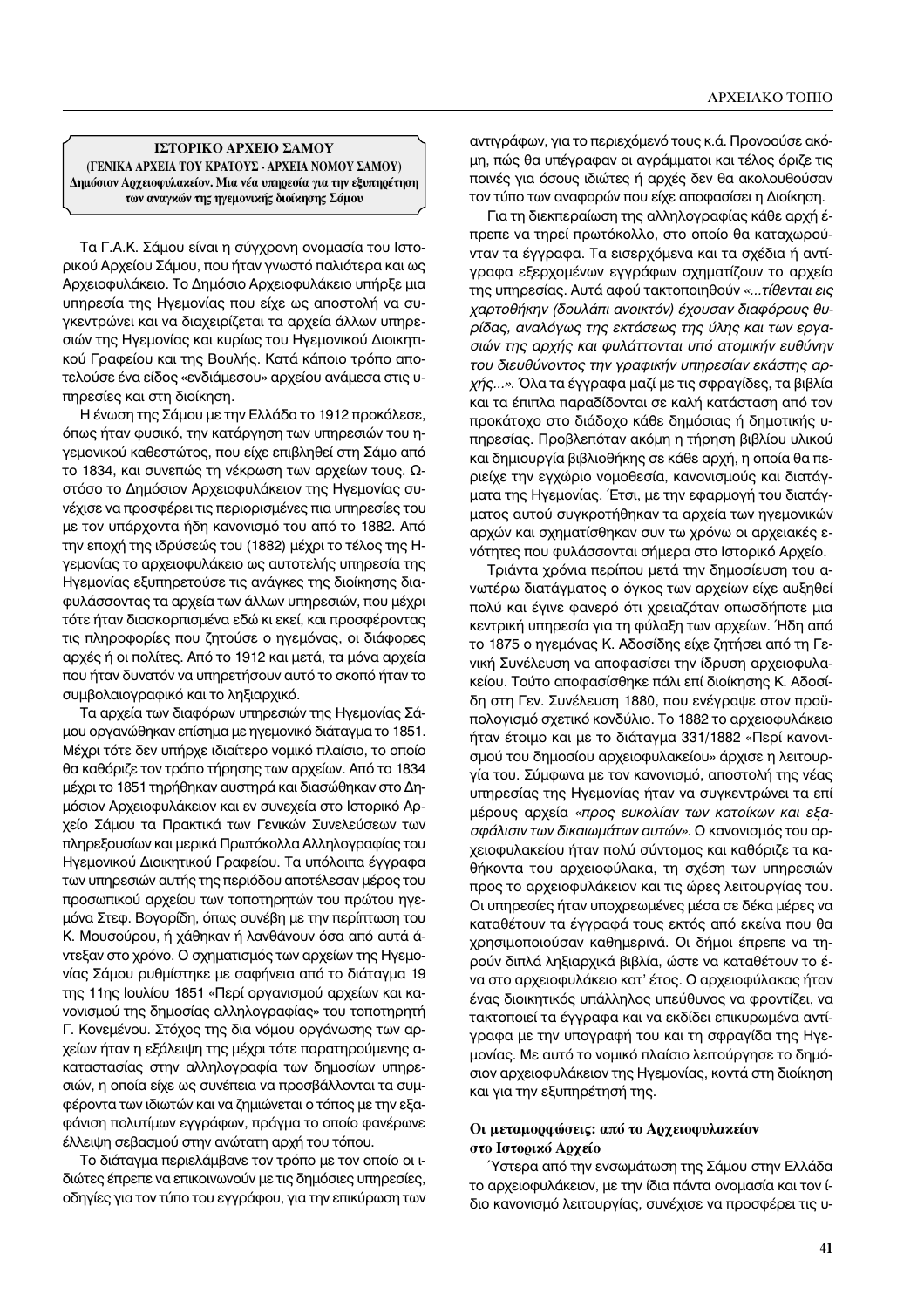πηρεσίες του εκδίδοντας κυρίως αντίγραφα συμβολαιογραφικών και ληξιαρχικών πράξεων. Το 1921, με το νόμο 2617 «Περί του εν Σάμω αρχειοφυλακείου», επαναλήφθηκαν στην ουσία τα άρθρα του ηγεμονικού διατάγματος του 1882 με μόνη διαφορά ότι για τη θέση του αρχειοφύλακα προβλεπόταν να υπηρετεί πτυχιούχος της Φιλοσοφικής ή Νομικής Σχολής. Στο αρχειοφυλάκειο παρέμειναν τα συγκεντρωμένα αρχεία της Ηγεμονίας και θα εισάγονταν όσα επρόκειτο να ορίσει το σχετικό βασιλικό διάταγμα. Έκτοτε το αρχειοφυλάκειο Σάμου λειτούργησε σύμφωνα με την ισχύουσα σε όλη την ελληνική επικράτεια νομοθεσία.

Ως υπηρεσία ανήκε στο υπουργείο Εσωτερικών και από το 1938 μετονομάσθηκε σε Ιστορικό Αρχείο, εποπτευόμενο από τα Γενικά Αρχεία του Κράτους. Αυτή την ονομασία διατήρησε μέχρι το 1991. Στο τέλος της δεκαετίας του 1960 το Ιστορικό Αρχείο Σάμου γίνεται περιφερειακή υπηρεσία του Υπουργείου Πολιτισμού και στα μέσα της δεκαετίας του 1980 περνά στις αρμοδιότητες του Υπουργείου Παιδείας, στο οποίο ανήκει μέχρι σήμερα. Με το νόμο 1941/1991 μετονομάζεται σε Γενικά Αρχεία του Κράτους-Αρχεία νομού Σάμου, που εποπτεύονται πάντα από την Κεντρική Υπηρεσία των Γ.Α.Κ.

Το αρχειακό υλικό που φυλάσσεται σήμερα στο Ιστορικό Αρχείο Σάμου αποτελείται κυρίως από τα αρχεία της Ηγεμονικής Διοίκησης και από συλλογές εγγράφων της προεπαναστατικής και επαναστατικής περιόδου της Σάμου, οι οποίες εισήχθησαν σ' αυτό το 1936-1938 είτε από δωρεές (Πυθαγορείου Γυμνασίου, Δημόσιας Βιβλιοθήκης, Τσότρα) είτε από αγορές μέσω των Γ.Α.Κ. (συλλογή Bλαχογιάννη). Υπάρχουν επίσης λίγα πατριαρχικά σιγίλια και αρκετά τουρκικά έγγραφα. Από τα νεότερα αρχεία δημόσια και ιδιωτικά έχουν εισαχθεί ελάχιστα, διότι ο χώρος που διαθέτει είναι μικρός και ασφυκτικά γεμάτος. Ωστόσο καταβάλλεται προσπάθεια να παραληφθούν όσο το δυνατόν περισσότερα αρχεία τα οποία κινδυνεύουν να χαθούν.

#### Οι μεταστεγάσεις του Αρχείου

Αρχικά το Αρχειοφυλάκειο στεγάσθηκε κοντά στο ηγεμονικό Τυπογραφείο στην περιοχή του παλιού νοσοκομείου Σάμου, ανάμεσα σ' αυτό και το κτήριο των φυλακών της Σάμου. Αργότερα μεταφέρθηκε στο Πασχάλειο Αρχειοφυλάκειο, το σημερινό κτήριο του Μουσείου, ενώ από το 1952 μεταστεγάσθηκε στο ισόγειο της Βιβλιοθήκης, στο αρχοντικό του Μιλτιάδη Γεωργίου, επί της παραλιακής λεωφόρου, όπου λειτουργεί μέχρι σήμερα. Το Αρχείο έχει αρχίσει τη διαδικασία οριστικής μετεγκατάστασής του στο κτήριο των παλιών φυλακών της Σάμου.

Οι φυλακές κτίσθηκαν το 1882, όταν ηγεμόνας της Σάμου ήταν ο Κωστάκης Αδοσίδης και λειτούργησαν μέχρι το 1968. Πρόκειται για οκταγωνικό κτήριο με εσωτερική αυλή, στο κέντρο της οποίας υπήρχε οκταγωνικό υδραγωγείο. Αρχικά το κτήριο ήταν ισόγειο, ενώ αργότερα, μετά το 1906 προστέθηκε και δεύτερος όροφος στην πρόσοψη του κτηρίου. Το κτήριο των φυλακών παραχωρήθηκε στο ΥΠΕΠΘ από το υπουργείο Δικαιοσύνης και το 1992 άρχισαν οι εργασίες ριζικής του επισκευής, ώστε να μετατραπεί σε χώρο Αρχείου. Η εσωτερική αυλή διαμορφώθηκε έτσι, ώστε να είναι δυνατή η πραγματοποίηση πολιτιστικών εκδηλώσεων, ενώ το οκταγωνικό υδραγωγείο καθαιρέθηκε. Ο άνω όροφος του κτηρίου, όπου παλιότερα χρησιμοποιούνταν ως γυναικείες φυλακές μετατράπηκε σε αναγνωστήριο του αρχείου. Τα πρώην κελιά του ισογείου διαμορφώθηκαν σε αρχειοστάσια και σε δύο από αυτά έγιναν εγκαταστάσεις ηλεκτρομηχανολογικού εξοπλισμού για κεντρική θέρμανση, εξαερισμό και αφύγρανση των αρχειοστασίων. Στο χώρο της φυλακής μεταξύ των κελιών υπήρχε εκκλησίδιο της αγίας Σοφίας, μητέρας Πίστεως, Ελπίδος, Αγάπης, που διατηρείται και στη νέα χρήση του κτηρίου. Το εκκλησάκι πανηγυρίζει στις 17 Σεπτεμβρίου. Στο κτήριο αυτό προβλέπεται να μεταφερθεί και να αρχειοθετηθεί το υλικό του αρχείου σε σύγχρονες κινητές αρχειοθήκες.

#### Ο νέος ρόλος του Αργείου

Τα Αρχεία της Σάμου περιλαμβάνουν 10.000 χειρόγραφα βιβλία και 20.000 φακέλους λυτών εγγράφων περίπου.

Συστηματική ταξινόμηση του αρχείου έχει αρχίσει να γίνεται από το 1988-89. Το καλοκαίρι του 1984 οι κ. Αγ. Τσελίκας και Οδ. Δημητρακόπουλος για λογαριασμό του Ι.Π.Α. του Μ.Ι.Ε.Τ. φωτογράφισαν τις περισσότερες συλλογές εγγράφων, τα πρακτικά των Γεν. Συνελεύσεων 1834-1851 και τα πρακτικά της Βουλής 1836-1847. Κατάλογος των φωτογραφίσεων αυτών δημοσιεύτηκε από τον Α. Τσελίκα στο «Δελτίο του Ιστορικού και Παλαιογραφικού Αρχείου», τόμ. Δ΄, 1984-1987, Αθήνα 1988, σσ.189-191. Επίσης, από τον πρώην προϊστάμενο του Ιστορικού Αρχείου κ. Ηρ. Μιχαλιάδη έχουν συνταχθεί:

- α. Ευρετήρια συμβολαίων των συμβολαιογραφείων Λιμένος Βαθέος, Βαθέος, Χώρας και Πύργου (1854-1887),
- $\beta$ . Ευρετήριο διαθηκών (1854-1913),
- γ. Κατάλογος των ιστορικών εγγράφων των φακ. Α1-Δ6,
- δ. Καταγραφή των περιεχομένων του Ιστορικού Αρχείου Σάμου.

Επίσης, από τον ίδιο έχουν μεταγραφεί:

- α. τα Πρακτικά των Γεν. Συνελεύσεων 1834-1849,
- β. τα Πρακτικά και αποφάσεις της Βουλής 1836-1847,
- γ. οι πίνακες περιεχομένων των Γεν. Συνελεύσεων 1887-1912 και
- δ. τα έγγραφα των φακ. Α1, Α3, Γ4.

Η συστηματική ταξινόμηση του Αρχείου της Σάμου είναι γενική και ειδική. Σύμφωνα με τη γενική οι αρχειακές ενότητες διαιρούνται σε τρεις μεγάλες κατηγορίες:

- Ι. Συλλογές που περιλαμβάνουν λυτά έγγραφα 18ου και 19ου αιώνα, κυρίως προεπαναστατικά και της περιόδου της επανάστασης,
- ΙΙ. Αρχεία της Ηγεμονίας Σάμου (1834-1912) που περιλαμβάνουν επιμέρους υποαρχεία και σειρές φακέλων κωδικοποιημένων σύμφωνα με τη διάρθρωση των υπηρεσιών της Ηγεμονικής Διοίκησης και
- ΙΙΙ. Νεότερα αρχεία από το 1912 μέχρι σήμερα, τα οποία υποδιαιρούνται σε Διοικητικά, Εκπαιδευτικά, Δικαστικά, Οικονομικά, Κοινοτικά, Ιδιωτικά, Οπτικοακουστικά κ.ά.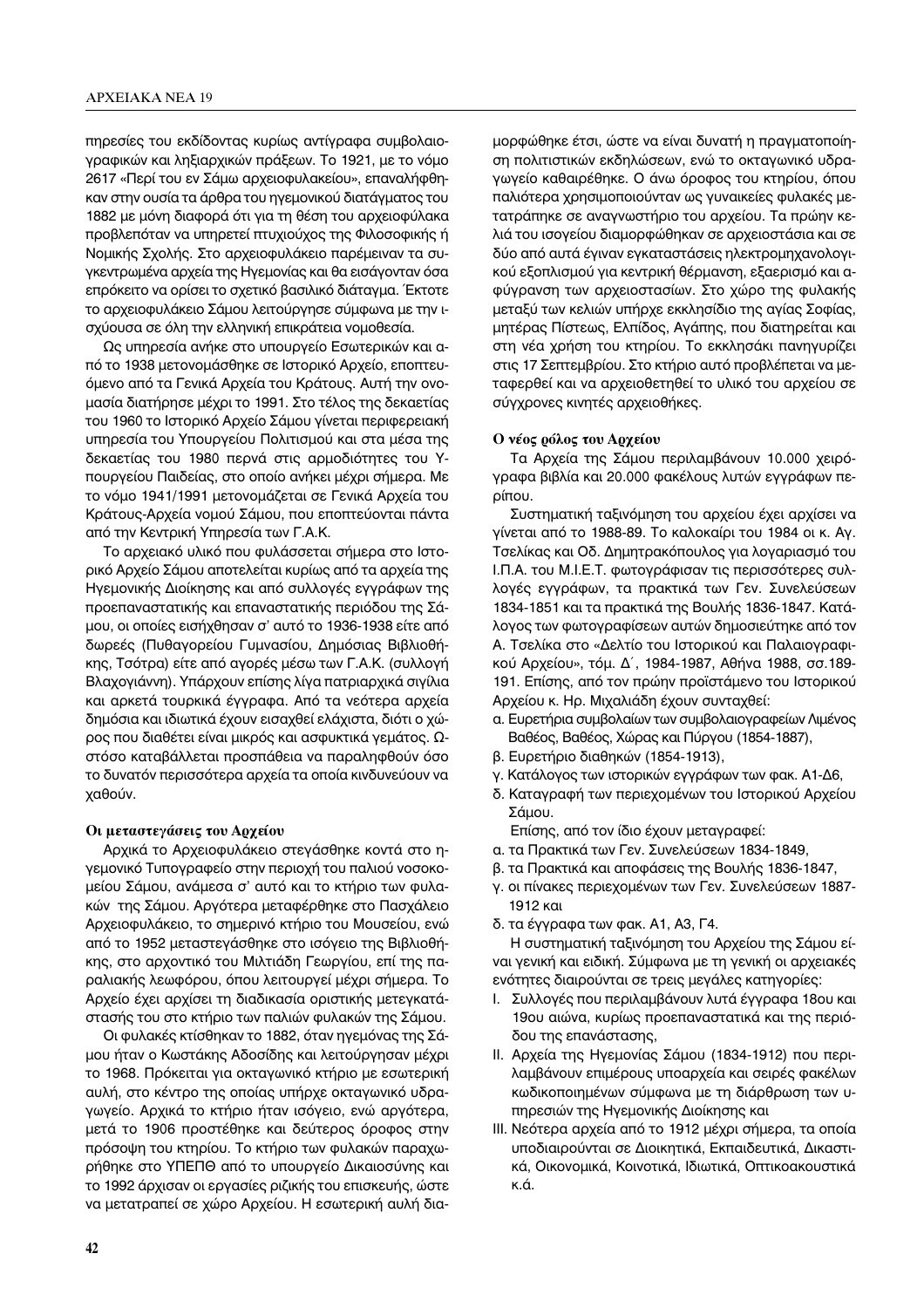Η ειδική ταξινόμηση των αρχείων γίνεται σε επίπεδο βιβλίων, φακέλων και εγγράφων. Για κάθε έγγραφο συντάσσεται ειδικό δελτίο με όλα τα στοιχεία του εγγράφου, τον τίτλο και την αναλυτική περίληψή του.

Τα Γ.Α.Κ. Σάμου συμμετέχοντας στο πρόγραμμα ΚΙΒΩΤΟΣ του Αιγαίου σε συνεργασία με το Πανεπιστήμιο Αιγαίου, απέκτησαν πρόγραμμα ηλεκτρονικής αρχειοθέτησης κι έτσι σήμερα έχουν αρχειοθετηθεί ηλεκτρονικά περίπου 8.000 έγγραφα, η αναζήτηση των οποίων γίνεται πολύ εύκολα, ώστε να εξυπηρετούνται οι διάφοροι ερευνητές που επισκέπτονται το Αρχείο.

Το γεγονός ότι το Ιστορικό Αρχείο Σάμου στεγαζόταν στο ισόγειο της Βιβλιοθήκης, σε χώρους πολύ μικρούς για το μέγεθος των αρχείων τα οποία καθημερινά πολλαπλασιάζονται συνετέλεσε ώστε να μην έχουν παραληφθεί πολλά νεότερα αρχεία. Με την προοπτική μετεγκατάστασης στο κτήριο των πρώην φυλακών Σάμου έχουν εισαχθεί στο Ιστορικό Αρχείο πολλά νεότερα αρχεία, όπως φαίνεται και από τον κατάλογο που ακολουθεί.

Τα Γ.Α.Κ. Σάμου στην προσπάθειά τους να συμβάλλουν στην έρευνα και στην πνευματική ζωή της τοπικής κοινωνίας πέραν της αρχειονομικής τους δραστηριότητας έχουν οργανώσει τρία συνέδρια τοπικής ιστορίας, σε συνεργασία με τη Λαϊκή Επιμόρφωση, τον Δήμο Σαμίων και το Πνευματικό Ίδρυμα Σάμου «Νικόλαος Δημητρίου». Επίσης έχουν οργανώσει εκθέσεις αρχειακού υλικού και επιδιώκουν τη συνεργασία με τα σχολεία πρωτοβάθμιας και δευτεροβάθμιας εκπαίδευσης για την προσέγγιση και γνώση θεμάτων της τοπικής ιστορίας. Στο νέο τους χώρο έχουν οργανώσει επισκέψεις σχολείων, συνάντηση με παλιούς φυλακισμένους και μια μεγάλη έκθεση ζωγραφικής του Νίκου Κυπραίου, ενώ προγραμματίζουν κι άλλες εκθέσεις, διαλέξεις και άλλες πολιτιστικές εκδηλώσεις.

### ΠΕΡΙΕΧΟΜΕΝΑ ΤΟΥ ΙΣΤΟΡΙΚΟΥ ΑΡΧΕΙΟΥ ΣΑΜΟΥ Ι. ΣΥΛΛΟΓΕΣ (18ος - 19ος αιώνα)

Στην ενότητα αυτή περιλαμβάνονται: Επίσημα τουρκικά έγγραφα, Εκκλησιαστικά, Σαμιακά έγγραφα της επανάστασης του 1821, Εφημερίς των πράξεων του Γενικού Διοικητηρίου, Διοικητικά, Εγκύκλια, Πρακτικά Τοπικών Συνελεύσεων, Σειρές εξωτερικών γραμμάτων, Ιδιωτικά έγγραφα, Πρακτικά της πρώτης Γενικής των Σαμίων Συνελεύσεως, Προηγεμονικά αποδεικτικά διάφορα, Αποδείξεις για ποσά έναντι του βασιλικού φόρου που πληρώθηκαν σε πλοιάρχους, αξιωματικούς, στρατιώτες οθωμανούς, Αποδείξεις μισθοδοσίας Ηγεμόνων, Εκλογικοί κατάλογοι διαφόρων Δήμων της Σάμου, Συλλογή Ιδιωτικών Εγγράφων Φούρνων, Φύλλα εφημερίδων και άλλα.

## ΙΙ. ΑΡΧΕΙΑ ΤΗΣ ΗΓΕΜΟΝΙΑΣ ΣΑΜΟΥ (1834-1914)

Περιλαμβάνονται Αρχεία Γενικών Συνελεύσεων πληρεξουσίων, της Βουλής Σάμου, Ηγεμονικού Διοικητικού Γραφείου, Διοικητικού Γραφείου Σμύρνης, Γενικού Ταμείου Σάμου, Γενικού Λογιστηρίου, Ελληνικού Προξενείου, Ηγεμονικών Διαταγμάτων και νόμων, Ηγεμονικής Χωροφυλακής, Κτηματολόγιο Σάμου, Ληξιαρχιακό Αρχείο, Συμβολαιογραφικό, Δικαστικό, αρχεία της Προσωρινής Κυβέρνησης Σάμου (1912-1914)

#### ΠΙ. ΝΕΟΤΕΡΑ ΑΡΧΕΙΑ (19ος - 20ος αιώνας)

Στην κατηγορία αυτή ανήκουν συλλογές και αρχειακές ενότητες που εισήχθησαν στο Ιστορικό Αρχείο Σάμου μετά την ένωσή της Σάμου με την Ελλάδα. Μερικές από αυτές μολονότι εισήχθησαν σχετικά πρόσφατα αρχίζουν από την περίοδο της Ηγεμονίας.

Περιλαμβάνονται:

Διοικητικά Αρχεία: Νομαρχίας, Μετεωρολογικού σταθμού, Εποπτείας Εμπορίου, Συμβουλίου Νομιμοφροσύνης, Λιμενικού Σταθμού Καρλοβάσου, Αρχείο Επιμελητηρίου, Νομαρχιακού Ταμείου, Κοινωνικής Πρόνοιας, Δασονομείου Ικαρίας, Χημείου, Γεωργικής Υπηρεσίας.

Οικονομικά Αρχεία: Κληρονομιών και δωρεών ΔΟΥ Σάμου, Εσόδων - Εξόδων ΟΤΑ, Εφορείας Καπνού

Αρχεία Νομικών Προσώπων: ΠΙΚΠΑ, Λιμενικού Ταμείου Σάμου, Κρατικού Αερολιμένος, Λιμενικού Ταμείου Καρλοβάσου, ΕΛΤΑ, Λωβοκομείου, Ν.Α.Τ., ΟΑΕΔ.

Αρχεία Κοινοτήτων: Πύργου, Σπαθαραίων, Ανω Αρβανιτών (Πανδρόσου), Παλαιοκάστρου, Βαθέος.

Δικαστικά, Εισαγγελίας Πρωτοδικών Σάμου, Πρωτοδικείου και Ειρηνοδικείων Σάμου

Εκπαιδευτικά Αρχεία: Πυθαγορείου Γυμνασίου, Δημοτικών Σχολείων Χώρας, 1ου Σάμου, 2ου Σάμου, Βαθέος, Μυτιληνιών, Παλαιοκάστρου, Μαραθοκάμπου, 4ου Σάμου, Ανω Αρβανιτών, Μανωλατών, Γυμνασίου Πύργου, Δημοτικού Σχολείου Μαυρατζαίων, 1ου Καρλοβάσου, Νυχτερινού Σάμου (1935-1960), Γυμνασίου Θηλέων Σάμου, Δευτεροβάθμιας Εκπαίδευσης, Πρωτοβάθμιας Εκπαίδευσης, 2ου Γενικού Λυκείου Σάμου, 1ου Γενικού Λυκείου Σάμου, Γυμνασίου Καρλοβάσου, Δημοτικού Σχολείου Σκουρεϊκων, Δημοτ. Σχολείου Κουμεϊκων.

#### ΙΔΙΩΤΙΚΑ ΑΡΧΕΙΑ

Το Ιστορικό Αρχείο Σάμου πρόσφατα άρχισε να εισάγει ιδιωτικά αρχεία, γι' αυτό και ο αριθμός τους σε σχέση με τα δημόσια αρχεία είναι μικρός. Γίνεται προσπάθεια να ευαισθητοποιηθούν οι πολίτες να καταθέτουν στα Γ.Α.Κ. τα προσωπικά τους αρχεία (επιχειρήσεων, οικογενειακά κτλ.) τα οποία δεν χρησιμοποιούν, αλλά αποτελούν πολύτιμη μαρτυρία για τους ερευνητές. Ήδη, αρκετοί ιδιώτες έχουν έρθει σε επαφή μαζί μας. Αξίζει να εξάρουμε τις δωρεές προς το Ιστορικό Αρχείο του κ. Γιώργου Αγγελινάρα, της κ. Α. Σπύρου, χήρας του γιατρού Μανόλη Σπύρου, της κ. Α. Γεωργιάδη, οι οποίοι δώρισαν την προσωπική τους βιβλιοθήκη, του κ. Κώστα Πτίνη, ο οποίος άφησε με την διαθήκη του το προσωπικό του αρχείο στο Ιστορικό Αρχείο και πολλών άλλων συμπατριωτών μας που παραχώρησαν τα μικρά ή μεγάλα αρχεία τους. Συνολικά, στα Γ.Α.Κ. Σάμου έχουν εισαχθεί 29 ιδιωτικά αρχεία και συλλογές.

Ακόμη στα Γ.Α.Κ. Σάμου φυλάσσονται:

Εκδοτικά αρχεία, οπτικοακουστικά αρχεία και αρχεία των εφημερίδων: «Κυβερνήσεως» (1833-1995), «Ηγεμονίας Σάμου» (1900-1911), «ΣΑΜΟΣ», «ΕΥΝΟΜΙΑ», «ΠΡΟΟ-ΔΟΣ», «ΝΕΑ ΣΑΜΟΣ», «ΑΙΓΑΙΟΝ», «ΑΛΗΘΕΙΑ», «ΦΩΣ», «ΝΕΑ ΖΩΗ», «ΣΑΜΙΑΚΑ ΝΕΑ» (1950-1953), «ΠΑΝΣΑ-MIAKH», «ΠΑΝΣΑΜΙΑΚΟΝ ΔΕΛΤΙΟΝ», «ΠΡΟΟΔΟΣ», «ΣΑΜΟΣ», «ΑΓΩΝ», «ΝΕΑ ΣΑΜΟΣ», «ΚΗΡΥΞ ΤΗΣ ΣΑ-ΜΟΥ», «ΦΩΝΗ ΤΗΣ ΣΑΜΟΥ», «ΣΑΜΙΑΚΑ ΝΕΑ», «ΕΛ-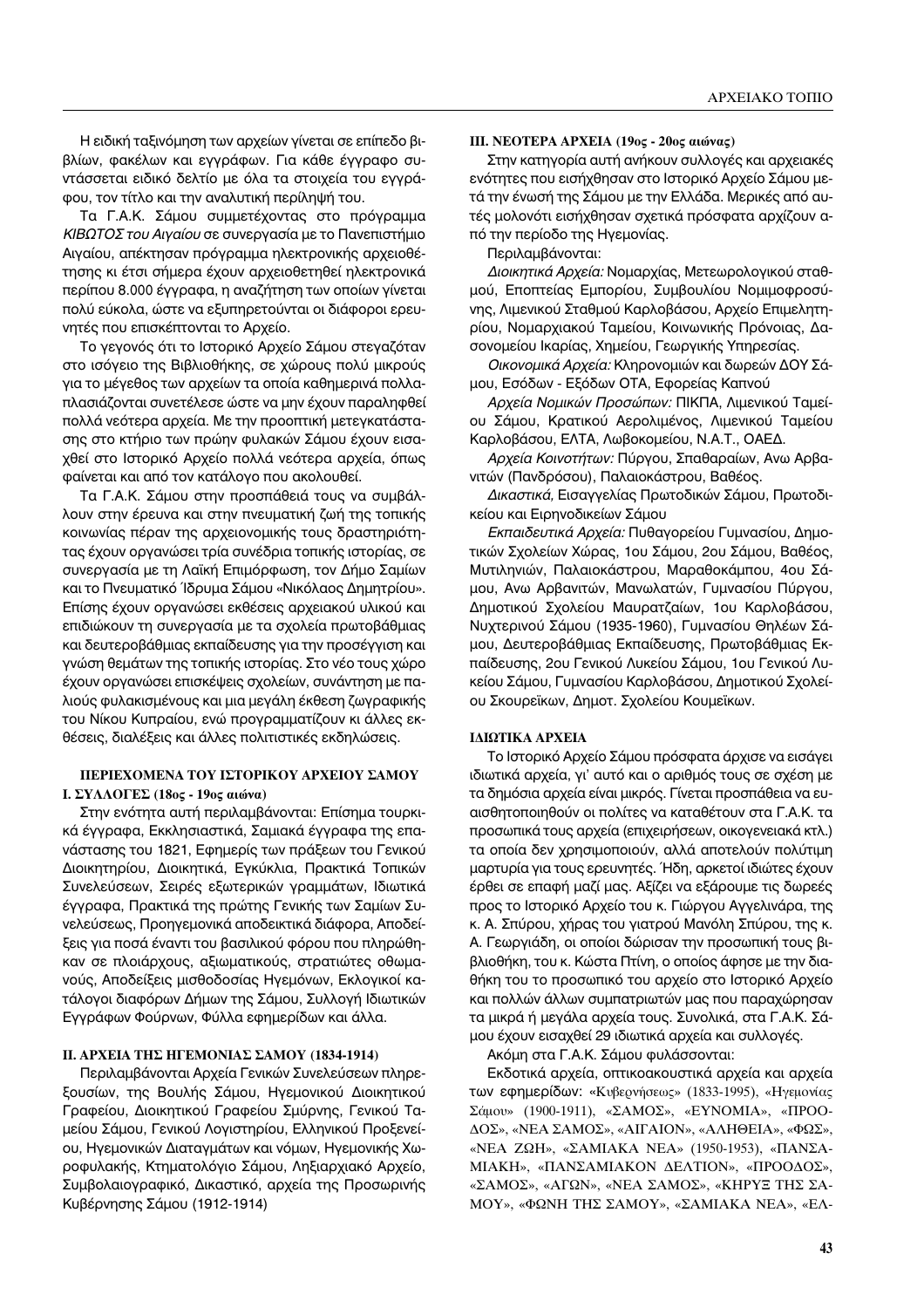ΛΑΣ», «ΣΑΜΙΑΚΟΝ ΒΗΜΑ», «ΣΑΜΙΑΚΗ», «ΔΗΜΟΚΡΑ-ΤΙΚΗ», «ΕΦΗΜΕΡΙΣ ΤΩΝ ΣΑΜΙΩΝ», «ΔΗΜΟΚΡΑΤΙΚΗ ΕΝΗΜΕΡΩΣΗ», «ΧΑΡΑΥΓΗ».

Τέλος, αρχεία των περιοδικών «ΣΑΜΙΑΚΗ ΕΠΙΘΕΩ-PHΣΗ», «ΦΩΝΗ ΤΟΥ ΣΧΟΛΕΙΟΥ» (1951-1958) και «ΑΠΟ- $\Pi\Lambda OY\Sigma$ » (1990-1998).

> Χρ. Λάνδρος Προϊστάμενος Γ.Α.Κ.-Αρχείων Ν. Σάμου

## ΑΡΧΕΙΟ ΝΙΚΗΦΟΡΟΥ ΒΡΕΤΤΑΚΟΥ

Το καλοκαίρι του 1991, δέκα ημέρες πριν από το θάνατό του, ο Νικηφόρος Βρεττάκος επισκέφθηκε τη Δημόσια Κεντρική Βιβλιοθήκη Σπάρτης και εξεδήλωσε την επιθυμία να φιλοξενηθεί το προσωπικό του αρχείο, σε χώρο της Βιβλιοθήκης που ο ίδιος επέλεξε.

Η σύζυγος και τα παιδιά του, θέλοντας να εκπληρώσουν την επιθυμία του ποιητή, γνωστοποίησαν στη Βιβλιοθήκη την απόφασή τους να παραδώσουν σταδιακά και όταν ο χρόνος το επέτρεπε, το αρχείο και τα προσωπικά αντικείμενα του ποιητή, με το μοναδικό όρο «το αρχείο να τοποθετηθεί σε χώρο άνετο, ανεξάρτητο, προσεκτικά ασφαλισμένο και επισκέψιμο».

Εννέα χρόνια αργότερα, στις 9 Δεκεμβρίου 2000, και μετά από επίπονες προσπάθειες για την εκπόνηση των αναγκαίων μελετών και την εξασφάλιση των απαιτούμενων πιστώσεων, εγκαινιάζεται στη Δημόσια Κεντρική Βιβλιοθήκη Σπάρτης και σε ειδικά διαμορφωμένο και κατάλληλα εξοπλισμένο χώρο το Αρχείο του Ν. Βρεττάκου

Εγκαινιάζοντας το Αρχείο, η Ειδική Γραμματέας του Ενιαίου Διοικητικού Τομέα Θεμάτων Εποπτικών Μέσων Διδασκαλίας, Εκπαιδευτικής Ραδιοτηλεόρασης, Βιβλιοθηκών και Αρχείων, κα Δάφνη Κυριάκη-Μάνεση απηύθυνε χαιρετισμό εκ μέρους του Υπουργού Παιδείας.

Το αρχείο, του οποίου την καταγραφή πραγματοποιεί η φιλόλογος και φίλη του ποιητή κ. Γεωργία Κακούρου-Χρόνη, περιλαμβάνει χειρόγραφα του ποιητή, οικογενειακή αλληλογραφία, επιστολές από την προσωπική του αλληλογραφία με επώνυμους και ανώνυμους, φωτογραφίες, τιμητικές διακρίσεις, προσωπικά αντικείμενα, επίπλωση, γκραβούρες, πίνακες, το μεγαλύτερο τμήμα της προσωπικής του βιβλιοθήκης.

Οι χρήστες του Διαδικτύου μπορούν να έχουν πρόσβαση σε πληροφορίες σχετικές με το αρχείο στη διεύθυνση www.nikiforos.edu.gr.

Ο ιδιαίτερα καλαίσθητος φάκελος που δόθηκε στους παρισταμένους περιέχει το Δελτίο Τύπου, Εργογραφία και Χρονολόγιο του ποιητή καθώς και το βιβλίο του Roger Milliex Ο Ταΰγετος και η σιωπή (έκδοση της Δημόσιας Κεντρικής Βιβλιοθήκης Σπάρτης, 1998) σε μετάφραση του Ν. Βρεττάκου ενώ προαναγγέλλεται η έκδοση τμημάτων της αλληλογραφίας του, η δημιουργία ηλεκτρονικού αφιερώματος στον άνθρωπο και ποιητή Ν. Βρεττάκο, εκπαιδευτικά προγράμματα κλπ.

Η περίπτωση της Δημόσιας Κεντρικής Βιβλιοθήκης Σπάρτης που στεγάζει πλέον το Αρχείο Βρεττάκου, παραπέμπει σε πολλές περιπτώσεις Βιβλιοθηκών που κατέχουν Αρχειακές Συλλογές και, αντίστροφα, σε περιπτώσεις αρχειακών υπηρεσιών, στις οποίες καταλήγει αξιόλογο βιβλιακό υλικό. Ο δρόμος είναι ανοικτός για συνεργασίες με στόχο την καλύτερη ενημέρωση του κοινού.

Οι Δημόσιες Βιβλιοθήκες της χώρας, Κεντρικές και μη, προχωρούν ήδη στην ολοκλήρωση του συλλογικού τους καταλόγου. Η ανάγκη της συγκρότησης του Εθνικού Ευρετηρίου Αρχείων, που αποτελεί παλαιό θεσμοθετημένο ζητούμενο των Γενικών Αρχείων του Κράτους, προβάλλει αδήριτη, αφού συναρτάται με την Κοινωνία της Πληροφορίας, βασική πηγή χρηματοδοτήσεων για τα επόμενα χρόνια.

## Μαρία Βακαλοπούλου

## ΤΟΠΙΚΟ ΑΡΧΕΙΟ ΛΕΡΟΥ Ξαφνικά ορφάνεψε

Ο Μανώλης Ήσυχος υπηρετούσε στο Τοπικό Αρχείο Λέρου από το 1988 και ήταν δημιουργός και διευθυντής του Ιστορικού και Λαογραφικού Μουσείου Λέρου. Είχε αναπτύξει πλούσια συγγραφική δραστηριότητα, σχετική με την ιστορία της Λέρου και των Δωδεκανήσων και τιμήθηκε από την Πανελλήνια Ένωση Λερίων το 1990. Το 1994 του απονεμήθηκε από τον Πατριάρχη Βαρθολομαίο ο χρυσός σταυρός της Δωδεκανησιακής Εκκλησίας για τη συμβολή του στο έργο της Τοπικής Εκκλησίας.

Η Αν. Διευθύντρια των Γ.Α.Κ., εκπροσωπώντας την πολιτική ηγεσία του ΥΠΕΠΘ, τον συνόδευσε με όλους τους φίλους του στο τελευταίο του ταξίδι.

Σε μας απομένει να εκφράσουμε τα θερμά μας συλλυπητήρια σ' αυτούς που άφησε πίσω του.

 $N.M.$ 

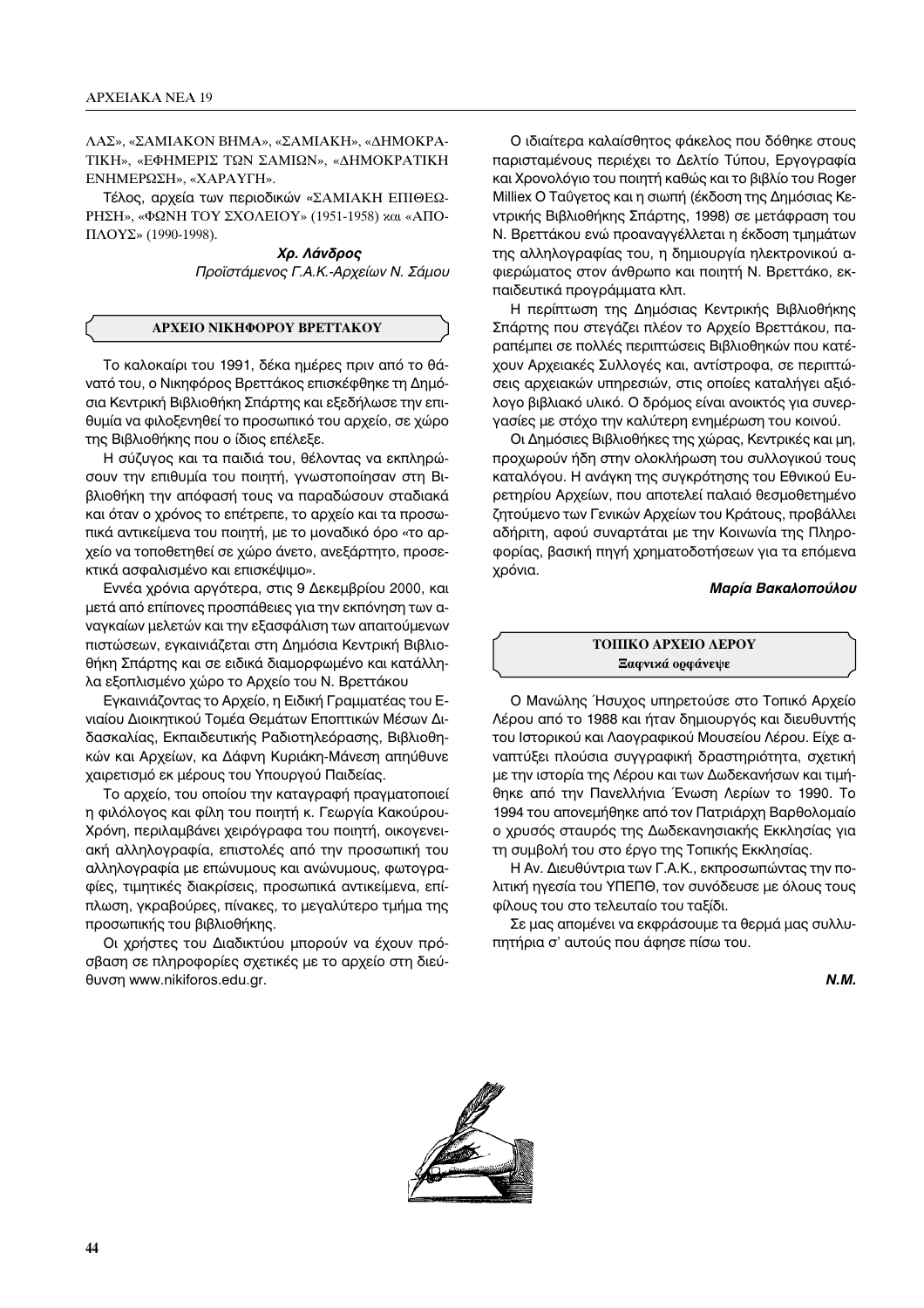# $Σ$ ΥΝΤΗΡΗΣΗ

## **ΔΙΕΘΝΗΣ ΣΥΝΑΝΤΗΣΗ ΣΤΟ ΠΑΡΙΣΙ ΜΕ ΚΕΝΤΡΙΚΟ ΘΕΜΑ ΣΥΖΗΤΗΣΕΩΣ** *«MANAGING THE PRESERVATION OF PERIODICALS AND NEWSPAPERS»* **(IFLA, Paris 21-24/8/2000)**

Κατά το χρονικό διάστημα μεταξύ της 21ης-24ης Auγούστου 2000, πραγματοποιήθηκε στο Παρίσι Διεθνής Συνάντηση, την οποία οργάνωσε η IFLA, με τη συνεργασία του PAC Γαλλίας-Δυτικής Ευρώπης, με κεντρικό και κύριο θέμα τη διαφύλαξη των εφημερίδων και περιοδικών και υπό την ηλεκτρονική αυτών μορφή. Στην εν λόγω Διεθνή Συνάντηση, συμμετέσχεν ως ο μόνος εξ Ελλάδος, ο αρθρογράφος του παρόντος.

Στην Συνάντηση ήταν προγραμματισμένη και έγινε μία συζήτηση στρογγυλής τραπέζης, η οποία ήταν η δευτέρα μετά την πρώτη, η οποία πραγματοποιήθηκε το 1989 στην Washington. Η παρούσα συζήτηση στρογγυλής τραπέζης καθώς και η Συνάντηση γενικώς, υπήρξαν η συνέχεια της πρώτης στην Washington, κατά τις οποίες εξεφράσθησαν ορισμένες δυσαρέσκειες, καθότι δεν υλοποιήθηκαν όλες οι προσδοκίες και τα οράματα της πρώτης Συναντήσεως.

Η IFLA στις διαδοχικές αυτής συνεδρίες και συναντήσεις, με τα μέλη και τις επιτροπές της Διοικήσεώς της, διαπίστωσε ότι οφείλεται να δοθεί ιδιαίτερη προσοχή και να επιδειχθεί σοβαρή μέριμνα, για τη διαφύλαξη του εφήμερου Τύπου (περιοδικά, εφημερίδες), στον γραπτό πολιτιστικό και πνευματικό πλούτο εκάστης χώρας, γεγονός και πρακτική, η οποία πρέπει να καταστεί πρώτον και κύριο μέλημα και φροντίδα των αρμοδίων του Διεθνούς αυτού συντεχνιακού Οργανισμού. Να αναληφθεί, ακολούθως, η υποχρέωση της ευαισθητοποιήσεως των βιβλιοθηκαρίων ως προς το θέμα της διαφυλάξεως των συλλογών, οι οποίες απεικονίζουν, μεταφέρουν και το καθημερινό κοινωνικό, πολιτικό και πνευματικό γίγνεσθαι της χώρας, της συγκεκριμένης περιφερείας, ήτοι τις συλλογές των εφημερίδων, περιοδικών και άλλου περιοδικού-καθημερινού Τύπου. Για τον λόγο αυτόν η IFLA προτίθεται να καθιερώσει στενότερη συνεργασία μεταξύ των μελών αυτής, με την βοήθεια των κατά μέρους αντιπροσώπων-υπευθύνων του Προγράμματος PAC και να χαράξει σχετικές με το θέμα αυτό οδηγίες και να υποδείξει μεθόδους και διαδικασίες, προς επίτευξη του σκοπού της, με κάθε διαθέσιμο τρόπον και μέθοδο διαφυλάξεως των περιοδικών, εφημερίδων και άλλου περιοδικού Τύπου.

Σήμερον, όπως τονίσθηκε στην Συνάντηση των Παρισίων, είμεθα μάρτυρες και ταυτοχρόνως χρήστες της συ-Vτελούμενης τεχνολογικής προόδου, η οποία προσφέρει τις δυνατότητες εκείνες προς επίτευξη του τεθέντος στόχου. Βεβαίως, οφείλομε να λαμβάνομε υπόψη μας και τις διαφορετικές συνθήκες, υπό τις οποίες εργάζεται και κινείται ο βιβλιοθηκάριος στα διαφορετικά γεωγραφικά διαμερίσματα της υφηλίου, τις ιδιαιτερότητες κάθε χώρας, καθώς και τις δυνατότητες τις οποίες έχει, για την καλή επιτέλεση του έργου του.

Η Τεχνολογία εδώ και 10 έτη έχει τροποποιήσει και βελτιώσει σημαντικά τις μεθόδους και τις διαδικασίες επικοινωνίας μεταξύ των μελετητών, ερευνητών, των Πανεπιστημίων και γενικώς των πηγών της πληροφορήσεως, σε παγκόσμιο κλίμακα. Παρά τις πολλαπλές, όμως, και πολυσχιδείς προσπάθειες, οι οποίες κατεβλήθησαν προς την κατεύθυνση αυτήν, δηλ. της υλοποιήσεως των οραμάτων, τα οποία διετυπώθησαν στην πρώτη Διεθνή Συζήτησιν Στρογγυλής Τραπέζης εις την Washington το 1989, δεν έχουν ακόμη λυθεί διάφορα προβλήματα, όπως η προώθηση και η προαγωγή της ψηφιακής Τεχνολογίας και η εφαρμογή αυτής, ως όφειλε, η οποία επιτρέπει την σε πολύ σύντομο και άμεσο χρονικό διάστημα απόκτηση της γνώσεως, της πληροφορίας, της ενημερώσεως, την διαφύλαξη αυτών επί διαφόρων υποστρωμάτων, πέραν του χαρτιού, επί μακρόν διάστημα χρόνου, δηλ. την άμεση διανομή και καταχώρηση της γνώσεως πριν το «νέον», με την σημερινή ταχύτητα εξελίξεως των πάντων, καταστεί «παλαιόν», στο τέλος της ίδιας ημέρας.

Η διαφύλαξη των περιοδικών και μάλιστα των εφημερίδων, όσο το δυνατόν σε καλή κατάσταση, ως πρωτογενών πηγών, ως και η μεταφορά αυτών σε μικροταινίες ή άλλα ηλεκτρονικά υποστρώματα, μας επιβάλλεται σήμερα όσο ποτέ άλλοτε στο παρελθόν. Η εφημερίδα, σε όλες τις χώρες του κόσμου, είναι η επί καθημερινής βάσεως πηγή ενημερώσεως και πληροφορήσεως, περί της καθημερινής πνευματικής, κοινωνικής, πολιτικής, πολιτισμικής δραστηριότητας. Από την εφημερίδα μανθάνομε και ενημερωνόμαστε επί των διεθνών εξελίξεων και την θέση της χώρας μας στον διεθνή στίβο των πολιτικών δραστηριοτήτων. Παρακολουθούμε τις επιστημονικές προσπάθειες, ανά τον κόσμο, και πληροφορούμεθα περί των ερευνών και των αποτελεσμάτων αυτών.

Ο δημοσιογράφος είναι ο αυτόπτης διαμεσολαβητής και το μέσον μεταφοράς και παρουσιάσεως των καθημερινών γεγονότων απανταχού της γης. Μεταφέρει τα γεγονότα όπως τα έζησε ως μάρτυς στη συγκεκριμένη στιγμή της εξελίξεως αυτών, κρίνει και εκτιμά αυτά, ως αντικειμενικός κριτής. Μας μεταφέρει την καθημερινή πραγματικότητα του χώρου όπου ευρίσκεται και δρα. Με τις φωτογραφίες, με τις ανταποκρίσεις, τις συνεντεύξεις, μας καθιστά ενήμερους γι' όλα όσα συμβαίνουν στα διάφορα μέρη, χώρες και λαούς. Συμπέρασμα -είναι θέση της Συναντήσεως-, η εφημερίδα είναι μία καθημερινή συνέχιση της ιστορίας των γεγονότων, της καθημερινής ιστορίας. Είναι ένας Τύπος πολυθεματικός, μία «ανάμνηση» συλλογική· ως εκ τούτου η αξία της εφημερίδας είναι ανεκτίμητη. Την ίδια αξία έχουν και τα περιοδικά, μάλιστα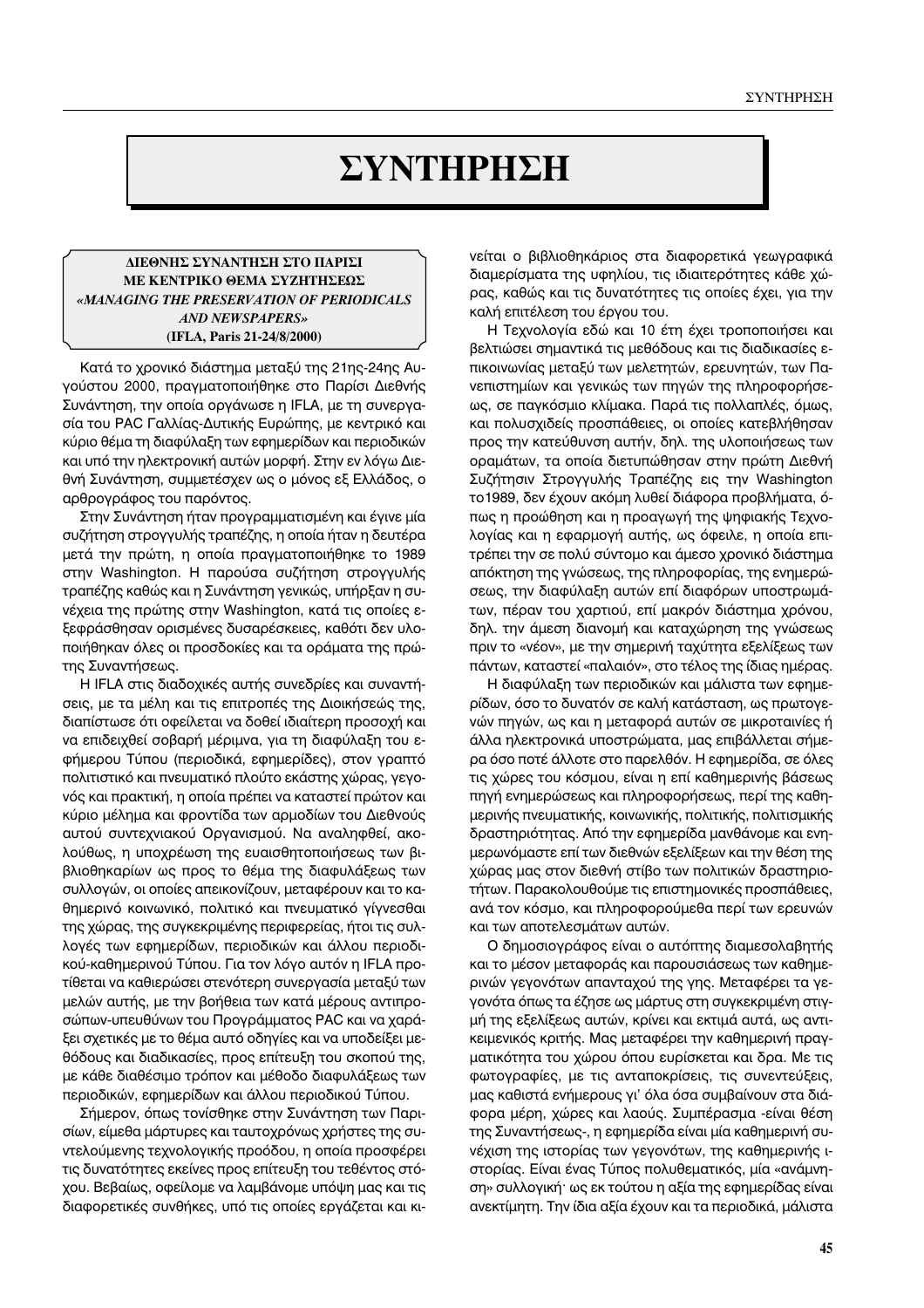δε τα επιστημονικά περιοδικά, των οποίων υπολείπονται, δίχως να χάνουν την αξία τους, οι μονογραφίες, οι οποίες δεν συντρέχουν μετά του χρόνου, όπως τα περιοδικά.

Η διαφύλαξη των εφημερίδων και των περιοδικών πρέπει να αποτελεί κρατική πολιτική, με τη βοήθεια και την υλική συμπαράσταση της οποίας θα καταβάλλονται, από τους ειδικούς, όλες εκείνες οι προσπάθειες οι οποίες θα συμβάλουν στην διάσωση και διαφύλαξη των περιοδικών, των εφημερίδων, βεβαίως και του λοιπού βιβλιακού και αρχειακού υλικού. Οι σύνεδροι της Συναντήσεως επέμειναν πολύ επί του θέματος αυτού.

Η διαφύλαξη του πρωτοτύπου, κυρίως, των εφημερίδων, απετέλεσε ιδιαίτερο κεφάλαιο συζητήσεως και αντεγκλήσεων. Ορισμένοι εκ των παρόντων, κυρίως εκ των αγγλοσαξονικών χωρών, επέμεναν, ότι πρέπει οι πηγές αυτές να μεταφερθούν, πρώτον σε μικροταινίες ή μικροφωτοδελτία αργύρου, ως το πλέον βέβαιον και ασφαλέστερο, μακροβιότερο μέσον αρχειοθετήσεως εικονικής μορφής του γραπτού, τουλάχιστον μέχρι σήμερον -στο θέμα αυτό άπαντες οι παρόντες υπήρξαν σύμφωνοι- και στη συνέχεια να μεταφέρονται σε ηλεκτρονικά υποστρώματα, να ψηφιοποιούνται και να καταγράφονται σε δίσκους. Ακολούθως, άλλοι επέμεναν, τουλάχιστον όσον αφορά στις εφημερίδες, να κρατείται ο ένας τόμος στο archivium conservationis και να μην επιτρέπεται η χρήση των τόμων αυτών. Μία άλλη ομάδα των συνέδρων υπεστήριξε, τέλος, και πρότεινε την καταστροφή, μετά, βεβαίως, την μεταφορά αυτών σε νέα υποστρώματα, των ξένων εφημερίδων και την διαφύλαξη των εθνικών, καθότι κάθε χώρα επιβάλλεται να διαφυλάσσει ένα πρωτότυπο φύλλο εφημερίδας, του οποίου θα κάμνομε χρήση όταν τούτο καταστεί ανάγκη. Με τον τρόπον αυτόν προσπάθησαν να εύρουν μία μέση οδό, για την επίλυση του προβλήματος, το οποίον βασανίζει και ταλανίζει πολλούς βιβλιοθηκαρίους σε όλον τον κόσμο. Θέση και απόφαση της Διεθνούς Συναντήσεως της IFLA, υπήρξε η μη παντελής καταστροφή όλων των φύλλων των εφημερίδων και των περιοδικών, αλλά η διαφύλαξη ενός αντιτύπου του πρωτοτύπου αυτών, εντός ειδικών προστατευτικών μέσων, με σοβαρές ειδικές προδιαγραφές και η αποθήκευση αυτών σε χώρους, όπου υπάρχουν και διατηρούνται σταθερές οι ενδεικνυόμενες θερμοϋγρομετρικές τιμές, ένας καλός εξαερισμός και μία καλή ανακύκλωση του αέρα.

Σήμερα, έχομε πολλές μεθόδους μεταφοράς του γραπτού, σε διάφορα υποστρώματα, αρχόμενοι από την παραδοσιακή μικροταινία και το μικροφωτοδελτίο, μέχρι την ψηφιοποίηση (digitisation, numérisation) και την αποθήκευση της μεταφοράς στον σκληρό δίσκο, εκ του οποίου δυνάμεθα να φωτοτυπούμε σελίδες, όταν μας ζητηθεί ή να εισερχόμεθα στον Η/Υ και να αναγινώσκουμε το ζητούμενο ή τέλος να μεταφέρουμε αυτόν και εις δίσκους. Σήμερα, υπάρχουν στην αγορά συσκευές, με την βοήθεια των οποίων δυνάμεθα, ταυτοχρόνως να μικροφωτογραφούμε το έντυπο και να ψηφιοποιούμε αυτό ως και να το καταγράφουμε σε δίσκο ή όταν έχομε ήδη έτοιμες, από το παρελθόν, μικροταινίες να τις ψηφιοποιούμε και να τις καταγράφουμε σε δίσκους. Έχομε και μία άλλη δυνατότητα με την βοήθεια της ψηφιοποίησης. Να ψηφιοποιούμε φθαρμένα βιβλία, με φθαρμένες σταχώσεις, αλλά και μη, βιβλία τα οποία δεν ζητούνται πολύ ή σχεδόν καθόλου, παρά πού και πού, φύλλα αρχείων φθαρμένα και στη συνέχεια να φωτοτυπούμε την συγκεκριμένη σελίδα ή σελίδες δίχως να αποταμιεύομε την/τις ψηφιοποιημένη σελίδα/δες στον σκληρό δίσκο, αλλά με κάθε ψηφιοποίηση μίας σελίδας να σβύνεται από τον δίσκο ή προηγούμενη σελίδα. Έτσι προστατεύομε τα βιβλία, τα αρχεία από την έκθεση αυτών στο ισχυρό και πολύ επιβλαβές μικρού μήκους κύματος φως των φωτοτυπικών μηχανημάτων.

Η ψηφιοποίηση σήμερα κατέκτησε και συνεχίζει να κατακτά ολονέν και περισσότερο χώρο στον κόσμο των Βιβλιοθηκών και Αρχείων. Είναι μία λύση, μία διαδικασία, με την βοήθεια της οποίας πολλοί αναγνώστες δύνανται να αναγινώσκουν ταυτοχρόνως ένα συγκεκριμένο βιβλίο, αλλά και να διακινείται το συγκεκριμένο ψηφιοποιημένο έντυπο ή χειρόγραφο στα πέρατα του κόσμου, με την ειδική σύνδεση On-Line. Η γνώση μεταφέρεται πανταχού σε συντομότερο χρόνο, μέσω των Η/Υ ή ακόμη και του Διαδικτύου (Internet). Βεβαίως, η εξέλιξη της Τεχνολογίας των ηλεκτρονικών υποστρωμάτων και της ψηφιοποιήσεως είναι ταχεία, δεν προλαμβάνεται. Καθημερινά έχομε νέα προϊόντα, εκ των οποίων το ένα απορρίπτει το άλλον. Ο δίσκος CD τύπου WORM<sup>1</sup>, ο οποίος είχε πλήρως τυποποιηθεί, σήμερον αρχίζει να αντικαθίσταται με τον δίσκο DVD<sup>2</sup>-WORM, αν και δεν έχουν ακόμη διατυπωθεί οι οδηγίες διαχειρίσεως αυτού. Η μικροταινία, σε αντίθεση όλων αυτών, παραμένει σταθερή στην βασική ιδέα της τεχνολογίας της, υπό την έννοια, ότι τα μηχανήματα είναι τα ίδια, τα αναγνωστικά και τα αντιγραφικά είναι τα ίδια, με ορισμένες μικροδιαφορές στη λειτουργία τους, καθώς και οι μικροταινίες, οι οποίες ως αυτές καθ' εαυτές παραμένουν πάντοτε οι ίδιες. Βεβαίως, και η τεχνολογία της μικροφωτογραφήσεως εξελίσσεται, δεν αλλάζουν όμως τα standards.

Οι Σκανδιναβικές χώρες, όπως η Σουηδία, η Ολλανδία, η Δανία και η Νορβηγία σχεδίασαν και έθεσαν σε κοινή εφαρμογή ένα πρόγραμμα ψηφιοποιήσεως των πλέον διακινουμένων και αναγινωσκομένων συλλογών τους, υπό το όνομα Project TIDEN και συστάθηκε από το Nordinfo (Nordic Council of Scientific Information). Έχει ως σκοπό να μελετήσει τις μεθόδους μεταφοράς των ήδη υπαρχόντων σε μεγάλο αριθμό μικροταινιών και των αντιστοίχων αρχειακών συλλογών σε ψηφιακή ηλεκτρονική μορφή. Το project είναι σήμερα ανοικτό για την εισχώρηση και των λοιπών κρατών, όπως της Ισλανδίας, της Γροιλανδίας και των νήσων Φερόε.

Παρόμοιες προσπάθειες καταβάλλονται και στην Ρωσία και στις λοιπές αποσχισθείσες Δημοκρατίες του Καζακστάν, Τατζικιστάν, Αρμενίας, Ουκρανίας. Τα διάφορα προγράμματα ψηφιοποιήσεως, όπως το Cheliabinsk, Briansk, Izhevsk Kamuchtka σήμερα έχουν αδρανήσει ένεκα οικονομικών δυσχερειών. Υπάρχει παρά ταύτα, μεγάλη ανάγκη της μεταφοράς των εντύπων σε νέα υποστρώματα. Η ανά-

<sup>1</sup> Ακρωνύμιο από τις λέξεις Write Once Reed Many.

<sup>2</sup> Ακρωνύμιο από τις λέξεις Digital Video Disc.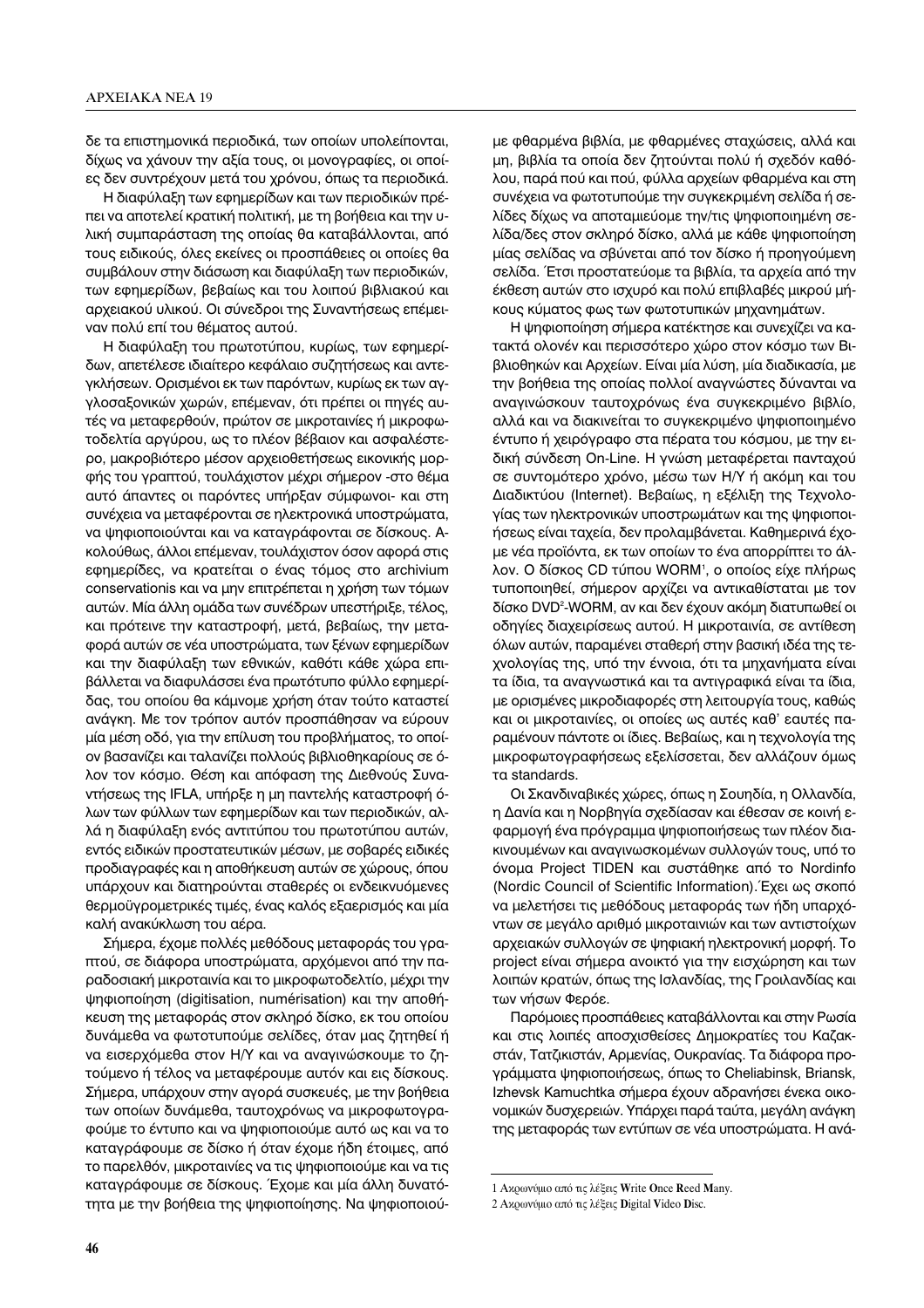γκη αυτή έγινε πλέον αισθητή, μετά την πυρκαϊά η οποία κατέκαυσε την Βιβλιοθήκη Λένιν στην Μόσχα, προ ετών. Η Ρωσική Δημοκρατία, αντί να συνεχίζει μόνη της να προβαίνει στην μεταφορά των γραπτών, προτιμά να αγοράζει από το εξωτερικό, σε μικροταινίες ή σε ηλεκτρονική μορφή, τα αναγκαία έντυπα ή χειρόγραφα.

Στην Γαλλία, όπου η μικροφωτογράφηση των εντύπων και χειρογράφων αριθμεί πολλά έτη, μόλις προ ολίγων ετών άρχισαν την ψηφιοποίηση, εκ παραλλήλου με την συνέχιση της μικροφωτογραφήσεως.

Το Ευρωπαϊκό Πρόγραμμα NEDLIB (Network European Deposit Library) αποσκοπεί εις την κατασκευήν της βασικής υποδομής, επί της οποίας ένα δικτυωμένο ευρωπαϊκό απόθεμα βιβλιοθήκης δύναται να κτισθεί, να οικοδομηθεί. Επεξεργάζεται τις πρωταρχικές τεχνικές προϋποθέσεις, ώστε να παράσχει την ευκαιρία και την δυνατότητα στις Βιβλιοθήκες να επεκτείνουν τα ηλεκτρονικά αποθέματά τους και να τα καταστήσουν γνωστά και σε αναγνώστες άλλων χωρών, αλλά και εις τις μελλοντικές γενιές. Το πρόγραμμα αυτό έχει ως σκοπό την ανάπτυξη μίας κοινής δομής και οργάνων βάσεως για την σύσταση ενός Συστήματος Αποθηκεύσεως των Ηλεκτρονικών Δεδομένων (DSEP: Deposit Systems for Electronic Publications). Το σύστημα αυτό δεν στοχεύει σε ένα μοναχικό και απολιθωμένο σύστημα, αλλά σε ένα σύγχρονο πρότυπο, κατά το οποίον το σύστημα αποθηκεύσεως-αποθέματος θα είναι ενσωματωμένο στις υπάρχουσες ή αναπτυσσόμενες υποδομές ψηφιακών βιβλιοθηκών. Οι λύσεις, τις οποίες προτείνει το εν λόγω Πρόγραμμα NEDLIB θα προσαρμόζονται σε όλον το ψηφιακό υλικό, ανεξαρτήτου προελεύσεως, μέσου και τύπου. Παρέχει μίαν αγορά, για την ανταλλαγή των καλυτέρων πρακτικών εις την ανάπτυξη των συστημάτων ψηφιακής αποθέσεως. Υπηρετεί τους στόχους της συναινετικής κατασκευής και μειώσεως του κόστους έρευνας. Για τις Εθνικές Βιβλιοθήκες, σε όλον τον κόσμο, το σύστημα NEDLIB διανέμει μία εργαλειοθήκη, για τοπική εφαρμογή του συστήματος αποθέματος. Η Διεύθυνση του Προγράμματος στο Διαδίκτυο είval: www.Konbib.nl./nedlib.

Ένα παρόμοιο πρόγραμμα έχει σχεδιάσει και η Εθνική Bιβλιοθήκη της Αυστραλίας με την επωνυμία PADI (Preservation Access to Digital Information). Σκοπός του προγράμματος αυτού είναι η κυκλοφορία της γνώσεως και της πληροφορήσεως σε ψηφιακή μορφή. Διαθέτει ένα κατάλογο συζητήσεων -Padiforum I-, ο οποίος διευκολύνει την ανταλλαγή ιδεών και πληροφοριών. Η διεύθυνση του Προγράμματος στο Διαδίκτυο είναι: www.nla.gov.au/padi.

Προβαίνοντες σε έναν απολογισμό του έργου της IFLA και των επί μέρους κατά χώρα και ευρύτερη γεωγραφική περιοχή Διευθύνσεων PAC, παρατηρούμε μία διαφοροποίηση μεταξύ της Βορείου Αμερικής και Ευρώπης από την μία πλευρά και των λοιπών αναπτυσσομένων χωρών -αλλά και μη- από την άλλη. Διαφοροποιήσεις υπάρχουν, ακόμη, και εντός της ίδιας, ενίοτε, χώρας. Διαφοροποιήσεις και καθυστερήσεις σημαντικές στον τομέα της μεταφοράς του γραπτού και μάλιστα της ψηφιοποιήσεως αυτού, για λόγους διαφυλάξεως, έχομε στην Αφρική και τούτο οφείλεται κατά μεγάλο μέρος τόσο στην έλλειψη τεχνολογικού εξοπλισμού όσο και στην οικονομική δυσπραγία ως, τέλος, στην έλλειψη βοήθειας και συμπαραστάσεως από άλλες προηγμένες στον τομέα αυτόν χώρες. Στις ασιατικές χώρες η κατάσταση είναι καλύτερή πως των αφρικανικών χωρών.

Αναφερόμενοι επιλεκτικά σε ορισμένες ασιατικές χώρες, σημειώνομε, ότι εις την Κίνα, ήδη από το έτος 1982 καταρτίσθηκε ένα σχέδιο-πρόγραμμα για την διαφύλαξη και την διάσωση των αρχείων. Το 1985 ιδρύθηκε το Εθνικό Κινεζικό Κέντρο Μικροφωτογραφήσεως και άρχισε, βάσει του προκαταρτισθέντος σχεδίου, την μικροφωτογράφηση όλων των φθαρμένων εφημερίδων 21 επαρχιών της Κίνας, μαζί με τα σπάνια και πολύτιμα βιβλία. Το 1989 συμπεριέλαβαν στο Πρόγραμμα και την μικροφωτογράφηση των περιοδικών. Σήμερα έχει τελειώσει η μικροφωτογράφηση όλων των εφημερίδων και των περιοδικών μέχρι το έτος 1949. Μικροφωτογραφήθηκαν πλέον των 16.000 τίτλων εφημερίδων και περιοδικών. Η Βιβλιοθήκη της Σαγκάης μικροφωτογράφησε για λογαριασμό της 275 τίτλους εφημερίδων. Η Εθνική Βιβλιοθήκη της Κίνας αγόρασε 293 τίτλους κινέζικων εφημερίδων από το εξωτερικό, για να συμπληρώσει την εθνική συλλογή της, στα πλαίσια του Προγράμματος «Διασώσεως του Γραπτού Κινεζικού Πνευματικού Πλούτου». Στη συνέχεια έχουν καταρτίσει στην Κίνα, πάντοτε μέσα στα πλαίσια του αναφερθέντος προγράμματος, ένα υποπρόγραμμα μέχρι το 2014, για την μικροφωτογράφηση όλων των λοιπών εφημερίδων όλων των επαρχιών της Κίνας, συμπεριλαμβανομένης και της αγοράς, των όσων δεν υπάρχουν στην Μητροπολιτική Κίνα.

Στις Ινδίες έχουν μικροφωτογραφήσει και ψηφιοποιήσει όλες σχεδόν τις εφημερίδας του 19ου αι. και μέρος των αρχών του 20ου αι. με κέντρο δράσεως την πόλη της Καλκούτας.

Στην Ιαπωνία ήδη από το έτος 1937 προέβησαν στην μικροφωτογράφηση του εθνικού περιοδικού Τύπου. Στην Ιαπωνία, και με την βοήθεια μεγάλων οίκων, έχουν προγραμματίσει την μικροφωτογράφηση και στη συνέχεια την ψηφιοποίηση των μεγάλης κυκλοφορίας καθημερινών εφημερίδων. Ήδη μικροφωτογράφησαν, με σκοπό την διαφύλαξη και διάσωση, περίπου 170.000 βιβλία από το 1991 στις σχετικές υπηρεσίες της National Diet Library. Ταυτόχρονα άρχισαν και διάφορες πανεπιστημιακές Βιβλιοθήκες να προβαίνουν στην μικροφωτογράφηση, κυρίως, όμως, βιβλίων.

Στη Μαλαισία υπάρχει ένας οργασμός στην μεταφορά του γραπτού σε νέα υποκατάστατα υποστρώματα, με προεξάρχουσα την μικροφωτογράφηση. Υπάρχουν μεγάλοι μαλαισιανοί οργανισμοί οι οποίοι μεταφέρουν τον περιοδικό Τύπο, ιδιαίτερα δε τις εφημερίδες, στο Διαδίκτυο. Εκ παραλλήλου, έχουν ένα μεγάλο πρόγραμμα αποκαταστάσεως των φθαρμένων εφημερίδων και περιοδικών.

Στη Σρι Λάνκα έχουν, επίσης, ένα μεγάλο και ουσιώδες πρόγραμμα μικροφωτογραφήσεως, προσπαθούν δε να ανταλλάσσουν εφημερίδες προς εξοικονόμηση χρόνου και χρημάτων. Η ψηφιοποίηση έχει εισχωρήσει και έχει κάμει την εμφάνισή της σε όλες τις ασιατικές χώρες. Όμως, λόγω ελλείψεως της τεχνολογίας, η οποία και κο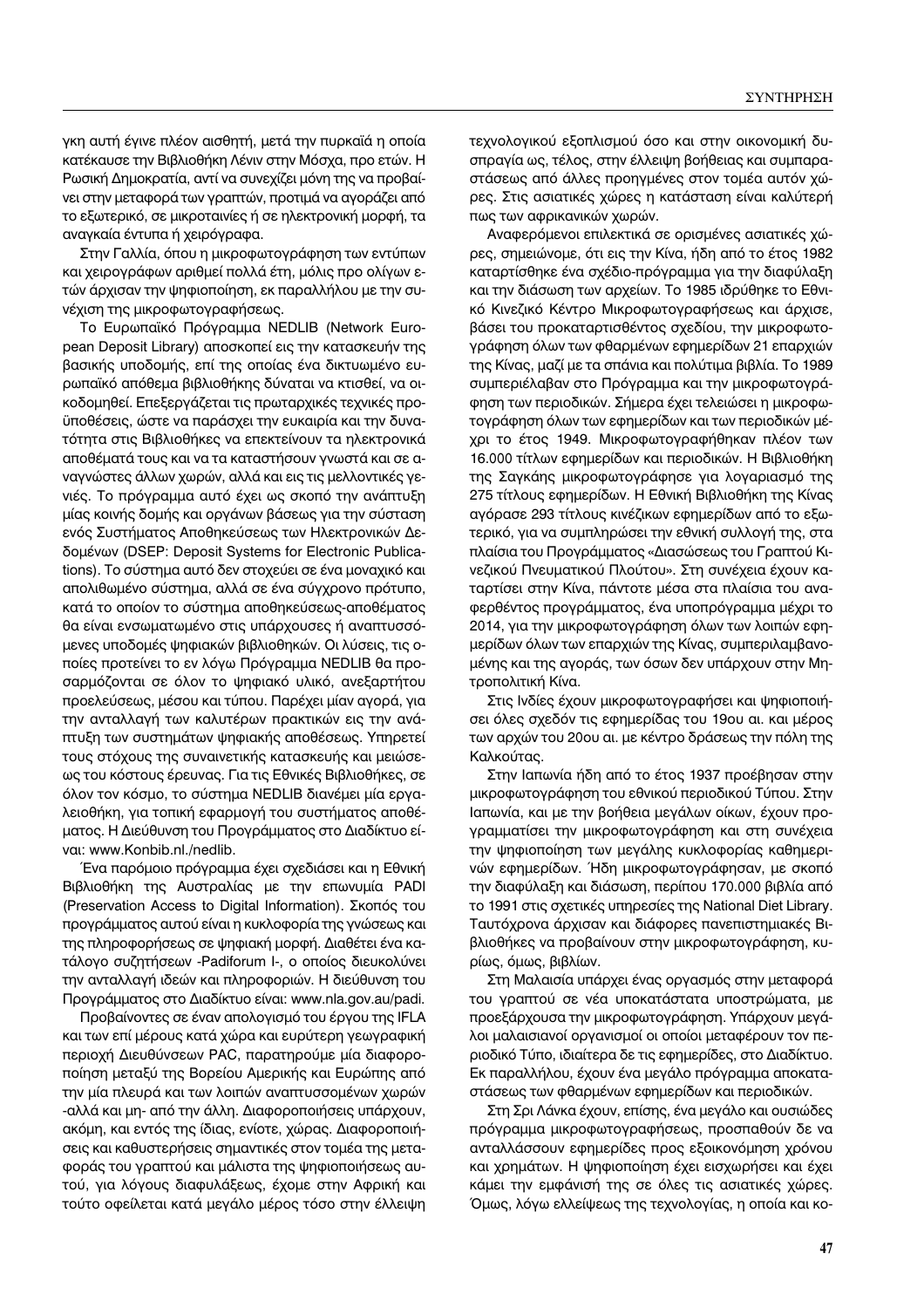στίζει, δεν έχει καταλάβει ακόμη την αρμόζουσα σ' αυτήν θέση, όπως και στην χώρα μας, όπου η ψηφιοποίηση των εντύπων και των χειρογράφων, των εφημερίδων και των περιοδικών, του αρχειακού υλικού στον χώρο των Βιβλιοθηκών και των Αρχείων δεν κατέλαβε την πρέπουσα θέση, δεν αξιολογήθηκε η σημασία αυτής στην εξυπηρέτηση του αναγνωστικού και ερευνητικού κοινού, η δε μεταξύ αυτών - Βιβλιοθηκών και Αρχείων - συνεργασία και διακίνηση της πληροφορήσεως και της γνώσεως δεν επετεύχθη μέχρι σήμερα, ένεκα της προεκτεθείσης ελλείψεως και της εκ ταύτης αδυναμίας. Στην χώρα μας παραμένομε, ακόμη, εις την μικροφωτογράφησιν, ως την βάση των πάντων.

Γενικά ομιλούντες, στην Ινδική Χερσόνησο, στην Ινδοκίνα η μικροφωτογράφηση, προχωρεί δειλά-δειλά και η ψηφιοποίηση, με την βοήθεια και την συνδρομή ξένων κρατών έχει προχωρήσει αρκετά και σε πολύ ικανοποιητικό βαθμό, συγκριτικά με άλλα κράτη της Ασίας. Επίσης, στην Λατινική Αμερική, με την βοήθεια των Ηνωμένων Πολιτειών της Αμερικής και της Ιαπωνίας, παράγεται πολύ και μεγάλο έργον στον τομέα της μεταφοράς των εφημερίδων και περιοδικών σε μικροταινίες, μικροφωτοδελτία και σε ψηφιακή εικόνα, πάντοτε με σκοπό την διαφύλαξη αυτών και την ταχύτερη διακίνηση της γνώσεως, της πληροφορήσεως, ιδιαίτερα των επιστημονικών εφημερίδων και περιοδικών. Η ψηφιοποίηση, το ηλεκτρονικό υπόστρωμα, ενδείκνυται πολύ στην θεματολογική μεταφορά, την ευρετηρίαση των επιστημονικών περιοδικών, αλλά και των λοιπών κοινού ενδιαφέροντος, με σοβαρά θεματολογία περιοδικών. Π.χ. μεγάλη χρήση των ηλεκτρονικών υποστρωμάτων και των σχετικών δίσκων, και των συναφών ηλεκτρονικών προγραμμάτων ευρετηριάσεως γίνεται σήμερα στις ιατρικές βιβλιοθήκες, στις πολύ εξειδικευμένες επιστημονικές βιβλιοθήκες κλπ. Στην Λατινική Αμερική, όπως στην Χιλή, την Βενεζουέλα, την Κολομβία, αλλά και στην Κούβα υπάρχει ένας οργασμός, σε εθνικό, θα ημπορούσαμε να σημειώσομε, επίπεδο, για την διαφύλαξη των εφημερίδων και του λοιπού περιοδικού Τύπου, πάντοτε και παντού με πρώτες τις εφημερίδες. Στην Λατινική Αμερική, με την ξένη όπως προείπαμε βοήθεια, κατόρθωσαν να μικροφωτογραφήσουν και εν μέρει να ψηφιοποιήσουν εφημερίδες μίας μεγάλης χρονικής περιόδου, από του έτους 1977 και πίσω.

Στη Χιλή, με δωρεά της Ιαπωνίας, το 1993 συστάθηκε στην Εθνική Βιβλιοθήκη της Χιλής μία Υπηρεσία Μικροφωτογραφήσεως. Καταρτίσθηκε ένα πρόγραμμα μικροφωτογραφήσεως, το «Project Medina», με πρωταρχικό υλικό για μικροφωτογράφηση τα περιοδικά. Συζήτησε και κατόρθωσε μία συνεργασία μεταξύ των εκδοτών, για την μικροφωτογράφηση των περιοδικών. Καταρτίζουν σήμερα προγράμματα για την ψηφιοποίηση όλων των υλικών, τα οποία μικροφωτογράφησαν - από μικροφίλμ σε ψηφιακή εικόνα- και την ταυτόχρονη ψηφιοποίηση όλου του νέου έργου, το οποίον προβλέπεται από το προαναφερθέν πρόγραμμα, βάσει του οποίου μεταφέρθηκαν σε μικροταινίες μεγάλος αριθμός βιβλίων και άλλων γραπτών υλικών

Στην Βενεζουέλα, όπου οι συλλογές των περιοδικών

και μάλιστα των εφημερίδων είχαν φθαρεί και καταστραφεί πολύ και από διάφορους παράγοντες, κέντρισαν το ενδιαφέρον των υπευθύνων για την εξεύρεση λύσεων, για την διάσωσή τους. Ήδη από το 1997, με την σύσταση και την ίδρυση Κέντρου Διαφυλάξεως και Διασώσεως, καθώς και Αποκαταστάσεως μέσα στους χώρους της Εθνικής Βιβλιοθήκης της Βενεζουέλας και μετά την εκπαίδευση υπαλλήλων της άρχισε η μικροφωτογράφηση όλων των εφημερίδων του 19ου αι. Ο ετήσιος ρυθμός των μικροφωτογραφουμένων σελίδων, κατ' έτος, είναι σήμερα γύρω στις 400.000 σελίδες. Προβαίνει και σε ανταλλαγές, για την απόκτηση και άλλων τίτλων εφημερίδων. Σήμερα έχει επεκτείνει το έργο της και στην μικροφωτογράφηση των περιοδικών του 19ου και του 20ου αι. Απέστειλε σε κάθε επαρχία του κράτους, σε μικροταινίες, όλες τις τοπικές εφημερίδες κάθε επαρχίας. Το 1995 αποφάσισε να δημιουργήσει μία βάση δεδομένων, όπου θέλει να συγκεντρώσει όλα τα δεδομένα όλων των χωρών της Λατινικής Αμερικής. Ήδη αριθμεί στο σύστημα EROMM 22.518 τίτλους. Με την βοήθεια της UNESCO και του Ιδρύματος «Fondation Andrew W. Mellon» θέλει να δημιουργήσει μια βάση δεδομένων όλων των Ηβηρο-αμερικανικών εφημερίδων του 19ου αι. και στη συνέχεια, αφού εκπαιδεύσει υπαλλήλους, να προβεί στην ψηφιοποίηση των εφημερίδων. Ήδη μέχρι σήμερα έχουν ψηφιοποιηθεί 12 εφημερίδες της Βενεζουέλας και θα εκδοθούν σε CD-ROM αργότερα. Το CD-ROM θα περιλαμβάνει όλες τις αντιπροσωπευτικές εφημερίδες της Λατινικής Αμερικής. Με τις προσπάθειές της αυτές η Εθνική Βιβλιοθήκη της Βενεζουέλας συμβάλλει πολύ στην διάσωση των περιοδικών και εφημερίδων και την διακίνηση αυτών σ' όλη την Λατινική Αμερική και τον κόσμο ολόκληρο, αφού συνεργάζεται με την ΕROMM.

Βεβαίως, πρέπει να τονίσουμε και να σημειώσουμε, παρενθετικά, στο σημείο αυτό, ότι η ψηφιοποίηση των εφημερίδων έχει μεγαλύτερα και καλύτερα αποτελέσματα ως προς την πιστότητα και καθαρότητα του μεταφερομένου εντύπου φύλλου μίας εφημερίδας, και μάλιστα στην περίπτωση των εφημερίδων των παρελθόντων ετών ή και αιώνων, με το αναπόφευκτο φαινόμενο του αποχρωματισμού της εντύπου μελάνης, το καφέτιασμα, το κοκκίνισμα και το κιτρίνισμα του χαρτιού το οποίον παρουσιάζουν, συγκριτικά με την παραδοσιακή μικροφωτογράφηση. Με την μικροφωτογράφηση, στην μικροταινία αποτυπώνεται το κείμενο ως έχει, χωρίς καμία από μέρους του χειριστού των μηχανημάτων δυνατότητας επεμβάσεως, σε αντίθεση με την ψηφιακή εικόνα, επί της οποίας επεμβαίνει ο ειδικός και διορθώνει ορισμένα μη καλώς έχοντα, δηλ. ρετουσάρει τα κείμενα. Τούτο, όμως, δεν σημαίνει, ότι καταργείται ή πρέπει να καταργήσουμε την μικροταινία, η οποία, αποδεδειγμένα, έχει μεγαλύτερη διάρκεια ζωής και αντέχει σε περισσότερα βάσανα. Η διακίνησή του, η χρήση του είναι δυσκολότερη, υπό την έννοια, ότι ο αριθμός των χρηστών είναι περιορισμένος στον δεδομένο χρόνο, σε αντίθεση με την ψηφιακή εικόνα, η οποία τρέχει με τον χρόνο και τον αριθμόν.

Στις Ηνωμένες Πολιτείες της Αμερικής και στην Αγγλία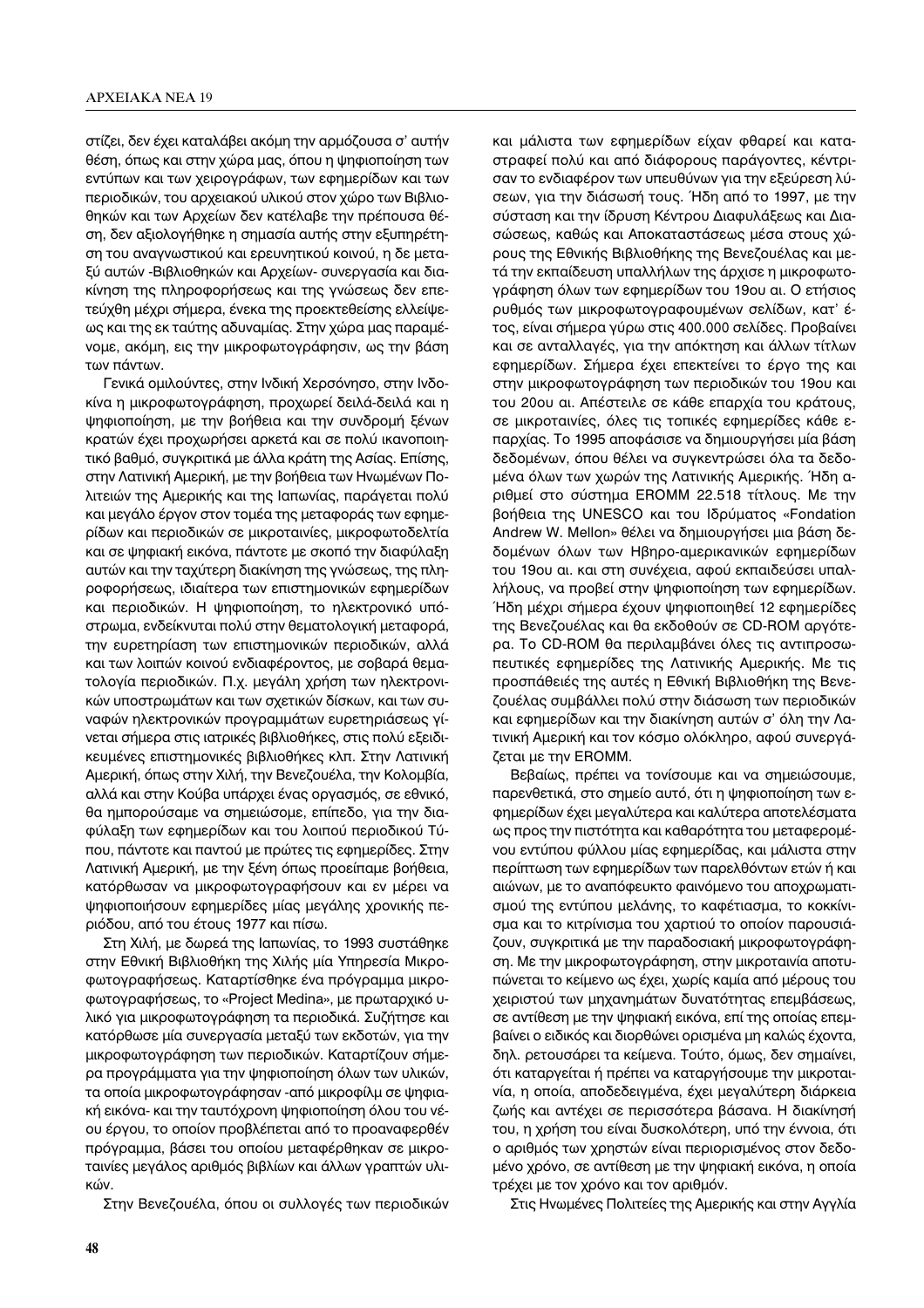έχουν προγραμματίσει ένα μεγαλόπνοο σχέδιο για την ψηφιοποίηση των εφημερίδων με σκοπό την στενότερη συνεργασία με το ΕROMM.

Με την διάδοση της ηλεκτρονικής, ψηφιακής εικόνας δημιουργήθηκαν πολλά προβλήματα αναφορικά με το Copyright των διαφόρων βιβλίων και άλλων εντύπων, καθότι το βιβλίο, η μονογραφία και άλλα, τα οποία ψηφιοποιούνται και καταχωρούνται σε δίσκους, αντιμετωπίζουν το πρόβλημα της πνευματικής ιδιοκτησίας, αλλά και του διαφυγόντος κέρδους του συγγραφέως. Το θέμα αυτό ετέθη επί τάπητος υπό τινων συνέδρων. Αποτελεί σήμερα μέγα προς επίλυση πρόβλημα, διότι ελλοχεύει η περίπτωση δικαστικής αντιμετωπίσεως θεμάτων τινών, εξ αιτίας της ψηφιοποιήσεως διαφόρων εντύπων, καίτοι υπάρχει, μέχρι στιγμής, ένα νομικό κενό στο σημείο αυτό. Μία εκ των θετικότερων λύσεων, υπήρξε η πρόταση, όπως η ψηφιοποίηση και η εγγραφή, στη συνέχεια, σε δίσκο να γίνεται από τους εκδότες, με την άδεια και κατόπιν συνεννοήσεως με τους συγγραφείς. Το θέμα δεν έχει επιλυθεί και παραμένει εκκρεμές.

Κατά την λήξη της Διεθνούς αυτής Συναντήσεως, οι σύνεδροι απεφάσισαν ότι όλα τα κράτη, όλες οι Βιβλιοθήκες πρέπει, ανεπιφύλακτα, να διαφυλάσσουν τουλάχιστον ένα τεύχος-φύλλο της εφημερίδας, αλλά και των περιοδικών, ως «ανάμνηση» και «αναφορά» στην πολιτισμική, πολιτιστική, κοινωνικο-πολιτική ιστορία της κάθε χώρας. Να φροντίζουν και να μεριμνούν, με σκοπό την διαφύλαξη, αλλά, ταυτοχρόνως, και την διακίνηση αυτών, ως πηγών γνώσεως και ενημερώσεως, να μεταφέρουν αυτά εις νέα υποκατάστατα υποστρώματα, κατά πρώτον σε μικροταινία ή μικροφωτοδελτία και στη συνέχεια σε ηλεκτρονικά υποστρώματα ή ακόμη, ως τελική λύση, εάν δεν

υπάρχει τη στιγμήν εκείνη η οικονομική ευρωστία, σε φωτοαντίγραφο, με χρήση καλής ποιότητας και μεγάλης διάρκειας ζωής χαρτιού (permanent paper), μέχρις ότου εξευρεθούν οι αναγκαίοι πόροι, για την σε ικανοποιητικό, από πλευράς αντοχής και αρχειακής ιδιότητας, υπόστρωμα. Να εξασφαλίσουν όλες εκείνες τις ενδεδειγμένες παραμέτρους καλής διαφυλάξεως αυτών, για να μη καταστραφούν σε σύντομο χρόνο, αλλά να «παραβιάσουν» έτσι τους νόμους της φυσικής γηράνσεως, κάθε πεπερασμένης ύλης και να διατηρήσουν το υλικό περισσότερο χρόνο. Οι εφημερίδες πρέπει να έχουν την προτεραιότητα στην διαφύλαξη και την διατήρηση, μεταξύ του λοιπού βιβλιακού και αρχειακού υλικού.

Η Συνάντηση, αποφάσισε να διερευνήσει τον χώρο της αφρικανικής ηπείρου, να εξετάσει τα διάφορα προβλήματα και τις δυσκολίες τις οποίες αντιμετωπίζουν τα διάφορα αναπτυσσόμενα αφρικανικά κράτη όσον αφορά στην διαφύλαξη, διατήρηση και μεταφορά των εντύπων, με πρωτεύον υλικό τις εφημερίδες και τα επιστημονικά περιοδικά, ώστε να καταρτίσει σχέδιο βοήθειας και συμπαραστάσεως αυτών, με αποτέλεσμα η μεταφορά σε μικροταινίες, κατά πρώτον, και ακολούθως σε ηλεκτρονική μορφή, των εφημερίδων και περιοδικών και παντός άλλου εφήμερου υλικού να γίνει μία πραγματικότητα, με εξασφαλισμένη τη συνέχιση αυτής.

#### Βασίλειος Ιω. Πελτίκογλου

Προϊστάμενος Υπηρεσίας Συντηρήσεως, Αποκαταστάσεως και Μικροφωτογραφήσεως βιβλιακού και αρχειακού υλικού της Εθνικής Βιβλιοθήκης της Ελλάδος

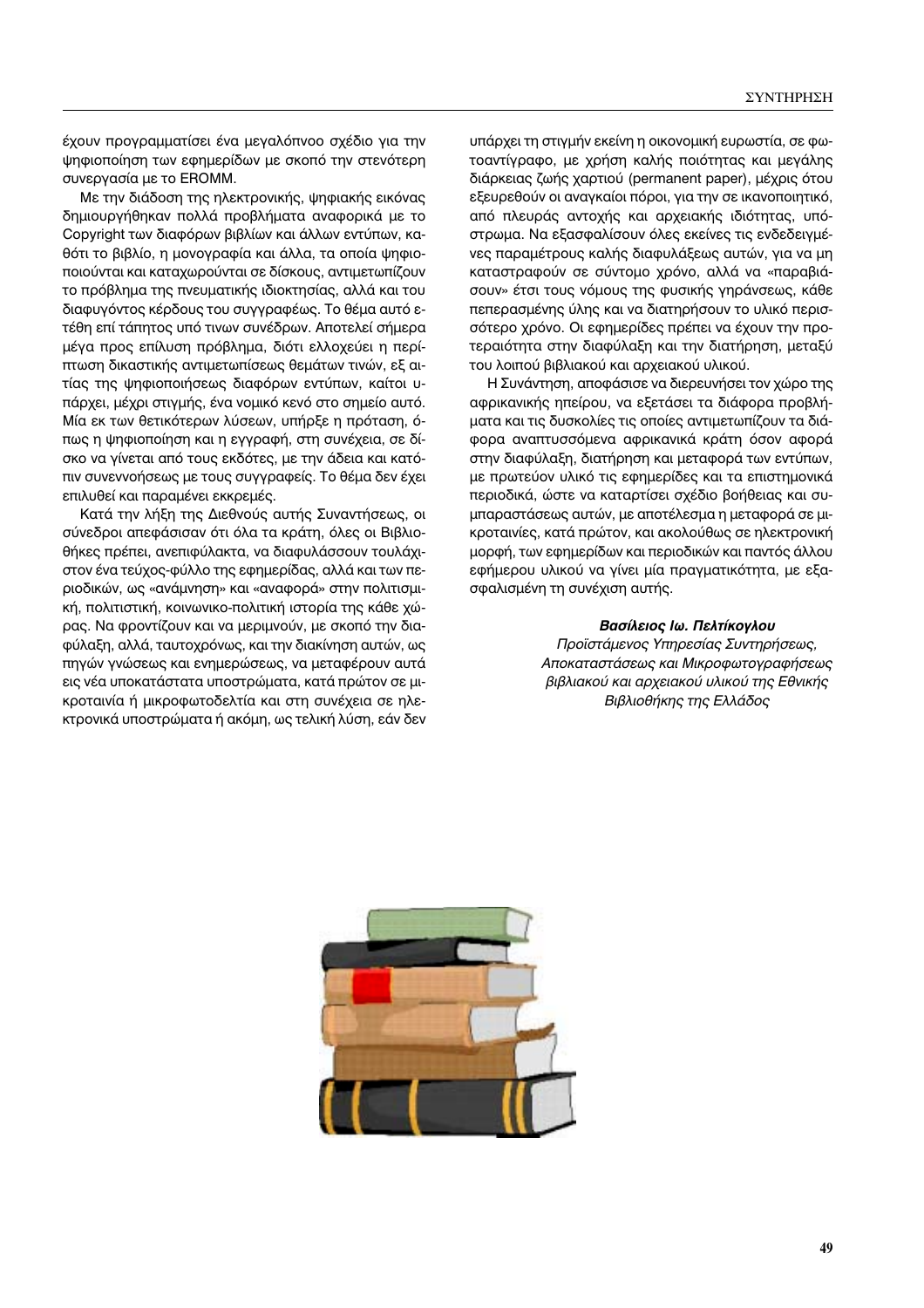# ΠΑΡΟΥΣΙΑΣΗ ΕΚΛΟΣΕΩΝ

## RANDALL C. JIMERSON (EIIIM.), AMERICAN ARCHIVAL STUDIES: READINGS IN THEORY AND PRACTICE Έκδοση της Εταιρείας των Αμερικανών Αρχειονόμων (The Society of American Archivists), Σικάγο Η.Π.Α. 2000, σελ. 657

Η Εταιρεία των Αμερικανών Αρχειονόμων των Η.Π.Α. (The Society of American Archivists, αρχικά S.A.A. -έτος ίδρυσης 1936), ένας από τους πιο δραστήριους και πολυπληθείς εθνικούς επαγγελματικούς οργανισμούς στον κόσμο, με περισσότερα από 3.500 μέλη, αποτελεί μία «ανοικτή» οργάνωση, στην οποία μπορούν να συμμετέχουν ποικιλοτρόπως όχι μόνον οι ειδικοί των αρχείων, οι αντίστοιχοι φορείς τους ή οι σπουδαστές αρχειονομίας των Ηνωμένων Πολιτειών, αλλά και κάθε άτομο που ενδιαφέρεται να μάθει για τα αρχεία ή να στηρίξει τους γενικότερους στόγους της Εταιοείας. Μεταξύ των μελών της σήμερα συμπεριλαμβάνονται πολίτες από τις Η.Π.Α., τον Καναδά και άλλες τριάντα χώρες από όλες τις ηπείρους.

Η S.A.Α έχει παράλληλα μία ισχυρή παρουσία στα διεθνή αρχειακά δρώμενα, στην οργάνωση της ανώτατης επαγγελματικής παιδείας και στις διαδικασίες επαγγελματικής αναγνώρισης-αποκατάστασης σε εθνικό επίπεδο, ενώ ξεχωρίζει ιδιαίτερα το έργο της στον εκδοτικό και εκπαιδευτικό-επιμορφωτικό τομέα. Είναι γνωστή, πιστεύουμε, σε όλους η σπουδαία περιοδική επιστημονική της έκδοση American Archivist και το διμηνιαίο πληροφοριακό δελτίο Archival Outlook.

Μόνο τον εντυπωσιακό κατάλογο των εκδόσεων της S.A.A. αν ξεφυλλίσει κανείς (Professional Resources Catalog 2000, με πάνω από 160 τίτλους!), μπορεί να αντιληφθεί γιατί μέγεθος μιλάμε, ενώ στην ηλεκτρονική διεύθυνσή της www.archivists.org/ μπορεί να διαβάσει τον παραπάνω κατάλογο, να ενημερωθεί για το έργο και τη δράση της Αμερικανικής Εταιρείας, να γραφεί μέλος της ή να παραγγείλει βιβλία και να μυηθεί στον συναρπαστικό κόσμο των αρχείων.

Στο Παγκόσμιο Συνέδριο της Σεβίλλης οι συνάδελφοί μας αρχειονόμοι των Η.Π.Α. είχαν έτοιμη μία ακόμη πολύ χρήσιμη έκδοση που επιμελήθηκε ο Randall C. Jimerson, αναπληρωτής καθηγητής ιστορίας και διευθυντής μεταπτυχιακού προγράμματος για τη διαχείριση σύγχρονων και ιστορικών αρχείων στο Πανεπιστήμιο της Δυτικής Ουάσιγκτον. Ο ογκώδης, πυκνογραμμένος τόμος, με τον χαρακτηριστικό τίτλο Αμερικανικές αρχειονομικές μελέτες. Αναγνώσεις θεωρίας και πρακτικής, συμπεριλαμβάνει εικοσιοκτώ από τα σπουδαιότερα δοκίμια που έχουν γράψει αμερικανοί ειδικοί πάνω σε θεωρητικά ζητήματα και πρακτικές εφαρμογές των αρχείων κατά τα τελευταία δεκαπέντε χρόνια, καταταγμένα σε 9 θεματικές ενότητες-μέρη.

Τα παραπάνω άρθρα-μελέτες έχουν όλα πρωτοδημοσιευτεί σε έγκριτα βορειοαμερικανικά περιοδικά: τα περισσότερα στον American Archivist της S.A.A., πέντε στο Archivaria, της Εταιρείας των Καναδών Αρχειονόμων (Association of Canadian Archivists), δύο στο Archival Issues, περιοδικό της Midwest Archives Conference, και ένα στο περιοδικό Archives and Museums Informatics.

Ένα πανόραμα, θα λέγαμε, της προόδου που έχει επιτύχει η παγκοσμίως πιο δραστήρια σήμερα «σχολή» αρχειονομίας, η αμερικανική. Άλλωστε οι συγγραφείς των κειμένων είναι πανεπιστημιακοί καθηγητές αρχειονομίας και συγγενών επιστημών (R. Cox, K. Foote, J. O'Toole, E. Yakel, R. Jimerson), στελέχη της Εταιρείας των Αμερικανών Αρχειονόμων (J. Fleckner, J. Cook, M. Greene, M. Hedstrom, E. Finch, L. Henry), διευθυντές μεγάλων αρχειακών μονάδων (D. Bearman, P. Conway, R. Lytle, C. Paton), διακεκριμένοι ερευνητές (J. Grabowski, A. Michelson, D. Pitti) κ.ά.

Η συγκεκριμένη συλλογή κειμένων έχει στόχο να κάνει πιο προσιτές διάφορες όψεις των αρχείων στους σπουδαστές της αρχειονομίας, στους μάχιμους αρχειονόμους και διευθυντές ή διαχειριστές αρχείων, αλλά και σε κάθε ενδιαφερόμενο που επιθυμεί να ανιχνεύσει σύγχρονα αρχειονομικά ζητήματα, πιο αναλυτικά απ' ότι συνήθως παρουσιάζονται στα σχετικά εισαγωγικάμυητικά κείμενα. Τα επιλεγμένα δημοσιεύματα προβάλλουν τις πιο αξιόλογες απόψεις όχι μόνο σε βασικά θέματα της καθημερινής επαγγελματικής ασχολίας μας αλλά και για τις θεμελιώδεις θεωρητικές και μεθοδολογικές αρχές της αρχειονομίας.

Αν και η έκδοση έχει υπόψη της το αμερικανικό επαγγελματικό κοινό, αρθρώνεται σε θεματικές ενότητες που αφορούν το σύνολο σχεδόν των ειδικών που εργάζονται στα αρχεία σε ολόκληρο τον κόσμο. Γιατί σ' ένα διεθνοποιημένο πλέον περιβάλλον, όπου επιβάλλονται -συνήθως από τις μεγάλες, τεχνολογικά ανεπτυγμένες, χώρες- ομοιογενείς κώδικες επαγγελματικής συμπεριφοράς και επικοινωνίας, οι αρχειονόμοι είναι αναγκασμένοι να διευρύνουν καθημερινά τις γνώσεις τους, για να ανταποκριθούν με επάρχεια στον ολοένα και πιο σύνθετο ρόλο τους ως διαχειριστών της συλλογικής μνήμης στην ηλεκτρονική εποχή μας.

Η παρούσα συλλογή αρχειακών δοκιμίων συμπληρώνει παλαιότερα ανάλογα εγχειρήματα στις Η.Π.Α. και τον Καναδά, αλλά κυρίως απαντά στις σημερινές ανάγκες για περισσότερη ενημέρωση, εξειδικευμένη τεχνική γνώση, προσδιορίζοντας καθαρότερα το επαγγελματικό προφίλ και το ρόλο του αρχειονόμου στη σύγχρονη γοινωνία

Μετά τον πρόλογο, ο επιμελητής, στην εισαγωγή του με τίτλο «Οι Αμερικανοί αρχειονόμοι και η αναζήτηση επαγγελματικής ταυτότητας», αναφέρεται στη συμβολή της Εταιρείας των Αμερικανών Αρχειονόμων στην εξέλιξη της αρχειονομίας στις Η.Π.Α., τονίζοντας τη βασική τους αρχή ότι η θεωρία βασίζεται στην εμπειρία και ότι θεωρία και πράξη είναι αδιαχώριστες έννοιες.

Ο επιμελητής έχει επίσης γράψει μικρά εισαγωγικά κείμενα πριν από κάθε μέρος του βιβλίου, δίνοντας με αδρές γραμμές το πλαίσιο αναφοράς μέσα στο οποίο κινήθηκαν οι συγγραφείς των δοκιμίων. Η έκδοση ολοκληρώνεται με ένα πολύ χρήσιμο αλφαβητικό ευρετήριο (index) κύριων ονομάτων και αρχειονομικών εννοιών.

Δεν θα συνεχίσουμε σ' αυτή τη γενική περιγραφή. Θα αρκεστούμε να παραθέσουμε απλώς τα εννέα μέρη της έκδοσης -που το καθένα τους περιλαμβάνει 3-4 άρθρα- ώστε να αντιληφθεί ο αναγνώστης την ποικιλία των θεμάτων που πραγματεύεται η έκδοση: Μέρος πρώτο: Κατανοώντας τα αρχεία και τους αργειονόμους

Μέρος δεύτερο: Ιστορία της αρχειονομίας Μέρος τρίτο: Επιλογή και τεκμηρίωση Μέρος τέταρτο: Εκκαθάριση Μέρος πέμπτο: Ταξινόμηση και περιγραφή Μέρος έκτο: Εξυπηρέτηση και χρήση των

αργείων Μέρος έβδομο: Διατήρηση Μέρος όγδοο: Ηλεκτρονικά αρχεία Μέρος ένατο: Διαχείριση.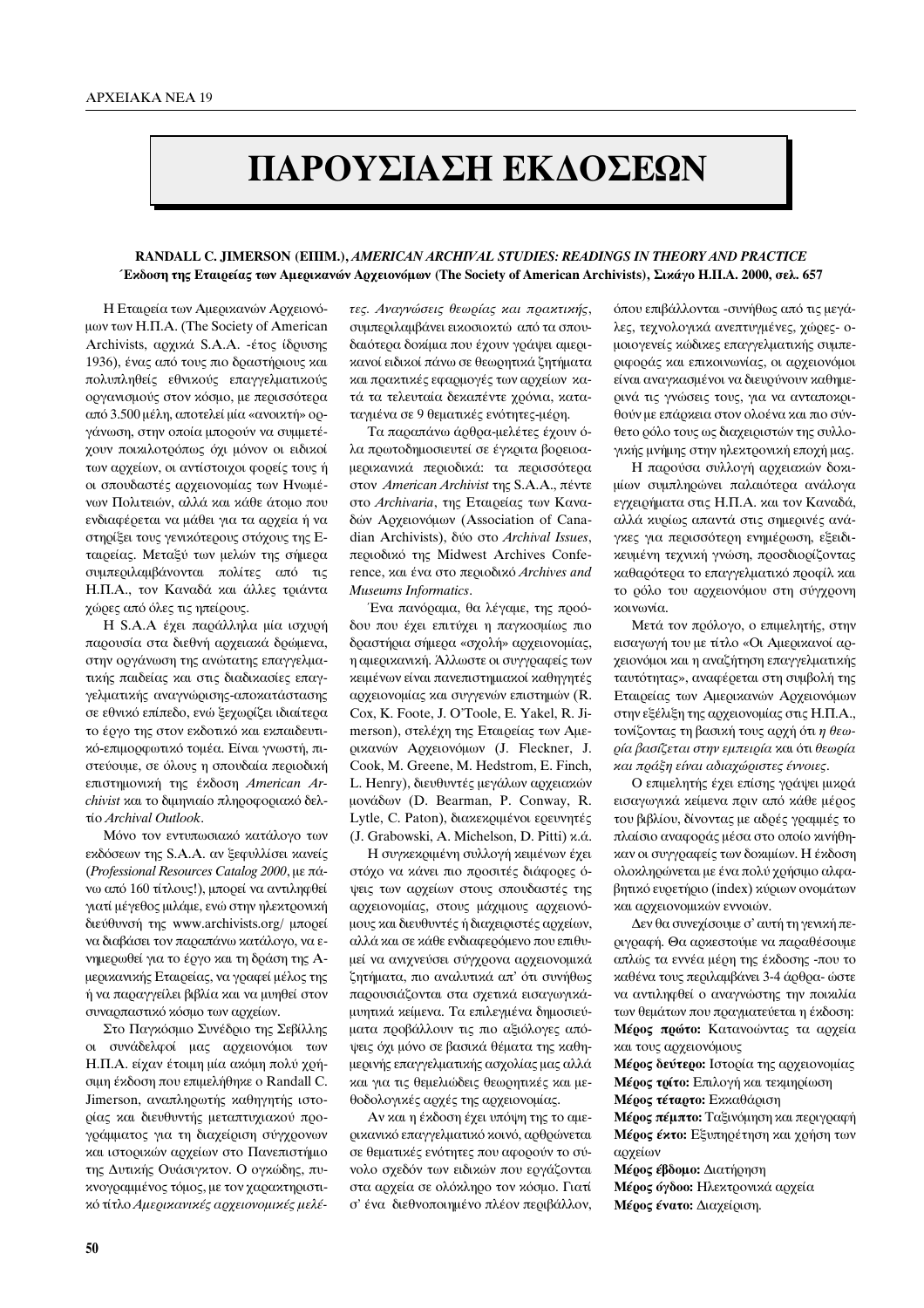Θα κλείσουμε τη σύντομη αυτή παρουσίαση με μία μόνο τελευταία παρατήρηση, που δεν αφορά αυτό καθ' αυτό το επιστημονικό περιεχόμενο του τόμου αλλά την αισθητική του πλευρά. Παρά το κομψό σχήμα του βιβλίου και την κλασική μορφή των γραμμάτων του, τα ελάχιστα περιθώρια, η αριστερή στοίχιση των αράδων του κειμένου, το γενικότερο στήσιμο και η συνολική εικόνα παραπέμπουν ευθέως στον ηλεκτρονικό σχεδιασμό της έκδοσης που αφήνει, δυστυχώς, πολλά ερωτηματικά για το μέλλον της τυπογραφίας όπως την γνωρίσαμε μέχρι σήμερα.

**Ζήσιμος Χ. Συνοδινός** 

## **TERESA TORTELLA,** *A GUIDE TO SOURCES OF INFORMATION ON FOREIGN INVESTMENT IN SPAIN 1780-1914* Έκδοση του Διεθνούς Ινστιτούτου Κοινωνικής Ιστορίας (International Institute of Social History) για λογαριασμό του Τομέα οικονομικών και κοινωνικών αρχείων (Section of Business and Labour Archives) του Διεθνούς Συμβουλίου Αρχείων,

# **Άμστερνταμ 2000, σελ. 313**

Στο πλαίσιο του Διεθνούς Συνεδρίου της Σεβίλλης παρουσιάστηκε επίσημα από την συντάκτριά του Teresa Tortella, διευθύντρια του Ιστορικού Αρχείου της Τράπεζας της Ισπανίας, Ο Οδηγός των πηγών  $\pi\lambda\eta$ ροφόρησης για τις ξένες επενδύσεις στην Ισπανία, 1780-1914, καρπός διεθνούς συνεργασίας και πολύμοχθου-συστηματικού έργου 15 χρόνων.

Όπως αναφέρει η κ. Tortella, στην μικρή αλλά περιεκτική, πλούσια σε στοιχεία εισαγωγή του βιβλίου, σκοπός του Οδηγού είναι να καταστήσει γνωστές τις αρχειακές συλλογές Ευρώπης και Αμερικής που περιέχουν τεκμήρια για τις ξένες επενδύσεις στην Ισπανία του 19ου αι., ένα σημαντικό πεδίο έρευνας της Ισπανικής οικονομικής ιστορίας που έχει προσελκύσει μέχρι σήμερα αρκετούς ιστορικούς, όχι μόνο της Ιβηρικής χερσονήσου.

Ανεξάρτητα από την ερμηνεία που δίνουν οι διάφοροι μελετητές για το ρόλο των ξένων επενδύσεων σε μια χώρα, δύσκολα σήμερα μπορεί κανείς να αμφισβη- $\tau$ ήσει τη συμβολή τους στην οικονομική ανάπτυξη μιας περιοχής ή τις μεγάλες αλλαγές που επιφέρουν στο οικονομικο-πολιτικό και κοινωνικό σύστημα. Οι πρωτογενείς πηγές φυσικά δίνουν σήμερα τη δυνατότητα για πιο εμπεριστατωμένη ανάλυση του φαινομένου, απεγκλωβίζοντας συνήθως τους ερευνητές από γενικά θεωρητικά σχήματα ή βεβιασμένα συμπεράσματα.

Η προσπάθεια για τη συγκρότηση του Οδηγού ξεκινάει το 1984, όταν η τότε Επιτροπή για τα αρχεία Επιχειρήσεων (Committee on Business Archives) του Διεθνούς Συμβουλίου Αρχείων εξέταζε στην Κολωνία τη σγέση των αργείων των επιγειρήσεων με την ιστορία τους. Το αυξημένο τότε ενδιαφέρον των ερευνητών για την ισπανική περίπτωση, έφερε στο φως το πρόβλημα του εντοπισμού των πηγών, αφού πολλά αρχεία επιχειρήσεων στην Ισπανία για διάφορους λόγους είχαν στο παρελθόν καταστραφεί, ενώ άλλα ήταν ακόμη αταξινόμητα ή μη προσπελάσιμα. Έτσι η Επιτροπή αποφάσισε ότι θα ήταν πολύ χρήσιμος ένας οδηγός με τα τεκμήρια που αφορούν τις ξένες επενδύσεις στην Ισπανία κατά την περίοδο 1780 έως 1914, και τα οποία απόκεινται σε διάφορα - χυρίως οικονομικά και επιχειρηματικά- Αρχεία ευρωπαϊκών χωρών. Η ιδέα αυτή θα προχωρούσε και με άλλους αντίστοιχους οδηγούς των υπόλοιπων μεσογειακών χωρών, όπως της Ιταλίας, της Πορτογαλίας, της Ελλάδας, στις οποίες το ξένο επενδυμένο κεφάλαιο από τα βορειοευρωπαϊκά κράτη έπαιξε σημαντικό ρόλο στην οικονομική τους ανάπτυξη καθ' όλη τη διάρκεια του προηγούμενου αιώνα.

Οι πληροφορίες συγκεντρώθηκαν μέσω ενός συστηματοποιημένου ερωτηματολογίου το οποίο απέστειλε η συντάκτρια του Οδηγού στα δημόσια και ιδιωτικά Αρχεία διαφόρων χωρών της Ευρώπης. Από τα 130 αποσταλλέντα ερωτηματολόγια απαντήθηκαν τα μισά, ενώ 53 περιείχαν χρήσιμες πληροφορίες για το θέμα. Προέρχονταν από ισάριθμα Αρχεία (κρατικά, περιφερειακά, τραπεζικά, επιχειρηματικά) από χώρες: Βέλγιο, Γαλλία, Γερμανία, Η.Π.Α., Ιταλία, Ολλανδία, και Ισπανία.

Η συλλογή και επεξεργασία όλων αυτών των στοιχείων διαμόρφωσε έναν κατάλογο με 553 επιχειρήσεις οι οποίες είτε δημιουργήθηκαν με ξένα κεφάλαια είτε επένδυσαν ανάλογους χρηματικούς, ανθρώπινους ή τεγνολογικούς πόρους στο ισπανικό έδαφος. Ο κατάλογος συμπληρώθηκε με άλλα δύο σημαντικά πεδία των ξένων επενδύσεων: το Δημόσιο Χρέος και το Εξωτερικό εμπόριο.

Το βάρος, όπως ήταν φυσικό, δόθηκε πρώτα στη συλλογή στοιχείων από την ίδια την Ισπανία, όπου εδώ κύριο ρόλο έπαιξε το πλούσιο αρχείο της Banco de Espana, καθότι η Τράπεζα της Ισπανίας ως ο σημαντικότερος χρηματοπιστωτικός οργανισμός της γώρας τον 18ο- 19ο αι. (κάτι αντίστοιχο θα λέγαμε με την Εθνική Τράπεζα στην Ελλάδα) διαφύλαξε πολύτιμα τεκμήρια όλης της ισπανικής οικονομικής-επιχειρηματικής δραστηριότητας της εποχής.

Ιδιαίτερο ενδιαφέρον για τον ξένο αναγνώστη-χρήστη του βιβλίου έχει η περιεκτική αναφορά στο ρόλο των ξένων επενδύσεων στην Ισπανία, όπου αναλύονται οι αιτίες του φαινομένου (παρακμή της αποικιακής αυτοκρατορίας, διαρκείς πόλεμοι του ισπανικού στέμματος από το 16ο αι., κακοδιοί $x$ ηση, καθυστερημένη οικονομία, στενότητα κεφαλαίων, μεγάλο δημόσιο χρέος, ανάγκες στις μεταφορές-σιδηρόδρομοι, σε δημόσια έργα, σε βιομηχανική υποδομή κλπ), το voμικό πλαίσιο που ευνόησε τη διείσδυση του ξένου κεφαλαίου, οι προτιμήσεις των επενδυτών και ο χρονικός προσδιορισμός του θέματος (1780: εποχή που το Ισπανικό κράτος αρχίζει να δανείζεται μεγάλα ποσά από το εξωτερικό για να αντεπεξέλθει στα έξοδα των πολέμων, 1914: Α΄ Παγκόσμιος πόλεμος, όταν αρχίζει να διαμορφώνεται η τάση της εθνικοποίησης των ξένων οίκων και η **υιοθέτηση πολιτικής προστατευτισμού στην** ισπανική οικονομία). Επισημαίνονται ακόμη οι παραγωγικοί τομείς που έλκυσαν το ενδιαφέρον των επενδυτών (δημόσιο χρέος, εξωτερικό εμπόριο, σιδηρόδρομοι, μεταλλεία, τράπεζες, δημόσια έργα, ηλεκτροφωτισμός, νδραυλικά, χημικές βιομηχανίες κ.ά.).

Τέλος, η εισαγωγή ολοκληρώνεται με τους πίνακες και τα συμπεράσματα.

Οι πίνακες παρουσιάζουν, σε απόλυτους αριθμούς, σε ποσοστά ή και συγκριτικά, τον αριθμό των ξένων επιχειρήσεων στην Ισπανία, την κατανομή των δραστηριοτήτων τους, τις χώρες προέλευσης, το σύνολο των επενδυμένων κεφαλαίων κατά τομέα παραγωγής ή κατά χώρα.

Από τα ενδιαφέροντα συμπεράσματα, κυρίως εκτιμήσεις ιστοριογραφικής υφής που προέκυψαν από την μελέτη στοιχείων του Οδηγού, περιοριζόμαστε μόνο στα σχετικά με τα αρχεία: Από την εποχή που ξεκίνησε η προσπάθεια σύνταξης του Οδηνού μέχρι σήμερα έχουν αυξηθεί στην Ισπανία οι επιχειρήσεις που προστατεύουν τα αργεία τους -τουλάχιστον δέκα εν λειτουργία επιχειρήσεις διατηρούν σημαντικά αρχειακά τεχμήρια- αν και οι περισσότερες δεν έχουν αποφασίσει τη διάθεσή τους στην έρευνα. Έντονος πάντως παραμένει ο προβληματισμός για την τύχη των αρχείων εκείνων των προβληματικών κλάδων ή των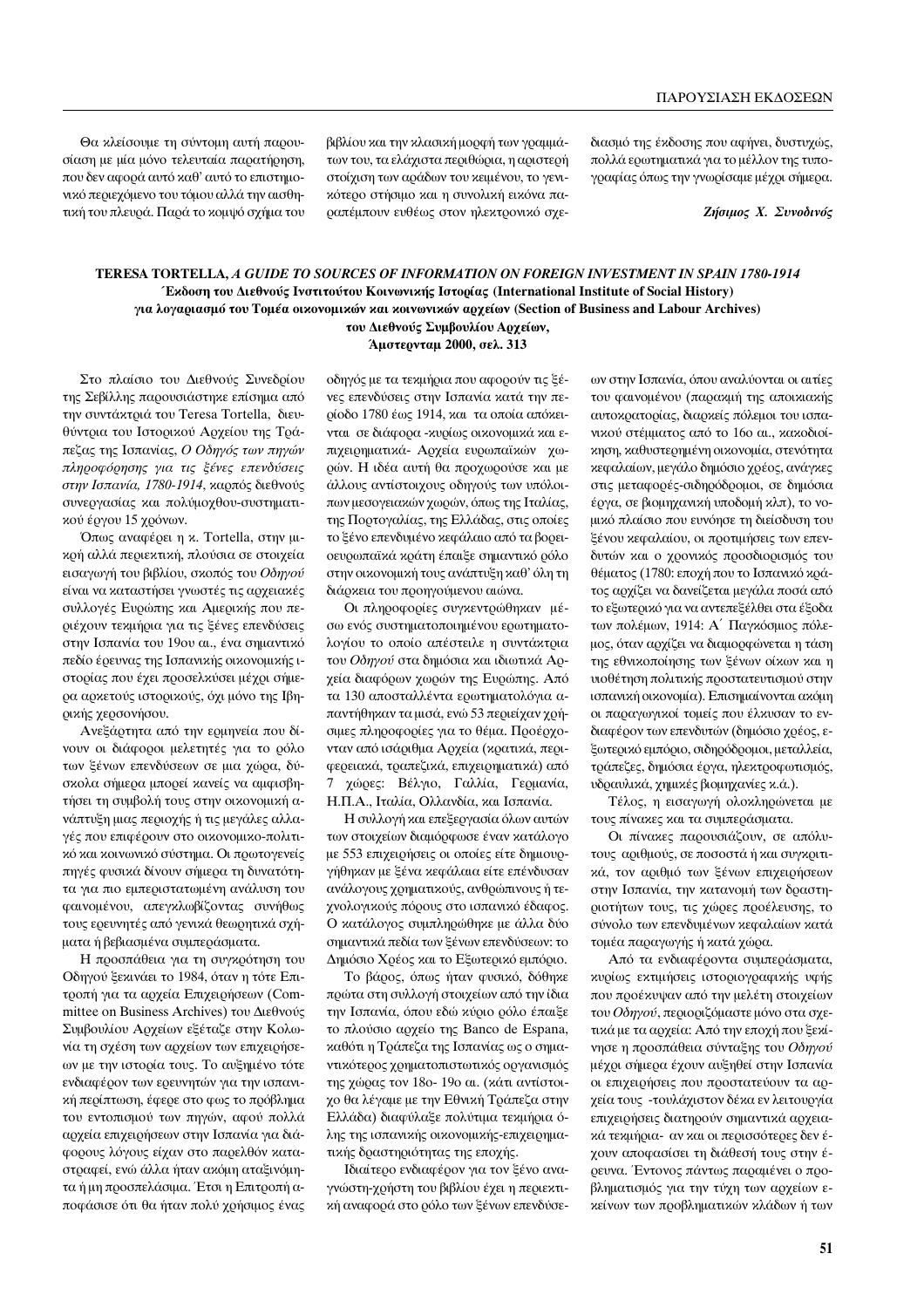επιχειρήσεων που βρίσκονται σε μαρασμό ναι βαθμιαία οδηγούνται σε παύση της λειτουργίας τους, όπως τα ορυχεία. (Στη γνωστή έκδοση του Δ.Σ.Α. Overview of Busi*ness Archives in Western Europe*, Γλασκώβη 1996, που επιμελήθηκε η καθηγήτρια του Πανεπιστημίου της Γλασκώβης Lesley Richmond, για την περίπτωση της Ισπανίας η κυρία Tortella έχει καταγράψει 13 περιπτώσεις οικονομικών αρχείων, κυρίως γρηματοπιστωτικών οργανισμών, επιχειρήσεων μεταφορών-σιδηροδρόμων, οινοποιητικών, καπνοβιομηχανιών και μεταλλείων, ενώ 4 ακόμη δημόσια αρχεία διαθέτουν τέτοιου είδους τεκμήρια).

Στο δεύτερο, κύριο μέρος του Οδηγού αναγράφονται ως αλφαβητικά λήμματα οι διάφορες επιχειρήσεις με τα εξής στοιχεία:

- Επωνυμία (και εθνικότητα επιχείρησης) • Κλάδος δραστηριότητας (εμπόριο, τρά-
- πεζες, ασφάλειες, ηλεκτρισμός, γκάζι, οουχεία, βιομηχανίες σιδήρου, σιδηρόδρομοι, υφαντουργίες, καπνός κλπ.)
- Σύντομο ιστορικό της επιχείρησης (που πολλές φορές εκτείνεται και μετά το 1914, δίνοντας μία πλήρη εικόνα των αλλαγών της επωνυμίας, του αντικειμένου και της δραστηριότητάς της)
- Αρχεία στα οποία υπάρχουν τεκμήρια δράσης της επιχείρησης (συντομευμένα ονόματα των Αρχείων, περιγραφή του Οχετικού υλικού, χρονική του περίοδος)
- Σχετικές επιστημονικές δημοσιεύσεις, μελέτες, άρθρα (όνομα συγγραφέα -έτος- τίτλος δημοσίευσης)

Το εγχείρημα συμπληρώνουν μία γενική βιβλιογραφία, τα εύχρηστα ευρετήρια ονομάτων, τόπων, θεμάτων και ο κατάλογος των δημόσιων και ιδιωτικών αργειακών φορέων που έδωσαν στοιχεία για τον Οδηγό, αλφαβητικά κατά γώρα.

Η έκδοση, που κυκλοφορεί στα αγγλικά και τα ισπανικά, είναι, κατά τη γνώμη μας, έονο που κούβει πίσω του βαθιά ννώση, συμπυκνωμένη πληροφόρηση, πολλή συστηματική δουλειά, ταλέντο και μεγάλη αρχειονομική πείρα. Η κυρία Teresa Tortella, αναγνωρισμένο στέλεχος των αρχείων με πλούσια διεθνή δράση στο πλαίσιο του Τομέα οικονομικών και κοινωνικών αρχείων του Διεθνούς Συμβουλίου Αρχείων και της Ευρωπαϊκής Ένωσης Τραπεζικής Ιστορίας (γνωστή στους Έλληνες αρχειονόμους και από τη συμμετοχή της σε διεθνή ημερίδα για τις *εκκαθαρίσεις στα αρχεία* των Τραπεζών, που οργανώθηκε τον Μάιο του 1996 στην Αθήνα από το Ι.Α./Ε.Τ.Ε.), παραδίδει ένα αξιόλογο υπόδειγμα που ευελπιστούμε να βρει μιμητές στα καθ' ημάς, αφού ένα τέτοιο αντίστοιχο εργαλείο έρευνας για τις ξένες επενδύσεις στην Ελλάδα θα συμπλήρωνε ένα μεγάλο κενό της αργειακής μας βιβλιογραφίας και θα απαντούσε αποφασιστικά σε σοβαρά αιτούμενα της ιστορικής έρευνας για τις πηγές που αφορούν τη δράση του ξένου κεφαλαίου στην χώρα μας.

 $Z$ ήσιμος *X. Συνοδινός* 

## **HARRY BRESSLAU,** *MANUALE DI DIPLOMATICA PER LA GERMANIA E L' ITALIA***, traduzione di Anna Maria Voci-Roth, sotto gli auspici della Associazione italiana dei paleografi e diplomatisti. Ρώμη, Ministero per i beni culturali e ambientali. Ufficio centrale peri beni archivistici, 1998, σελ. 1423. (Pubblicazioni degli archivi di stato, sussidi 10)**

Η υπηρεσία εκδόσεων των κρατικών Αρχείων της Ιταλίας έχει να παρουσιάσει, διεθνώς, ένα από τα πιο αξιόλογα εκδοτικά προγράμματα. Σε παλαιότερες στήλες των Αρχειακών Νέων, είχαμε την ευκαιρία να παρουσιάσουμε άλλες δημοσιεύσεις της, όπως τον «Κατάλογο των ευρετηρίων των ιταλικών Αρχείων» και τα «Πρακτικά του συνεδρίου για τα αρχεία των πολιτικών κομμάτων».

Με την έκδοση που παρουσιάζουμε σήμερα, η ιταλική υπηρεσία κρατικών Αρχείων, μας υπενθυμίζει ότι η Ιταλία είναι μια χώρα υψηλών παραδόσεων, στοιχείο σύμφυτο με τη νεωτερικότητά της. Πώς αλλιώς να εξηγήσει κανείς την κοπιώδη προσπάθεια μετάφρασης του κατεξοχήν θεωρητικού έργου Διπλωματικής, αυτής της επιστήμης του τεχμηρίου όπως αποκαλείται γερμανικά (Urkundenlehre), του γερμανού  $x\alpha\theta\eta\gamma\eta\tau\eta$  Harry Bresslau, το οποίο χρονολογείται από τις αρχές του αιώνα μας, αν όχι από την υψηλή αίσθηση μιας παράδοσης στη μελέτη του τεκμηρίου, της οποίας το εγχειρίδιο αυτό αποτελεί μια από τις κορυφές κατάκτησης<sup>1</sup>. Αλλά παρακολουθώντας τις εξελίξεις που διαγράφονται σήμερα για τη Διπλωματική², και τη συνεισφορά της ως ανεξάρτητης επιστήμης στις ιστορικές και τις αρχειακές σπουδές, καταλαβαίνουμε γρήγορα ότι η ανάγνωση ενός «κλασικού», δεν είναι χωρίς σημασία αν θέλουμε να προσπελάσουμε τα αρχειακά τεκμήρια, να «συλλάβουμε» την πολύπλοκη και διόλου αθώα κατασκευή τους.

Η Διπλωματική ως επιστήμη, δεν έχει παύσει να εξελίσσεται από τον μεγάλο αιώνα της ανάπτυξής της που ήταν ο 19ος, και περίπου κάθε κεφάλαιό της έχει αναπτυγθεί σήμερα δυναμικά και σχεδόν ανεξάρτητα από τους σκοπούς του αρχικού του οόλου<sup>3</sup>. Ξεκίνησε ως μέθοδος ταύτισης των νόθων εγγράφων<sup>4</sup> που είχαν «κατασκευαστεί» για να στηρίξουν δικαιώματα ιδιοκτησιακά, κοινωνικά αλλά και ιστορικά, που στη συνέχεια χρησίμευαν σε πολιτικές διεκδικήσεις. Ας σκεφθούμε και μόνο την «Κωνσταντίνεια δωρεά», ένα νόθο του Η΄

αι., κατά το οποίο ο Μέγας Κωνσταντίνος «αναγνώριζε» το παπικό πρωτείο, δώριζε στον πάπα το παλάτι του Λατερανού και του παραχωρούσε τα αυτοκρατορικά σύμβολα πριν αποσυρθεί στην Ανατολή. Αλλά αν αυτή η δωρεά<sup>s</sup>, αποδείχθηκε σύντομα νόθα, ένας μεγάλος αριθμός εγγράφων, διατηρημένων σε μονές ή σε ιδιωτικά χαρτοφυλάκια, εξαπολυμένα δήθεν από αυτοκράτορες, βασιλείς ή ηγουμένους κατοχύρωναν δικαιώματα κατοχής και χρήσεως φέουδων, κτημάτων, τίτλων ευγενείας, εξασφάλιζαν φοροαπαλλαγές και δικαιώματα ή ακόμα και «απεδείκνυαν» την αρχαιότητα μιας μονής ή ενός λειψάνου. Χρειάστηκαν πολλοί αιώνες συστηματικής μελέτης των εγγράφων, της μορφής τους και του περιεχομένου τους, κυρίως εκείνων που τηρούνταν στα επίσημα αρχεία της εξουσίας που τα εξέδωσε, για να εκπονηθούν κανόνες μελέτης και εξακρίβωσης της γνησιότητάς τους'. Στη διαδρομή αυτή γεννήθηκε εκτός από τη Διπλωματική και η Παλαιογραφία, αλλά και γενικότερα, η σύγχρονη

<sup>1</sup> Οι άλλες είναι: Alain de Boüard, *Manuel de diplomatique française et pontificale*, t. I, *Diplomatique générale*, Παρίσι 1929, το οποίο συμπλήρωνε το παλαιότερο Arthur Giry, *Manuel de diplomatique*, Παρίσι 1894. Για τη βυζαντινή διπλωματική βλ. Ι. Ε. Καραγιαννοπούλου, *Βυζαντινή Διπλωματική, τ.Α': Αυτοκρατορικά έγγραφα*, Θεσσαλονίκη: Κέντρο Βυζαντινών Ερευνών, 1972.

<sup>2</sup> Bλ. Alessandro Pratesi, Genesi e forme del documento medievale, Póμη 1979, και Ol. Guyotjeannin, Jacques Pycke, Benoît-Michel Tock, *Diplomatique Médiévale*, Τουρνάουτ 1993.

<sup>3</sup> Βλ. τη σειρά Atelier du médiéviste, στις εκδόσεις Brepols και τη σειρά Typologie des sources du moyen âge occidental, στις ίδιες εκδόσεις.

<sup>4</sup> Για τις περίφημες διαμάχες των ΙΖ΄-ΗΤ'αι., γύρω από τη γνησιότητα ορισμένων εγγράφων, γνωστές ως Bella diplomatica, βλ. το άρθρο του Alfred Gawlik, στο Lexikon des Mittelalters..., τ. Γ, στ. 1843-1844.

<sup>5</sup>Laurentii Valla, *De falso credita et emendata Constantini Donatione declamatio*, P. Ciprotti (εκδ.), Μιλάνο 1967 (Testi per esercitazioni, 5, 1-2).

<sup>6</sup> Michael T. Clanchy, *From Memory to written Record. England, 1066-1307*, Οξφόρδη 1993. Gilles Constable, «Forgery and plagiarism in the Middle Ages», *Archiv für Diplomatik*, 29 (1983) 1-41.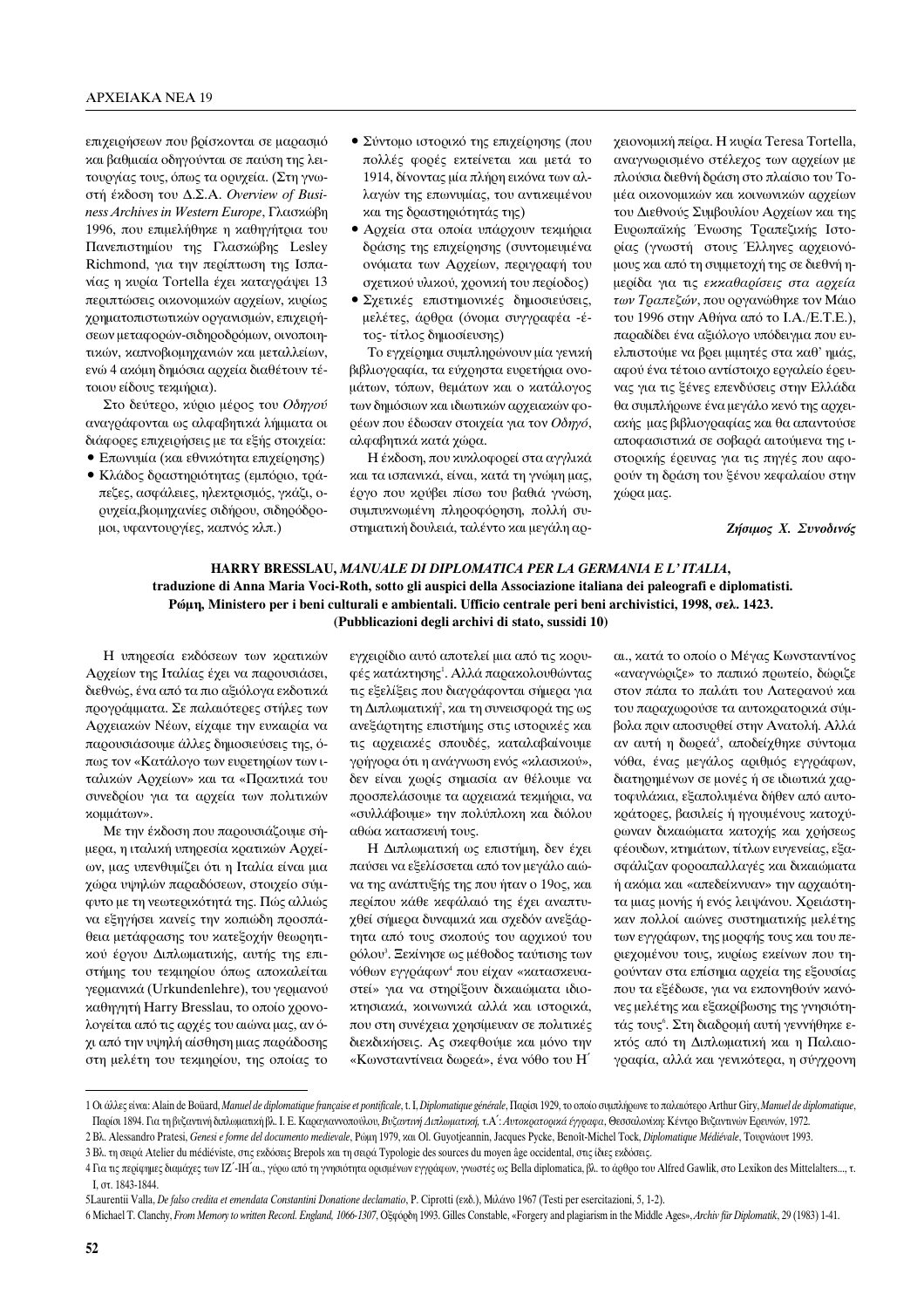κριτική των εγγράφων<sup>7</sup>. Η έκδοση των κειμένων έγινε από νωρίς μια αυστηρά επιστημονική υπόθεση που οδήγησε στις εντυπωσιακές σειρές εκδόσεων των (το παραθέτουμε άκλιτο) Monumenta Germaniae historica, για να αναφέρουμε μόνο μια από τις πιο σημαντικές προσπάθειες. Η μελέτη της γλώσσας των εγγράφων έδωσε νέες διαστάσεις στη φιλολογία και τη διαλεκτολογία (και άρα στην ιστορία της γλώσσας) ενώ η μελέτη της «ιδεολογικής» κατασκευής τους, άνοιξε άγνωστους έως τότε δρόμους για την ιστορία των πολιτικών θεωριών και τη νοοτροπία των συντακτών τους<sup>8</sup>. Η διαδικασία παραγωγής ενός εγγράφου, από τη στιγμή της σύλληψής του, που συνήθως διατυπωνόταν με μια αίτηση προς την αρμόδια εξουσία, έως τη στιγμή της αποστολής του στους παραλήπτες του, αποκάλυπτε ένα πλήθος εμπλεκομένων παραγόντων με αποφασιστικές ή τυπικές αρμοδιότητες, που ο καθένας άφηνε επί του εγγράφου τα δικά του ίχνη και άρα ένα μέρος του «κόσμου» και της ζωής του. Η ιστορία, βρισκόταν μπροστά σε νέες δυνατότητες, που πριν δεν είχε διανοηθεί, να συvομιλήσει δηλαδή με αξιωματούχους, γραφείς, συντάκτες, αιτούντες και παραλήπτες. Η ιστορία των θεσμών έπαιρνε νέες διαστάσεις, ενώ γεννιόταν και η ιστορία της διοίκησης και της γραφειοκρατίας, μέσα από τη μελέτη των νεωτέρων τουλάχιστον εγγράφων<sup>9</sup>. Χρειάστηκε να συνεργασθούν νέες επιστήμες για να αποκωδικοποιηθούν οι σημασίες των λέξεων και να έρθουμε στην νοοτροπία των συντακτών τους. Η τελευταία απασχολεί όλο και περισσότερο την έρευνα σήμερα, και από αυτήν την άποψη, ακόμα και τα νόθα έγγραφα αποτελούν μοναδικές πηγές ιστορίας, αφού εξέφραζαν εκτός από τις επιθυμίες των συντακτών τους, τις αντιλήψεις τους για την ιστορία και την πολιτική ή την ιεραρχία των εξουσιών<sup>10</sup>. Περιττό είναι ίσως να επιμείνουμε στη σημασία της Διπλωματικής για την Αρχειονομία, αφού η τήρηση και μόνο των αρχείων φιλοδοξεί στην εξυπηρέτηση της εξασφάλισης της γνησιότητας τους<sup>11</sup>. Χωρίς τη δεύτερη η πρώτη θα είγε δύσκολα αναπτυχθεί αλλά και χωρίς την πρώτη τα αρχεία θα είναι απροσπέλαστα, τουλάχιστον ως προς την πληροφοριακή δυναμική τους.

Ας παρατηρήσουμε, ότι στην εποχή του ηλεκτρονικού εγγράφου και των ηλεκτρονικών αρχείων, η Διπλωματική βρίσκεται μπροστά σε νέες προκλήσεις. Σήμερα ένα πλαστό έγγραφο, κατασκευάζεται ακόμα πιο εύκολα απ' όσο σε παλαιότερες εποχές. Αναπαράγεται και διανέμεται (ηλεκτρονικό ταχυδρομείο, φωτοτυπία) ακόμα πιο εύκολα από άλλοτε. Αποθηκεύεται σε περισσότερα από ένα αρχεία και μπορεί πιο εύκολα να αλλοιωθεί ως προς το περιεχόμενό του. Η γνησιότητα μπορεί να παραμένει ένα ζητούμενο και η αναζήτησή της, για τα έγγραφα τουλάχιστον, να παρουσιάζει μεγαλύτερες δυσκολίες. Δυσκολίες που αντανακλώνται αυτόματα στη διατήρηση των ηλεκτρονικών αρχείων.

Το εγγειρίδιο Διπλωματικής του Bresslau, (Handbuch der Urkundenlehre für Deutschland und Italien) αργικά δημοσιευμένο στα γερμανικά σε τρεις τόμους, 1912, 1915/1932, (επανέκδοση στο Βερολίνο το 1958) αποτελεί το αποκορύφωμα της γερμανικής σκέψης στο σγετικό τομέα, διατυπωμένης από τον πιο εξέχοντα εκπρόσωπό της. Είχε γεννηθεί το 1848, στις 22 Μαρτίου στο Ντάνεμπεργκ, στην περιοχή του Αννόβερου. Εενίνησε σπουδές Νομικής αλλά στράφηκε στην Ιστορία και τη Φιλολογία, παρακολουθώντας τα μαθήματα του Ph. Jaffé, του Th. Mommsen, του L. Ranke και άλλων, αλλά κατεξοχήν δάσκαλό του θεωρούσε τον G. Droysen. Μετά τη διατριβή του -στο Γκαίτιγκεν το 1869 με τον G. Waitz-, δίδαξε στη Μέση Εκπαίδευση, στη Φραγκφούρτη και το Βερολίνο, όπου έγινε εντεταλμένος υφηγητής στο Πανεπιστήμιο το 1872 και έκτακτος το 1877. Παρά τις προσπάθειές του εκεί δεν γίνεται τακτικός καθηγητής παρά το 1890, και αυτό στο Πανεπιστήμιο του Στρασβούργου όπου και θα διδάξει έως το 1913. Από το 1877 είχε αρχίσει τη συνεργασία του, με την εκδοτική σειρά των Monumenta Germaniae historica (MGH), -για την οποία εργάστηκε αρχικά στην υποσειρά Scriptores- και της οποίας έγινε μέλος του διοικητικού συμβουλίου το 1888. Από αυτήν τη θέση διεύθυνε τόσο το περιοδικό Neues Archiv der Gesellschaft für ältere deutsche Geschichtskunde όσο και την υποσειρά Diplomata των MGH. Η πρώτη έκδοση της Διπλωματικής του, σ' ένα τόμο, χρονολογείται από το 1889, για να ξαναδουλευτεί στη συνέχεια και να εκδοθεί το πρώτο μέρος το 1912, το πρώτο μέρος του δεύτερου τόμου το 1915, και το δεύτερο μέρος του δεύτερου τόμου το 1932, συμπληρωμένο από τον Hans-Walter Klewitz. Το 1918, αναγκάστηκε να εγκαταλείψει το Στρασβούργο και εγκαταστάθηκε στη Χαϊδελβέργη, όπου εργάστηκε στα Μνημεία Γερμανικής Ιστορίας, έως τον θάνατό του στις 27 Οκτωβρίου του 1926.

Η ανάπτυξη του θέματος του, γίνεται σε 19 κεφάλαια, που δεν απομακρύνονται από το διδακτικό πλάνο της επιστήμης όπως αυτή διδάσκεται ακόμα και σήμερα: η ανάπτυ-Έη ξεκινά από τις βασικές έννοιες και την ιστορία της Διπλωματικής, ταξινομεί εννοιολογικά τα έγγραφα (πρωτόκολλο, χάρτα, διάταγμα, δωρεά κτλ), σκιαγραφεί τη δημιουργία των αρχείων και των αρχειακών συλλογών, περιγράφει τις κατηγορίες υπαλλήλων των διαφορετικών γραμματειών (αυτοκρατορική γραμματεία, παπική γραμματεία, βασιλικές γραμματείες) κλείνοντας το πρώτο μέρος με την αποδεικτική αξία των μεσαιωνικών εγγράφων. Στο δεύτερο μέρος, αφιερώνονται πέντε κεφάλαια στη «γέννηση» των τεκμηρίων, στη λεπτομερή δηλαδή παρακολούθηση της διαδικασίας σύνταξης και διάδοσης του εγγράφου. Ενώ πέντε ακόμα κεφάλαια αφιερώνονται στη χρονολόγηση, τη γλώσσα, τη γραφή, τη σφραγιδογραφία και σε παλαιογραφικά θέματα, ολοκληρώνοντας έτσι τη διεκπεραίωση του θέματος. Ακολουθούν πέντε λεπτομερείς πίνακες ευρετηρίων. Αν μια επίκριση θα είχε νόημα γι' αυτό το έργο, είναι ότι σήμερα είναι κάπως ξεπερασμένο όσον αφορά τη Διπλωματική των παπικών εγγράφων και πως επιμένει ίσως κάπως παραπάνω στις διαδικασίες «γέννησης» του τεκμηρίου.

Η επιμέλεια της μετάφρασης, την οποία ολοκλήρωσε η Anna Maria Voci Roth, απαίτησε τη συνεργασία της καθηγήτριας της σχολής αρχειονομίας του Πανεπιστημίoυ Sapienza της Ρώμης, Giovanna Nicolaj και πολλών άλλων ειδικών, που διάβασαν τα επιμέρους κεφάλαια. Το έργο ολοκληρώθηκε υπό την αιγίδα της Ιταλικής Εταιρείας Παλαιογράφων και Διπλωματιστών και χάρη στην υιοθέτησή του από το τμήμα Μελετών και Δημοσιεύσεων της Κεντρικής Υπηρεσίας των Κρατικών Αρχείων, της οποίας προΐσταται για πολλά χρόνια, ο Antonio Dentoni-Litta.

Θα θέλαμε κλείνοντας να προσκαλέσουμε την Ελληνική Αρχειακή Εταιρεία, να συνεργαστεί τα επόμενα χρόνια, με εκείνους που καλλιεργούν τη Διπλωματική στη χώρα μας, και να μας δώσουν μέσα από ένα συνέδριο ή μια ανάλογη διοργάνωση, τις προόδους που έχουν επιτευχθεί τις τελευταίες δεκαετίες στους σχετικούς τομείς.

 $N. E.$  *Καραπιδάκης* 

<sup>7</sup> Jean Mabillon, *Brèves réflexions sur quelques Règles de l'histoire*, préface et notes de Blandine Barret-Kriegel, Παρίσι 1990.

<sup>8</sup> Το παλαιότερο σχετικό έργο, Karl Schmitz, Ursprung und Geschichte der Devotionsformeln bis zu ihrer Aufnhme in die fränkishe Königsurkunde, Στουτγάρδη, 1913. Εξαιρετικό παράδειγμα χρήσης ενός συμβόλου επικύρωσης, της Rota, στο Joachim Dahlhaus, «Aufkommen und Bedeutung der rota in den Urkunden des Papstes Leo IX», *Archivum historiae pontificiae*, 27 (1989) 7-84. 9 Robert-Henri Bautier, *Chartes, sceaux et chancelleries*, Παρίσι 1990, τ. Ι, σελ. 3-33,

<sup>10</sup> Hubert Silvestre, «Le problème des faux au moyen âge», Le Moyen Age, 66 (1960) 351-370. Επίσης τα πρακτικά του συνεδρίου, Fälschungen im Mittelalter, Μόναχο 1989. 11 Gilbert Ouy, «Les faux dans les archives et les bibliothèques», *L'Histoire et ses méthodes*, Ch. Samaran (εκδ.), Παρίσι 1961, σελ. 1792, 1362-1383.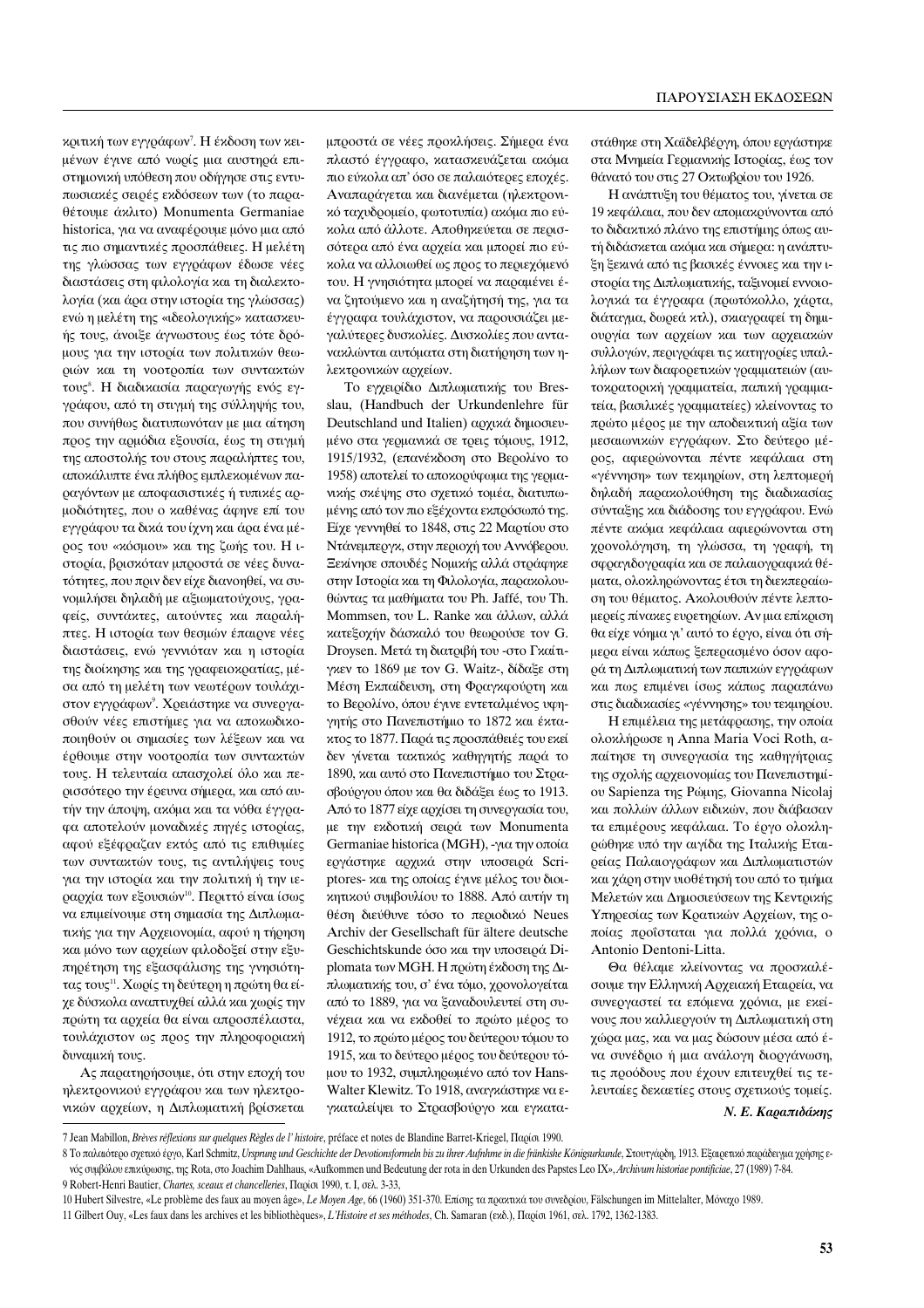Ένα σχετικά νέο περιοδικό (εκδίδεται από το 1997) αξίζει να παρουσιασθεί για εκείνους που ανάμεσά μας ενδιαφέρονται για την προβληματική «Αρχεία και Ιστορία». Εκδίδεται εξαμηνιαίως και είναι μια πρωτοβουλία της Εταιρείας Φίλων των Αρχείων της Γαλλίας. Διανέμεται δε από τις εκδόσεις Honoré Champion, γνωστές παγκοσμίως στον κόσμο των ιστοριοδιφών για την ποιότητα των τίτλων τους.

Έχουν έως σήμερα εκδοθεί επτά τόμοι των διαστάσεων  $17.5$  x 23, 5 εκ., στο παλιό δηλαδή περίπου σγήμα του 8ου, ενώ ένας όγδοος τόμος βρίσκεται υπό εκτύπωση.

Σκοπός της έκδοσης είναι η εμβάθυνση των σγέσεων του ιστορικού με τις πηγές του, σγέσεων που ως γνωστό είναι στο επίκεντρο των ιστορικών μεθόδων. Η σχέση αυτή διευκολύνει το στοχασμό που αφορά τη φύση και την ιστορία των αρχείων και τη θέση που έχει στην ιστορική έρευνα το γραπτό τεχμήριο. Τα άρθρα είναι πρωτότυπα και η προβληματική τους κυριαρχείται από τη σημασία των πηγών και της επεξεργασίας των τεκμηρίων.

Χαρακτηριστικές συμμετοχές συνεργατών, είναι εκείνη του φιλοσόφου Πωλ Ρικέρ,

#### **REVUE** *«HISTOIRE ET ARCHIVES»*

γνωστού και στο ελληνικό κοινό, από τις εργασίες του για τη σχέση ιστορίας και μνήμης, καθώς και του Αλέν Πεϊρεφίτ. Αναφέρουμε επιλεκτικά, θέματα που έχουν απασχολήσει τους συγγραφείς του: Προοπτικές της έρευνας στα δικαστικά αρχεία. Η σύλληψη της ομιλίας: η δικαστική ανάκριση τον 19ο αιώνα. Σχέδια χρυσοχόων στα αρχεία του 16ου και του 18ου αιώνα. Τα Αρχεία του 19ου αιώνα: επιστημονικά ή διοικητικά ιδρύματα. Η δημιουργία των αρχείων της Τράπεζας της Γαλλίας. Από το σγέδιο στη φωτογραφία: εικονογραφικό υλικό της Γεωγραφικής Εταιρείας. Η έκδοση των εγγρά- $\phi$ ων. Η βιβλιοθήκη του Μαρκησίου του Σαντ. Αργαιολογία και Ιστορία. Τα αργεία του οργανισμού Γεφυρών και οδοστρωμάτων και η συμβολή τους στην αναζήτηση των γαιένων υπογείων οευμάτων. Το ποοσωπικό των Νομαρχιών (1800-1914), αριθμοί και διαγράμματα. Τα αρχεία ως αποδεικτικά στοιχεία: σχετικά με τις πρόσφατες δημοσιεύσεις εγγράφων της υπόθεσης Ντρέϋφους. Τα προφορικά αρχεία: το παράδειγμα των γυναικών στην πολιτική. Η παλαιογραφική και κωδικολογική γέννηση του χαρτοφυλακίου (1049-1109) του αβαείου του Κλυνύ. Η

θέση των εργατών τα μέσα του 19ου αιώνα, η έρευνα του 1848.

Από την ίδια Εταιρεία, με τον ίδιο τίτλο αλλά εκτός σειράς έχουν επίσης εκδοθεί τρεις μονογραφίες σχετικές με τη μνήμη και την ιστορία, τα δικαστικά αρχεία και τη γρήση τους για τη σύγχρονη ιστορία και τέλος, την ιστοριογραφία της Τέταρτης Δημοκρατίας (1947-1997).

Πιστεύουμε ότι δεδομένης της πλούσιας παράδοσης, στη γώρα μας, των σγετικών προβληματικών, θα άξιζε να ανανεωθεί η συζήτηση για την επεξεργασία των πηγών, τους περιορισμούς τους και τα ερωτήματα των ιστορικών. Η μόνη εμπειρική προσέγγιση που παρουσιάζεται συγνά και σε αξιόλογες μάλιστα εργασίες, εγκυμονεί πολλούς κινδύνους ερμηνειών και κατά βέβαιο τρόπο περιορίζει τις ερευνητικές προοπτικές. Από την μεριά δε των αρχειονόμων, το γεγονός ότι δεν παρουσιάζουν συχνά τα αρχεία που διατηρούν, τα αναλύουν δε ακόμα σπανιότερα, έχει συσκοτίσει εξαιρετικά τα ερευνητικά πεδία, κάνοντάς τα να φαίνονται φτωχότερα.

 $N. E.$  Καραπιδάκης

## *ΚΤΗΡΙΑ ΑΡΧΕΙΩΝ: ΒΑΣΙΚΕΣ ΑΡΧΕΣ ΣΧΕΛΙΑΣΜΟΥ* Υπουργείο Εθνικής Παιδείας και Θρησκευμάτων, Αθήνα 1999, 125 σελ.

Δεν είναι η πρώτη φορά που το θέμα *κτήρια Αρχείων* αποτελεί αντικείμενο συζήτησης στην αρχειακή κοινότητα. Το 1997, με πρωτοβουλία της Ελληνικής Αρχειακής Εταιρείας, οργανώθηκε ημερίδα (με τη συμμετοχή του M. Duchein) με αντικείμενο τις τεχνικές προδιαγραφές των κτηρίων που προορίζονται για τη στέγαση των αρχειακών υπηρεσιών και την υφιστάμενη ελληνική πραγματικότητα. Μισθωμένο ή ιδιόκτητο κτήριο, μετροπή και διαμόρφωση για χρήση υφιστάμενου κτηρίου ή κατασκευή νέου; Η ημερίδα αυτή ήταν η αφορμή να προκληθεί δημόσια συζήτηση και να αναδειχθεί το μέγεθος των προβλημάτων.

Είναι γνωστό ότι οι ελληνικές κρατικές αρχειακές υπηρεσίες, με ελάχιστες εξαιρέσεις, στεγάζονται σε κτήρια όχι ιδιόκτητα και συχνά ακατάλληλα για τη χρήση για την οποία προορίζονται. Δυστυγώς, έως σήμερα, το πρόβλημα της στέγασης των Αογείων δεν αποτελεί αντικείμενο εθνικής πολιτικής αφού ο σγεδιασμος είναι ελλιπής και οι όποιες λύσεις προκρίνονται, έχουν αποσπασματικό χαρακτήρα.

Θέλουμε να ελπίζουμε ότι το πρώτο βήμα προς την κατεύθυνση της αλλαγής αυτής της αντίληψης, πραγματοποιήθηκε με την έκδοση που παρουσιάζουμε. Η συνειδητοποίηση του γεγονότος ότι, τα κτήρια που επιλέγονται για τη στέγαση αρχειακών υπηρεσιών, πρέπει να υπόκεινται σε ορισμένες προδιαγραφές που πηγάζουν από τη λειτουργία τους, οδήγησε στη συγκρότηση από το ΥΠΕΠΘ ομάδας εργασίας με αντικείμενο τη σύνταξη προδιαγραφών για κτήρια που θα στεγάσουν τις κρατικές αρχειακές υπηρεσίες και τη μελέτη ενός ευρύτερου πλαισίου στρατηγικού σχεδιασμού στο οποίο θα λαμβάνεται υπόψη ο ρόλος των Γ.Α.Κ. σε εθνικό επίπεδο.

Η έκδοση είναι προϊόν της ομάδας εργασίας<sup>1</sup> η οποία συγκροτήθηκε από αργειονόμους των Γενικών Αργείων του Κράτους, πολιτικούς μηχανικούς και αρχιτέκτονες, στελέγη της ΔΙΕΦΕΣ (Διεύθυνση Εφαρμογών Εκπαιδευτικών Σχεδίων) του ΥΠΕΠΘ, καθηγητές Πανεπιστημίου και συντηρητές, αξιοποιώντας τις γνώσεις όλων των συναρμόδιων φορέων που εμπλέκονται στη διαδικασία της επιλογής, της κατασκευής ή αποκατάστασης και τελικά της χρήσης ενός κτηρίου Αρχείων.

Η χαρτογράφηση της υφιστάμενης κατάστασης των κτηρίων στην Ελλάδα, επέβαλε την διαμόρφωση ειδικού ερωτηματολογίου το οποίο συμπληρώθηκε από όλες τις υπηρεσίες των Γ.Α.Κ. που βρίσκονται σήμερα σε λειτουργία. Η έλλειψη ιδιόκτητων κτηρίων, η έλλειψη χώρων αλλά και επαρκούς προσωπικού ήταν τα τρία βασικότερα πορίσματα στα οποία κατέληξε η επεξεργασία των ερωτηματολογίων.

Στη συνέχεια, υπό τον γενικό τίτλο Κτήρια των αρχείων στην Ελλάδα παρουσιάζεται ο γάρτης των κρατικών αργειακών υπηρεσιών από τον οποίο προκύπτει ότι μόνον έξι, από τις 58 αργειακές υπηρεσίες που λειτουονούν σήμερα στη γώρα, διαθέ-

<sup>1</sup> Την ομάδα εργασίας αποτέλεσαν οι: Παρασκευή Μουγίου (Προϊσταμένη του Τμήματος Ιστορικών Αρχείον του ΥΠΕΠΘ), Μαρία Βακαλοπούλου (Αρχειονόμος, Κ.Υ. των Γ.Α.Κ.), Νέστωρ Μπαμίδης (Αρχειονόμος, Δ/ντής του Ιστορικού Αρχείου Μακεδονίας), Σοφιόδωρος Λύκος (Πολιτικός Μηχανικός, Δ/ντής ΔΙΕΦΕΣ/ΥΠΕΠΘ), Κλειώ Μαυροθαλασσίτου (Αρχιτέκτων Μηχανικός, ΔΙΕΦΕΣ/ΥΠΕΠΘ), Βασιλική Νταλίπη (Αρχιτέκτων Μηχανικός, ΔΙΠΕΕ/ΥΠΕΠΘ), Εμμανουήλ Μπίρης (Αναπλ. Καθηγητής ΕΜΠ), Χαράλαμπος Παπαστάθης (Καθηγητής Νομικής Σχολής ΑΠΘ, τ. Πρόεδρος της Εφορείας των Γ.Α.Κ.). Για τις ανάγκες της ομάδας συνεργάστηκαν επίσης οι: Κ. Χούλης (ΤΕΙ/Αθήνας, Τμήμα Συντήρησης), Γ. Κανάκης (Συντηρητής, Ιστορικό Αρχείο Μακεδονίας), Β. Παιγνιγιάννης και Ν. Πολυκαρπίδης (Η/Μ της ΔΙΕΦΕΣ)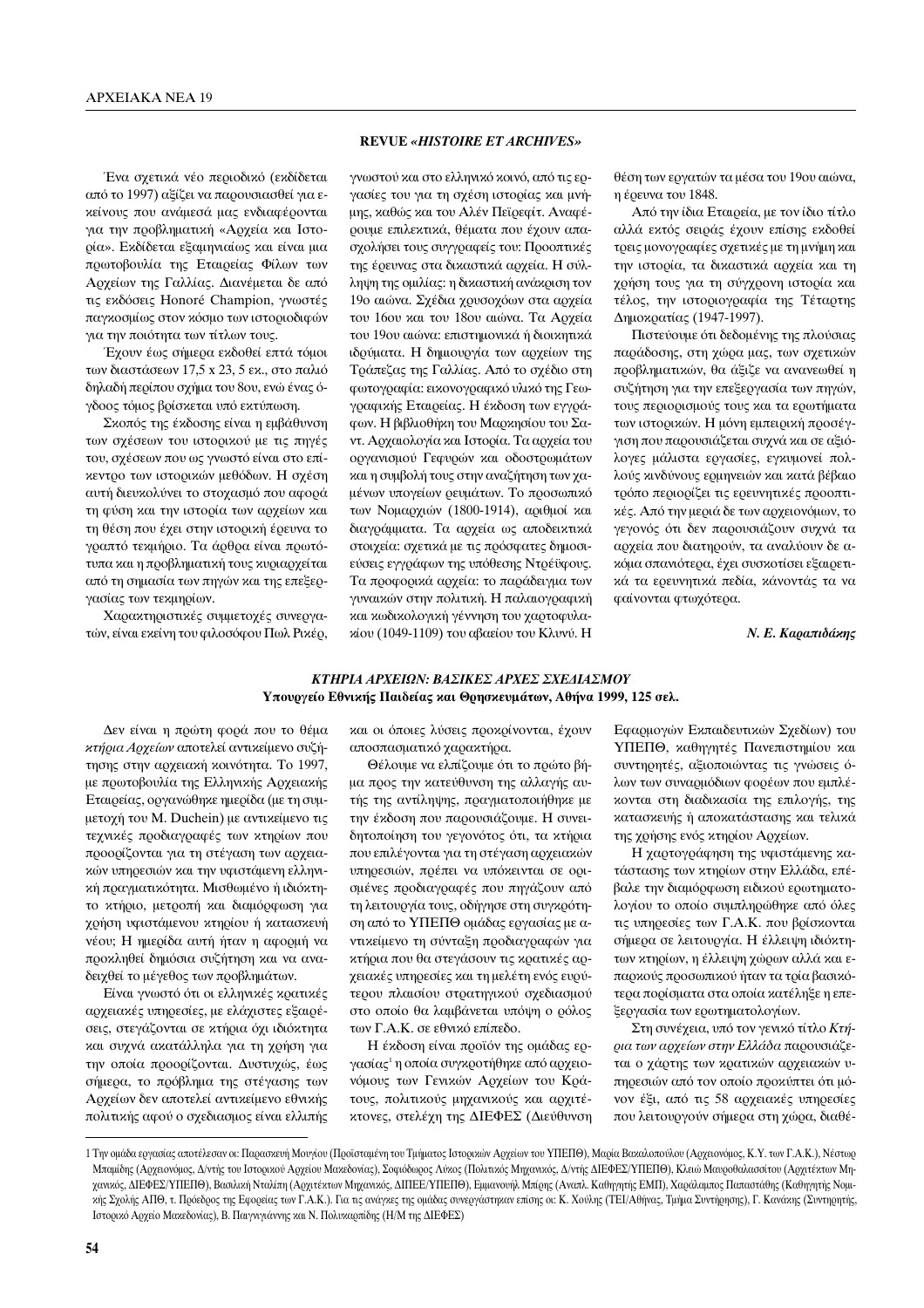τουν ιδιόκτητο κτήριο. Ως χαρακτηριστικές περιπτώσεις παρουσιάζονται αυτές των κτηρίων της Κεντρικής Υπηρεσίας των Γ.Α.Κ., των Αρχείων Ν. Κερκύρας, του Ιστορικού Αρχείου Μακεδονίας, του Ιστορικού Αρχείου-Μουσείου Υδρας και των Αρχείων Ν. Χίου. Παρουσιάζεται το ιστορικό της επιλογής των κτηρίων, η διαδικασία μετατροπής τους σε κτήρια Αρχείων αφού, εκτός από της Κ.Υ. των Γ.Α.Κ., η προηγούμενη χρήση των κτηρίων ήταν διαφορετική. Την επιμέλεια των κειμένων παρουσίασης των περιφερειακών αργείων είγαν οι προϊστάμενοι των μονάδων<sup>2</sup>. Κατά τη γνώμη μας, στην παρουσίαση θα έπρεπε να έγει συμπεριληφθεί αφενός η περίπτωση των Γ.Α.Κ.-Αργεία Ν. Ιωαννίνων ως μια προβληματική και ιδιαίτερα δύσκολη περίπτωση αποκατάστασης παραδοσιακού κτηρίου αλλά και των Γ.Α.Κ. -Αρχεία Ν. Κυκλάδων ως μιας επιτυχούς αξιοποίησης ενός κτηρίου το οποίο παραγωρήθηκε από

το Δήμο της Ερμούπολης για τη στέγαση των αρχείων.

Στο κεφάλαιο με τίτλο Διαδικασία εξεύρεσης στέγης-Κτηριολογικό πρόγραμμα Αρχείων στην Ελλάδα παραθέτονται εξειδικευμένες πληροφορίες, σχετικά με τις βασικές αρχές σχεδιασμού των κτηρίων, ώστε να εξασφαλίζεται η ασφάλεια του αρχειακού υλικού, πληροφορίες για τα μέτρα πυρανίχνευσης και πυροπροστασίας, τη στατική επάρκεια των κτηρίων αλλά και τις βασικές προδιαγραφές οργάνωσης των χώρων ενός κτηρίου Αρχείων ώστε να εξασφαλίζεται η ορθολογική χρήση τους και να παρέχεται η μεγαλύτερη δυνατή ασφάλεια. Τέλος, στο κεφάλαιο Εξοπλισμός και συνθήκες στους γώρους ενός Αργείου γίνεται αναλυτική παρουσίαση των ιδιαίτερων γαρακτηριστικών των επιμέρους γώρων του κτηρίου (γώροι εργασίας, αποθήκευσης και χώροι πρόσβασης του κοινού) αλλά και του απαιτούμενου εξοπλισμού τους. Ιδιαίτερη έμφαση δίνεται στο γεγονός ότι θα πρέπει να λαμβάνεται πάντα υπόψη ως οι διαρκώς μεταβαλλόμενες και ταχύτατα εξελισσόμενες ανάγκες της διαχείρισης και της φύλαξης των αρχείων έχουν ως αποτέλεσμα την αντίστοιχη διαμόρφωση των αναγκών για εξοπλισμό.

Αντί επιλόγου, η ομάδα εργασίας ορθά επέλεξε, να παρουσιάσει κωδικοποιημένη μια σειρά οδηγιών, που θα πρέπει να λαμβάνονται υπόψη στη διαδικασία επιλογής ενός κτηρίου, καλύπτοντας όλες τις δυνατές περιπτώσεις. Η έκδοση ολοκληρώνεται με την παράθεση της βασικής ξένης και ελληνικής βιβλιογραφίας, ενώ τα επιμελημένα κείμενα πλαισιώνονται από φωτογραφίες, βοηθητικά διαγράμματα και επεξηγηματικούς πίνακες. Θεωρούμε ότι πρόκειται για ένα πολύ σημαντικό εργαλείο, αφού κωδικοποιεί και αξιοποιεί την έως σήμερα ελληνική εμπειρία και ενσωματώνει την αντίστοιχη άλλων χωρών.

Αμαλία Παππά

2 Για τα Αρχεία Ν. Κερκύρας, η κ. Αλίκη Νικηφόρου, για το Ιστορικό Αρχείο Μακεδονίας, ο κ. Νέστωρ Μπαμίδης, για το Ιστορικό Αρχείο Ύδρας, η κ. Ντίνα Αδαμοπούλου και για το Αρχεία Ν. Χίου, η κ. Ιουλία Φαράκλα.

## CHRISTINE NOUGARET ET BRUNO GALLAND, LES INSTRUMENTS DE RECHERCHE DANS LES ARCHIVES Direction des Archives de France et La Documentation Française, Παρίσι 1999. σελ. 259

Πρόκειται για ένα πολύ μεθοδικό και κατατοπιστικό εγχειρίδιο που εκδόθηκε από τη Διεύθυνση των Αρχείων της Γαλλίας και στο οποίο οι συγγραφείς του προσπαθούν να κωδικοποιήσουν τις αρχές και τις πρακτικές που ακολούθησαν οι γάλλοι αρχειονόμοι όλο τον 20ο αιώνα και να τις αντιπαραβάλουν με τις οδηγίες που εκδόθηκαν από το Διεθνές Συμβούλιο Αρχείων (Δ.Σ.Α.), όσον αφορά τα πρότυπα της αρχειακής περιγραφής.

Το βιβλίο είναι καρπός κοινού προβληματισμού δύο διευθυντικών στελεχών των Γαλλικών Αρχείων, οι οποίοι συμμετείχαν και στην ειδική επιτροπή του Δ.Σ.Α. για την εκπόνηση του προτύπου αρχειακής περιγραφής ISAD/G, γνωστό στην Ελλάδα ως ΔΙΠΑΠ/Γ (Διεθνές πρότυπο αργειακής περιγραφής/Γενικό) και του ISAAR/CPF (International Standard Archival Authority Records for Corporate Bodies, Persons and Families -Διεθνές πρότυπο αρχειακών καθιερωμένων εγγραφών για συλλογικά σώματα, πρόσωπα και οικογένειες).

Αντικείμενό τους τα εργαλεία έρευνας στα Αρχεία, που αποτελούν βεβαίως μία από τις βασικότερες εργασίες του αρχειονόμου. Το βιβλίο αυτό έρχεται να καλύψει την ανάγκη ενός βαθύτερου προβληματισμού και μιας συνθετικής εργασίας για τα εργαλεία έρευνας που έλειπε από την γαλλική βιβλιογραφία, ενώ αφθονούν τα κείμενα και οι κανονιστικές διατάξεις για την εργασία αυτή του αρχειονόμου.

Αφορμή για τους συγγραφείς αποτέλεσαν, αφενός ο διεθνής προβληματισμός που προέκυψε από την εκπόνηση των προτύπων και η ανάγκη των αρχειονόμων να εναρμονίσουν τις πρακτικές τους σε εθνικό επίπεδο με τις διεθνείς οδηγίες και αφετέρου οι ανατροπές που επέφερε η πληροφορική στην αντίληψη και στην πρακτική στο επάγγελμα του αρχειονόμου.

Τα συμπεράσματα των συγγραφέων, όπως λένε οι ίδιοι στον πρόλογό τους, ενίσχυσαν τις αρχικές πεποιθήσεις τους ότι: 1) η γαλλική αρχειονομική πρακτική είναι απόλυτα συμβατή με τα διεθνή πρότυπα και 2) οι γενικές αρχές σύλληψης και σύνταξης των εργαλείων έρευνας είναι ίδιες, τόσο για τα παραδοσιακά εργαλεία έρευνας (χαρτί, έντυπη ή δακτυλογραφημένη μορφή), όσο και για τα εργαλεία σε ηλεκτρονικό υπόστρωμα.

Το βιβλίο αποτελείται από επτά κεφάλαια: 1) Το ιστορικό 2) Η ταξινόμηση 3) Η περιγραφή του παραγωγού 4) Η περιγραφή των τεκμηρίων: τα στοιχεία περιγραφής του προτύπου ΔΙΠΑΠ/Γ 5) Η επιλογή του επιπέδου περιγραφής: η τυπολογία των εργαλείων έρευνας 6) Η οργάνωση των πληροφοριών: η δομή των εργαλείων έρευνας 7) Η πολιτική της εκπόνησης και η διάθεση των εργαλείων έρευνας. Συμπληρώνεται με ένα μεγάλο τμήμα παραρτημάτων που πε-

ριλαμβάνουν: α) μία εκτενή βιβλιογραφία της τελευταίας πεντηκονταετίας που είναι επικεντρωμένη στην αρχειακή περιγραφή και στα εργαλεία έρευνας β) τη βιβλιογραφική καταγραφή των εργαλείων έρευνας των υπηρεσιών των δημοσίων γαλλικών Αρχείων γ) ένα συνοπτικό χρονολογικό πίνακα με τα εργαλεία έρευνας στα γαλλικά Αρχεία (1804-1994) δ) έναν κατάλογο όλων των κανονιστικών διατάξεων των σχετικών με την αρχειακή περιγραφή και τα εργαλεία από την αρχή του 19ου αιώνα ε) μία παρουσίαση των γαλλικών προτύπων τυποποίησης (normes AFNOR) για τις βιβλιογραφικές παραπομπές, την καταλογογράφηση νομικών ή φυσικών προσώπων, την ευρετηρίαση και το μακρόβιο χαρτί. Υπάρχει επίσης ένα γλωσσάριο αρχειονομικών όρων και δώδεκα παραδείγματα από διαφορετικά εργαλεία έρευνας. Το βιβλίο ολοκληρώνεται με ένα επιλεκτικό αλφαβητικό ευρετήριο θεμάτων/όρων.

Στο πρώτο κεφάλαιο οι συγγραφείς αναφέρονται ιστορικά στη γένεση και στην εφαρμογή της αρχής του σεβασμού των αρχείων (respect des fonds) στη Γαλλία, όπου σημειώνεται η απουσία και αγνόηση της κατά τη σύσταση των Εθνικών Αρχείων και η εμφάνισή της γύρω στο 1841, χωρίς ωστόσο η βασική αυτή αρχή της αρχειονομίας να έχει αποτελέσει, μέχρι πρόσφατα, αντικείμενο θεωρητικών αναπτύξεων. Όσο για τις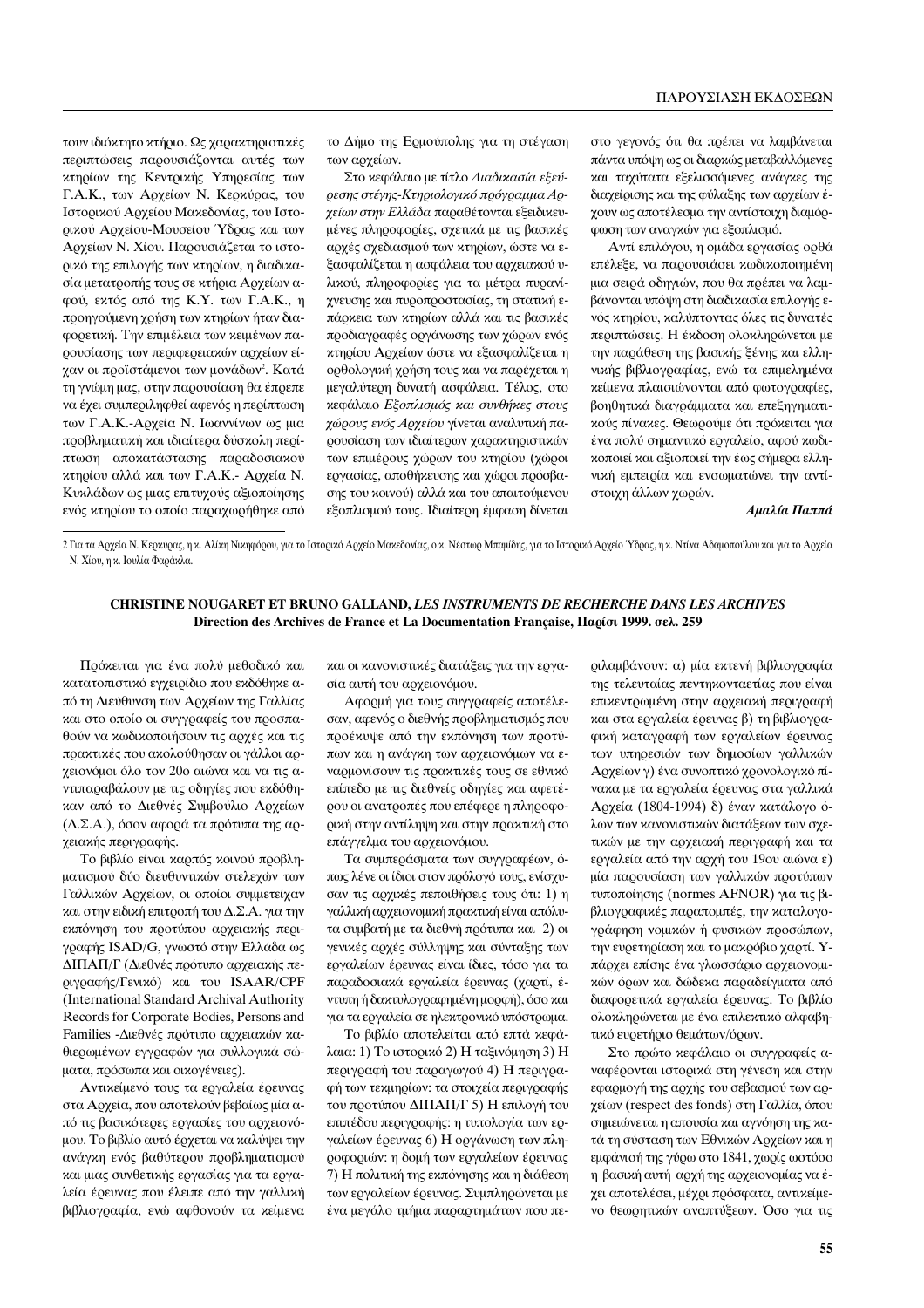άλλες δύο βασικές αρχές που συνιστούν το σεβασμό των αρχείων, διαπιστώνουν ότι στη γαλλική αρχειονομία ο σεβασμός της προέλευσης έχει μεγαλύτερο βάρος και σημασία από το σεβασμό της αρχικής τάξης. Για την αρχειακή περιγραφή, με την έννοια της διανοητικής και υλικής παρουσίασης μιας αρχειακής ενότητας που αποβλέπει στην ταυτότητα και χρήση της, οι κανόνες θεσπίστηκαν σταδιακά, παρόλο που η ανάγκη για την εναρμόνισή της είχε φανεί από νωρίς στα Γαλλικά Αρχεία. Αναφέρονται στις πρώτες προσπάθειες τυποποίησης τον 19ο αιώνα και στις ειδικές προδιαγραφές περιγραφής για τα μικροφίλμ, τους γάρτες και σχέδια, τις σφραγίδες, τα τεκμήρια ήχου και τα σύγχρονα αρχεία τον 20ό αιώνα. Η είσοδος όμως της πληροφορικής στα αργεία και η χρήση της στην αρχειακή περιγραφή προϋποθέτει εναρμόνιση και συστηματοποίηση των διάφορων πρακτικών και οι συγγραφείς καταλήγουν ότι τα δύο διεθνή πρότυπα (ISAD/G και ISAAR/CPF) προσφέρουν, με τη δομή και τα πεδία που ορίζουν, το πλαίσιο μιας τυποποιημένης περιγραφής για κάθε αρχειακό τεκμήριο, αναβαθμίζοντας την επιστημονική λειτουργία του αρχειονόμου. Ακολουθεί ένα ιστορικό της τυπολογίας των εργαλείων έρευνας όπου διακρίνονται τρεις χρονικές περίοδοι: πριν το 1887 με τις προσπάθειες τυποποίησης των γενικών καταλόγων αρχείων (état des fonds) και των αναλυτικών και συνοπτικών ευρετηρίων (inventaires analytiques et sommaires), από το 1887 μέχρι το 1909 με την παγίωση της τυπολογίας και από το 1950 έως σήμερα με τα συμπληρωματικά εργαλεία έρευνας όπως είναι οι οδηγοί Αρχείων -οδηγοί κατά αρχειακή υπηρεσία και οδηγοί έρευνας (guide par service d'archives, guide de recherche), ο κατάλογος εισαγωγών/ειδικό ευρετήριο (état des versements), το μεθοδικό ευρετήριο (repertoire methodique), οι βάσεις δεδομέvων -bases de données d'archives). Τέλος αναφέρονται και στις προσπάθειες τυποποίησης του λεξιλογίου στους πίνακες ονομάτων, τόπων και θεματικών όρων (θησαν-ÚÒÓ).

Το δεύτερο κεφάλαιο είναι αφιερωμένο στην ταξινόμηση και αφού ορίζεται το αρχείο και η αρχή του σεβασμού του αρχείου με τις συνισταμένες του (αρχή της προέλευσης, της ακεραιότητας και της αρχικής τάξης) οι συγγραφείς δίνουν γενικές οδηγίες για τους κανόνες της ταξινόμησης αναφερόμενοι στον προγραμματισμό (κλειστές και ανοιχτές σειρές), στην πληροφόρηση πριν ξεκινήσει η ταξινόμηση, στα στάδια που ακολουθούνται σε μία ταξινόμηση, στα διαγράμματα ταξινόμησης, στην εσωτερική ταξινόμηση του αρχείου (σεβασμός της αρχικής τάξης,

του αρχείου), στην εκπόνηση ενός ταξινομικού σχεδίου, την επιβολή του ελέγχου και της τάξης στις περιπτώσεις ταξινομημένων, μερικώς αταξινόμητων, εντελώς αταξινόμητων αρχείων και στην περίπτωση αναταξινόμησης ενός αρχείου. Η ταξινόμηση ολοκληρώνεται με την απόδοση ενός κωδικού αναγνώρισης στο αρχείο (αριθμητικού ή συνδυασμού αλφαβητικού και αριθμητικού) για τον οποίο δίνονται επίσης επεξηγηματικά παραδείγματα. Το κεφάλαιο συμπληρώνεται με ένα σχήμα των επιπέδων ταξινόμησης ενός αργείου με πλήρες παράδειγμα. Το τρίτο κεφάλαιο πραγματεύεται την

πληροφορίες για τον παραγωγό και τη δομή

περιγραφή του παραγωγού/δημιουργού του αργείου παρουσιάζοντας αναλυτικά τα πεδία του ISAAR/CPF. Το ISAAR γωρίζεται σε τρεις ζώνες πληροφοριών, εκ των οποίων η πρώτη ζώνη ελέγχου περιλαμβάνει τον κωδικό αναγνώρισης, το είδος του λήμματος (συλλογικό σώμα, πρόσωπο, οικογένεια), την καθιερωμένη μορφή του, παράλληλες εγγραφές σε άλλες γλώσσες ή γραφές, παραπομπές σε διαφορετικές εγγραφές του ονόματος/λήμματος και σε σχετικές με το λήμμα παραπομπές. Η δεύτερη ζώνη πληροφοριών περιλαμβάνει το όνομα του συλλογικού σώματος, τις ημερομηνίες και τον τόπο σύστασης και λειτουργίας του, την έδρα, το νομικό καθεστώς, τις δραστηριότητες, το οργανόγραμμα, τις σχέσεις με άλλα συλλογικά σώματα. Για τα πρόσωπα και τις οικογένειες δίνεται το όνομα, οι ημερομηνίες γέννησης και θανάτου ή ύπαρξης, ο τόπος όπου έζησε ή δραστηριοποιήθηκε, η εθνικότητα, οι ιδιότητες και δραστηριότητες, οι σχέσεις με άλλα πρόσωπα ή οικογένειες, το γενεαλογικό δένδρο και άλλες σημαντικές πληροφορίες. Τέλος στην τρίτη ζώνη δίνονται πληροφορίες για τη σύνταξη του σημειώματος (οι πηγές που χρησιμοποιήθηκαν, οι κανόνες και οι εθνικές και διεθνείς συμβάσεις που ακολουθήθηκαν, το όνομα του συντάκτη, η ημερομηνία σύνταξης του σημειώματος). Για όλα τα παραπάνω πεδία δίνονται επεξηγήσεις και αναλυτικά παραδείγματα για την πρακτική εφαρμογή τους. Να σημειώσω εδώ ότι το ISAAR δεν έχει μεταφραστεί στα ελληνικά σε αντίθεση με το ISAD, που όπως είχαμε την ευκαιρία να διαπιστώσουμε στο διεθνές συνέδριο της Σεβίλλης με την ευκαιρία της δεύτερης συμπληρωμένης έκδοσής του, έχει γίνει κτήμα ολόκληρης σχεδόν της διεθνούς αρχειακής κοινότητας ενώ οι αρχειακοί φορείς φροντίζουν να τυποποιήσουν τις περιγραφές των αρχειακών τεκμηρίων, σε οποιαδήποτε μορφή και επίπεδο και αν βρίσκονται αυτά, σύμφωνα με τα διεθνή πρότυπα. Στην Ελλάδα δεν έχει βρει ακόμη την αναγκαία απήχηση και εφαρμογή στην αρχειακή πρακτική των συναδέλφων αρχειονόμων.

Στο τέταρτο κεφάλαιο του βιβλίου αναλύονται διεξοδικά τα στοιχεία περιγραφής του προτύπου ISAD/G και συμπληρώνονται με εφαρμοσμένα παραδείγματα.

Στο πέμπτο κεφάλαιο εξετάζονται τα επίπεδα περιγραφής (με βάση το ιεραρχημένο σχήμα που περιλαμβάνει το αρχείο, υποαρχείο, σειρά, υπο-σειρά, φάκελο, τεκμήριο) και τα αντίστοιχα εργαλεία έρευνας. Για τα χαμηλότερα επίπεδα περιγραφής που είναι ο φάκελος και το τεκμήριο, συνηθέστερα είναι τα αναλυτικά εργαλεία όπως: οι καταγραφές, ο κατάλογος για τα τεχμήρια, το ευρετήριο και η κατάσταση μεταφερομένου υλικού. Για τα ανώτερα επίπεδα περιγραφής που είναι οι σειρές και τα αργεία, συνηθέστερα είναι οι γενικοί κατάλονοι αργείων, οι οδηνοί. Στα συνθετικά εργαλεία περιλαμβάνονται οι κατάλογοι όλων των διαθεσίμων εργαλείων έρευνας, οι οδηγοί κατά αρχειακή υπηρεσία, οι οδηγοί έρευνας (κατά αρχείο, κατά κατηγορίες εγγράφων, κατά θέμα).

Μετά την αναλυτική παρουσίαση όλων των τύπων των εργαλείων έρευνας που μπορούν να απαντηθούν στα Αρχεία, οι συγγραφείς στο έκτο κεφάλαιο αναφέρονται στην οργάνωση των πληροφοριών και κατά συνέπεια στη δομή των εργαλείων. Η γενική αρχή που προβάλουν είναι ότι η δομή ενός εργαλείου πρέπει να αναδεικνύει τη δομή του/των αρχείου/ων που αποτελεί το αντικείμενό του και αυτό ανεξάρτητα από τη μορφή του εργαλείου (παραδοσιακό ή ηλεκτρονικό). Η αρχή αυτή προϋποθέτει μία ιδιαίτερη μέθοδο περιγραφής, την περιγραφή σε πολλαπλά επίπεδα που συνίσταται στη συγκέντρωση των κοινών πληροφοριών από πολλές ενότητες περιγραφής σε ένα ή περισσότερα ανώτερα/γενικότερα επίπεδα, συσχετίζοντάς τις με σκοπό τη συγκέντρωση των πληροφοριών που αφορούν την ίδια ενότητα, ανεξάρτητα από το πού (σε ποιο δηλ. επίπεδο) παρουσιάζονται. Στη συνέχεια εξετάζονται οι αρχές που πρέπει να διέπουν τη σύνταξη των αρχειακών περιγραφών και αποτελούν το «σώμα» των εργαλείων έρευνας που είναι: α) η ανάδειξη της συνοχής των ενοτήτων περιγραφής β) η διευκρίνιση της ταξινόμησης που ακολουθήθηκε γ) η ανάδειξη της εσωτερικής σύνθεσης της ενότητας δ) η αντανάκλαση της φύσης των στοιχείων της ανάλυσης ε) η περιγραφή σε πολλαπλά επίπεδα στ) η απόδοση του αρμόζοντος πληροφοριακού στοιχείου σε κάθε ενότητα. Οι κοινές πληροφορίες στις διαφορετικές ενότητες περιγραφής συγκεντρώνονται και συστηματοποιούνται. Οι συγγραφείς αναφέρουν αναλυτικά τι πρέπει να περιέχει η σελίδα τίτλου, η εισαγωγή, η βιβλιογραφία, οι συμπληρωματικές πηγές, η περίληψη των περιεχο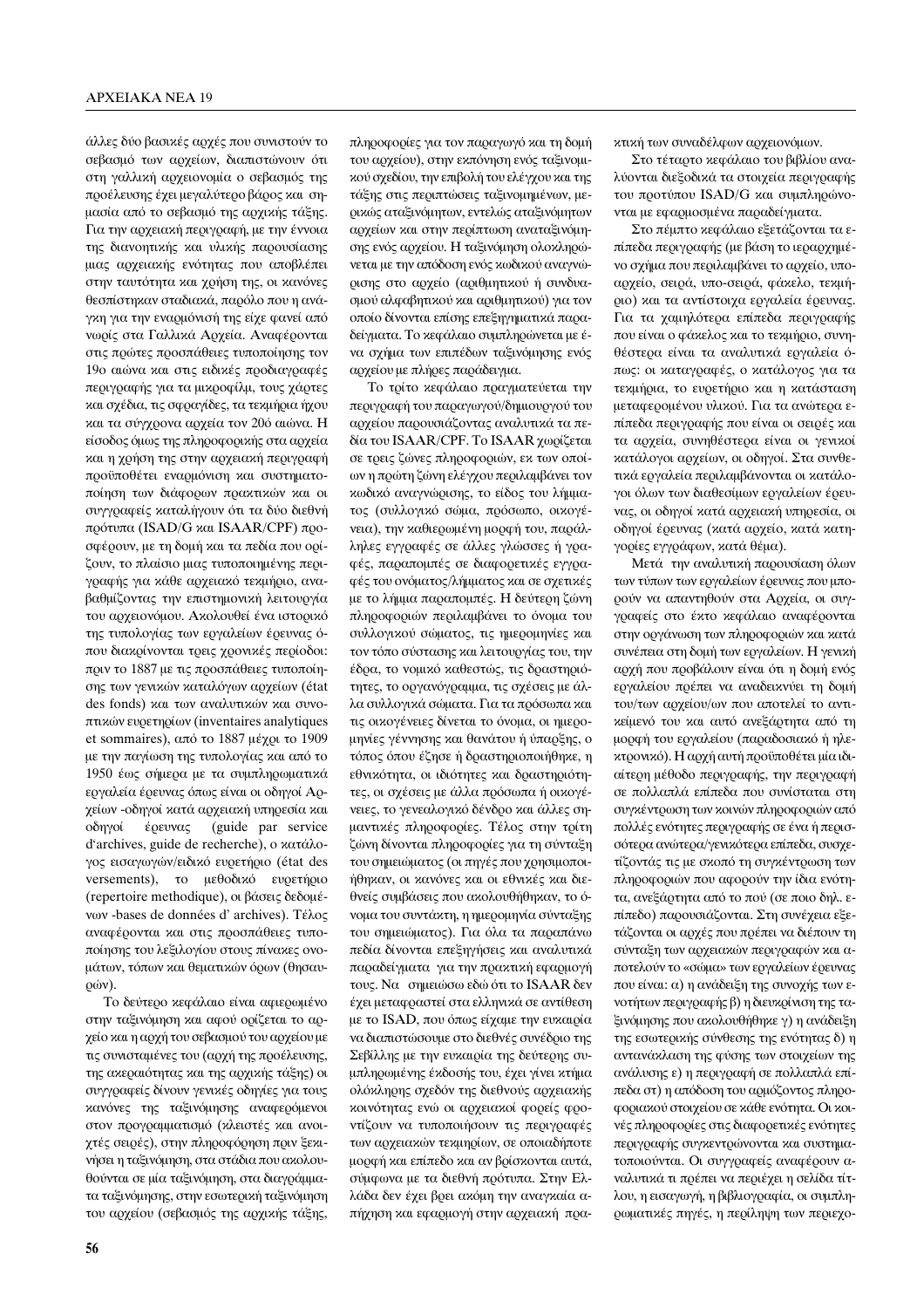μένων, τα παραρτήματα, τα αλφαβητικά ευρετήρια ονομάτων, τόπων και λέξεων-θεμάτων, ο πίνακας περιεχομένων.

Το τελευταίο κεφάλαιο ασχολείται με τον προγραμματισμό της σύνταξης των εργαλείων έρευνας που εξαρτάται πρώτον από τη ζήτηση και τις ανάγκες του διαφοροποιημένου κοινού των Αρχείων καθώς και από τις εξαναγκαστικές υποχρεώσεις της αρχειακής υπηρεσίας και δεύτερον από την επιλογή του τύπου του εργαλείου και του υποστρώματός του (παραδοσιακό σε χαρτί ή ηλεκτρονική βάση δεδομένων). Τέλος προτείνουν ως κανόνα την ευρεία διάδοση των εργαλείων έρευνας για να γνωστοποιηθούν οι πηγές ενός φορέα ή μιας υπηρεσίας, ενώ η επιλογή για τον τρόπο διάδοσης καθορίζεται από δύο κριτήρια: το υπόστρωμα (σε χαρτί ή ηλεκτρονική μορφή) και το εύρος της διάδοσης: περιορισμένη (σε πανεπιστήμια, ερευνητικά κέντρα, βιβλιοθήκες) ή ευρύτερη.

*Xριστίνα Βάρδα* 

# **<u>ΑΡΧΕΙΟΝΟΜΙΚΗ ΕΡΕΥΝΑ∙ ΝΕΑ ΕΡΩΤΗΜΑΤΑ ΚΑΙ ΠΡΟΟΠΤΙΚΕΣ</u> Delsalle, P.,** *UNE HISTOIRE DE L'ARCHIVISTIQUE***. Presses de l'Université du Quebec (coll. gestion de l'information), 1998, 259 p.**

**Wolikow, S. (‰È¢ı.),** *UNE HISTOIRE EN RéVOLUTION? DU BON USAGE DES ARCHIVES, DE MOSCOU ET D'AILLEURS***, Éditions Univérsitaires de Dijon/Institut d'Histoire Contemporaine, 1996, 315 p.** 

#### Dartevelle, R., *LES ARCHIVES: AUX SOURCES DE L'HISTOIRE DES ENTREPRISES*, Παρίσι: Éd. de l'Épargne, 1995, 143 p.

Η διαπίστωση ότι ο χώρος των κοινωνικών επιστημών υπάγεται ήδη στην ευεργετική επήρεια της τρέχουσας τεχνολογικής ανάπτυξης, αποτελεί κοινό τόπο. Το αρχείο, εκτός από χώρο διαφύλαξης της συλλογικής μνήμης και ipso facto πρωταρχικό εργαλείο έρευνας, συνιστά και ένα ζώντα διοικητικό θεσμό, με πεπερασμένες δυνατότητες: αποτελεί, επομένως, κομμάτι της κοινωνικής πραγματικότητας και υπάγεται στις μεταλλαγές της. Ο ορίζοντας της αργειονομίας έχει ήδη διευρυνθεί, λόγω, αφ' ενός της εισόδου νέων τεχνολογιών στο πεδίο της διαχείρισης της πληροφορίας και αφ' ετέρου των προοπτικών που ανοίγει η χρήση σύγχρονων επικοινωνιακών μέσων (Διαδίκτυο, ηλεκτρονικό ταχυδρομείο κλπ.). Η ελαχιστοποίηση του απαιτούμενου γρόνου για την πρόσβαση στην πληροφορία συμβάλλει στην άρση στεγανών, αλλά και στη διεύρυνση του κοινού των αρχείων. Ωστόσο, η επιτάχυνση των τεχνικών της πρωτογενούς έρευνας επιβάλλει την προσέγγιση των τεκμηρίων με ακόμη μεγαλύτεοη προσοχή, αλλά και την οργάνωση τους βάσει ορθολογικών προτύπων, καταξιωμένων από τη χρήση.

Η κατάργηση των αποστάσεων και η σταδιακή εξέλιξη του πλανήτη σε παγκόσμιο χωριό, διαθλάται, λοιπόν, στο σύνολο της ανθρώπινης γνώσης. Στο επίπεδο της διαχείρισης αρχείων, η διαπίστωση έχει να κάμει με την ζωτική πλέον ανάγκη των αρχειονόμων για εκτεταμένη πληροφόρηση περί του γίγνεσθαι, εκτός εθνικών συνόρων. Ανάγκη που δεν εστιάζεται αποκλειστικά στην επιστημονική γνώση, αλλά και στην εξοικείωση με τις τρέχουσες αρχειακές πρακτικές. Η τελευταία παράμετρος εμπεριέχει ολόκληρο το διοικητικό φάσμα που στηρίζει τον οργανισμό των αρχείων, καθώς και τις διόδους επαγγελματικής κατοχύρωσης των αρχειονόμων. Το βιβλίο του Paul Delsalle, που έρχεται να προστεθεί στην παραγωγή της (πολύ γνώριμης και στο ελληνικό κοινό) καναδικής αρχειονομικής σχολής, απαντά με συνοπτικό και περιεκτικό τρόπο, στα παραπάνω ερωτήματα. Ανάμεσα σε άλλα, διερευνώνται τα ζητήματα της νομοθεσίας περί αρχείων σε διεθνές επίπεδο, η βιβλιογραφική παραγωγή, οι εξειδικευμένες εκδόσεις. Είναι δε χαρακτηριστική η παρατήρηση του συγγραφέα, ότι οι εκδοτικές επιδόσεις των ανά τον  $x$ όσμο αρχειονόμων, μαρτυρούν ότι είναι και ίδιοι κραταιοί παραγωγοί αρχείων  $[ibid, \sigma. 187]$ .

Κατά παρόμοιο τρόπο, στα αρχεία εγγράφεται η ιστορία, ενώ τα ίδια υπάγονται στη φορά των ιστορικών γεγονότων. Η πολιτική μετάβαση στις χώρες του πρώην σοβιετικού μπλοκ, επέφερε το άμεσο άνοιγμα στην ιστορική έρευνα αρχειακού υλικού, μη πρασβάσιμου υπό το προηγούμενο καθεστώς. Παράλληλα, τα κομμουνιστικά κόμματα δυτικών χωρών προχωρούν προς το σταδιακό άνοιγμα και των δικών τους αργείων, υπό το καθεστώς γενικά ιδιωτικών φορέων. Οι προοπτικές, όσον αφορά την ιστορία του εργατικού κινήματος και γενικότερα του κομμουνισμού είναι εξαιρετικά ευρείες, ενώ τα ίδια σοβιετικά αργεία εμπεοιέγουν σημαντικές πτυγές των επιμέρους εθνικών ιστοριών. Η διαχείριση του ευαίσθητου αυτού υλικού θέτει σημαντικά προβλήματα, τα οποία και εξετάζονται στο συλλογικό έργο, υπό τη διεύθυνση του, ειδικευμένου στην ιστορία του κομμουνιστι $x$ ού  $x$ ινήματος, S. Wolikow.

Η εξέλιξη των οικονομικών μηχανισμών και η παγίωση του σύγχρονου τρόπου παραγωγής, προσέδωσαν στη φυσιογνωμία των επιχειρήσεων μια ξεχωριστή χροιά, που έχει να κάνει τόσο με το δυναμισμό τους στη συγχρονία, όσο και με την «ιστορική» τους πορεία. Η ανασύσταση μιας επιχείρησης, μέσα από τις ψηφίδες του οικονομικού χρόνου όπως αυτές διαθλώνται στα αρχεία της, εξυπηρετεί λοιπόν διπλό στόχο. Απ' την μια πλευρά, αποτελεί την υποκειμενική ιστορία της δεδομένης επιχείρησης, της μεγέθυνσής της μέσα στο χρόνο, της εξέλιξής της ως ζωντανού οικονομικού οργανισμού. Απ' την άλλη, η διαδικασία ενηλικίωσης μιας βιομηχανικής, εμπορι*κ*ής ή πιστωτικής μονάδος, καταγράφει τις συναρμογές με το οικονομικό περιβάλλον και επομένως αντανακλά τους μεγάλους κύκλους της οικονομίας. Το ειδικό ενδιαφέρον που παρουσιάζει το αρχείο μιας, ιδιωτικής ή δημόσιας, επιχείρησης, καταλήγει τελικά να εμπεριέχει τα μεγάλα ζητήματα της οικονομικής ιστορίας, ενώ παράλληλα οι κρίκοι των χρηματοοικονομικών φαινομένων το συνδέουν με την εθνική ιστοριογραφία. Αυτό είναι το πρίσμα μέσα από το οποίο διαπραγματεύεται το θέμα του ο R. Dartevelle, ο οποίος ασχολείται ευρύτερα με το πεδίο της ιστορίας των επιχειρήσεων.

#### $A$ ικατερίνη Μπρέγιαννη